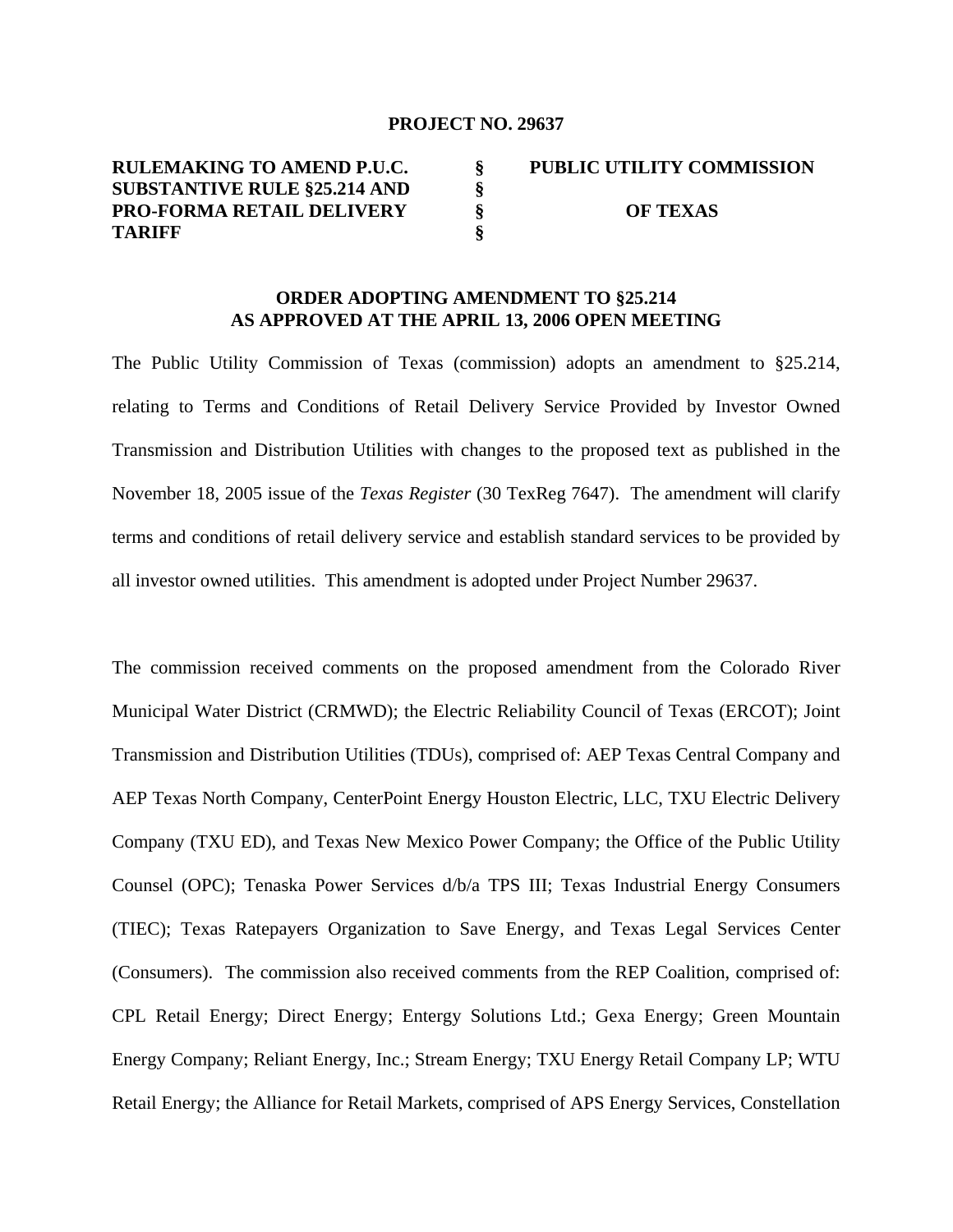New Energy, Inc, Direct Energy, Entergy Solutions, Ltd., Green Mountain Energy Company, Strategic Energy and Stream Energy; the Texas Energy Association for Marketers, comprised of Accent Energy, Cirro Energy, Entergy Solutions Ltd., Star Tex Power, Stream Energy and Tara Energy; and Competitive Assets on behalf of its REP clients, and specifically including, Spark Energy, Stream Energy, Alliance Power Company, LLC, Bridgepoint Power & Light LLC, Econnergy Energy Company, Freedom Power, Hino Electric, Tara Energy and TriEagle Energy. The commission received reply comments from Joint TDUs, OPC, Suez Energy Resources, NA, Inc (Suez), TIEC, and the REP Coalition.

The term "Retail Electric Provider (REP)" will be used throughout this document in lieu of "Competitive Retailer" unless specifically quoting the tariff or discussing the difference in terms in the tariff. Additionally, REP will include municipally owned utilities and cooperatives that have opted into competition.

*The commission posed the following question: Public Utility Regulatory Act (PURA) §43.055 states that an "an electric utility…shall employ all reasonable measures to ensure that the operation of the BPL (Broadband over Power Line) system does not interfere with or diminish the reliability of the utility's electric delivery system. Should a disruption in the provision of electric service occur, the electric utility shall be governed by the terms and conditions of the retail electric delivery service tariff. At all times, the provision of broadband services shall be secondary to the reliable provision of electric delivery service." Should the commission alter the retail electric delivery service tariff to implement this provision or otherwise recognize that*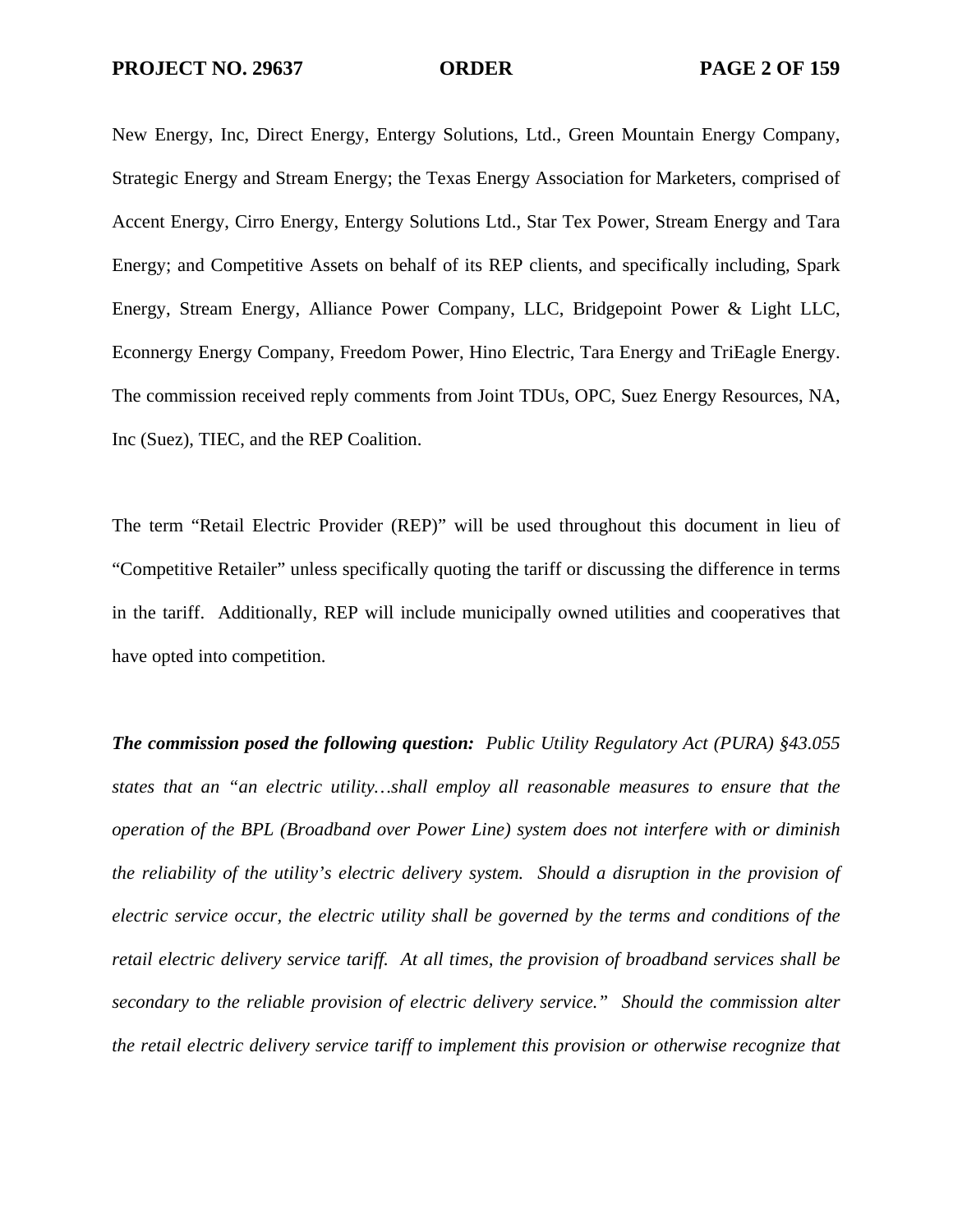*some Transmission and Distribution Utilities (TDUs) will be using their distribution facilities to provide BPL?* 

The TDUs recommended that the tariff not be altered to address BPL issues because it is not an element of retail electric delivery service.

TIEC commented that it is still formulating its position on whether having a provision regarding BPL is necessary. TIEC added that it is not clear where BPL providers would fit in the tariff, and it may be premature to include tariff provisions at this time.

The REP Coalition commented that PURA §43.055 clearly states that a disruption of service should be governed by the terms and conditions of the retail electricity delivery service tariff, and therefore, it should be addressed in the delivery tariffs for TDUs providing service in ERCOT, and utilities providing service in other areas of Texas.

The REP Coalition proposed that a new rulemaking be initiated to address BPL policies for all utilities under its jurisdiction. Most Texas market participants do not have experience with BPL, and more time is needed to study the implementation of BPL in other jurisdictions to identify what issues other jurisdictions have faced, and how those issues were resolved. The REP Coalition recommended a new section be added to the pro-forma tariff as a placeholder, and that once the commission has adopted a rule articulating its policies on BPL and retail delivery service, the TDUs would then file compliance tariffs to implement the new rule. The TDUs responded in agreement that it would be premature to make substantive decisions about BPL at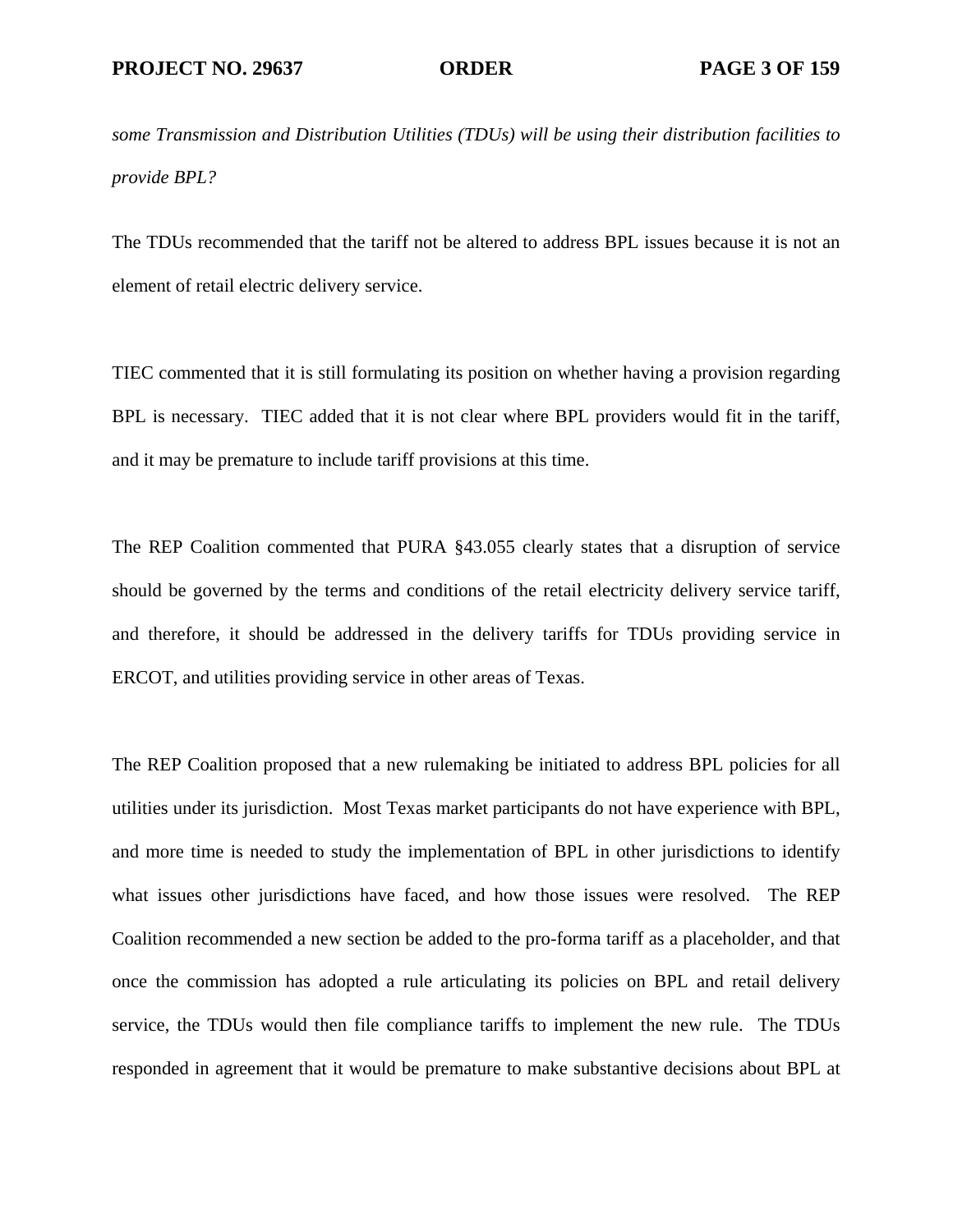this time, and added that it would be premature to assume that the filing of a compliance tariff will ultimately be needed or would be the proper approach to the implementation of any BPL rule adopted by the commission. The TDUs commented that all issues related to BPL can and should be dealt with outside of the tariff, in a separate rule, and that there is no rationale for inserting a placeholder for BPL policies in the tariff at this time.

### *Commission response*

**The commission agrees with the REP Coalition that PURA §43.055 establishes the secondary nature of BPL services to reliability and states that disruptions in service shall be governed by this tariff. Therefore the commission amends Sections 4.2.5 and 5.2.5 to recognize the priority of electric service over communications service that the statute establishes.** 

### *§25.214*

The TDUs commented that the phrase "and to standardize the terms of service among TDUs" should not be added to subsection (a) of the rule because the reason for adding it is unclear and the phrase "terms of service" has no meaning in the tariff. The TDUs stated that the language appears to have been taken from the Customer Protection Rules. If the intended meaning is to require all TDUs to offer the same services, it conflicts with the company specific portion of each utility's tariff, but, if the purpose is to require all TDUs to abide by the tariff, it is redundant and unnecessary.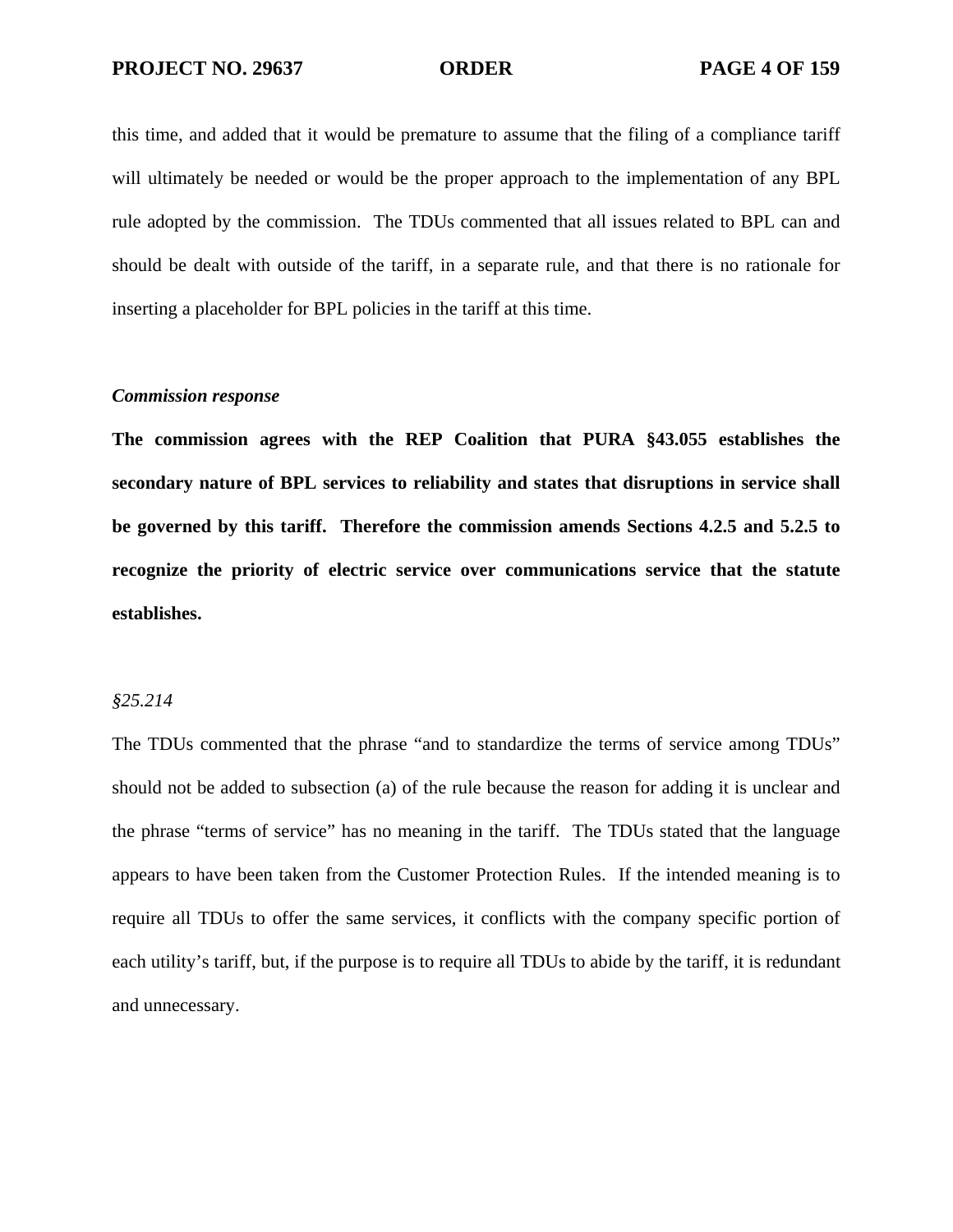# *Commission response*

**The commission understands that there may be certain Discretionary Services that are company specific (not standardized) but one of the purposes of this rulemaking is to establish standardized terms and conditions of service. In general, the amendments that are being adopted in this rulemaking proceeding will increase the level of standardization, because more standardization will facilitate REP participation in the retail market in all of the TDU service areas. Therefore, the commission declines to make the requested changes to the rule.**

The REP Coalition commented that to the extent that BPL is addressed in this rulemaking, including through the addition of a placeholder in the tariff, language should be added in subsection (a) to recognize that §25.214 applies to BPL. The TDUs disagreed with this proposal and argued that BPL should be addressed separately, outside of this rule and tariff.

# *Commission response*

**The commission disagrees that the requested changes to subsection (a) or (c) are necessary but does agree that the tariff should address the secondary nature of BPL to reliability and makes changes to Sections 4.2.5 and 5.2.5 in this regard.** 

The TDUs commented that the proposed sentence referencing "minimum, mandatory requirements…unless otherwise specified" should not be included in subsection (c) of the rule or in Section 3.1 of the tariff, and argued that the statement has no clear meaning and creates confusion.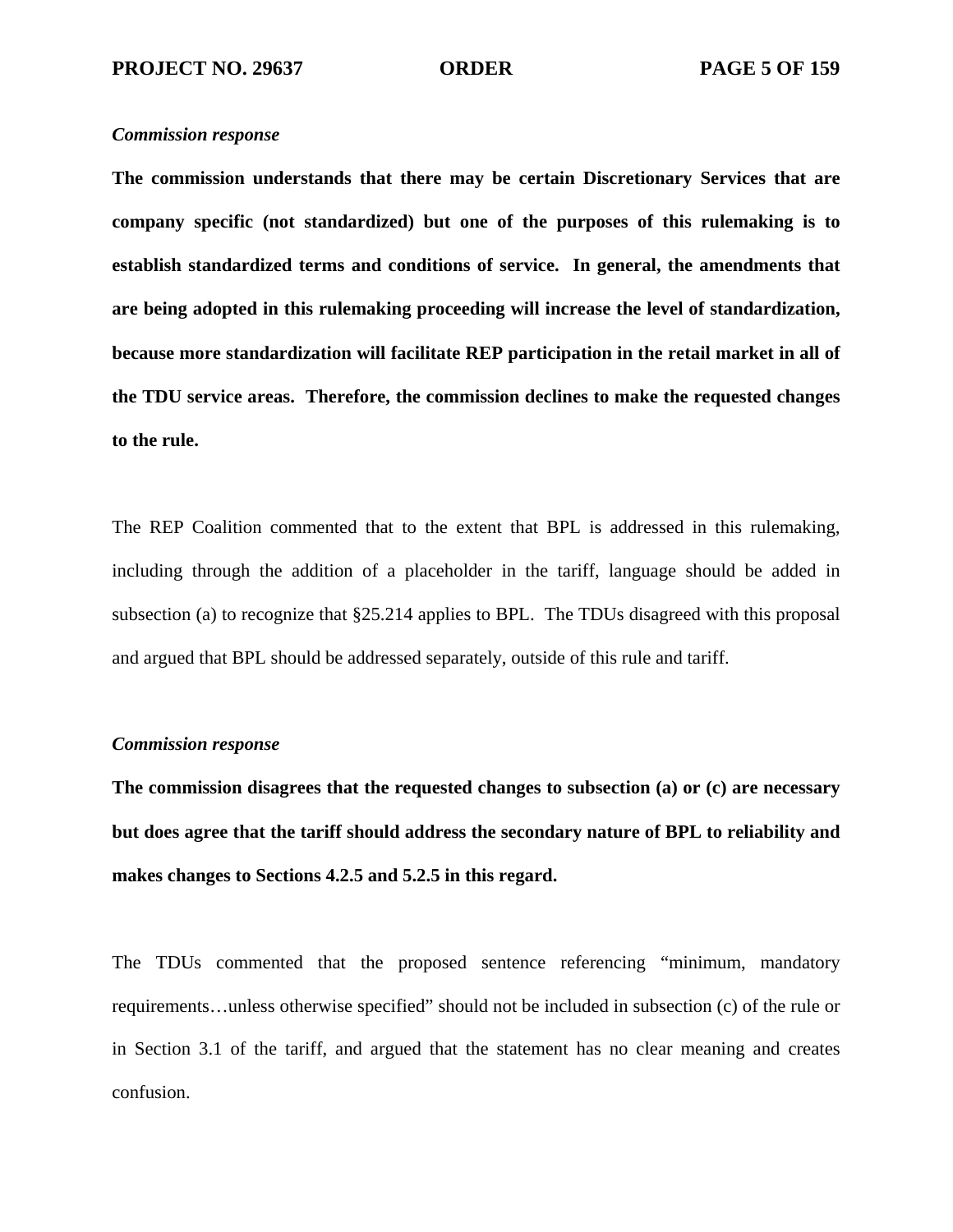The TDUs stated that the fact that minimum mandatory language is found in the Customer Protection Rules does not mean it is appropriate in the tariff. The TDUs argued that the "minimum mandatory" language is appropriate in the Customer Protection Rules, because: the REP is primarily unregulated and free to offer services however it chooses, so long as it complies with the minimum mandatory standards, while all services provided by the utility must be approved by the commission and are governed by the tariff; the Customer Protection Rules address procedures and policies designated to protect the Retail Customer; and the tariff governs operational issues. The REPs disagreed and stated that the tariff provides more than operational guidance; it sets forth minimum expectations by all market participants for any interaction with the TDU. REPs, their customers, and the TDU are protected by the tariff and the tariff should state clearly that each Retail Customer is entitled to these protections.

The TDUs also offered the following possible interpretations of the language, and arguments for why the language should not be included for each possible interpretation.

The TDUs noted that a possible interpretation of the "minimum mandatory" language in the tariff is that it allows service requirements that are more stringent than those contained in the tariff to be adopted elsewhere, which would contradict the requirement in §25.214 that Chapters 4 and 5 of the tariff be used "exactly as written" and may only be changed through a rulemaking, and would damage the necessary and legal link between a utility's services and its rates and charges.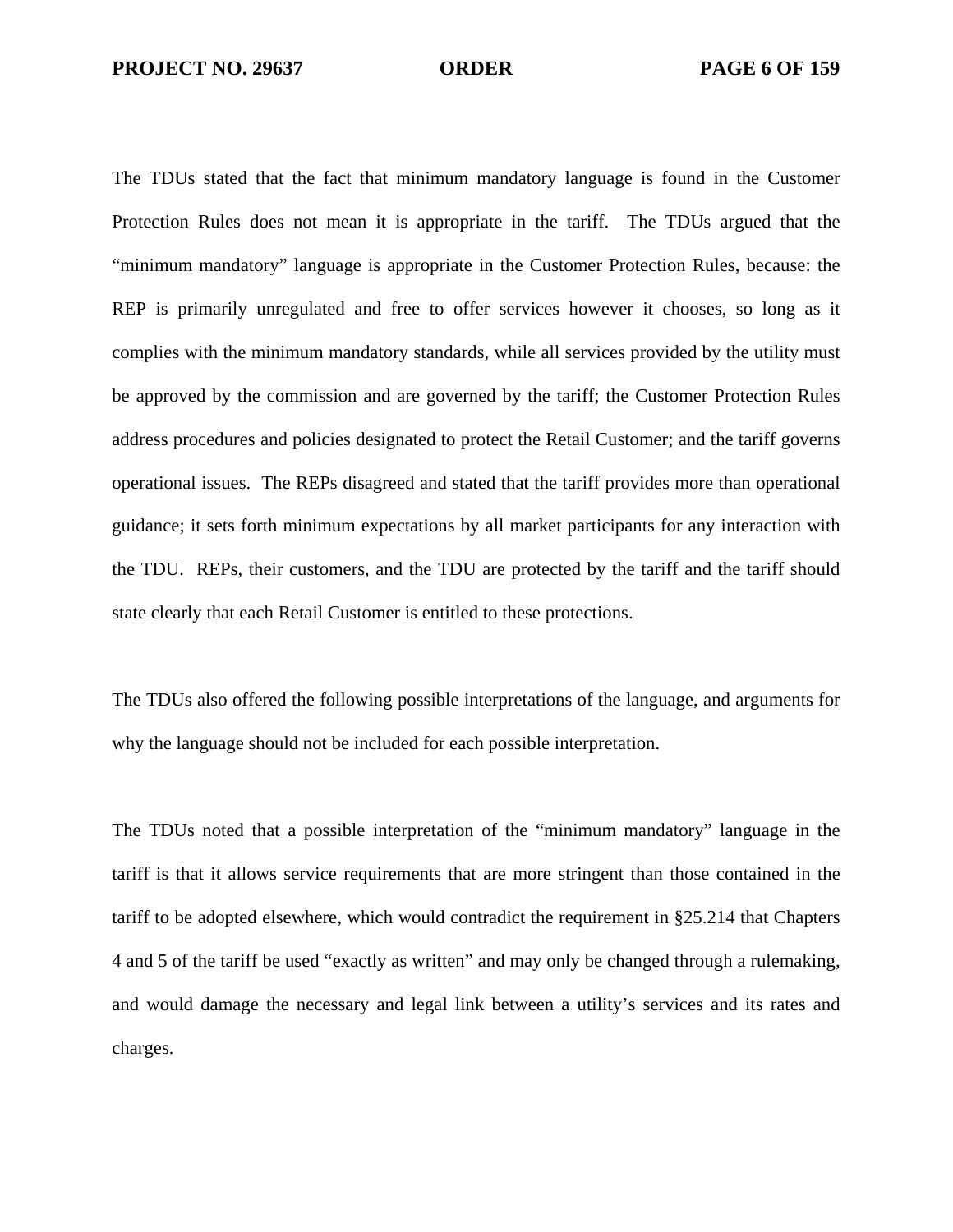The REP Coalition replied that they agreed there could be confusion with the phrase "used exactly as written" and referenced their proposal for addressing this in their initial comments. The REP Coalition stated that one of the difficulties experienced by REPs and Retail Customers is the ambiguity between the tariff and other rules or protocols, and that while it cannot cover all of the detailed requirements, it should set minimum requirements and be clear to that effect.

The TDUs suggested that the language could also be interpreted to require enforcement of the specific requirements at a 100% level, which the TDUs stated would be impossible to achieve and would drastically impact staffing and costs. The TDUs recommended that compliance be evaluated on the basis of a performance metric or other evaluation process that looks at compliance over time, and suggested language to this effect. The REP Coalition responded that while REPs and Retail Customers deserve quality service from their TDU they have never demanded or insisted on 100% compliance for every service regardless of the conditions, and that from the inception of this project, the REP Coalition has proposed reasonable performance measures, including exceptions for force majeure and/or other catastrophic events. The REPs added that until recently, the TDUs rejected REP Coalition efforts to review performance measures along with standardizing services, and now argue that market improvements should not proceed until performance measures are determined, and insist on language that compliance should be judged over time similar to the manner in which transaction performance is judged in §25.88. The REP Coalition recommended that the commission reject these arguments and move forward with expedited implementation.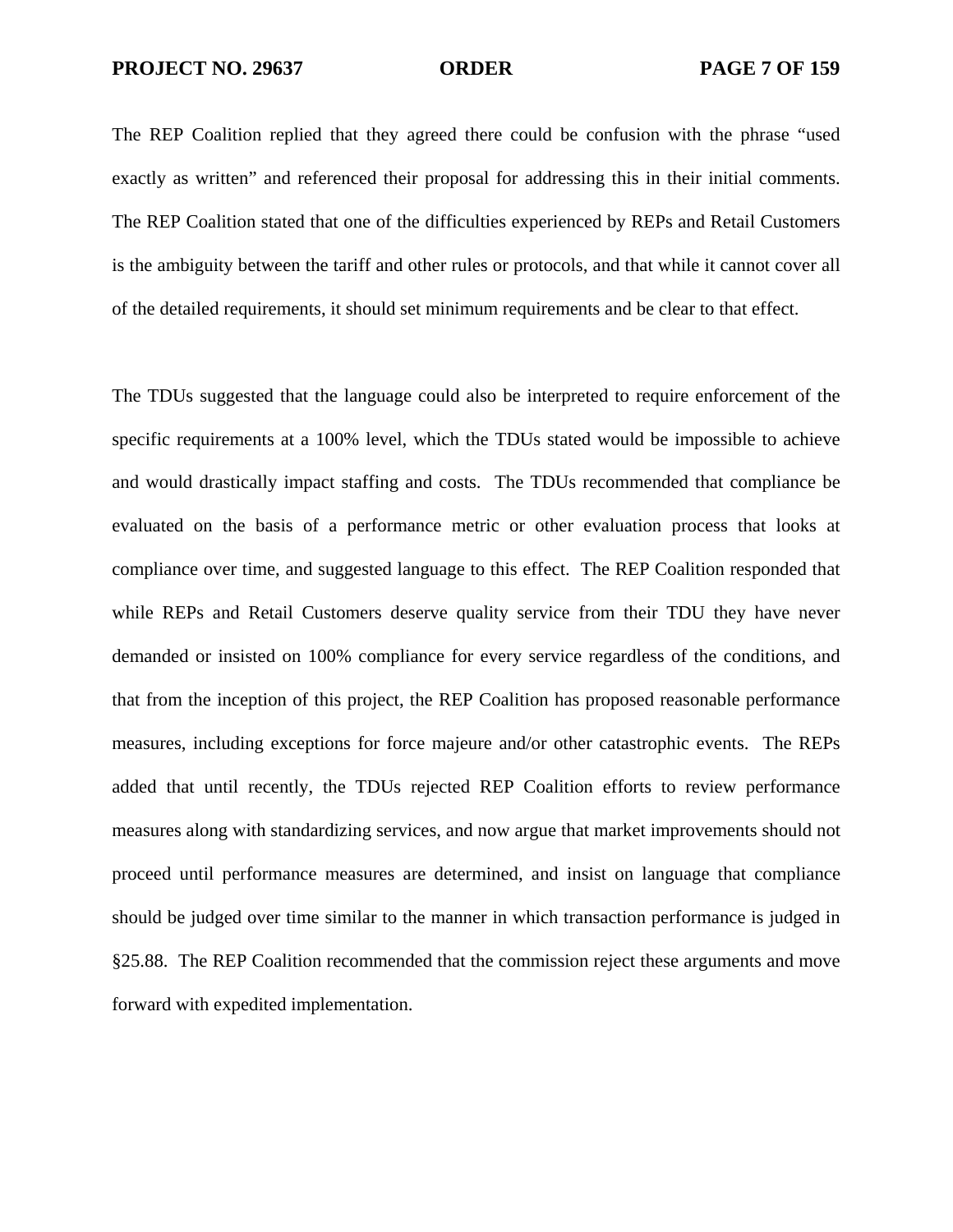Another interpretation suggested by the TDUs was that it was to indicate that the new standardized Discretionary Services described in Chapter 6 are minimum mandatory, but that other Discretionary Services may be offered as well, in which case the language should be amended. The TDUs recommended that if the language is adopted as proposed, it should be located only in Section 3.1 of the tariff and should not be repeated in the rule.

### *Commission response*

**The commission agrees with the REPs that the tariff provides more than operational guidance; it sets forth minimum expectations by REPs and Retail Customers for any interaction with the TDU. These services must be provided by each TDU exactly as written in the tariff. The commission agrees that the terms minimum and mandatory can be confusing depending on the perspective of the entity making the judgment. Because the original intent of the language was to provide better customer service when feasible, the commission determines that the original proposed language could cause misinterpretation and the commission agrees to remove the minimum and mandatory standard. The commission retains the language in Section 3.1 of the tariff that the TDU will use reasonable diligence to comply with the operational and transactional requirements and timelines, which more adequately addresses the 100% compliance expectation the TDUs expressed. The commission, however, declines to add language specifying that compliance will be judged over time because it would be inappropriate to limit the commission's authority to pursue enforcement action when a violation of the tariff warrants such action.**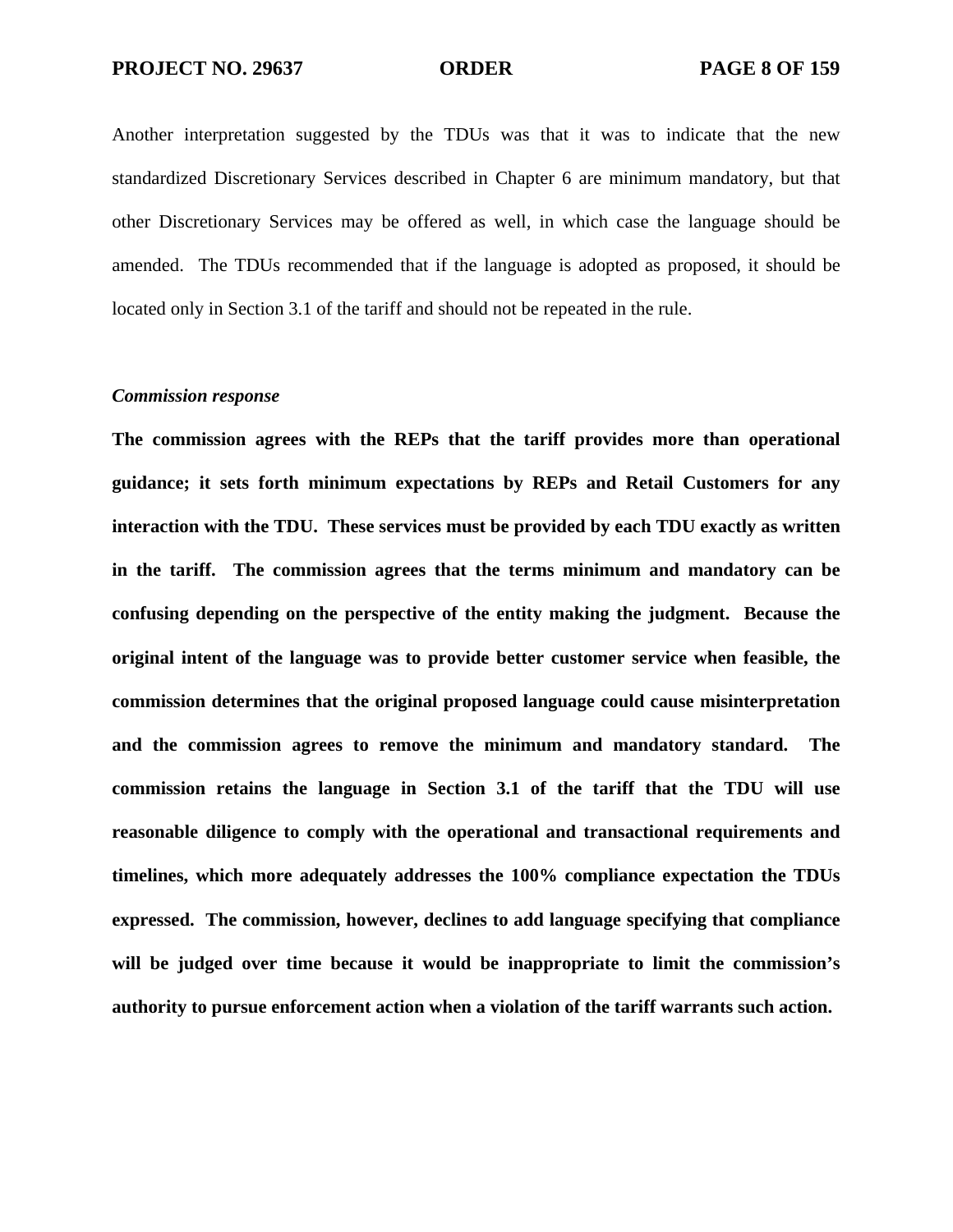The REP Coalition commented that existing language in subsection (c) requires that Chapters 1, 3, 4, and 5 of the tariff be "used exactly as written" which could be construed to refer to the actions that the TDUs may take based upon the tariff. This creates potential conflict and ambiguity in interpreting the tariff's requirements. The REP Coalition was concerned that this language could conflict with the "minimum mandatory" language found in §25.214(c) and Section 3.1 of the tariff as published, with the unintended consequences of preventing a TDU or the market from innovating or going beyond the minimum requirements of the tariff. The REP Coalition recommended that  $\S25.214(c)$  be revised to require that Chapters 1, 3, 4 and 5 be "incorporated verbatim" into the TDU's tariff Chapters 1, 3, 4, and 5. In reply comments, the TDUs commented that they have significant concerns about the "minimum mandatory" language proposed for inclusion in §25.214. The TDUs stated that the REPs make clear that their intent in recommending this language is to allow forum shopping for market rules that go beyond the "minimum" standards of the tariff which the TDUs strongly disagree with. The TDUs requested that the commission make clear that the tariff governs and that timeline and specific service requirements considered at length and adopted in this rulemaking should not be revisited in market forums. The TDUs commented that allowing different timelines or service descriptions to be adopted outside of the tariff, without commission consideration, will negatively impact the necessary linkage between their requirements and the rates charged for the services by the TDU. The TDUs recognized that multiple references to "Applicable Legal Authorities" are included in the tariff, but stated that they generally point to market procedures or processes that implement, not govern, specific field performance requirements or timelines. The appropriate place for dealing with process and implementation issues is the tariff and neither the rule nor the tariff should contain language suggesting that the terms of the tariff can be generally overruled in the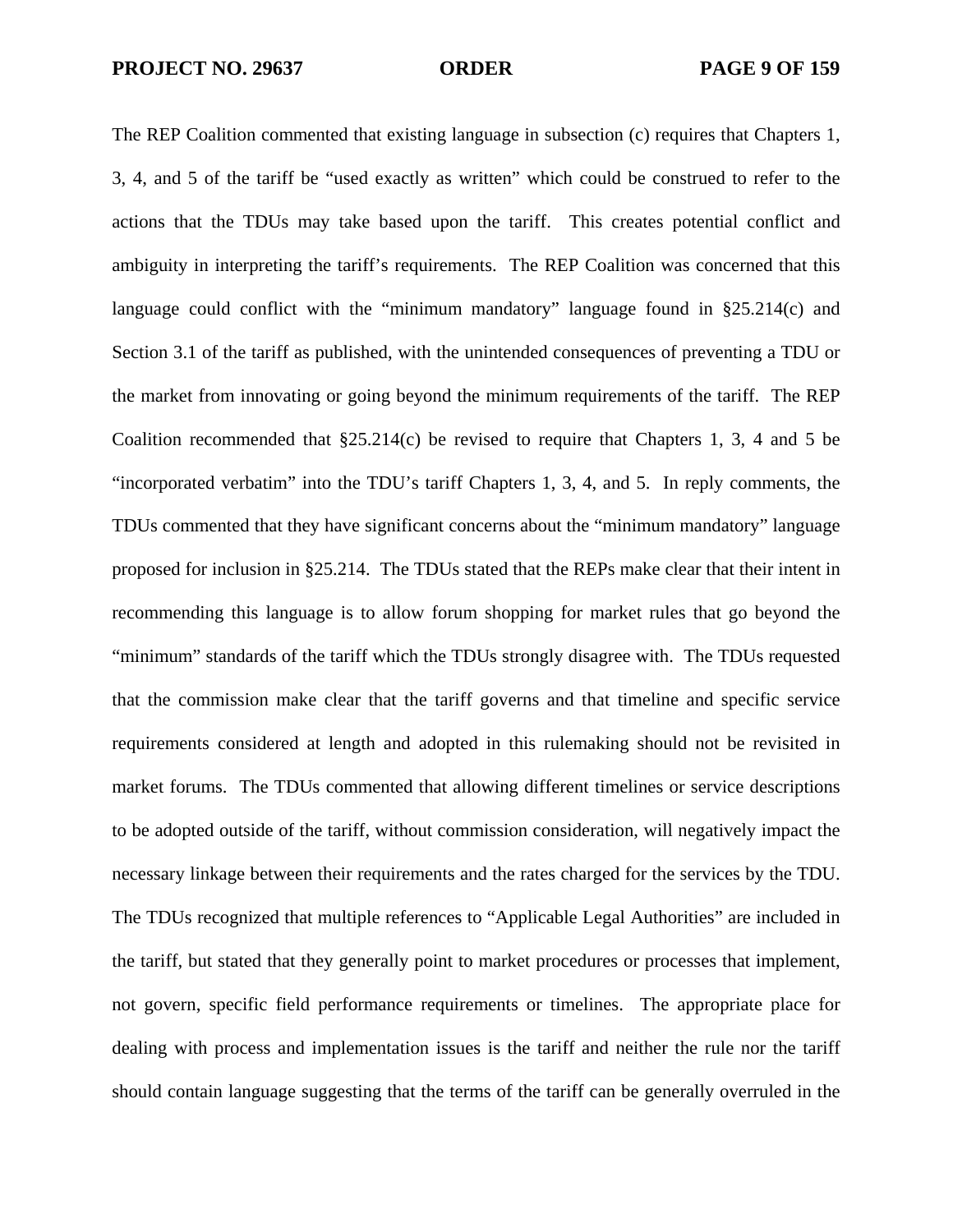market. The TDUs stated their opinion that the market rules should govern in place of the tariff only when the tariff specifically points to those rules, and therefore recommended that "minimum mandatory" language be deleted from the published amendments to the rule and Section 3.1, and that the REP Coalition's recommendation to change the phrase "exactly as written" not be adopted.

### *Commission response*

**The commission agrees with the TDUs that a great deal of time has been spent in this rulemaking to address issues in the retail market and specifically the timelines associated with performing services. While the commission understands that other entities must take measures, and adopt specific guidelines by which to implement these tariff provisions, those entities are not free to deviate from the requirements contained in this tariff. Therefore, this tariff, and the individual provisions contained herein shall not be generally overruled in stakeholder forums. However, the commission notes that from time to time, the TDUs may agree to meet performance standards that exceed the requirements in this tariff and commission rules in order to effectuate market improvements, and the commission does not intend for the adoption of amendments to the rule or the discussion of the reasons for doing so in this order to impede such progress. Based on the comments of the TDUs the commission recognizes that the proposed minimum mandatory language has proved confusing and therefore removes the minimum mandatory language from the rule. However, the commission retains the "due diligence" language for performance by the TDU within the tariff.**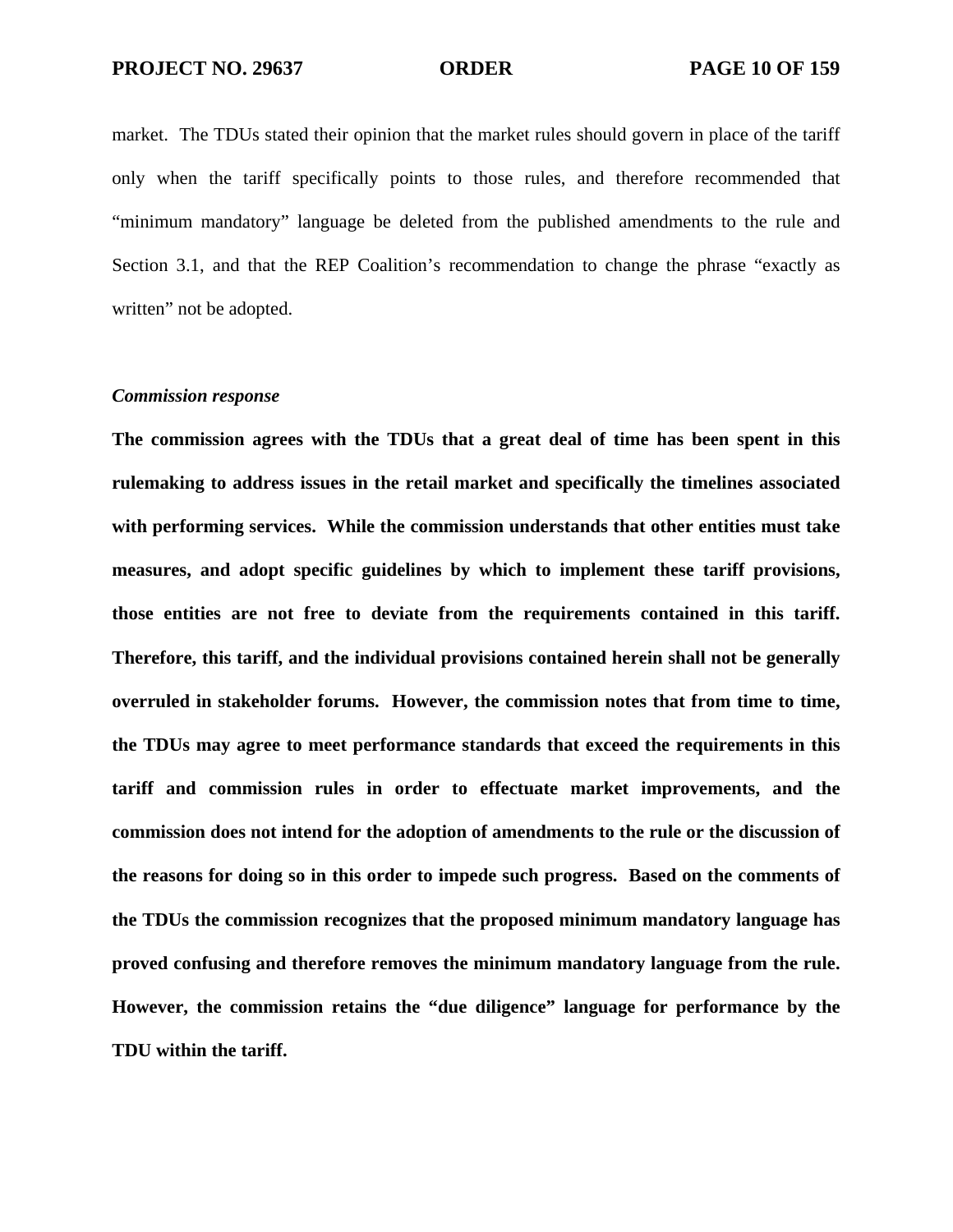The REP Coalition also recommended the addition of language to subsection (c) to require that the tariff "be applied uniformly by and among all TDUs." The TDUs opposed this proposal and commented that this language will not make the tariff be applied uniformly, and leaves questions regarding which interpretation should apply if there are multiple interpretations of a provision, and who should dictate this. The TDUs stated that the provisions of the tariff should speak for themselves and the commission must address application issues provision by provision rather than generally through this requirement. The TDUs added that if they are mandated to uniformly apply the provisions of the tariff, the REPs should also be required to uniformly interpret and apply the tariff and other market rules. The TDUs stated that they incur significant costs in attempting to deal with the wide variation in REP capability, familiarity with how the market operates and familiarity with the rules and interpretation thereof, and that the market is far more affected by REPs' lack of uniformity in interpreting and implementing market rules than by any lack of uniformity by TDUs.

# *Commission response*

**The commission requests that the market participants and Staff work towards a common understanding and application of the rule and tariff requirements. However, the commission is concerned that the proposed language would have an end result in which instances of non-uniform practices and interpretations would be resolved by adopting the practice that would involve the least effort from TDUs. Therefore, the commission declines to amend the section as proposed.** 

Comments on the proposed pro-forma delivery service tariff.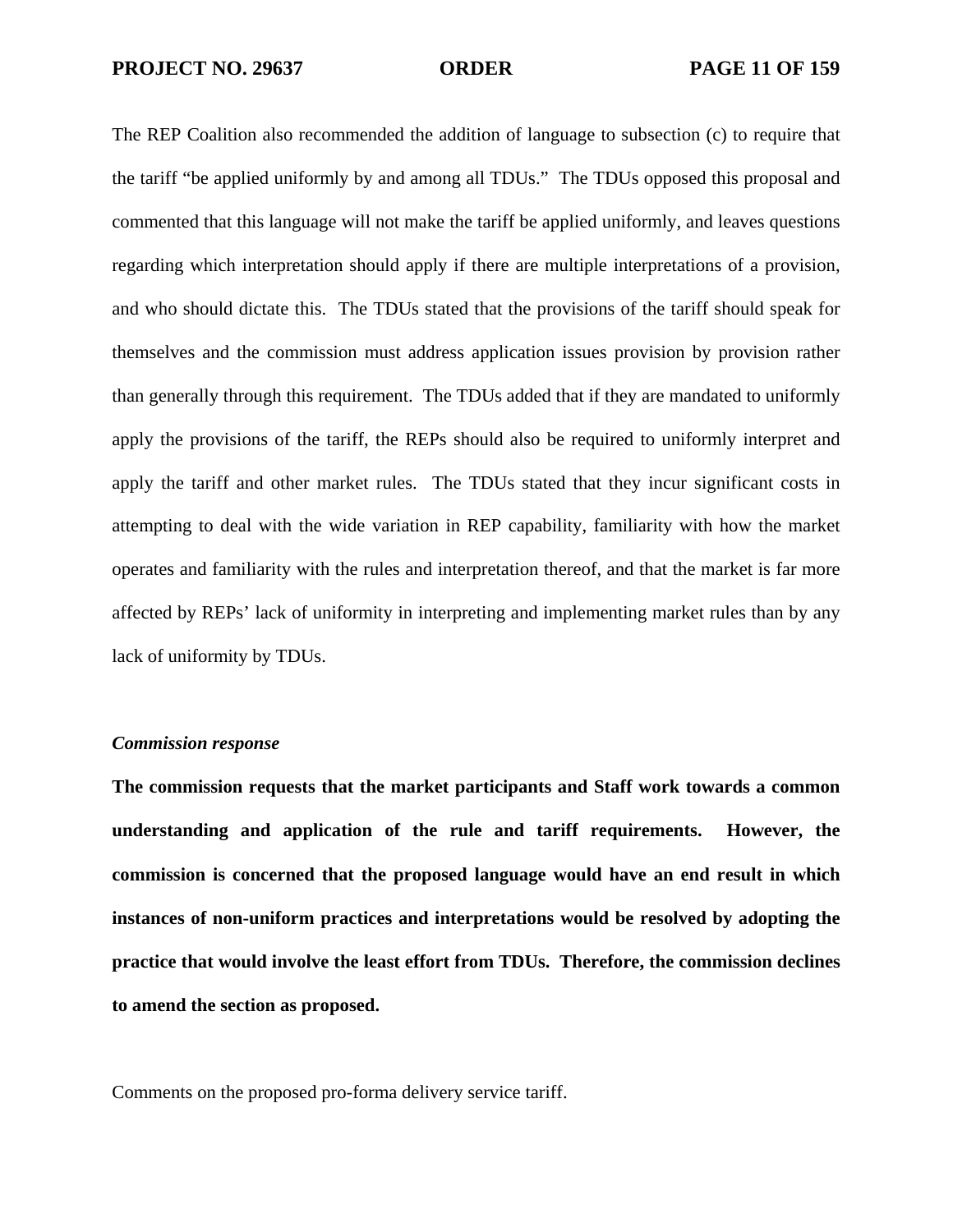## *Chapter 1 Definitions*

The REP Coalition noted that "Access" and "Protocol" are capitalized, but not defined and suggested that they remain undefined, and be uncapitalized. Joint TDUs agreed with regard to "Access," but stated that "Protocol" is defined in the market, especially as a reference specifically to ERCOT protocols, and so should remain capitalized.

# *Commission response*

**The commission agrees that "Access" and "Protocol" are not defined and need not be defined.** 

Joint TDUs recommended restricting "Billing Determinants" to data which can be transmitted using a TX SET transaction. The REP Coalition replied that all items listed as "Billing Determinants" in the definition should be available, and TX SET transactions should be created for them, if they don't exist. The REP Coalition did not believe that the definition in the tariff should be constrained by existing TX SET capability.

## *Commission response*

**The commission agrees with the TDUs that Billing Determinants should be restricted to data that can be transmitted by using a TX SET Transaction. However, the commission also agrees the REP should have information on what they are being billed, therefore, the commission requests that TDUs be prepared to explain any part of the bill to the REP.**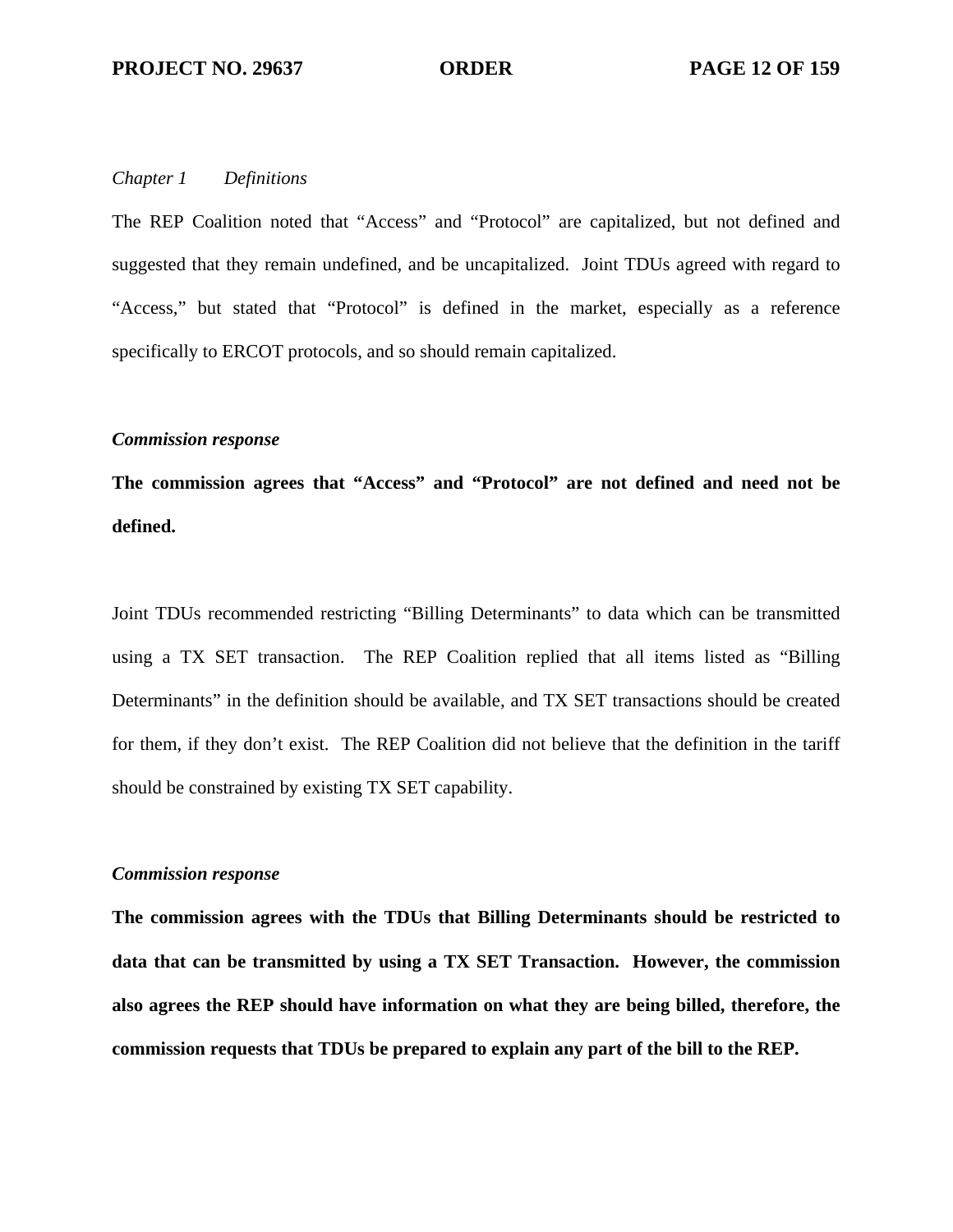The REP Coalition recommended that "Construction Service" be defined to exclude installation of single-phase, self-contained meters. Joint TDUs noted that installation of this type of meter may or may not include Construction Service depending on the exact situation at the site, and so should not be excluded.

# *Commission response*

**The commission agrees with Joint TDUs that some situations exist where installation of single-phase, self-contained meters may include Construction Service, and declines to amend the language.** 

The REP Coalition suggested a definition of "In Writing" that specifies that a SET transaction must be used for a particular type of notification, if the necessary SET transaction exists. Joint TDUs replied that this is unnecessary and referred to Section 3.8 of the tariff as providing necessary guidance.

## *Commission response*

**The commission addresses necessary changes in Section 3.8 and makes no change to the definition section to accommodate this request.** 

Joint TDUs recommended removing "unless otherwise determined by the commission" from the definition of "Meter or Billing Meter," and removing a specific reference to §25.311 in favor of "Applicable Legal Authorities."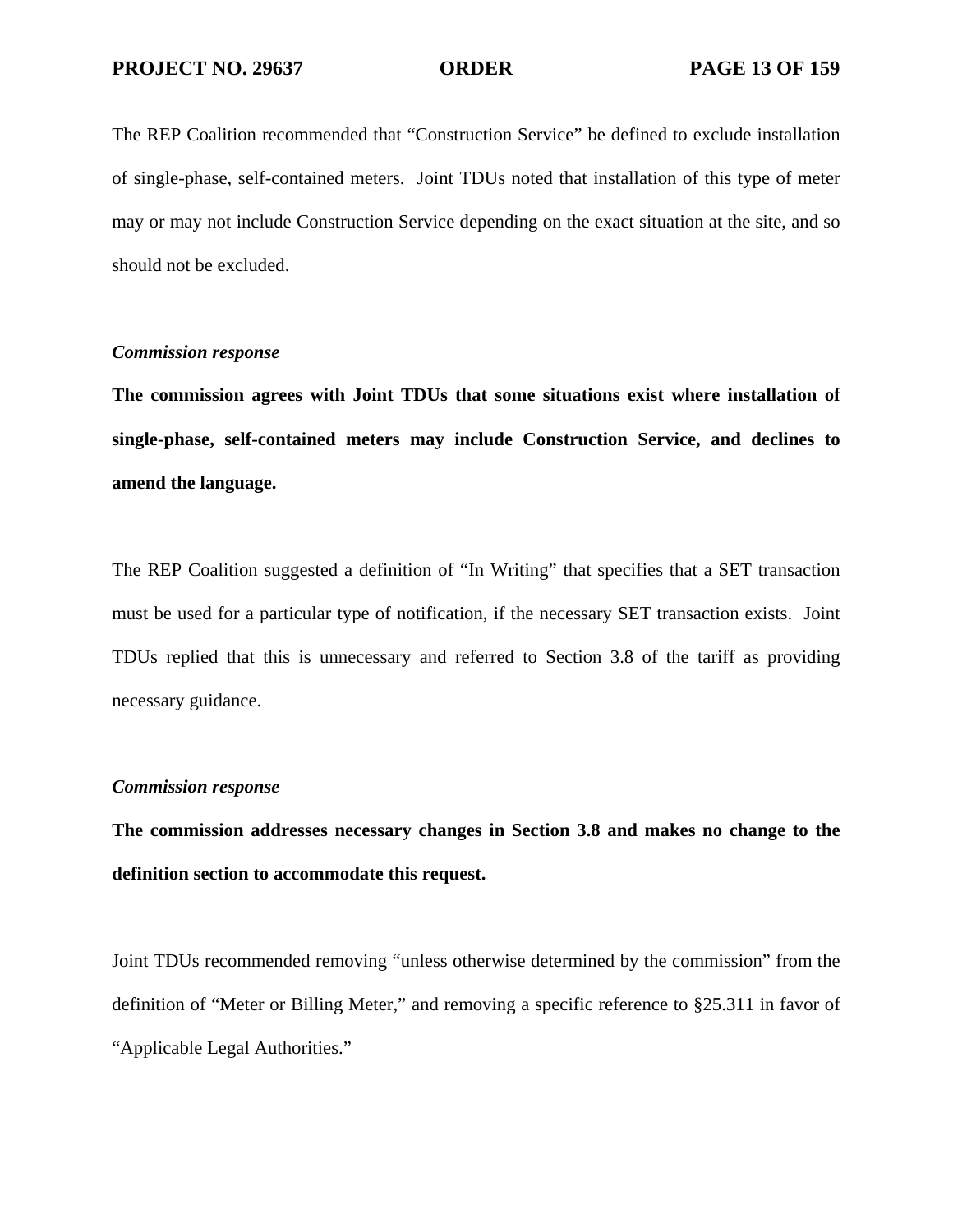## *Commission response*

**The commission does not agree to remove "unless otherwise determined by the commission" or the specific rule reference. Metering technology is improving, and it is beneficial to allow flexibility in the tariff to accommodate changes in laws or rules that would make competitive metering legally available to all customers. However, the commission agrees that a reference to Applicable Legal Authorities is also appropriate, and therefore adds "and other Applicable Legal Authorities" after the reference to §25.311.** 

Joint TDUs suggested adding language to the definition of "Tamper or Tampering" to clarify that an alteration is Tampering if the TDU cannot read the meter in the usual manner for that meter. The REP Coalition responded that situations exist where a meter is inaccessible for the TDU to read in its normal manner, but the reason for the inaccessibility is not necessarily tampering. Therefore, as long as the TDU is able to read the meter, the situation should not be regarded as tampering.

### *Commission response*

**The commission agrees with the REP Coalition that not every instance in which a meter is not accessible is tampering, and believes that access issues such as those described by the Joint TDUs are adequately addressed this tariff.** 

## *Section 3.1 Applicability*

The REP Coalition supported the addition of language in this section that clarified that the provisions of the tariff set forth minimum, mandatory standards for the TDUs. The REP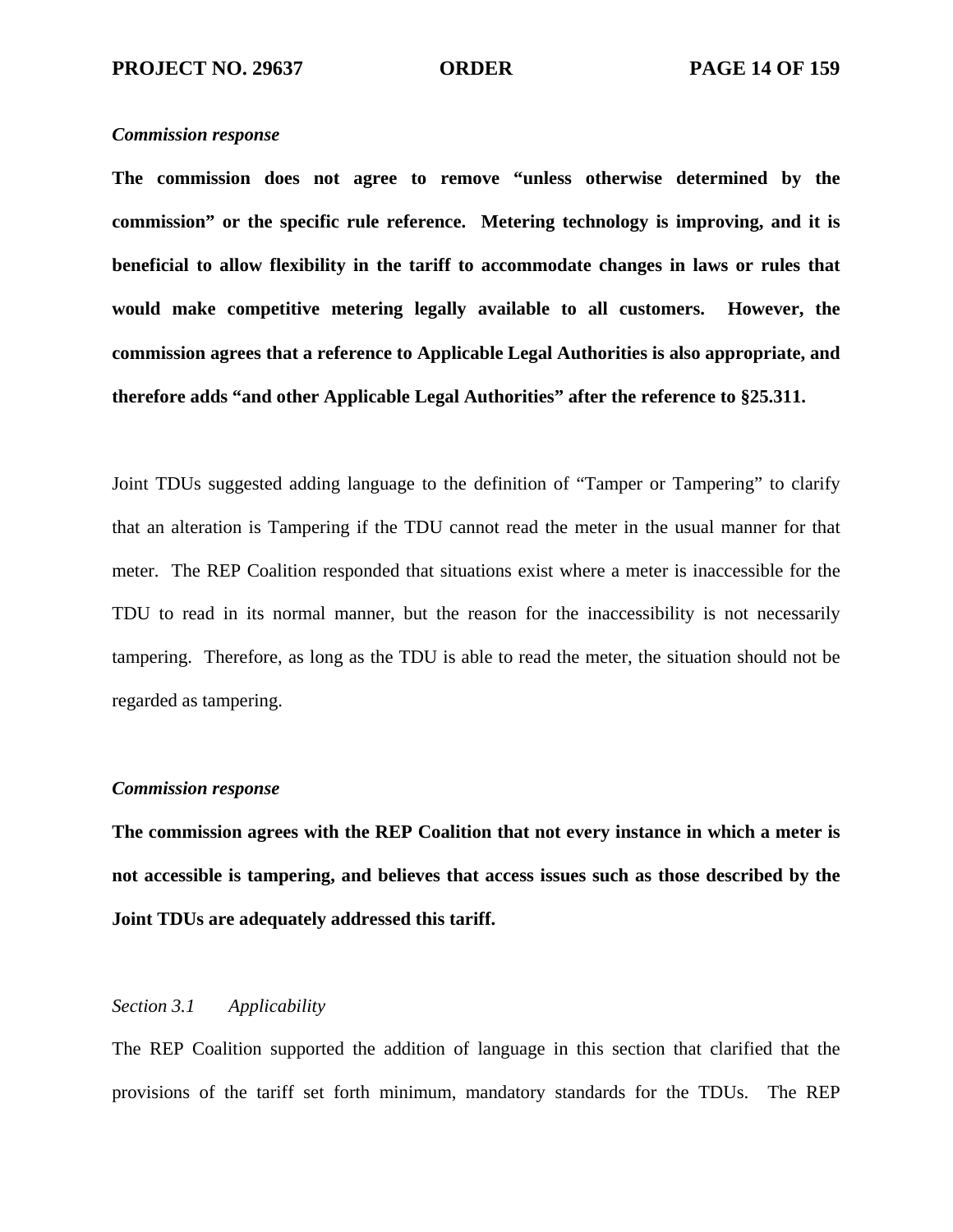**PROJECT NO. 29637 ORDER PAGE 15 OF 159** 

Coalition stated that it is important to establish a baseline of performance expectations that all TDUs must adhere to. The REP Coalition also supported inclusion of the language requiring the TDUs to use reasonable diligence to comply with the operational and transactional requirements and timelines for the provision of service as specified in the tariff, but also recommended inclusion of language imposing the reasonable diligence requirement on the TDUs' provision of service under Applicable Legal Authorities "since many transactional requirements are specified in ERCOT protocols and market guidelines, and not just the tariff." The REP Coalition understood that this language was intended to recognize the existence of unusual circumstances that would prevent strict compliance with the tariff. The REPs recommended an additional means to address this concern through the establishment of performance measures that do not necessarily contemplate 100% compliance at all times.

Joint TDUs responded to the REP's comments, stating that the REPs wanted to create an opportunity for "forum shopping" for market rules that go beyond the "minimum" standards of the tariff. The TDUs objected to this approach, and requested that the commission make it clear that the tariff governs, and that any requirements in the tariff may not be revisited in other market forums. "Although other market forums are appropriate for dealing with process and implementation issues, that should not be allowed to override policy decisions made by the commission in this proceeding." The TDUs also stated that allowing the adoption of stricter standards in other forums will increase TDU costs, with the result that rates will not be determined by the commission.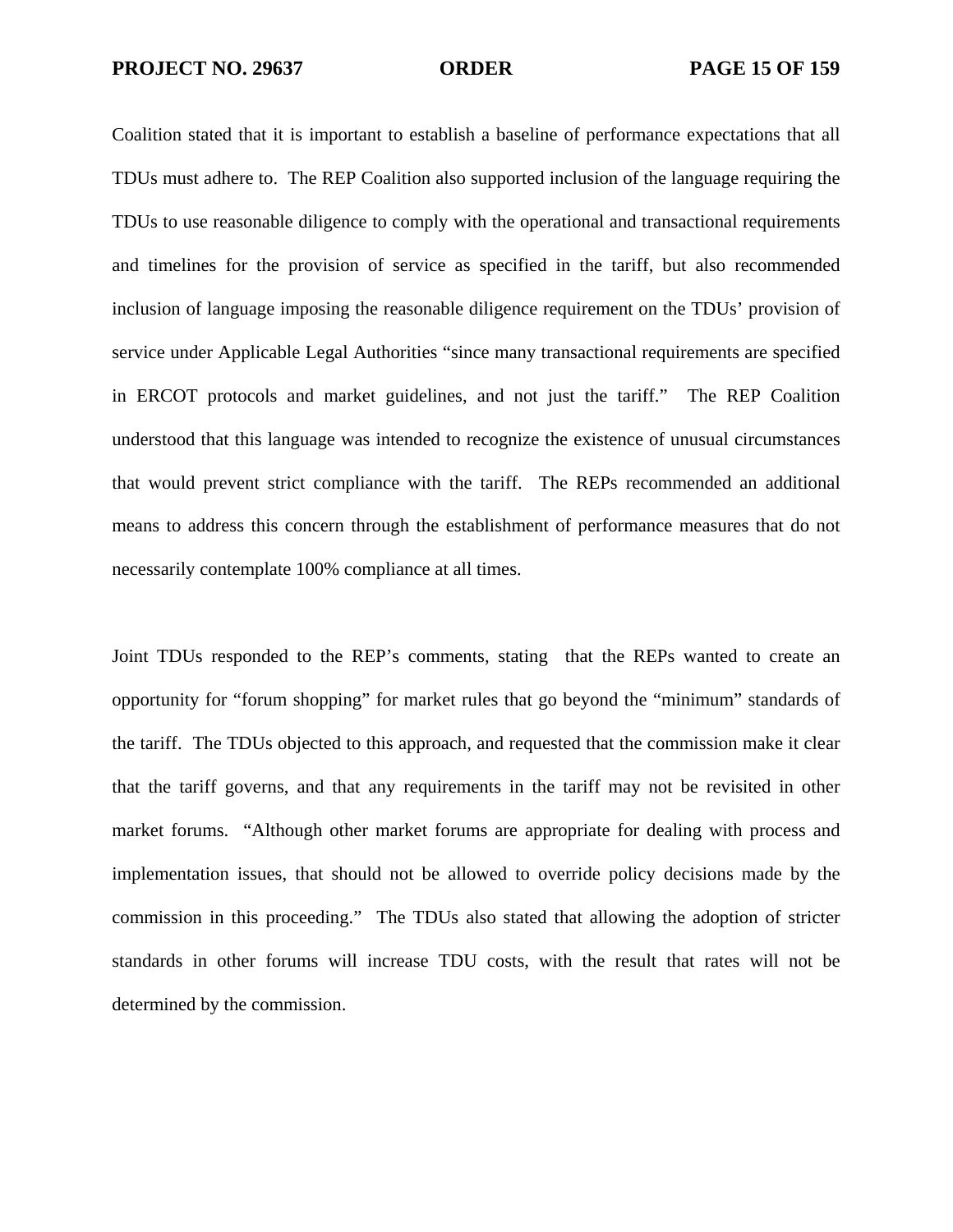Joint TDUs asserted that the meaning and the reason for adding the "minimum mandatory" language are not clear. Joint TDUs further asserted that there is great potential for confusion, misinterpretation, and argument over this language, and for that reason, it should not be included. The Joint TDUs also reiterated their comments regarding the minimum mandatory language, as argued in comments regarding the rule.

### *Commission response*

**Consistent with the commission amendments to the rule, the commission deletes the "minimum mandatory" language from this section, but retains the language regarding reasonable diligence. The commission agrees to extend the reasonable diligence provision to Applicable Legal Authorities, to effectuate the requirements of the tariff. Consistent with the commission discussion in connection with amendments to the rule, the TDUs may agree to meet performance standards that exceed the requirements in this tariff and commission rules to effectuate market improvements, and the commission does not intend that this order would impede such progress.** 

## *Section 3.2 General*

The REPs stated that while uniform delivery service is important within a TDU's service area, it is just as crucial to have that uniformity among the TDUs, which is not sufficiently addressed by the proposed language. The REPs proposed additional language requiring uniform application of the tariff and Applicable Market Rules within a TDU territory as well as among all TDU service territories.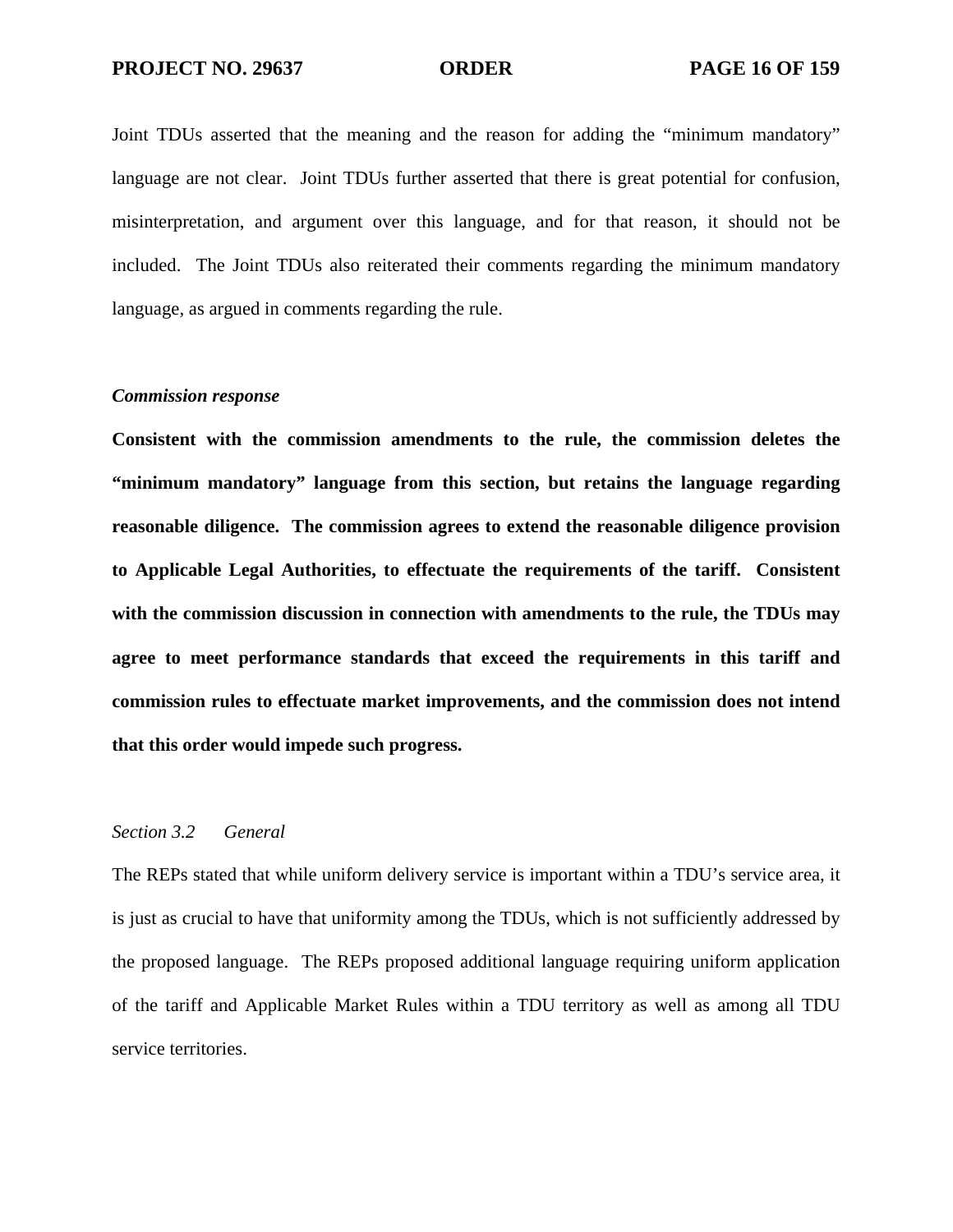The Joint TDUs suggested that the proposed sentence at the end of this section be removed, as PURA §39.203(c) requires that the terms and conditions be "reasonable and comparable," not "uniform." The Joint TDUs also contended that the provision is redundant with the previous paragraph in Section 3.2 as well as Section 3.7, if it is intended that the services are provided to REPs on a non-discriminatory basis. Joint TDUs stated that if the intent is something different, then the meaning is unclear, and the amendment could have unintended consequences. The Joint TDUs also responded to the REPs' comments that the requirement that the tariff be uniformly applied may be problematic if there are multiple interpretations of a tariff provision, and that this requirement conflicts with §25.214(c), which allows TDUs to modify Chapters 2 and 6 of the tariff to reflect "individual utility characteristics and rates." The TDUs stated that the notion of total uniformity among the TDUs is unrealistic. Additionally, the REPs should also be required to uniformly interpret and apply the tariff, especially since REPs are not in agreement over how they interpret the tariff.

# *Commission response*

**The commission finds that one of the main purposes of this rulemaking proceeding has been to standardize certain processes among TDUs. While all TDUs are not expected to have the exact same systems, TDUs must implement the expectations set forth in this tariff and these should be standardized among all TDUs. The commission finds this language necessary and appropriate, and declines to amend the proposed rule.**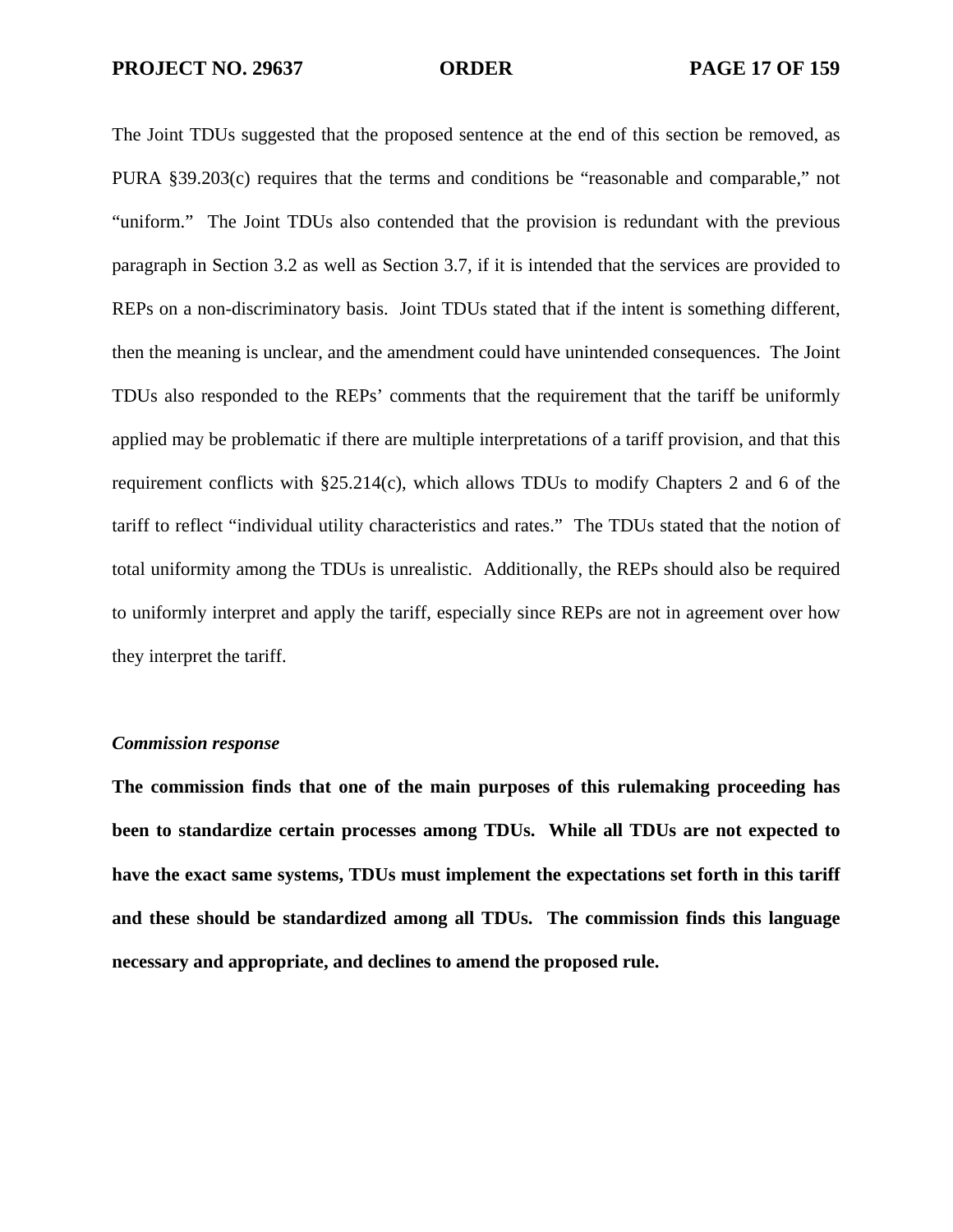### *Section 3.6 Changes to Tariff*

The REP Coalition stated that nothing in the proposed amendments requires a TDU to give advance notice to REPs of changes in the tariff or changes in the TDU's application of the tariff. The REP Coalition recommended requiring a TDU to give REPs 20 days notice. In addition, the REPs stated that nothing in the tariff requires a TDU to give REPs notice of commission approved rates before the rates take effect, and recommended additional language to require this notice. The TDUs disagreed with this comment, stating that REPs could monitor a rate case without intervening. However, the TDUs recommended changes to the REPs' suggested language, should the commission adopt this requirement, including that notice only be required for a material change, and that posting a notice on the TDU's website or providing notice by email to all REPs operating within its territory would be sufficient notice.

### *Commission response*

**The commission finds that there should not be many changes, if any, to the interpretations of the TDU tariff. If a TDU finds it necessary and within its rights to change the way it is applying a part of its tariff, it needs to send notice to the designated contacts for changes in interpretation at least 30 days in advance so that the REP has adequate time to prepare for the change and to file a complaint with the commission if it deems necessary. The commission therefore, amends this section to this effect. However, the commission agrees with the Joint TDUs that REPs have means through simple monitoring of commission proceedings to find out if a TDU's rates are changing. Therefore, the commission determines that there is no need for special notification for rate case changes.**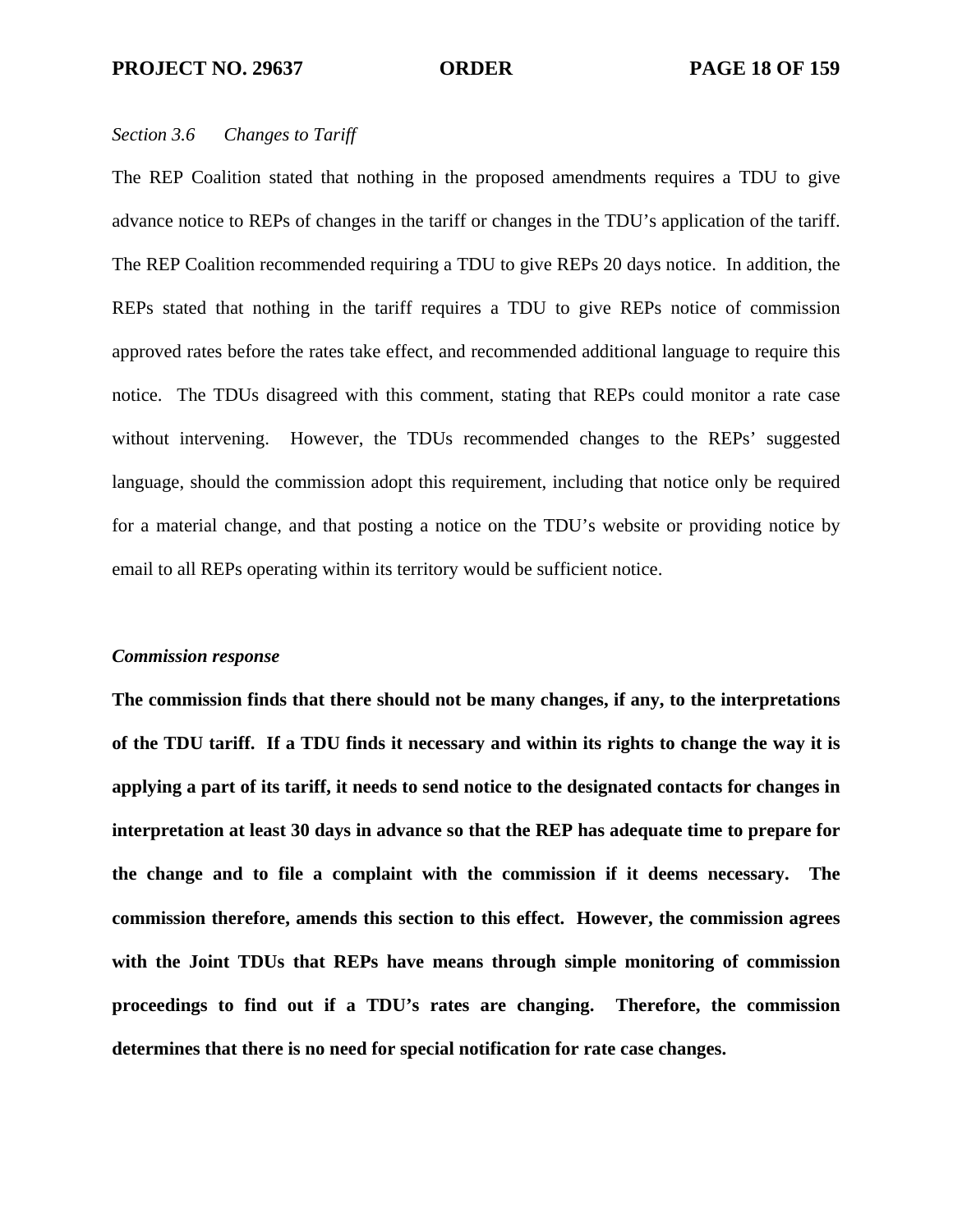### *Section 3.8 Form of Notice*

The Joint TDUs recommended that an additional sentence be added making it clear that the "designated contact" who receives notices may be different individuals for different types of communication, to provide flexibility to the REPs and TDUs.

# *Commission response*

**The commission agrees with the Joint TDUs that the tariff should allow for multiple contacts based on the type of notice and makes the proposed changes to the tariff.** 

## *Section 3.17 Waivers*

Joint TDUs recommended that the proposed sentence added at the end of this section be removed, as it is redundant with the non-discrimination language of Section 3.7. Joint TDUs also asserted that this language could be interpreted as undercutting the waiver provision. "The purpose of a waiver is to make a one time exception. However, if the proposed language is added, an argument could be made that the TDU must waive the requirement for all REPs if a waiver is granted to one." The REP Coalition responded that waivers need not be offered to all REPs if offered to one; they need only be offered to those that are similarly situated. The REP Coalition supplied additional language to clarify this position.

## *Commission response*

**The commission agrees with the TDUs that this sentence is redundant with Section 3.7, is therefore unnecessary, and should be removed. This change avoids the need for the language proposed by the REP Coalition.**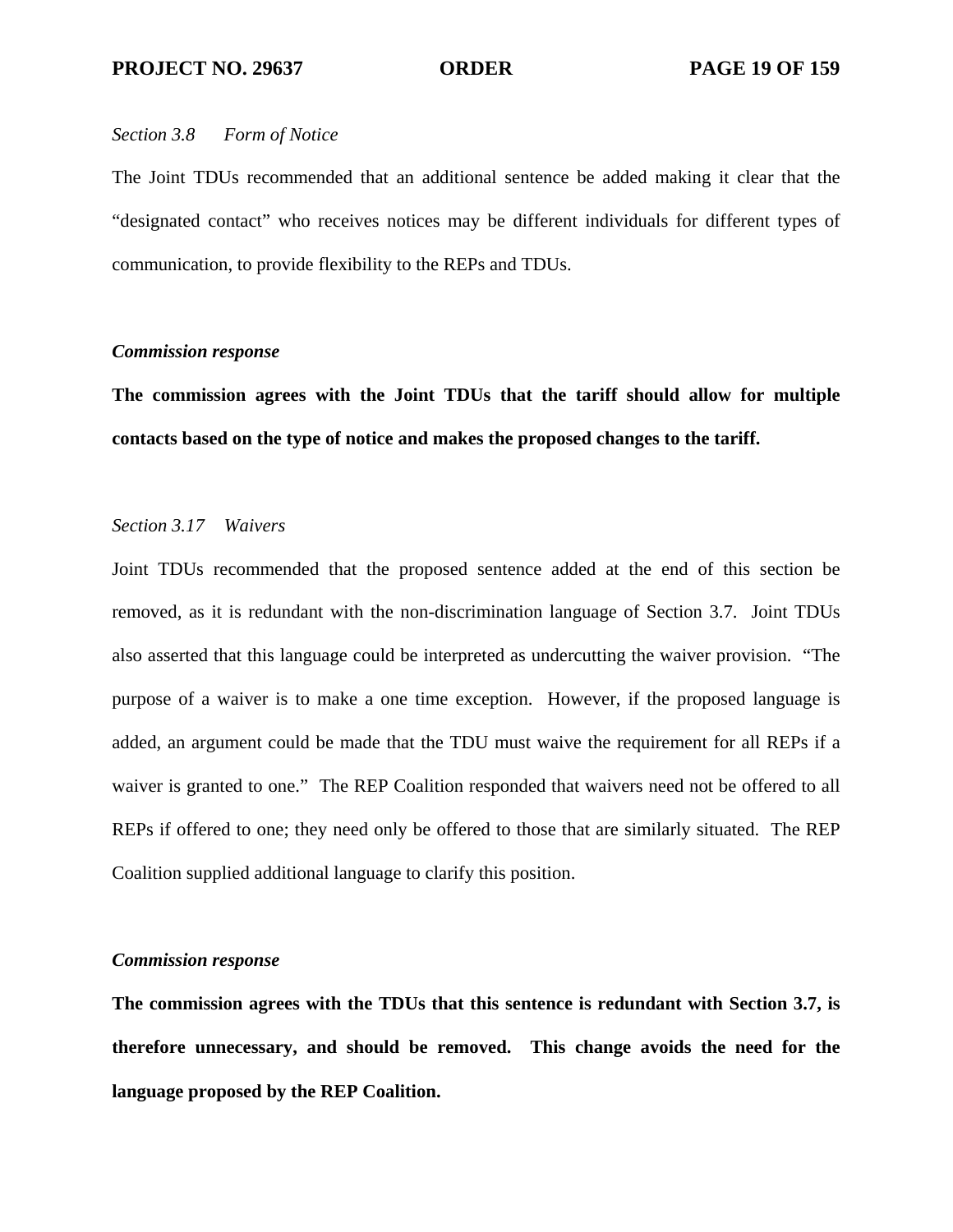## *Section 3.19 Public Service Notice*

The Joint TDUs recommended that this section be removed from the tariff. Joint TDUs stated that the issuance of public service announcements should be handled outside of the tariff, that the term "public service notices" is overly broad as it is not defined, and, to the extent that the TDU is required to perform services, the costs of those services should be recovered from ratepayers. The REPs responded that it is appropriate that TDUs notify customers of electric grid issues.

## *Commission response*

**The commission has the authority to require the TDUs to make public notifications for many different purposes and declines to remove this section from the tariff.** 

# *Section 4.3.1 Eligibility*

Joint TDUs stated that subsection (3) should be changed to reflect that the provisions of subsection (1) must be satisfied before the REP can be deemed eligible because the REP should not be considered eligible for service until the TDU has received notice that the REP has successfully completed testing. Joint TDUs added that they should be allowed two Business Days from the receipt of the executed Delivery Service Agreement from the REP to execute the agreement.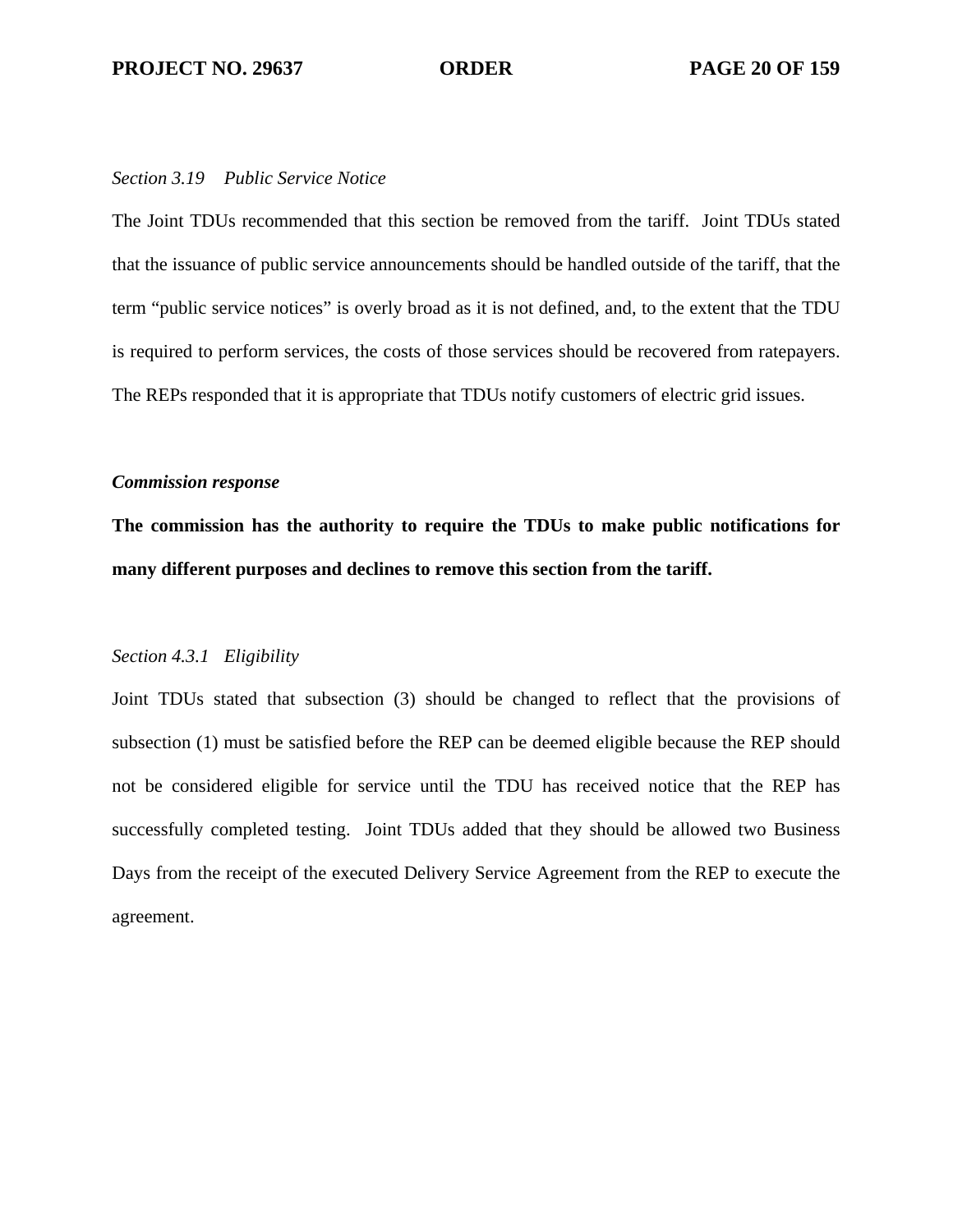## *Commission response*

**The commission agrees that the provisions in (1) should be satisfied before the delivery service agreement is executed and that the TDU should have two Business Days to execute the agreement. The commission amends subsection (3) accordingly.** 

# *Section 4.3.2 Initiation of Delivery System Service (Service Connection)*

The REP Coalition stated that they were concerned with the removal of the timeline associated with the TDU's fulfillment of requests for new Delivery System Service because a gap now exists between the time that Chapter 4 and Section 6.1.2 will each become effective. This gap is extremely problematic for REPs and Consumers. The REP Coalition commented that Section 6.1.2 may not become effective for all TDUs until 2008, and it is imperative that expectations for basic services such as service connections associated with move-ins and disconnections associated with move-outs are known and able to be communicated to Retail Customers before 2008. The REP Coalition proposed language for this section to this effect. The REP Coalition recommended that four of the most basic TDU services in Chapters 4 and 5 of the tariff be effective at the adoption of the rule and urged the commission to require expedited proceedings at the conclusion of this rulemaking in which to standardize all other TDU Discretionary Services.

In reply comments, the Joint TDUs strongly supported the approach used in the published amendments, which set forth the timelines, applicable to the standardized Discretionary Services in the Chapter 6 Rate Schedules rather than in Chapters 4 or 5. However, the Joint TDUs stated that if the service description for the move-in service were to be included here, the language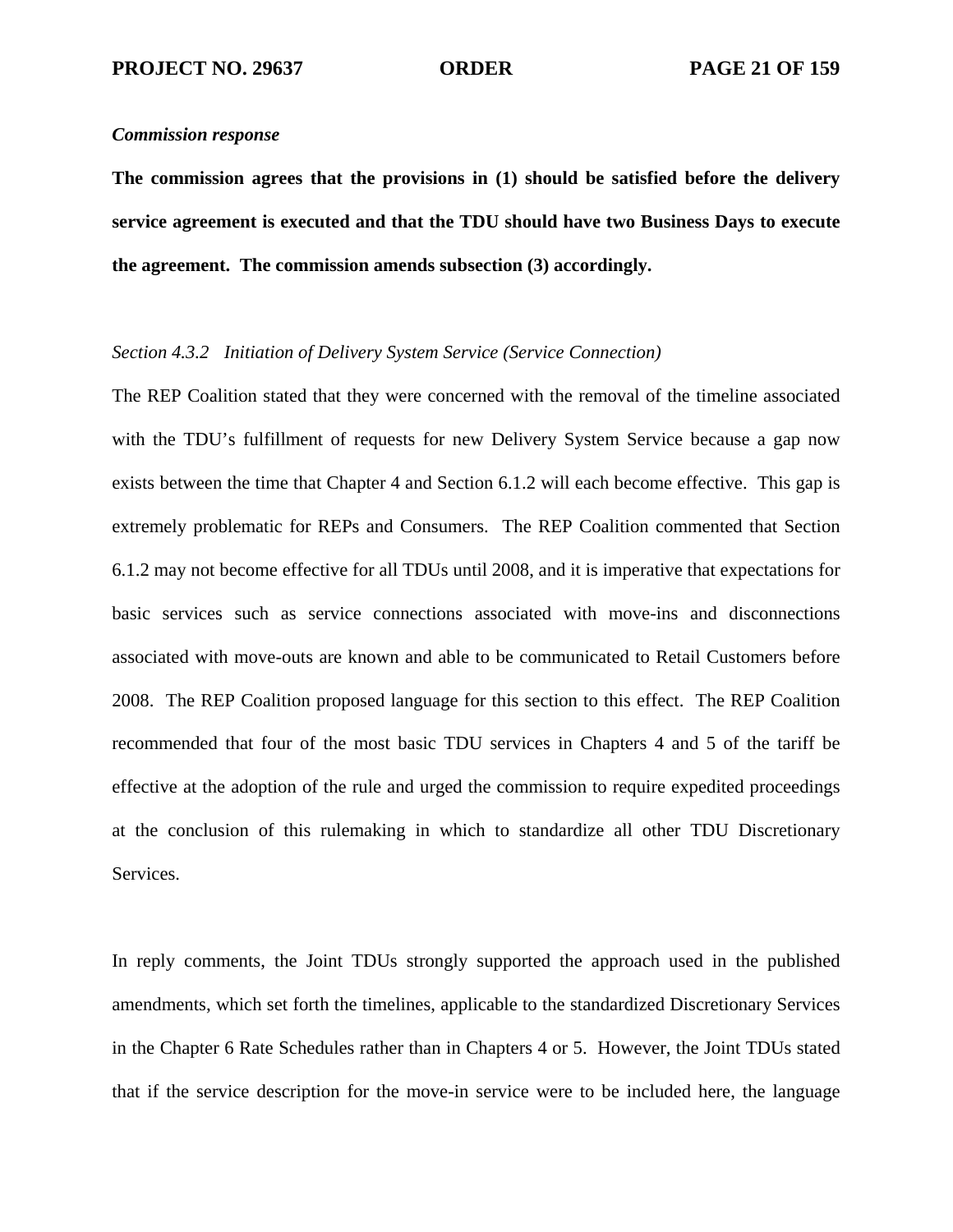proposed by the REP Coalition is incomplete. The Joint TDUs requested the REP Coalition's proposal be rejected and the complete and detailed description be contained in Chapter 6, with the Joint TDU's suggested amendments.

## *Commission response*

**The commission desires to have the changes proposed in this tariff and in Chapter 6 effective as soon as possible but realizes that some of these changes will require TDU system changes and may require TX SET changes as well. The commission believes that standard move-ins, move-outs, meter re-reads and standard reconnects will not require such changes, and therefore finds it appropriate to include the requirements for these standard services in Chapters 4 and 5 so that they may be implemented in July of 2006. The commission agrees to leave the items that require systems and process changes in Chapter 6 but moves some of the implementation dates to a date earlier than was proposed. The commission believes that there is enough time to implement the Texas SET changes, TDU and REP systems changes, and TDU discretionary service charges by July 1, 2007, and therefore finds that July 1, 2007 is the appropriate date for the implementation of Chapter 6.** 

# *Section 4.3.3 Requests for Discretionary Services Including Construction Services*

The REP Coalition commented that the term "Applicable Legal Authorities" is not the most appropriate term to use to refer to the technical requirements involved when a TDU notifies a REP that a service request has been completed. The REP Coalition recommended that "Texas SET" replace "Applicable Legal Authorities" because it is more appropriate and contains the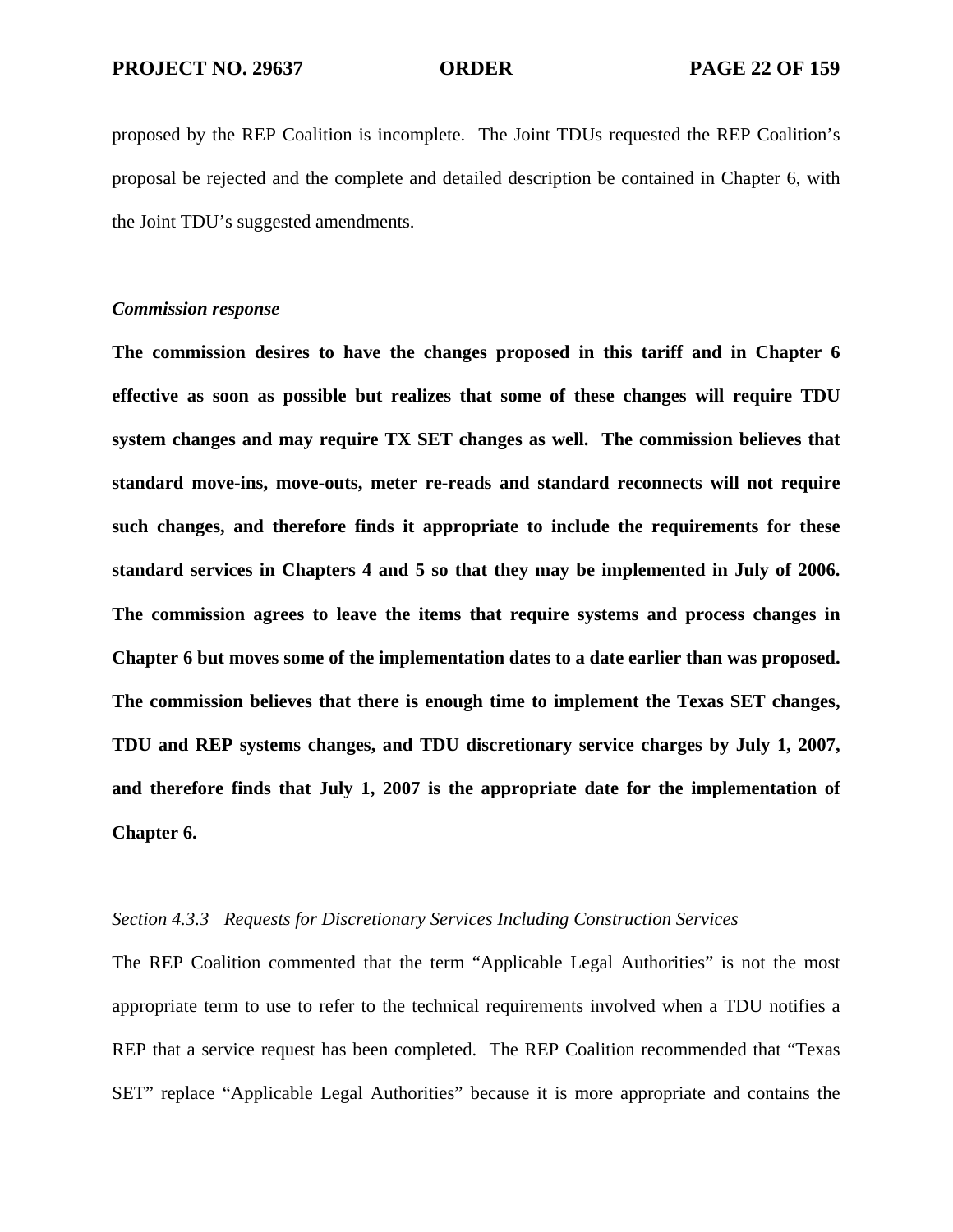technical requirements for transaction processing. The TDUs disagreed, stating that "TX SET" is included in the term and the broader term is more appropriate because requirements for both requesting service and sending notification of completion of service are contained in the Retail Market Guides, which are not embraced by the term "TX SET." The TDUs added that the use of the more narrow term could be construed as limiting the ability of the commission to impose requirements.

## *Commission response*

**The commission agrees with the Joint TDUs that the term "Applicable Legal Authorities" is the appropriate term, for the reason expressed by the Joint TDUs and declines to amend this section.** 

The REP Coalition requested that the requirement of the proposed tariff that the transaction notifying a REP that a Discretionary Service request has been completed include the time that the service was completed in addition to the date. The REP Coalition stated that a TX SET change would not be required because the transaction already includes a date and time stamp. The REP Coalition commented that some TDUs transmit the date and the time that the transaction was generated, rather than when the work was completed. This information is important for the consumer and the commission in ensuring that service requests are completed within the required timeframes.

In reply comments, the Joint TDUs requested that this proposal be rejected. The Joint TDUs commented that the REPs do not consider that it would be enormously difficult, time consuming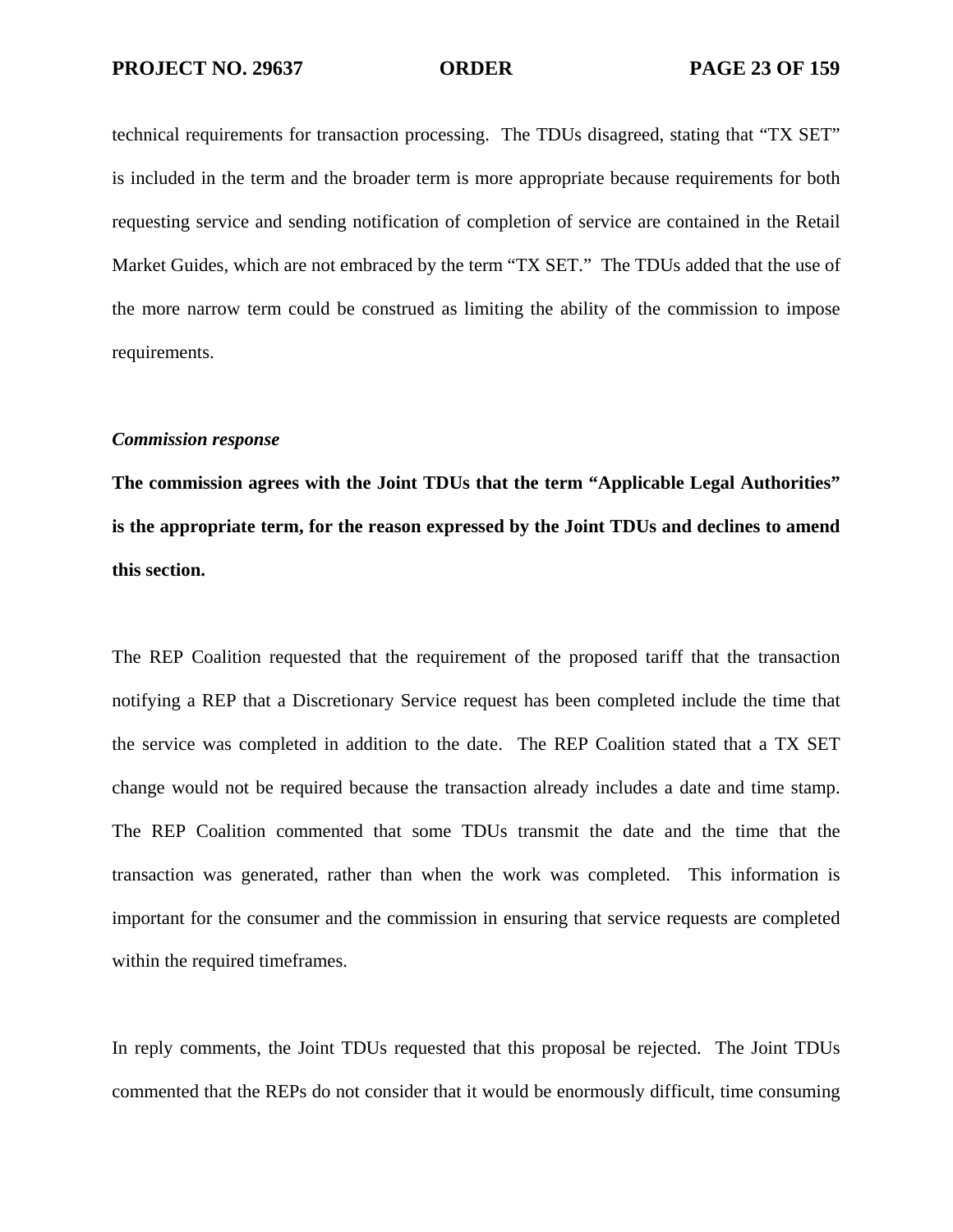and expensive to implement such a requirement due to the changes that TDUs would have to make to capture the exact time of completion in the mobile data system and transfer that information to the transactional system used to send the TX SET discretionary service order transaction (650). One TDU has estimated that it would cost \$3 million to change its systems to include this information on the TX SET discretionary service order transaction. Joint TDUs added that they expected that REPs would have to change their systems for them to accept the information and use it. Joint TDUs stated that the approximate service completion time is available in the TDU's mobile data system and can be provided to the REP upon request. Joint TDUs stated that with the exception of Priority Reconnects, the timelines for provision of service in the published amendments are day-based and are not dependent upon service being provided at a specific time. Additionally, the discretionary service order transactions are currently batched multiple times daily, providing the REPs with timely notification that the transactions have been completed, and therefore what little benefit there might be to the market is significantly outweighed by the substantial cost. Joint TDUs stated that there would be additional expense for the entire market and ERCOT if transactions other than service orders had to be revised so that they could also carry the time stamp. The TDUs added that they have had few requests for this information, it is not necessary for an efficient market, and should not be required on the transactions.

## *Commission response*

**The changes proposed by the REP Coalition to include date and time on the transaction do not provide a significant benefit to the market. The commission has eliminated timeframes for all Discretionary Services so that the date is the only item that must be captured. The**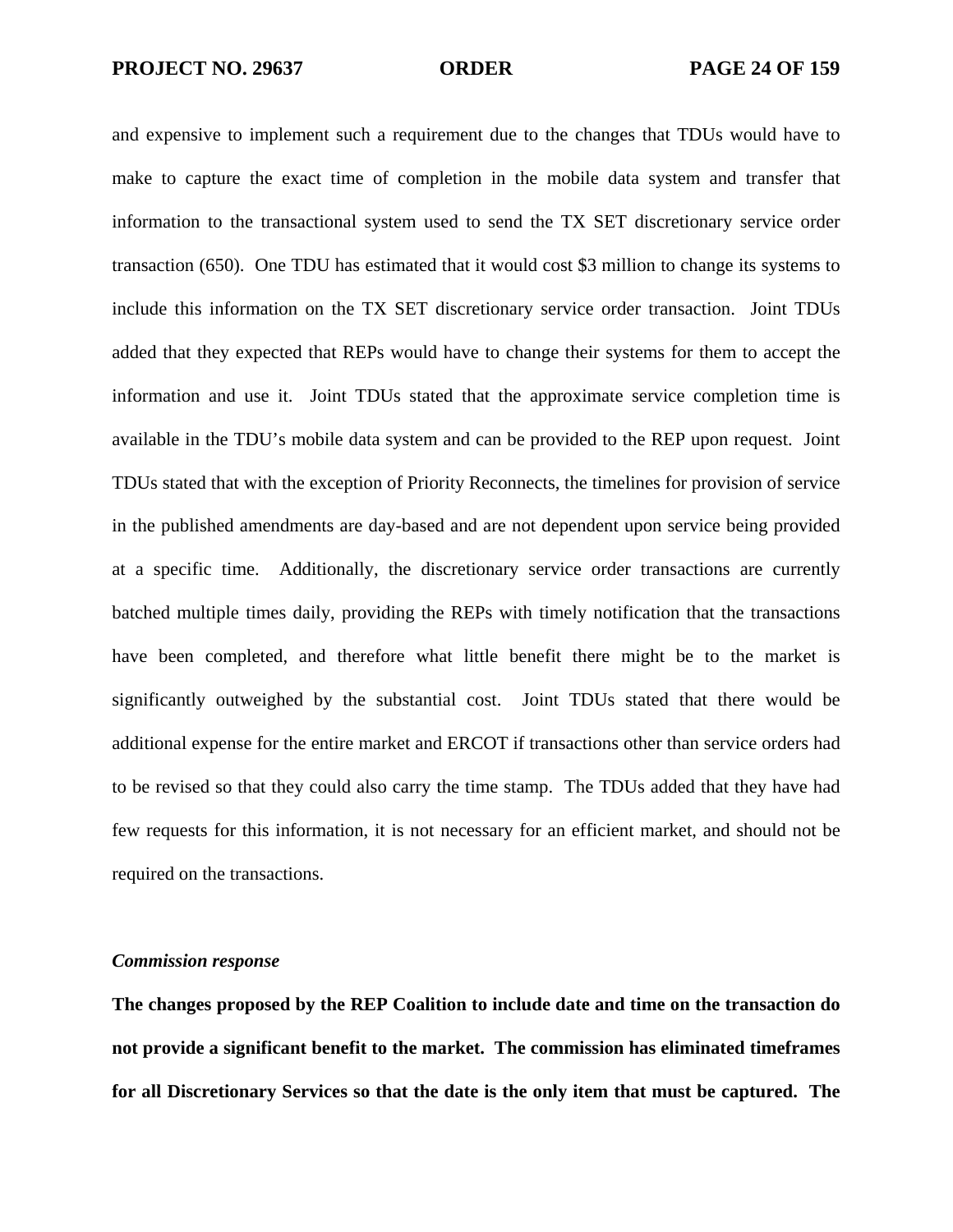**exact time the service was completed is not relevant to the charges and is unnecessary. However, as the Joint TDUs noted, a REP can call the TDU to find out the approximate time the service was completed if the customer inquires.** 

# *Section 4.3.4 Changing of Designated Competitive Retailer*

Joint TDUs commented that the TDU should not be prevented from charging for an out-of-cycle Meter read associated with an off-cycle switch, if a trip is made to read the Meter and estimation occurs because of a failure of the Meter equipment. Joint TDUs commented that in this event, as well as in denial of access, the TDU should be allowed to bill for the time and effort expended to accomplish the Meter Read even if an estimate is the result because the process will have been more costly to the TDU than actually performing the Meter read due to the necessity of making the estimate.

Joint TDUs commented that the market is encouraging estimates to be made for the off-cycle switches that occur in a mass transition in order to speed up the process, and that the TDU should be able to charge for the time and effort expended in making the estimate. In reply comments, the REP Coalition strongly opposed this proposal, and argued that estimating a meter read from the office or through a computer program does not warrant the fee that is to be charged when the TDU sends a truck to the location.

The REP Coalition supported the commission's changes to the section that prevent a TDU from assessing a charge for an out-of-cycle meter read in conjunction with a switch when the meter reading is estimated. The REP Coalition noted that this provision is important in light of the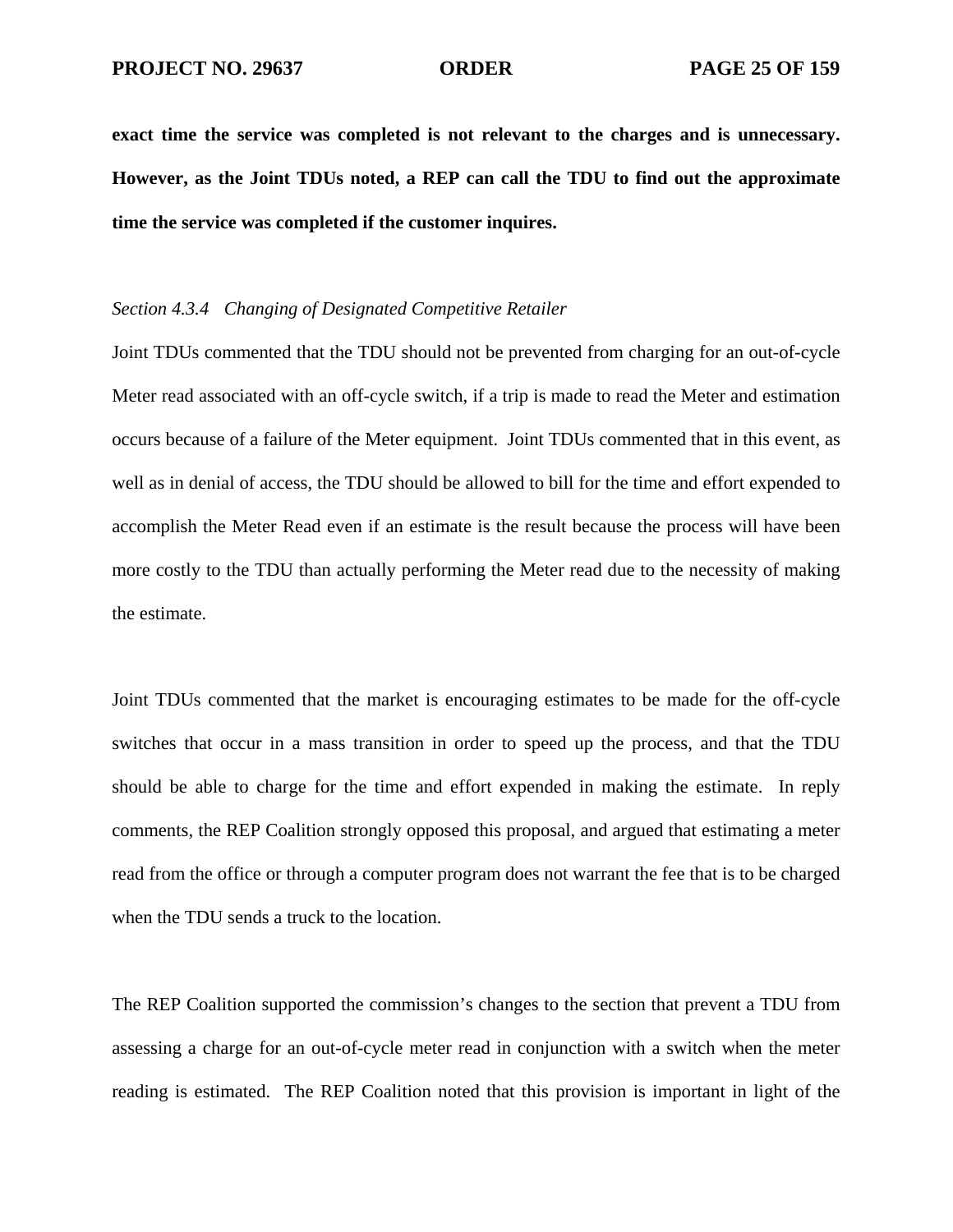market's efforts to devise a Mass Customer Transition process that can facilitate the movement of large numbers of Retail Customers in REP default situations where the volumes prohibit a TDU from completing actual meter reads. In reply comments, Joint TDUs disagreed with the REP Coalition because there is significant time and effort involved in performing such estimates, and significant costs are incurred that are not otherwise included in the rates which the TDU should be allowed to recover.

### *Commission response*

**The commission disagrees with the TDUs that the TDU should not be prevented from changing for an out-of-cycle Meter read associated with an off-cycle switch, if a trip is made to read the Meter and estimation occurs because of a failure of the Meter equipment. The commission finds that a charge should not be assessed as this matter is not within the control of the customer or REP, and it is in the best interest of the TDU to find out about the malfunctioning meter as soon as possible. However, the commission agrees with the Joint TDUs that if a trip is made and the TDU is unable to read the meter because a customer denied access to the meter, the TDU should be able to charge for the trip. The commission also agrees with the REP Coalition that charges for estimation in the office are likely different from charges associated with making a trip to the premise and therefore the commission finds that a separate charge for estimation without a trip is appropriate, and amends Chapter 6 accordingly. Since the TDUs do not currently have a separate charge for estimation that has not required a trip charge, this may be implemented when the utility implements a new Chapter 6.**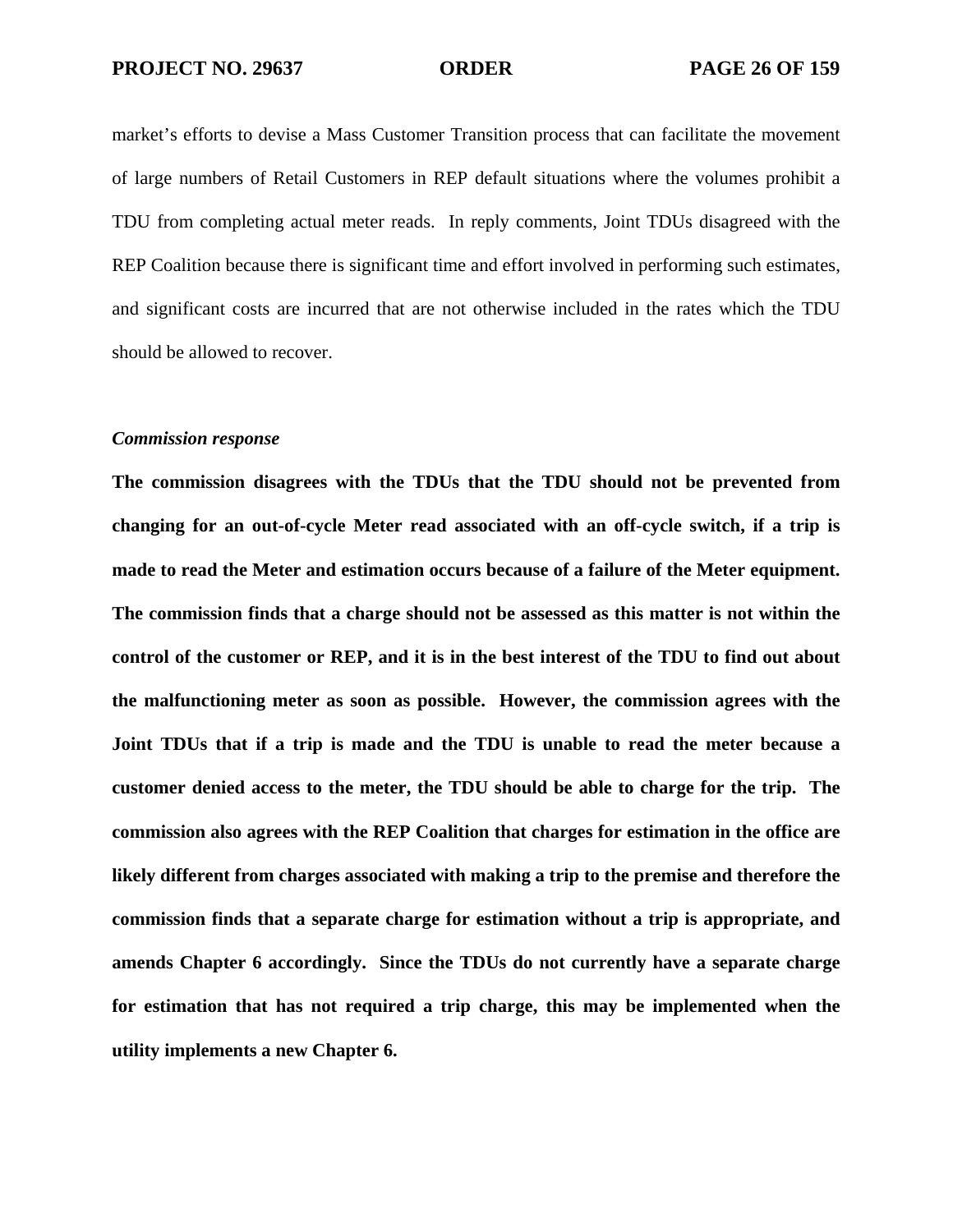**The commission agrees with the REP Coalition that services performed to help effectuate timely mass transitions are an important aspect of this issue, and also agrees with the TDUs that they should be able to charge for such service. The commission finds that any charge should be based on the specific service that was performed, for the reasons discussed above, and that this charge should be assessed to the exiting REP. Whether the TDU or market determines that an out-of-cycle read or an estimation without a trip is necessary to effectuate a timely mass transition, it is the exiting REP, not the customer, or acquiring REP or POLR who has necessitated this service and who should therefore incur any charges. However, the acquiring REP or POLR may request and pay for an out-of-cycle meter read should it deem it necessary.** 

OPC commented that the vagueness of the definition of "Applicable Legal Authorities" may prove to help, harm or simply confuse all entities involved, and may result in confusion regarding a TDU's determination not to change a Retail Customer's REP. OPC proposed that the TDU be required to notify, with detailed rationale the Retail Customer's requested REP within 24 hours of a Company determination not to change the REP designation. In reply comments, the Joint TDUs stated that OPC's recommendation that the TDU notify the REP if a request to switch a Retail Customer to that REP is not honored is unnecessary. The Joint TDUs stated that any switch reject would be due to a REP being in default, of which the REP would already be aware. Additionally, the switch is rejected by sending a TX SET transaction to the REP, which serves as notification.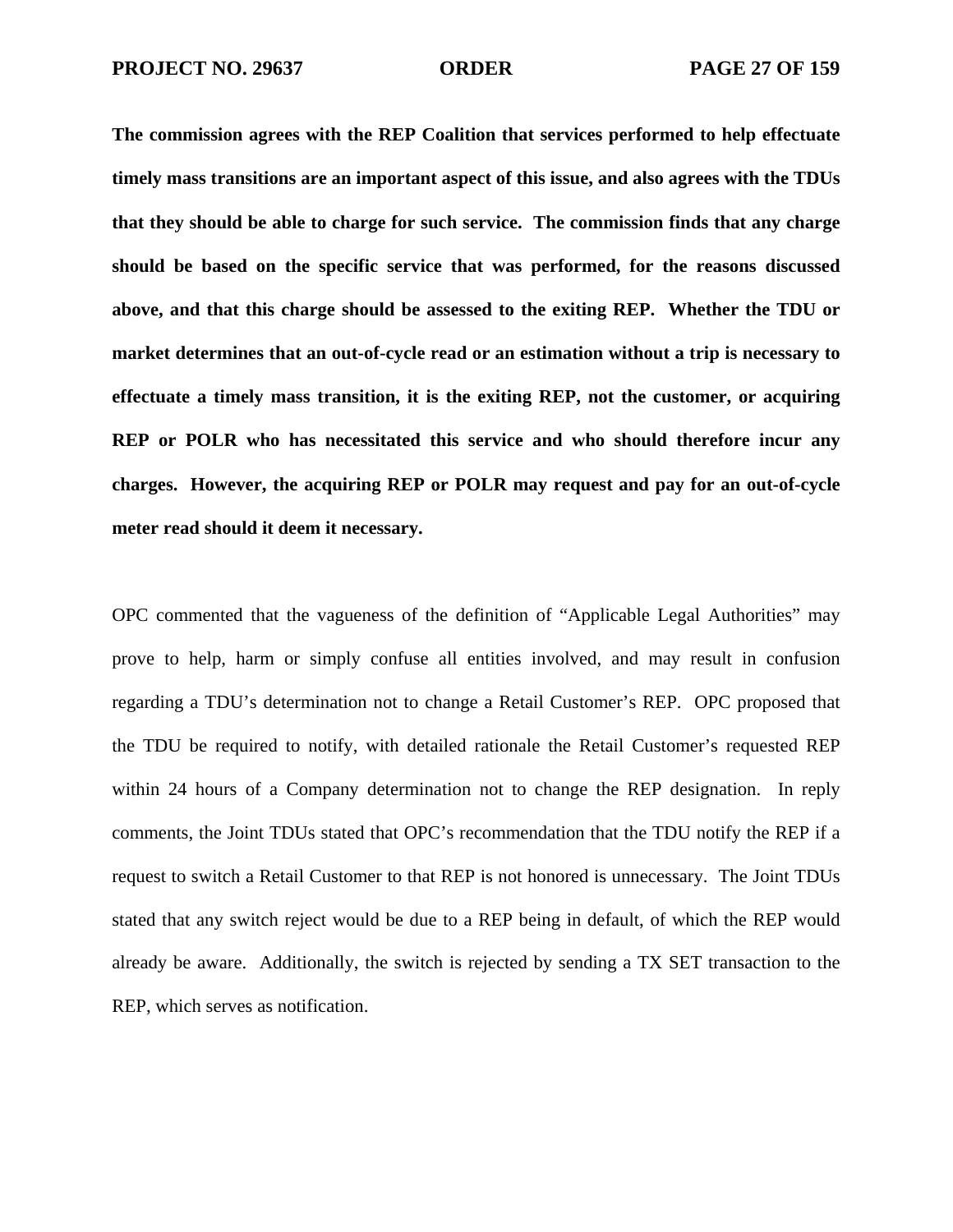# *Commission response*

**The commission agrees with the Joint TDUs that the REP should already be aware of its default status. The commission does not believe this is confusing and declines to amend the language.** 

Tenaska requested that the commission revise the tariff as appropriate to require TDUs to provide historic customer usage information to a requesting POLR once it has been determined that the customer in question will be transitioned to POLR service in a Mass Drop or analogous process. Tenaska recommended that the tariff should provide that the TDUs will make the information available upon request by the POLR either in a separate transaction or through the normal TX SET process, but in any event should be required to make the information available at such a time that it is available to the POLR when it submits the switch request to ERCOT.

# *Commission response*

**The commission agrees that the POLR should be given the historical usage as soon as possible after the POLR submits a switch request to obtain the customer. The commission disagrees that this is an appropriate place to address this issue, and whether such information should be submitted before or after the submittal of a switch, because the details for this process are not specified in this tariff. Additionally, the commission notes that Tenaska currently has a declaratory order pending on this very issue at this time, and this issue is also being addressed in Project 31416.**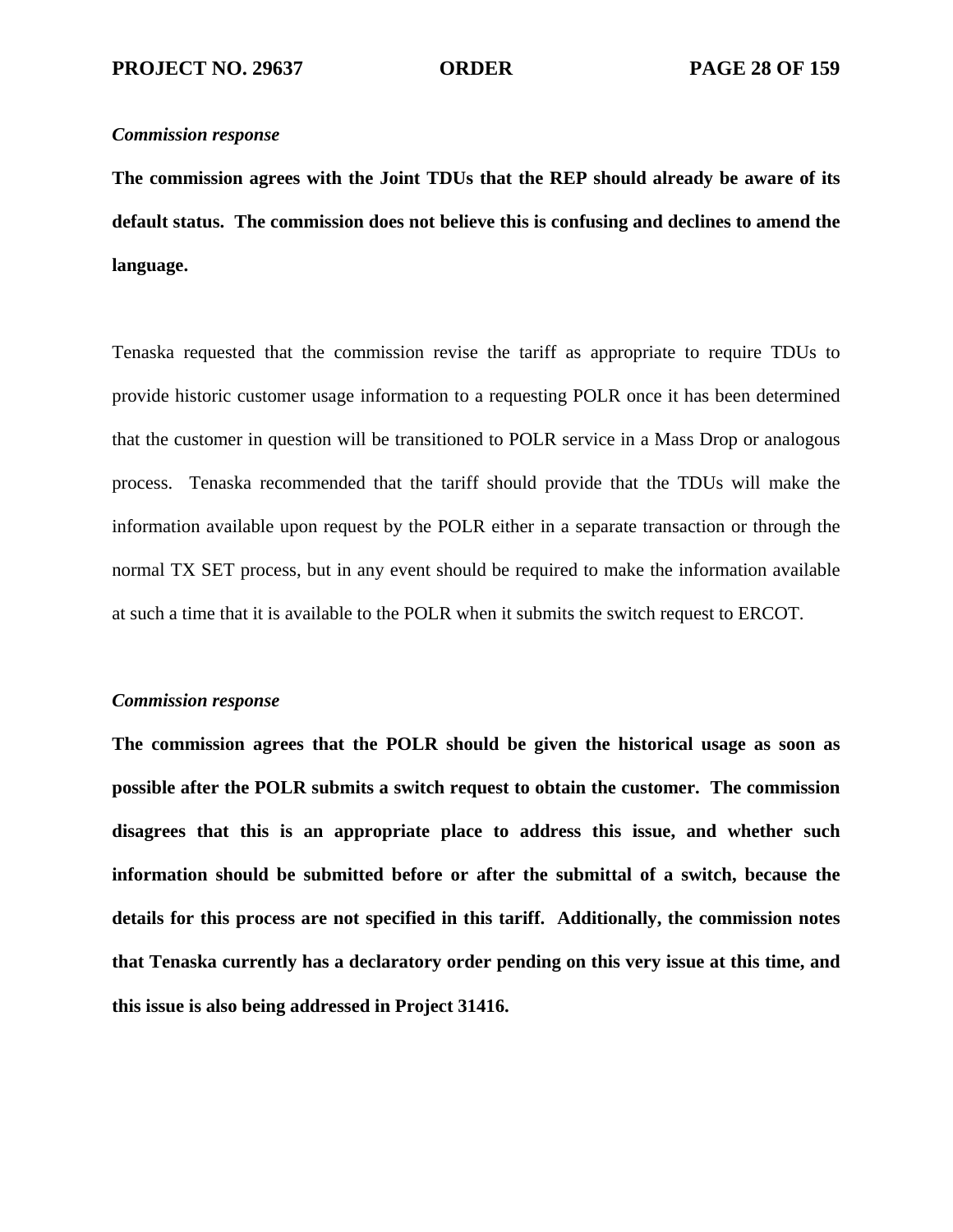# *Section 4.3.6 Identification of the Premise and Selection of Rate Schedules*

The REP Coalition stated that in subsection (1), the defined term "Premises" is not appropriately used in the description of non-metered loads because non-metered loads do not fit the definition of Premises and are typically referred to as Points of Delivery. Joint TDUs responded that the term "Premises" is defined to include "related commonly used tracts," and this appropriately embraces unmetered loads, most of which are street lights on the roadways of a city, county or other jurisdiction. The TDUs added that an additional provision has been added to cover other non-metered loads, where multiple company-owned Points of Delivery may be grouped under one ESI ID.

# *Commission response*

**The commission agrees with the Joint TDUs that Premises is the appropriate term and amends the title to agree with the description.** 

In reply comments Joint TDUs stated that subsection (2) should be deleted because the long standing practice for TNMP, has been that when the temporary service becomes the permanent service, the same Meter is used, and the ESI ID is not changed. Joint TDUs stated that this provision does not pose a hardship for the vast majority of REPs and should not be required to be changed for the convenience of only one.

# *Commission response*

**The commission is amending this provision of the tariff to limit the circumstances in which an ESI ID may be used for temporary and permanent services at the same location. The**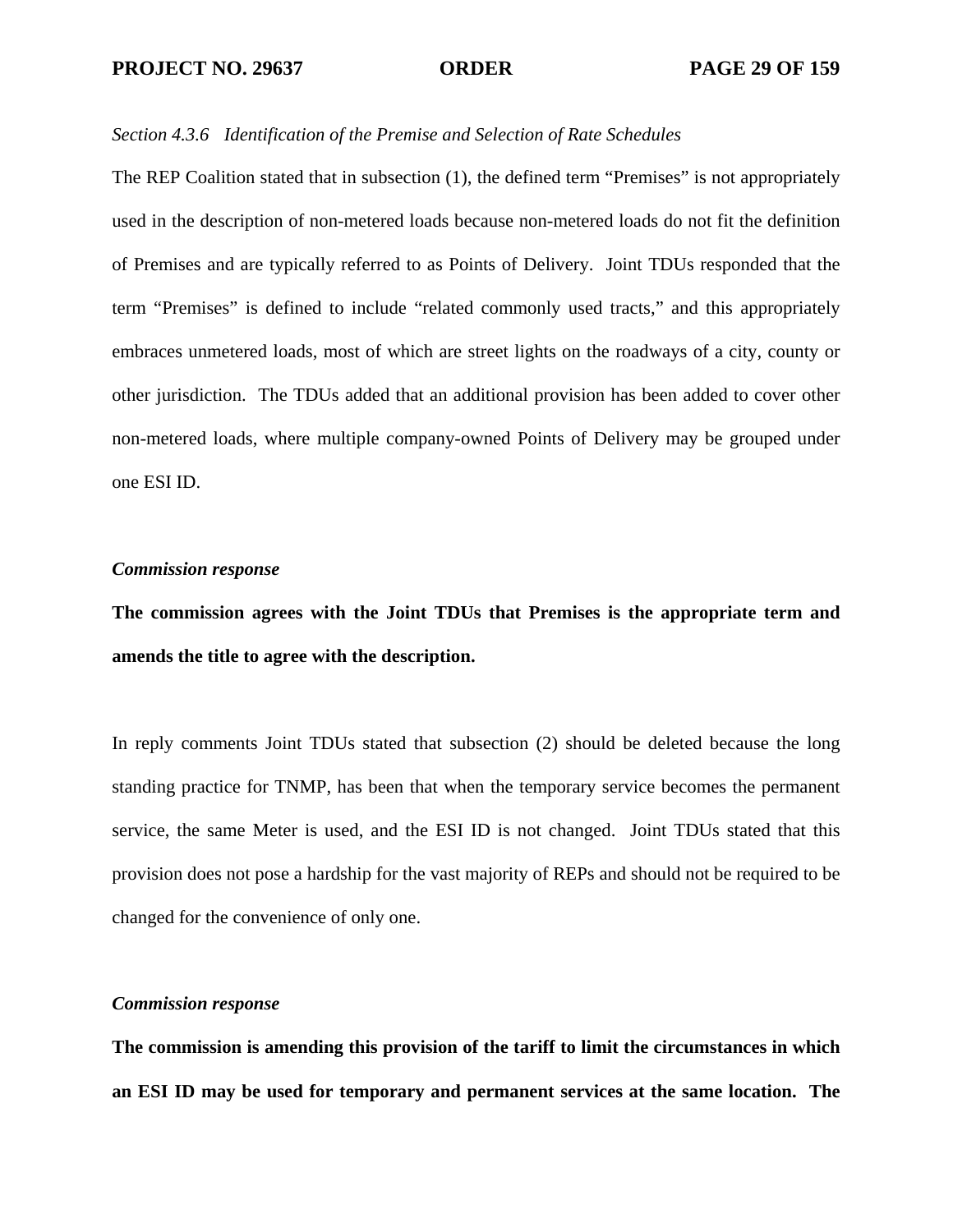**intention is to limit the circumstances to those in which the permanent and temporary service are similar. If an ESI ID has been used for construction of several buildings, it should not then be used as the permanent service to a single building. If the permanent meter and temporary meter are used for exactly the same premises, such as the construction and sale and then occupancy of a single house at one address, then using the same meter for temporary and permanent service would be allowed. The commission changes the tariff to reflect this intent.** 

Joint TDUs stated that subsection (3) relating to assigning load profiles to ESI IDs is unnecessary and should not be adopted. The REP Coalition disagreed.

Joint TDUs stated that the complex issues surrounding the role of all market participants in load profile assignment and maintenance are currently covered in the ERCOT protocols and that the obligation of various market participants should be defined there, rather than the tariffs. The REP Coalition agreed that load profile assignment and maintenance is a complex issue, the details of which are appropriately covered in the ERCOT protocols, and more precisely, the Load Profiling Guides. However, the proposed subsection articulates the TDU's obligation to identify, assign and maintain load profiles and meter reading cycles for ESI IDs, which the REP Coalition believes to be appropriate for the tariff.

Joint TDUs stated that if adopted, this language should be changed to reflect the fact that the TDU cannot provide information that it does not have and cannot ensure validity of information provided by others. Joint TDUs stated that they currently identify the initial load profile, based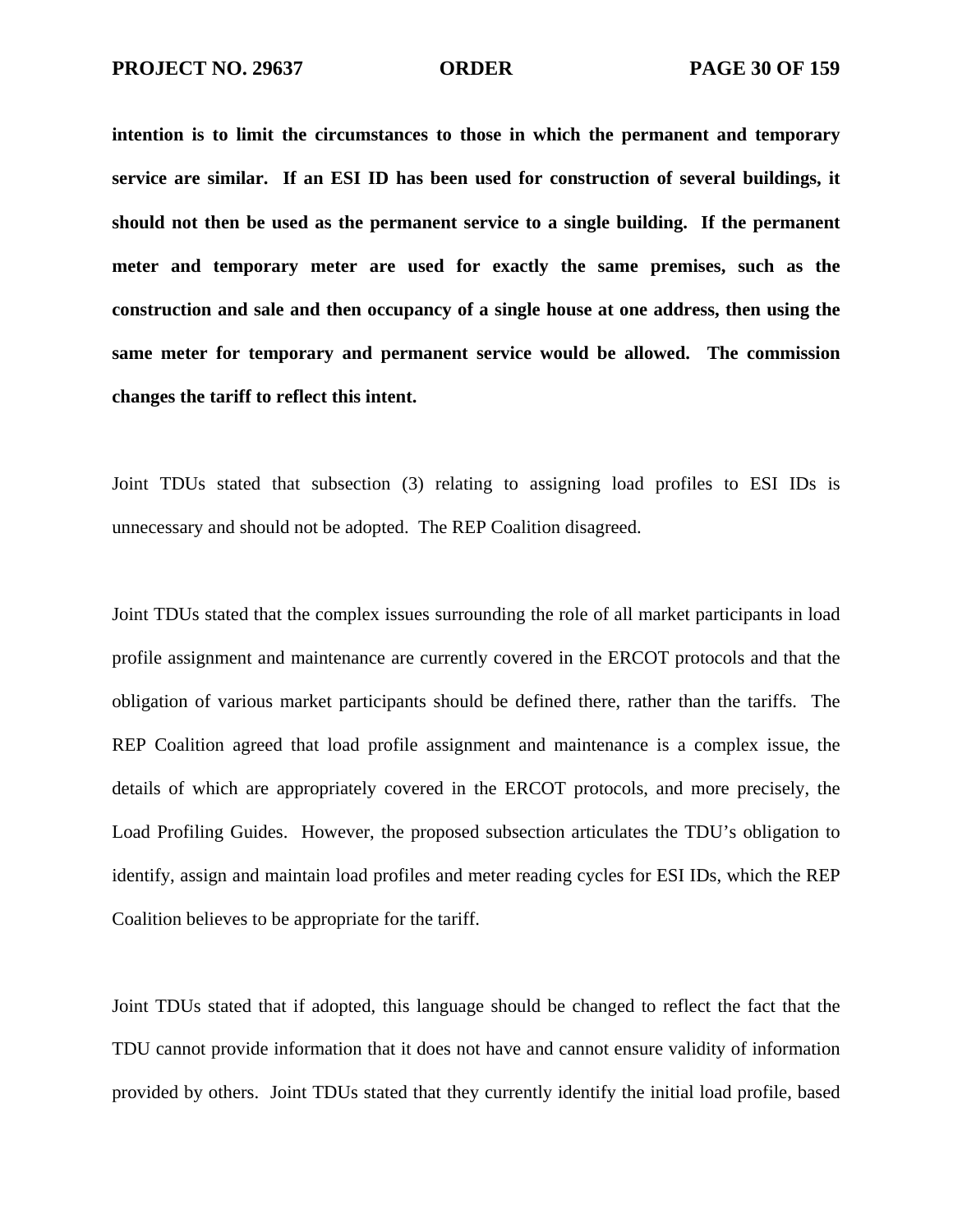on equipment installed, which determines the TDUs assignment of the initial rate code, profile type, etc, but there are factors that the TDU will not be aware of such as whether the Retail Customer will operate the Premises as a business or residence. Joint TDUs stated that it was therefore inappropriate to require the TDU to "identify, assign and maintain…the *appropriate* load profile…necessary for *accurate* settlement." Joint TDUs commented that if this provision is retained, it should be changed so that it does not inappropriately require the TDU to be responsible for, and possibly serve as the guarantor of, the accuracy of information it does not have or provide. The REP Coalition disagreed and gave excerpts from the ERCOT protocols and Load Profiling Guides to contradict the Joint TDUs' claim, and to show that the TDU plays a vital role in maintaining the appropriate load profile for all ESI IDs. The REP Coalition argued that the tariff needs to clearly delineate these responsibilities. The TDUs requested an amendment to the phrase "other information necessary for the accurate settlement of the wholesale market" to limit the TDU's responsibility for accuracy of information to information that a TDU provides. The REP Coalition proposed that the TDUs be responsible for any information required by ERCOT.

The REP Coalition supported the amendments to this section of the pro-forma tariff, and made recommendations to clarify and enhance the section.

## *Commission response*

**The TDUs have the responsibility to assign and maintain ESI IDs and since this tariff establishes requirements for TDU performance, this tariff is an appropriate place to address this matter. The commission realizes that the TDUs must get certain information**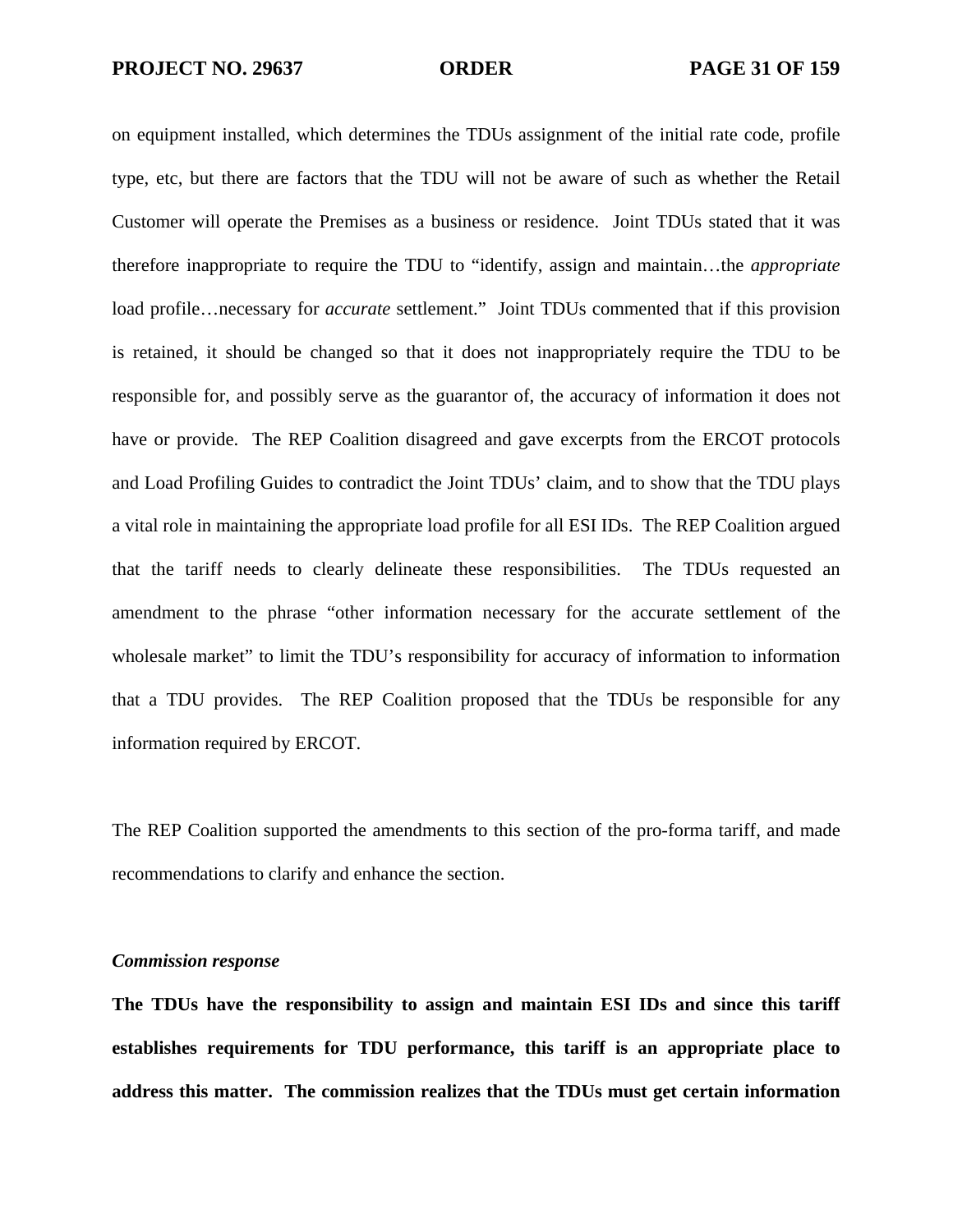**from REPs in order to accurately maintain the ESI ID and profile for ERCOT Settlement purposes. The commission notes that under Section 4.3.6, the REP must notify the TDU of changes that affect the applicability of rate schedules. Additionally, the commission realizes that it is important that the TDU be made aware of changes in a Retail Customer's electrical installation or use of Premises in order to accurately maintain the ESI ID and load profile and adopts changes to Section 4.3.6 to reflect that the REPs must also notify the TDU of any changes in a customer's electrical installation or use of Premises. The TDU, however, is responsible for accurately reporting the changes in the profile assignments.** 

ERCOT commented that this subsection requires the TDU to notify the REP and the Independent Organization (ERCOT) of the appropriate load profile, the initial Rate Schedule assignment and any changes or revisions to data associated with an ESI ID, including changes or revisions in the assignment of a Rate Schedule. ERCOT stated that currently the TDU sends Rate Schedule information on a transaction to ERCOT, which ERCOT forwards to the appropriate REP, but ERCOT performs no validation on the accuracy of the Rate Schedule and does not store the Rate Schedule. ERCOT commented that any requirement for ERCOT to perform such validation would require system and business process changes at ERCOT. The TDUs responded that under the proposed amendments, ERCOT is not required to perform this function.

## *Commission response*

**ERCOT is responsible for the accurate accounting of the market and may elect to use a verification process it deems necessary to accomplish its obligations. However, the**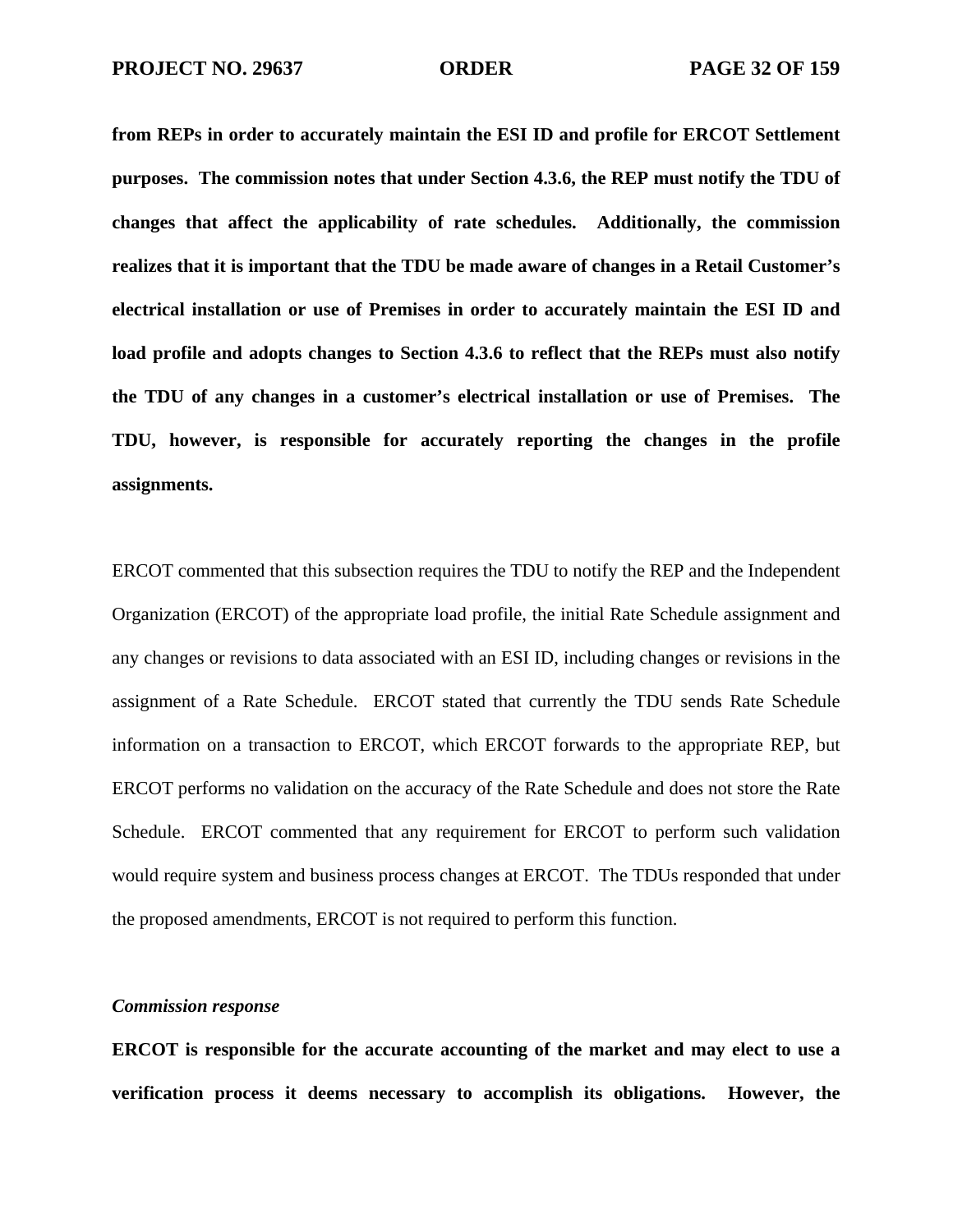**commission agrees with the Joint TDUs that in this rulemaking ERCOT is not being specifically required to perform validations of rate schedules.** 

Joint TDUs stated that the requirement in subsection (5) that the TDUs provide information distinguishing between multiple ESI IDs at the same service address would be very difficult to implement. To implement the requirement on a going forward basis, the TDUs would have to develop a standard set of codes for making the required distinction; transactions would have to be modified to carry the information; and ERCOT would have to modify its portal. Additionally, Joint TDUs claimed that to go back and identify the codes that should be applied to existing installations would take months. The REP Coalition requested that the commission reject these arguments because the TDUs incorrectly suggest that this requirement would mean the TDUs would have to develop a standard set of codes to make the distinction when terms such as "pool," "barn," or "sprinkler" could be used; codes would only confuse the issue; and the ERCOT web portal already has a second Address Line that could be used for descriptive information. The REP Coalition commented that the market should not ignore the opportunity to reduce the chance of enrollment errors.

## *Commission response*

**The commission finds that being able to differentiate between premises is very important to customers and REPs, who must know what premises they are enrolling and/or disconnecting. The commission finds that these changes are necessary and declines to adopt the Joint TDUs' suggested changes to this section.**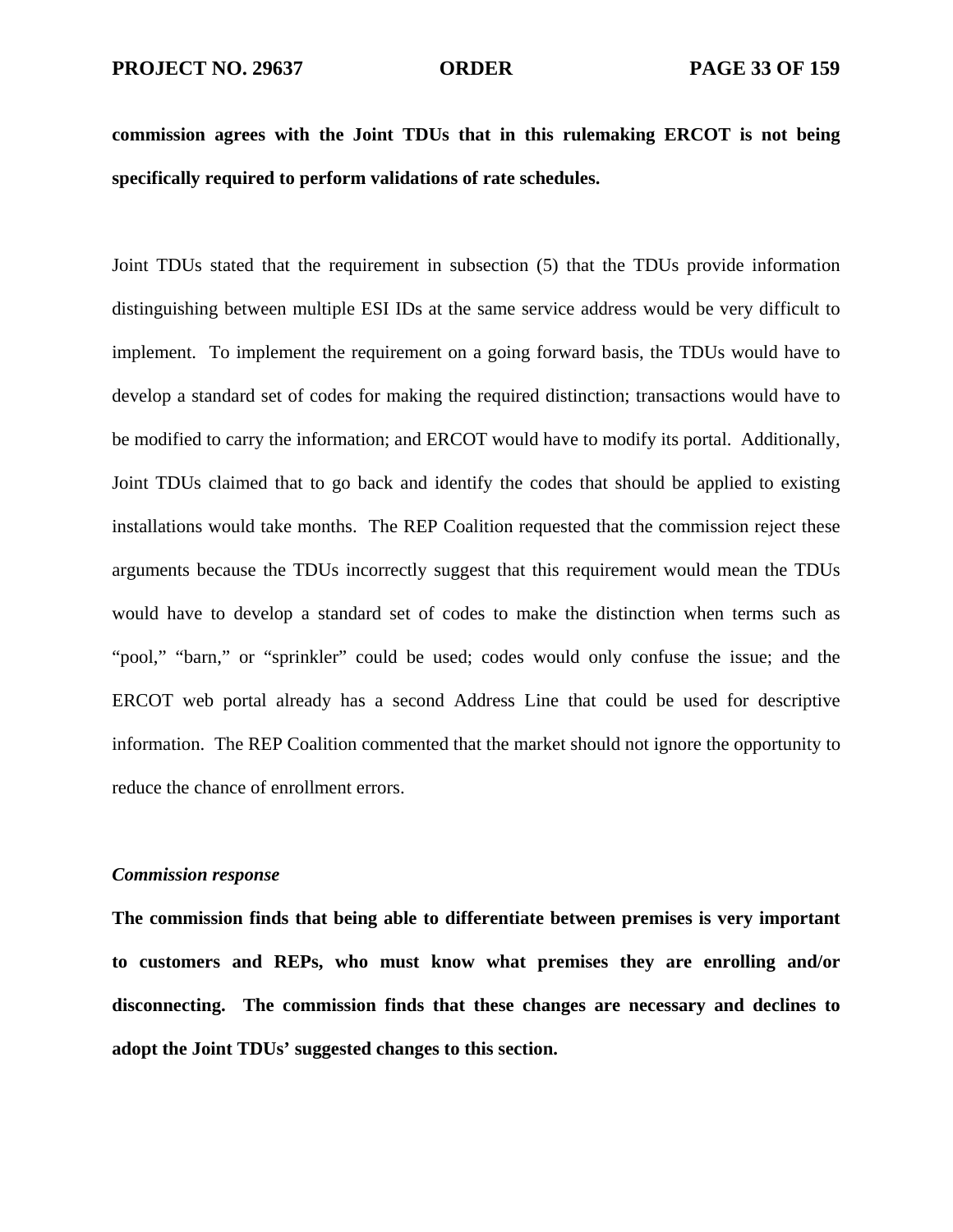Joint TDUs stated that in the second paragraph, the proposed additional language requires that all demand ratchets be reset to zero when a new Retail Customer takes service at an existing Premises. Joint TDUs did not disagree with the general concept that demand ratchets should be reset, and noted that this change would only impact TXU ED. Joint TDUs, however, did disagree with addressing such a change in a rulemaking, rather than a general rate case.

Joint TDUs stated that TXU ED's current rates were set using a level of demand billing that results from not resetting the ratchet to zero for a new Retail Customer, which means that the base rates were calculated using a higher level of demand, and thus are lower on a per-unit basis, than would have been the case had the rates been set assuming that the ratchet would be reset to zero with a new Retail Customer. Joint TDUs stated that it is improper to impose this change to billing units in a rulemaking, instead of a rate case where the concurrent impact on the associated rate would also be taken into account. They cited the Administrative Procedure Act and a Texas Supreme Court ruling in support of their argument. Joint TDUs recommended additional language to provide that the requirement to reset the demand ratchet to zero is effective only if the TDU's rates are not set based upon a different approach, but, TXU ED agreed to eliminate no later than its next general rate case, the practice of using Premises information for billing when a new Retail Customer moves into an existing Premises.

The REP Coalition responded that the commission is not changing TXU ED's rates in this proceeding, and that it is appropriate for the commission to set policy in a rulemaking such as this. The REP Coalition stated that it did not disagree that such a change in policy may affect TXU ED's revenues, but no utility is guaranteed a specific rate of return, only an opportunity to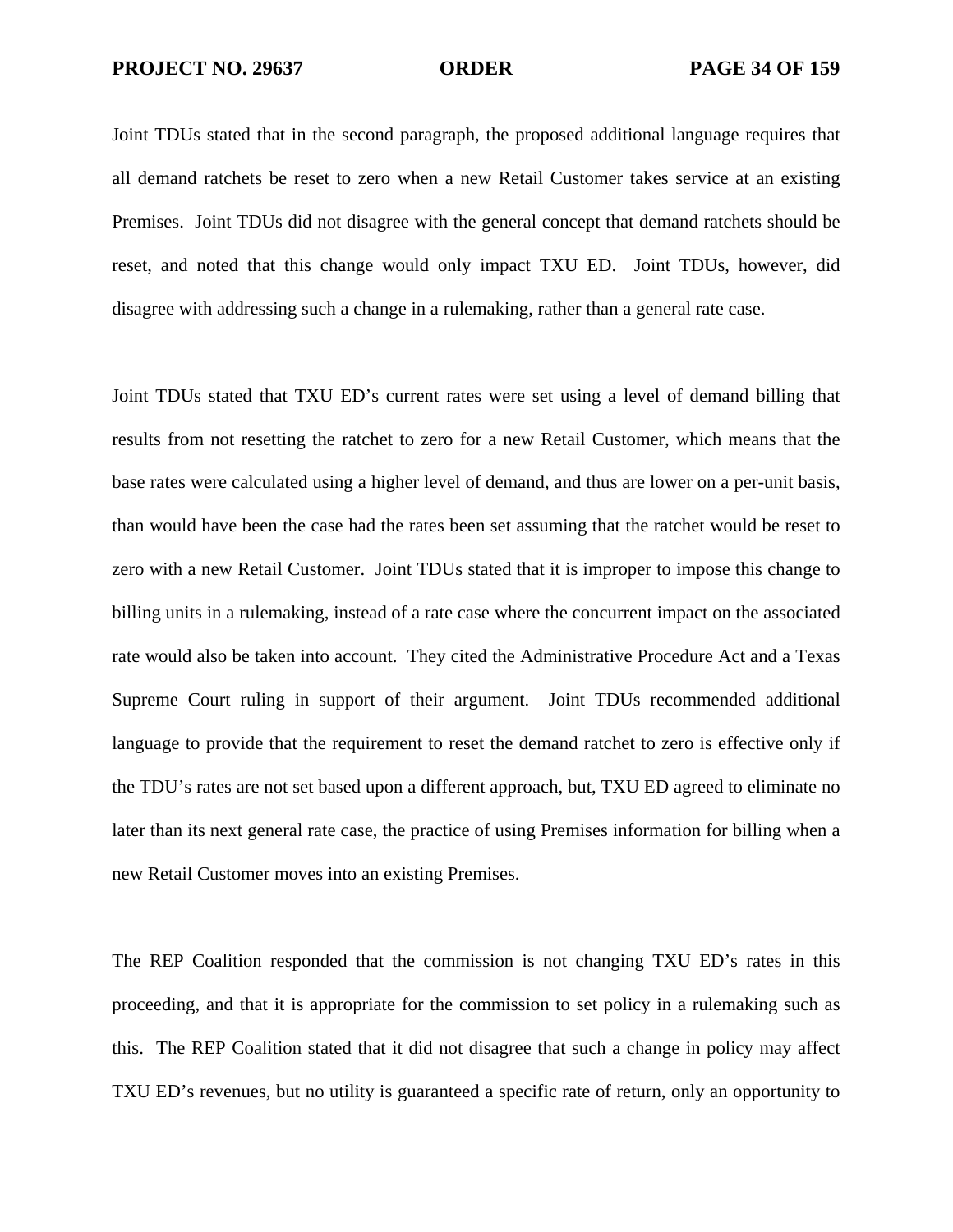earn a reasonable rate of return. The REP Coalition stated that if a change in commission policy affects revenues, such that the TDU no longer has an opportunity to earn its authorized rate of return, the utility can file a rate case.

## *Commission response*

**The commission concludes that it is appropriate for the commission to set policy in rulemakings and that the existing policy is problematic for some customers. Therefore, changes are necessary. However, the commission understands that TXU ED's current base rates were set based on the assumption that the demand ratchet is not reset for a new customer. Therefore, the commission finds it appropriate for the TDU to discontinue this practice no later than the conclusion of its next general rate case and makes changes to the proposed tariff to reflect this.** 

Joint TDUs commented that in the last paragraph, language should be added to make it clear that a change in Rate Schedule will not be applied in the billing cycle in which the change is requested, when the Billing Determinants are not available to bill under that new rate. Joint TDUs stated that this is correctly stated in Section 4.8.1.5, and that this section should be consistent with that section.

## *Commission response*

**The commission concludes that it is appropriate to clarify this language consistent with Section 4.8.1.5.**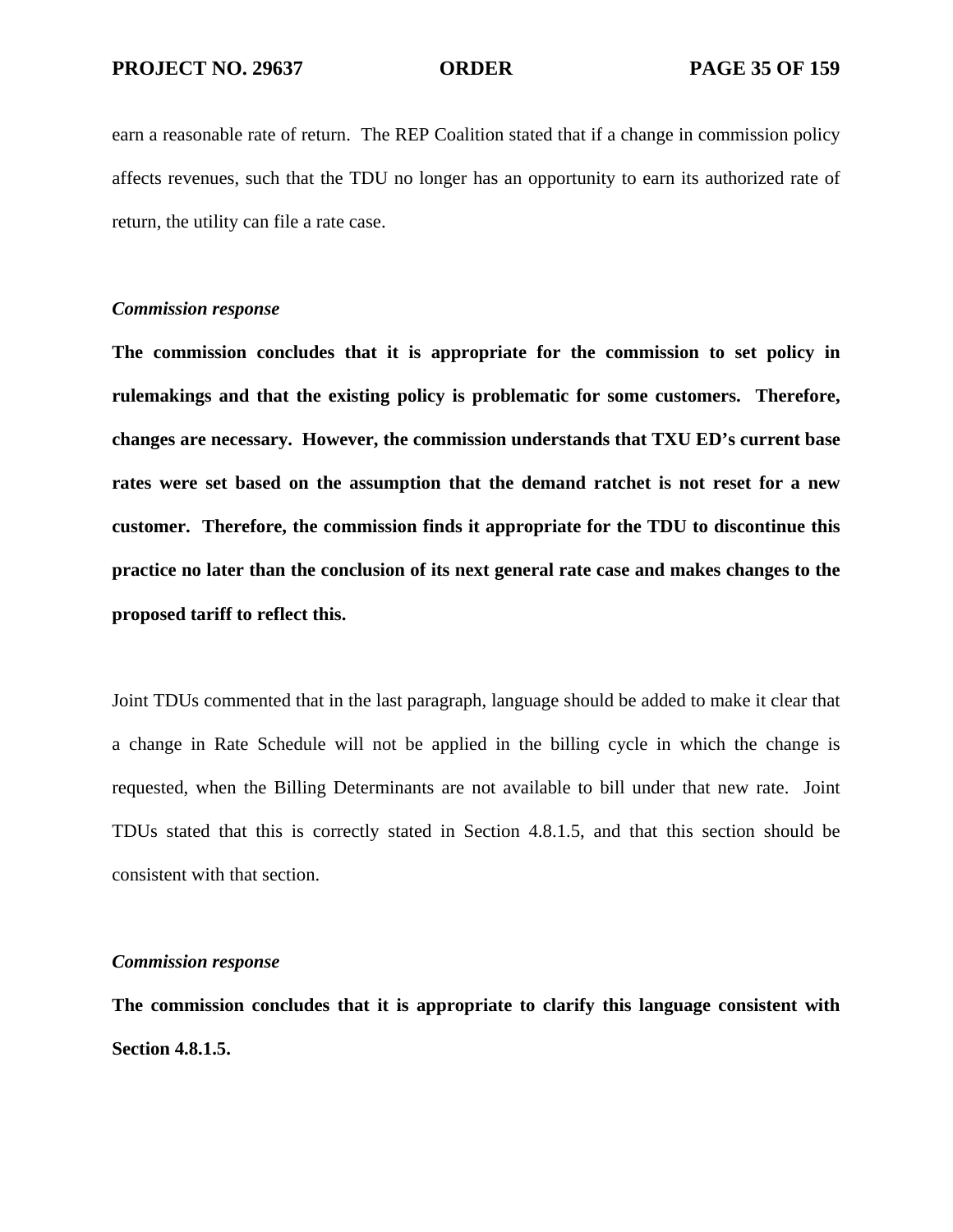The REP Coalition recommended that the tariff require the TDUs to provide the REP 60 days notice once it is determined that a Retail Customer is no longer eligible to receive service under its current rate schedule to allow the REP time to communicate with the Retail Customer and ensure they understand the change and the impacts to their monthly bills. The TDUs responded that this proposal should be rejected because the requirement would force billing of a Retail Customer on an incorrect rate, could increase cancel/rebills, and would conflict with the overall rate design scheme for transmission and distribution service that was adopted at the initiation of the deregulated market, which recognizes a difference in the applicability of Rate Schedules based on usage. Joint TDUs stated that REPs have been aware that Retail Customers may become eligible for a different rate, based on their usage, from the implementation of the market, and 60 days notice should therefore not be required.

### *Commission response*

### **The commission agrees with the Joint TDUs and declines to amend the proposed language.**

The REP Coalition proposed that notice be sent with a TX SET 814\_20 transaction at least two Business Days prior to the ESI ID being billed to the REP by the TDU on the new rate schedule in order for the REP to have sufficient time to process the rate change transaction prior to receiving an invoice based on the new rate schedule. The REP Coalition stated that if the transactions are processed out of sequence, a processing error and/or invoice rejection could occur, delaying billing to the Retail Customer or payment to the TDU. Joint TDUs responded that this is already required by ERCOT protocols and need not be stated in the tariff.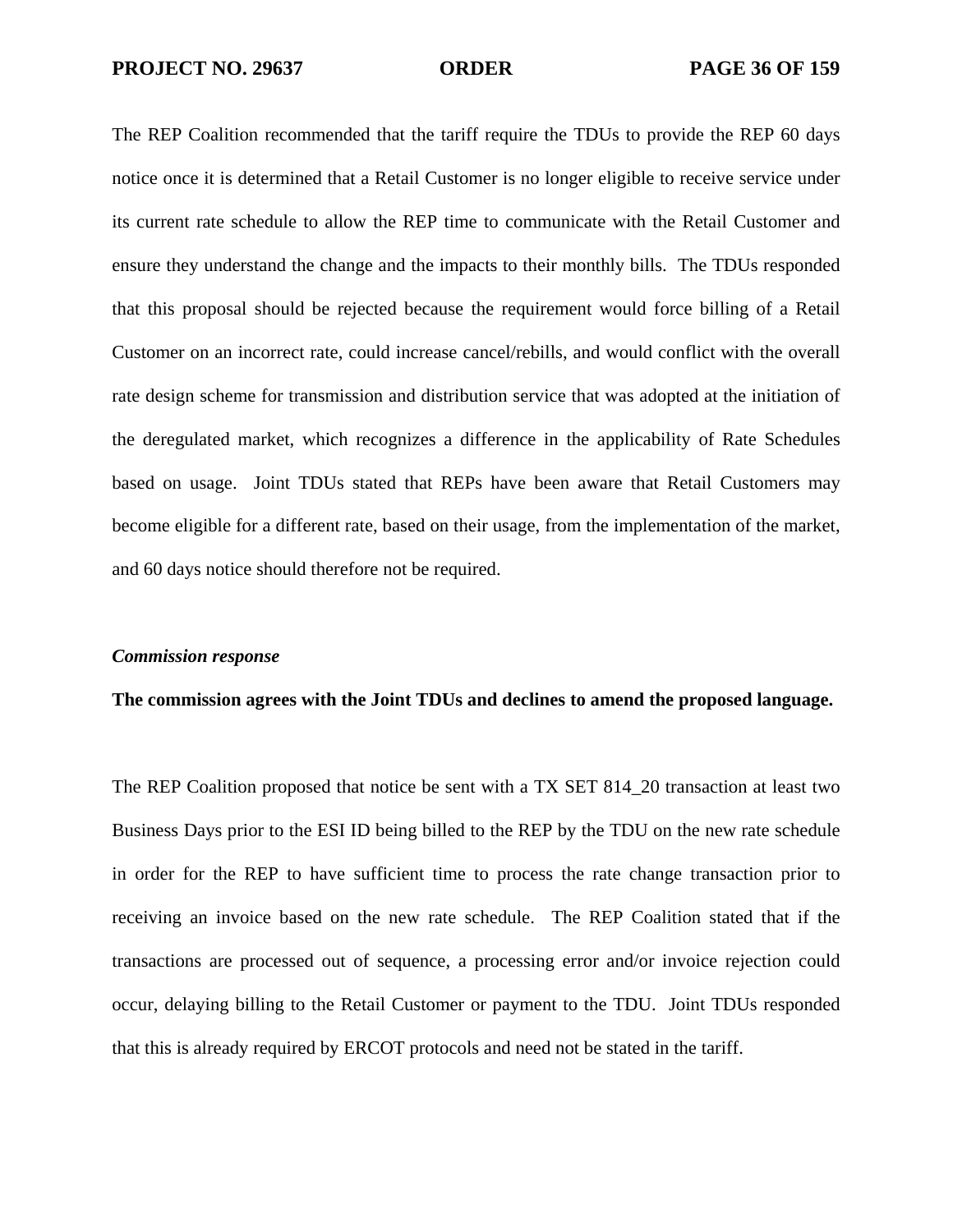**The commission agrees this is more appropriately addressed by the ERCOT protocols or ERCOT market guides.** 

The REP Coalition noted that the last sentence of Section 4.3.6 appears to have been deleted in error, and recommended that language be reinserted that addresses situations where a change in facilities or Rate Schedule requires a different billing methodology. The Joint TDUs agreed that the language in the existing tariff should be reinserted in the last paragraph to make it clear that a change in Rate Schedule will not be applied in the billing cycle in which the change is requested, when the Billing Determinants are not available to bill under the new rate.

### *Commission response*

**The commission agrees that the last sentence appears to have been deleted in error and is reinstating the language.** 

# *Section 4.3.7 Provision of Data by Competitive Retailer to Company*

Joint TDUs recommended that certain language that was added to Section 4.11.1 in the published proposal be relocated here, and that Section 4.11.1 refers to its inclusion in this section. The REP Coalition disagreed because the REP Coalition opposes the additional proposed language in Section 4.11.1 that suggests a TDU will need updated Retail Customer data in order to verify a Retail Customer's identity, regardless of what option the REP has chosen for TDU communications.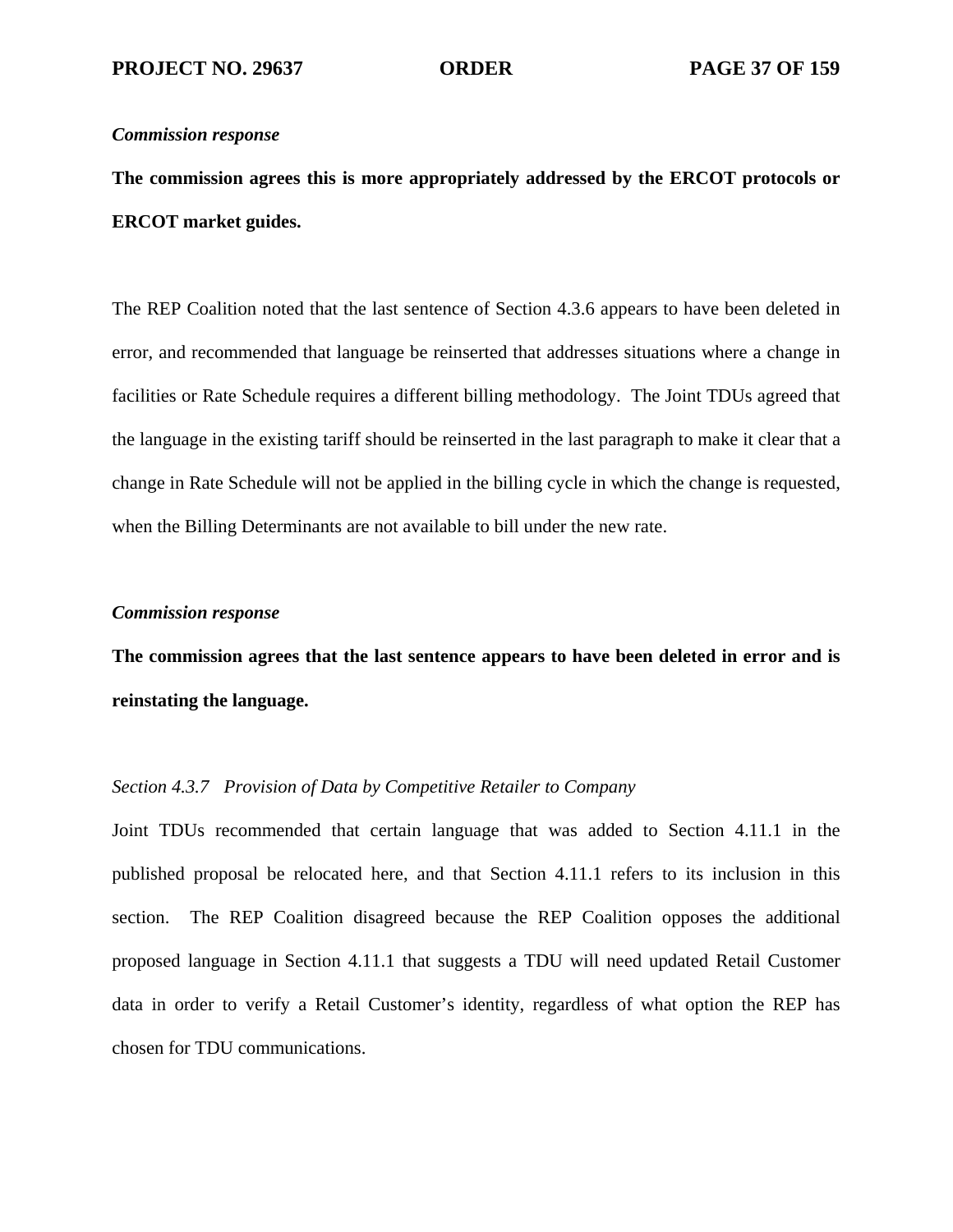### **The commission agrees with Joint TDUs and relocates parts of Section 4.11 here.**

*Sections 4.3.9.1 Critical Care Residential Status, 4.3.9.2 Critical Care Industrial Customer of Critical Load Public Safety, and 4.3.9.3 Other Company Responsibilities* 

Joint TDUs recommended that the provisions in Sections 4.3.9.1, 4.3.9.2, and 4.3.9.3 not be adopted because they create confusion with regard to §25.497 regarding Critical Care Customers. Joint TDUs stated that these requirements are similar, but not exactly the same and it is not clear whether this language is intended to change the requirements, and if so what the TDU is expected to do to satisfy the new requirements. If the intention is to modify the requirements in the Customer Protection Rule, then the rule itself should be changed. Otherwise, the tariff should simply reference §25.497, or use the same wording. Joint TDUs stated that at a minimum, the tariff should make it clear that the TDU's duties are set out in the Customer Protection Rule, and reference §25.497. The REP Coalition responded that the provisions are clear, but should be strengthened as they proposed in initial comments.

The REP Coalition argued that the pro-forma tariff is the appropriate vehicle to address a TDU's responsibilities in qualifying and renewing designation of critical care customer. The REP Coalition, however, is concerned that the new language essentially paraphrases §25.497 without adding the necessary detail or clarity that requires the TDUs to affirmatively evaluate whether a Retail Customer actually meets the critical care requirements as opposed to qualifying Retail Customers as critical care based simply on the submission of an application. The REP Coalition stated that the new Section 4.3.9.3 which directs TDUs to "fulfill any other responsibilities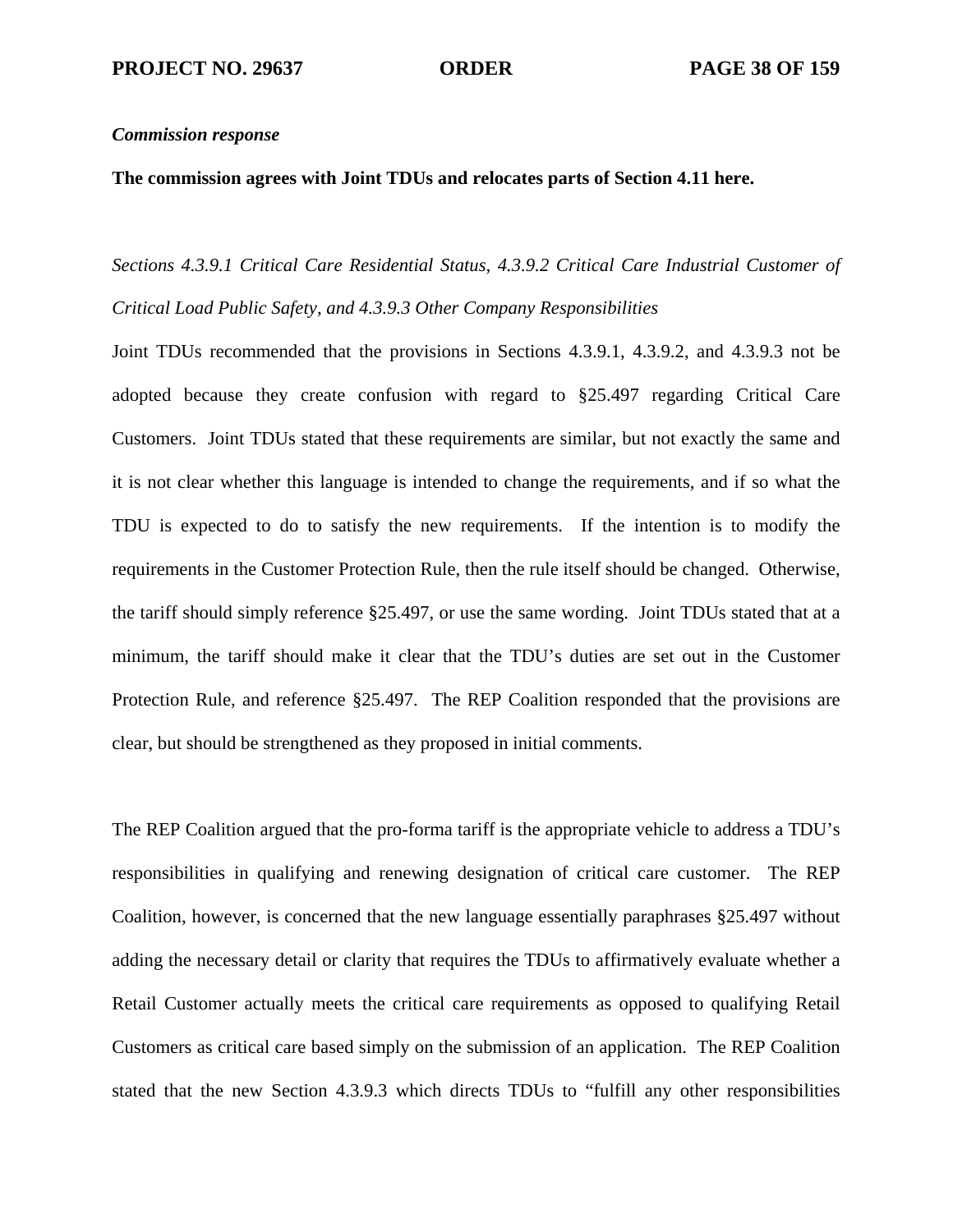pursuant to PUC SUBST. R. §25.497" is unnecessary since they are already required to comply with commission rules. The REP Coalition recommended that this section be revised to clarify the commission's expectations of the critical care qualification process.

Consumers commented that Section 4.3.9.1 omits the time limits of the TDU to evaluate an application and determine a Retail Customer's eligibility for critical care status, and does not address the process for a Retail Customer to appeal a decision made on critical care status. Consumers stated that it is essential that there are no mistakes regarding the status of critical care customers, and the tariffs should be revised to assure that the responsibilities of both the TDUs and the REPs are unambiguous. The REP Coalition responded that they had no objection to the Consumers' language providing clarification on timelines and appealing TDU decisions regarding critical care qualification.

Joint TDUs responded to additional language proposed by both the REP Coalition and Consumers' and stated that the language of the proposed rule, and modifications proposed by Consumer Commenters that duplicate rule provisions in the tariff are unnecessary, and will create additional difficulty if the provisions ever need to be changed. The TDUs reiterated their request that the language be stricken and that modifications be addressed through amending §25.497.

## *Commission response*

**The commission disagrees with the Joint TDUs that the proposed changes in this section should not be adopted. While the Customer Protection Rules outline some of the process,**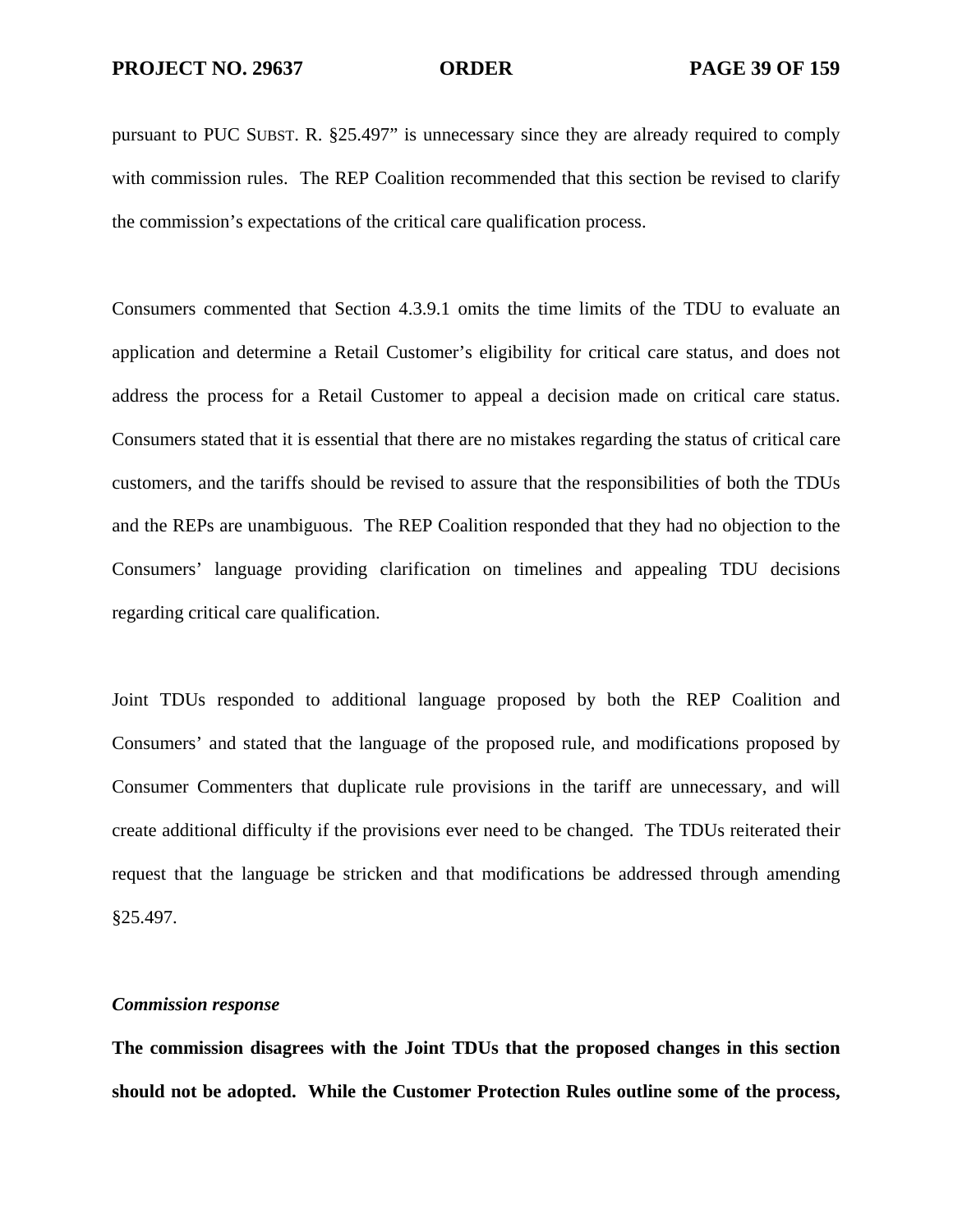**more detail is necessary in the tariff to set out the TDU's responsibility to investigate the critical care/critical load applications. The commission also disagrees with the REP Coalition that the reference to §25.479 should not be included in the tariff and declines to make that change. The commission agrees with Consumers that the rule should include a time limit and a process for appeal and changes the rule accordingly.** 

Consumers stated that exculpatory language excusing TDUs from legal responsibility for their injurious actions should not be permitted in any government approved tariffs. OPC responded in support of these comments. Joint TDUs noted that Consumers did not propose a language change. Joint TDUs stated that the limitation of liability provision found elsewhere in the current tariff, which no party has proposed be changed, has been in place for decades and has been upheld by the Supreme Court.

## *Commission response*

**The commission finds that the exculpatory language in this section is appropriate and declines to amend the language.** 

### *Section 4.3.13 Customer Requested Clearance*

The REP Coalition also recommended that the commission include specific timeframes for field completion in the tariff. The TDUs disagreed that the timelines and descriptions for standardized Discretionary Services should be included in Chapter 4, and noted that the proposed language does not contain sufficient detail.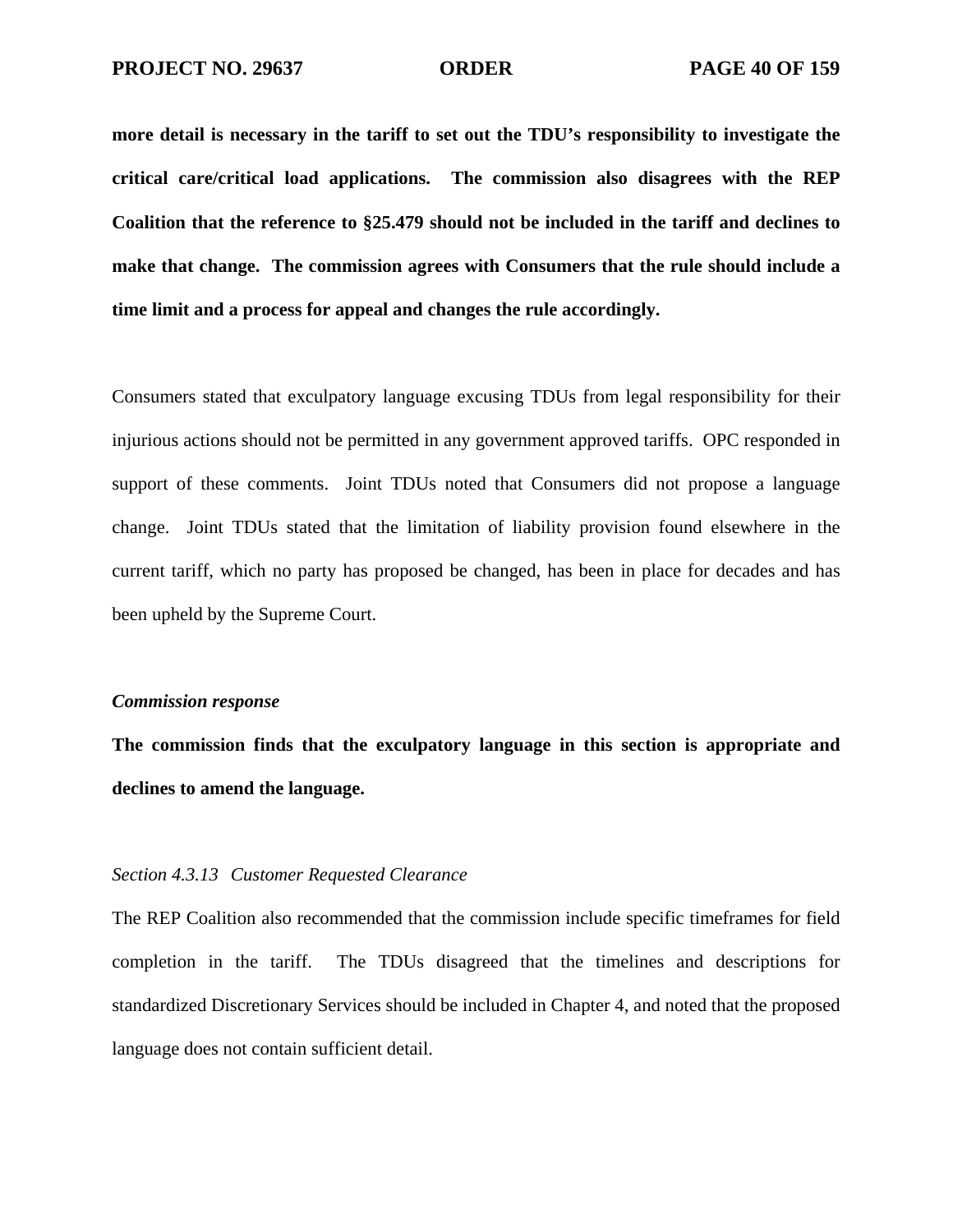**The commission agrees with the Joint TDUs' argument and is adopting the tariff language that was included in the proposal that was published for public comment.** 

## *Section 4.3.13.1 Move-Out Request*

Joint TDUs and REP Coalition commented that language needs to be changed to reference successful execution of a "move-out" transaction, rather than mere disconnection, as the triggering event for the REP no longer having responsibility for the Retail Customer. Until the move-out is successfully completed by both the TDU and ERCOT, the REP is still the "REP of Record" and is responsible for all charges incurred for the ESI ID on a going forward basis. Joint TDUs added that the REP is still responsible for the applicable charges during the time that they were the "REP of Record." Joint TDUs gave examples of when the original REP should be billed, such as if tampering is discovered, and it takes days to investigate and repair the damage. Joint TDUs stated that under current market rules, and other provisions of the tariff, the REP can challenge any charge as not being properly billed to the REP. Joint TDUs added that inappropriate billing has not been a problem in the market. Joint TDUs stated that if the concern is that REPs will have difficulty collecting these charges after they have lost the Retail Customer, they can be protected through a deposit, or contractual arrangements with their Retail Customers. Joint TDUs proposed language to make it clear that the REP is responsible for these charges.

## *Commission response*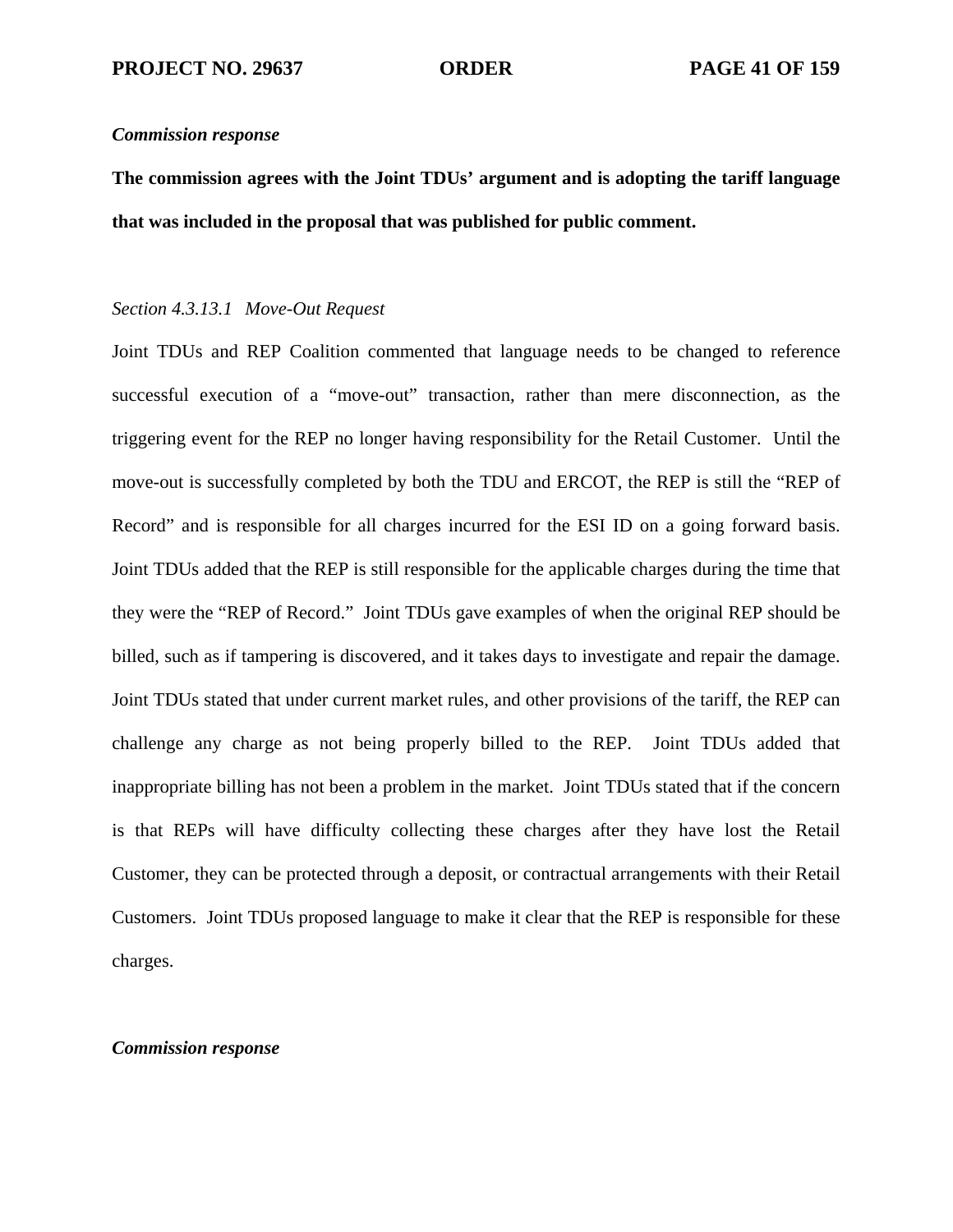**The commission agrees with the REPs and TDUs that the REP is responsible for any Delivery Service provided to a Point of Delivery until a move-out is effectuated. The commission also agrees that the REP of Record is responsible for charges requested and incurred before the final bill and that the final bill should not be delayed as the longer it is delayed the less likely the REP is to be able to collect from the customer. The commission notes that tampering discovered while the REP is the REP of Record means that the charge has been incurred during the time that the customer is being served by the REP. Therefore, if the TDU discovers at the final meter read that tampering has occurred, tampering charges are appropriately billed to the REP even in situations when the investigation results in a bill that is issued after final invoice. The commission declines to make the change requested by the REP Coalition, and clarifies that the REP is responsible for charges incurred during the time that they are the REP of Record. This section has been amended to Section 4.3.12.1.** 

**Consistent with the commission's decision to include standard move-in, move-outs, rereads and reconnects in Chapters 4 and 5, the commission adds the timeline for reconnections to Section 4.3.12.2.** 

# *Section 4.4.1 Calculation and Transmittal of Delivery Service Invoices*

Joint TDUs proposed that the timeline for transmittal of the invoice be extended from within three days of the scheduled meter read date to three days from the actual meter read date. Joint TDUs argued that this would allow ample time for the TDUs while also insuring that the REPs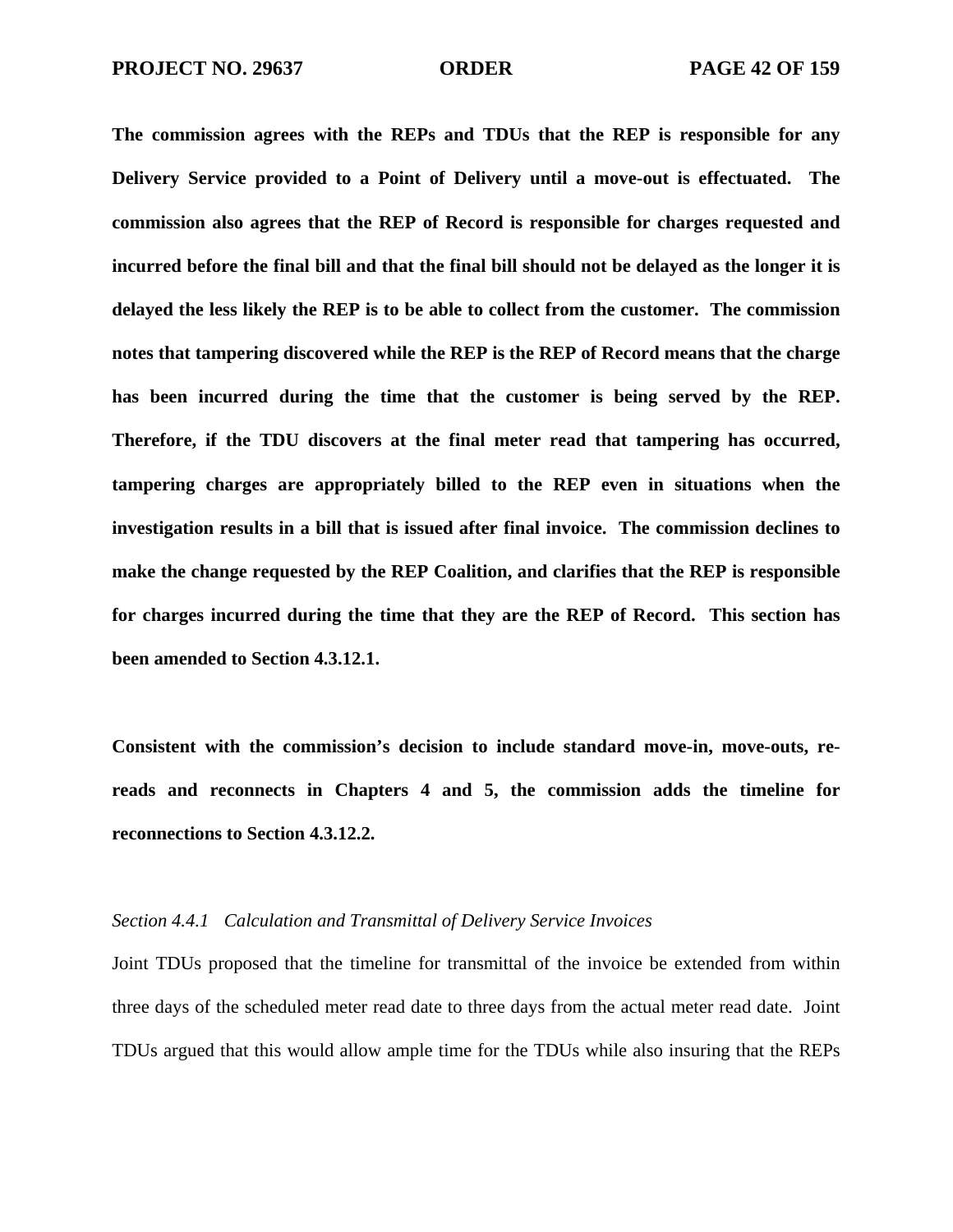receive timely invoices based upon actual Meter reads. Joint TDUs stated that this would apply when the meter could not be read on the scheduled meter read date.

The REP Coalition strongly opposed the Joint TDUs' request and stated that the TDUs are requesting to send the invoice at their convenience rather than within three days of the scheduled date of the meter read. The REP Coalition stated that this would allow deviation from the published meter reading schedule with no consequence to the TDU and could harm REPs. REPs do not control when an "actual" meter read takes place, would never know when to expect the meter read or invoice, and the practice could result in REPs not being able to bill the end-use customer timely.

## *Commission response*

**The commission agrees that a REP needs timely information to bill customers each month. In any month that the TDU cannot read the meter and transmit an actual meter reading to the REP, it must send an estimate within three days of the scheduled meter read date so that the REP may timely bill its customer. The commission declines to make any changes to the rule to reflect the TDUs' suggestion.** 

The TDUs requested that a parenthetical be added to this first paragraph stating that the company shall separately identify the Delivery System Charges and Billing Determinants to the extent the transaction allows them to be reported on the electronic invoice. The REP Coalition did not oppose this request.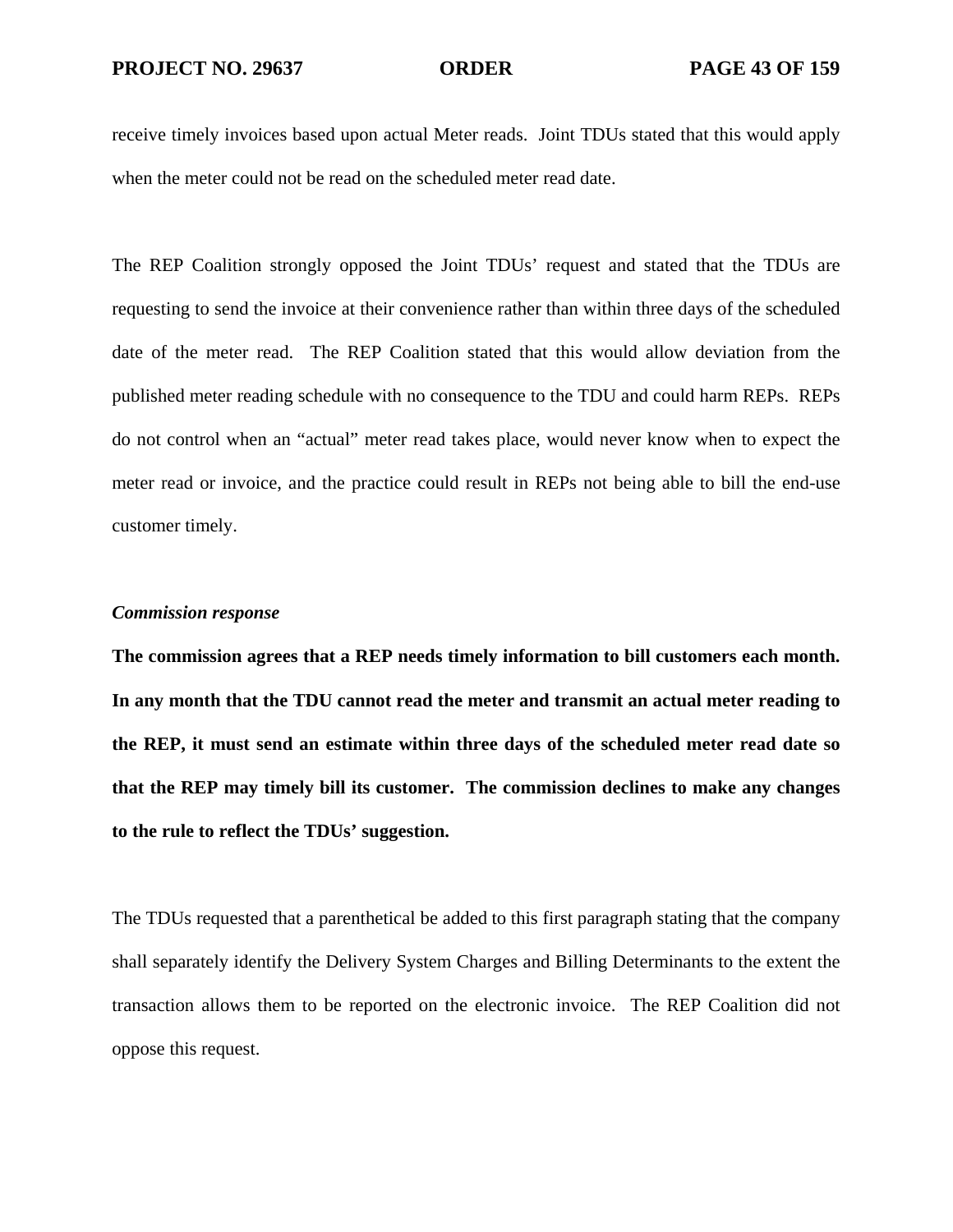**The commission agrees that Billing Determinants should be reported to the extent the electronic transaction allows them to be reported. This is consistent with §25.479(c)(1)(L) which requires the REP to provide Billing Determinants on the customer's bill if available to the REP on the standard electronic transaction. However, should the REP have a question about the bill, it should be able to contact the TDU to get any additional information necessary to reproduce the bill. Therefore, the commission agrees to change the rule to reflect this.** 

Joint TDUs stated that it is important to make clear that the REP may not reject an invoice as invalid merely because it has not received other associated transactions such as the 867 transaction, which reports monthly meter readings. Joint TDUs recommended that the portions of Section 4.4.8 dealing with the dispute process be moved to this section and included as the last two paragraphs as having it in one place will make it clearer and will prevent confusion between disputes about invoice validity and other types of disputes.

## *Commission response*

**The items for which a REP may reject an invoice are contained in the TX SET standards and the commission sees no reason for them to be addressed here also, as proposed by the Joint TDUs.** 

*Section 4.4.3 Invoice Corrections*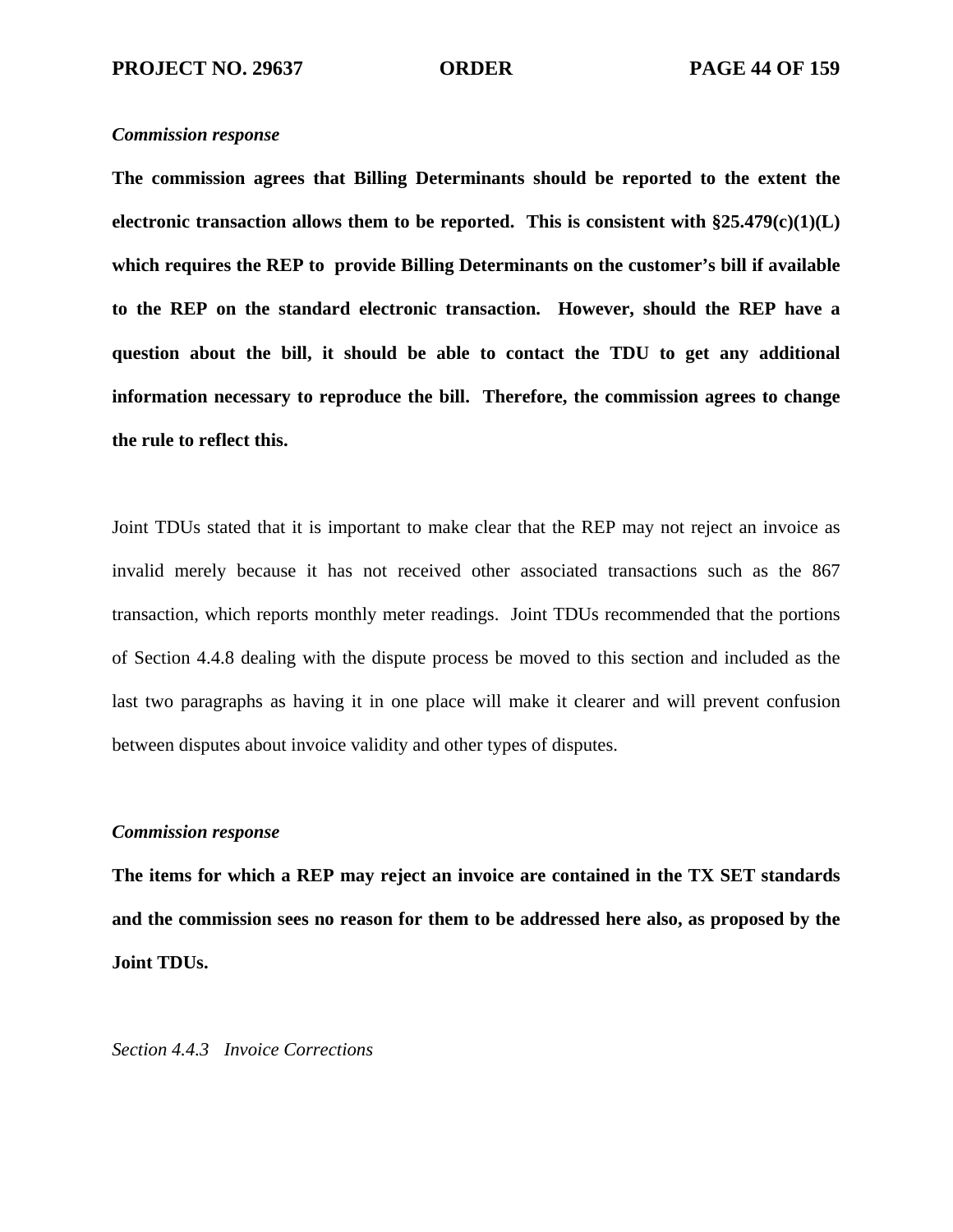The REP Coalition stated that it believes that the issue of invoice corrections, or what has commonly been referred to as "Back-billing" of unbilled or underbilled charges is a key task to be accomplished in this rulemaking. The REP Coalition does not believe the amendment currently proposed in the tariff fully addresses the current incompatibility. The REP Coalition stated that it strongly believes that the period available to a TDU to issue a bill or to correct an underbilling must fall within a period significantly shorter than the 180 day period available to the REP in order to ensure that the REP has adequate time to receive the charges and bill the customer. To ensure allowing the REPs 30 days to process TDU cancels/rebills, the REP Coalition recommended a reference to 150 days, which is the number of days in which billing corrections may take place and still allow the REP 30 days to bill its customer. Texas ROSE and TLSC agreed. The Joint TDUs disagreed with the REP Coalition's recommendation and insisted that the limitation be changed to reference billing cycles instead of months or days so that the process may be automated.

### *Commission response*

**The commission agrees with the REP Coalition that TDUs should have 150 days to bill a REP, so that the REP may have 30 days to bill its customer. The Customer Protection Rules specify a limit, expressed in a number of days, on back-billing. Therefore the automated process developed for this back-billing should be expressed in a number of days, rather than billing cycles.** 

The REP Coalition also requested inclusion of clarifying language to insure that situations which the TDU fails to timely issue a bill fall within its proposed 150-day allowance. Additionally, the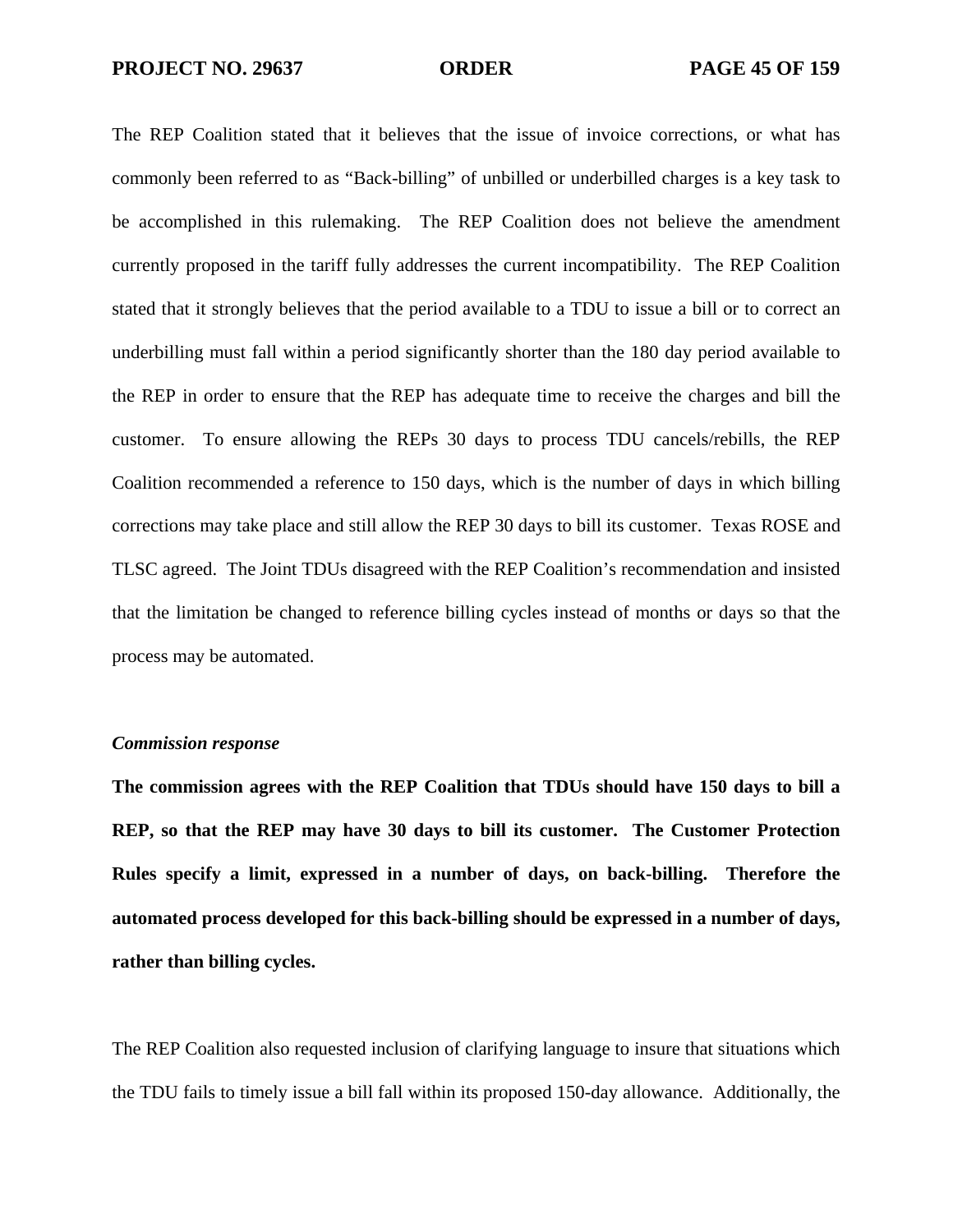REP Coalition proposed to clarify that the TDU may not include underbillings for adjustments prior to 150 days of the date the invoice was issued or should have been issued. Without these changes, the REPs posited that the tariff may not afford the REP a reasonable opportunity to recover costs associated with an underbilling even if the TDU bears sole responsibility for the underbilling. Joint TDUs disagreed and acknowledged that at market open there were some chaotic circumstances in which the TDU "no-billed" an account, but stated that this rarely occurs today. Since the TDUs are responsible for supplying usage to ERCOT as well as the REP, if a bill is not issued, it is most likely because the REP has not been properly recognized as the REP of Record in the electronic systems in the market. Joint TDUs also argued that since the REP is in a position to recognize that a problem exists, because it is expecting a bill for the customer, it should be responsible for alerting the TDU if a bill is not received, so that the problem can be timely resolved. Joint TDUs suggested that as a precondition to treating a failure to bill as an underbilling, the REP should be required to notify the TDU if it has failed to receive a bill for one of its customers for two or more consecutive months.

## *Commission response*

**The commission agrees with the REP Coalition, that it is the TDUs' responsibility to issue timely bills. The commission agrees to make the changes to the tariff suggested by the REP Coalition. The commission also adds a section on estimated billing to clarify that if an invoice is estimated it must also be trued up within the same amount of time. This is consistent with the commission's decision to require the TDU to obtain actual meter readings.**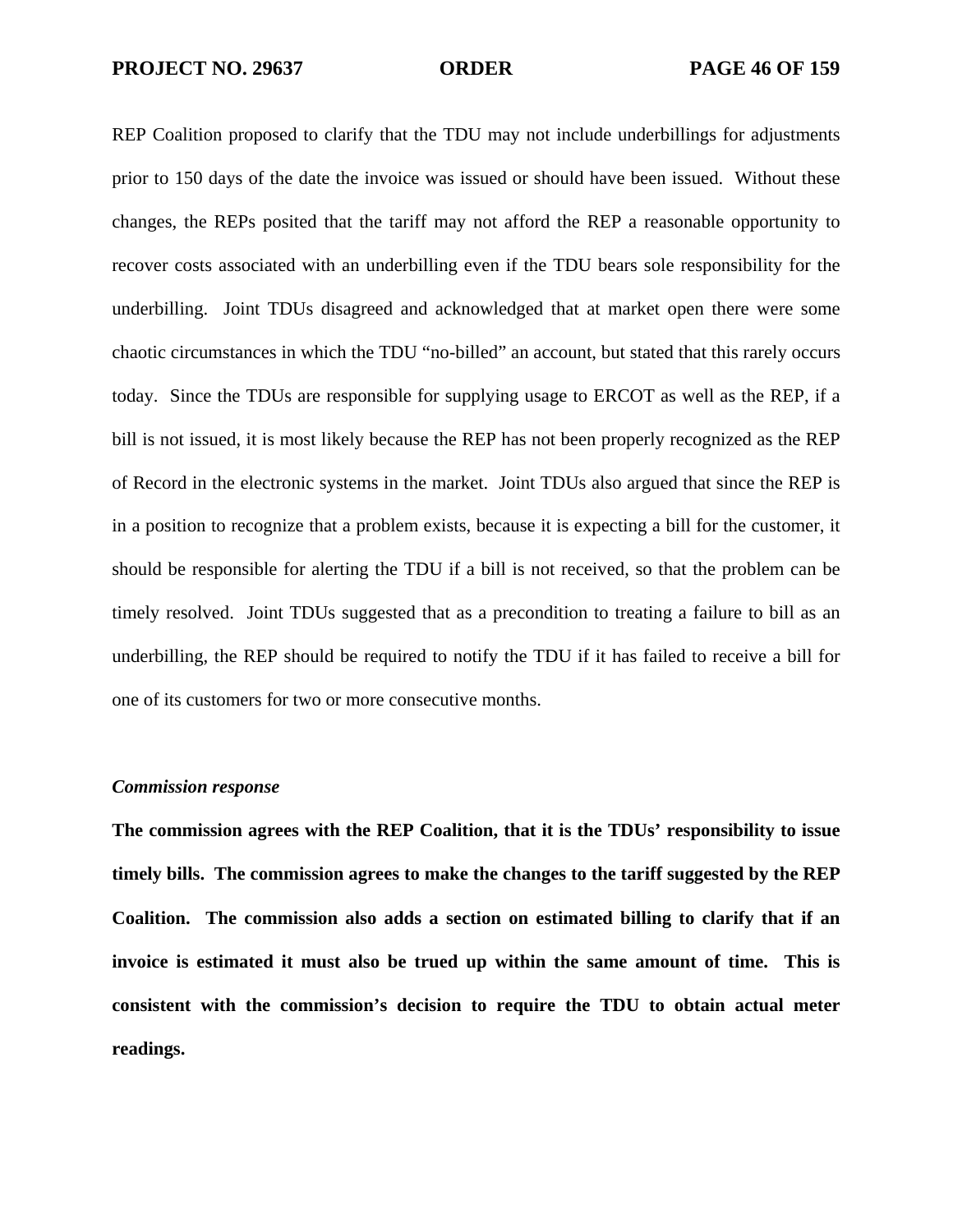Joint TDUs stated that in the current market design, the credit is not applied to the re-billed invoice, but instead it is returned with a credit 820 transaction. Therefore, Joint TDUs suggested that payments should be applied as provided by Applicable Legal Authorities rather than "to the rebilled invoice." The REP Coalition agreed with this change.

## *Commission response*

## **The commission agrees and makes changes to the tariff as suggested by the Joint TDUs.**

Joint TDUs opposed the requirement to pay interest on overcharges as they believe that costs will be enormous for each TDU compared to the miniscule amounts of interest that TDUs believe will be paid. Joint TDUs explained that the average TDU bill per residential ESI ID is approximately \$30 per month. Even if the overcharge is double what it should have been, the TDUs argue that the interest will only be \$0.227. Joint TDUs believe that it will cost far more than this to calculate and render the bill. Joint TDUs stated that if the commission decides to require payment of interest on overcharges, that it could not be implemented by June 2006 and it should not include a requirement of paying interest on the correction of estimates resulting from the Retail Customer's failure to provide access to the meter.

The REP Coalition urged the commission to reject the Joint TDUs' recommendation to delete the interest requirement. The REP Coalition pointed out that the Joint TDUs didn't explain why it would cost so much to implement and noted that upon unbundling of the electric market, the requirement to pay interest on overcharges was brought forward from  $\S$ §25.28(c)(3) to  $25.480(d)(3)$ , so the net effect to the customer remains unchanged. However, since the provision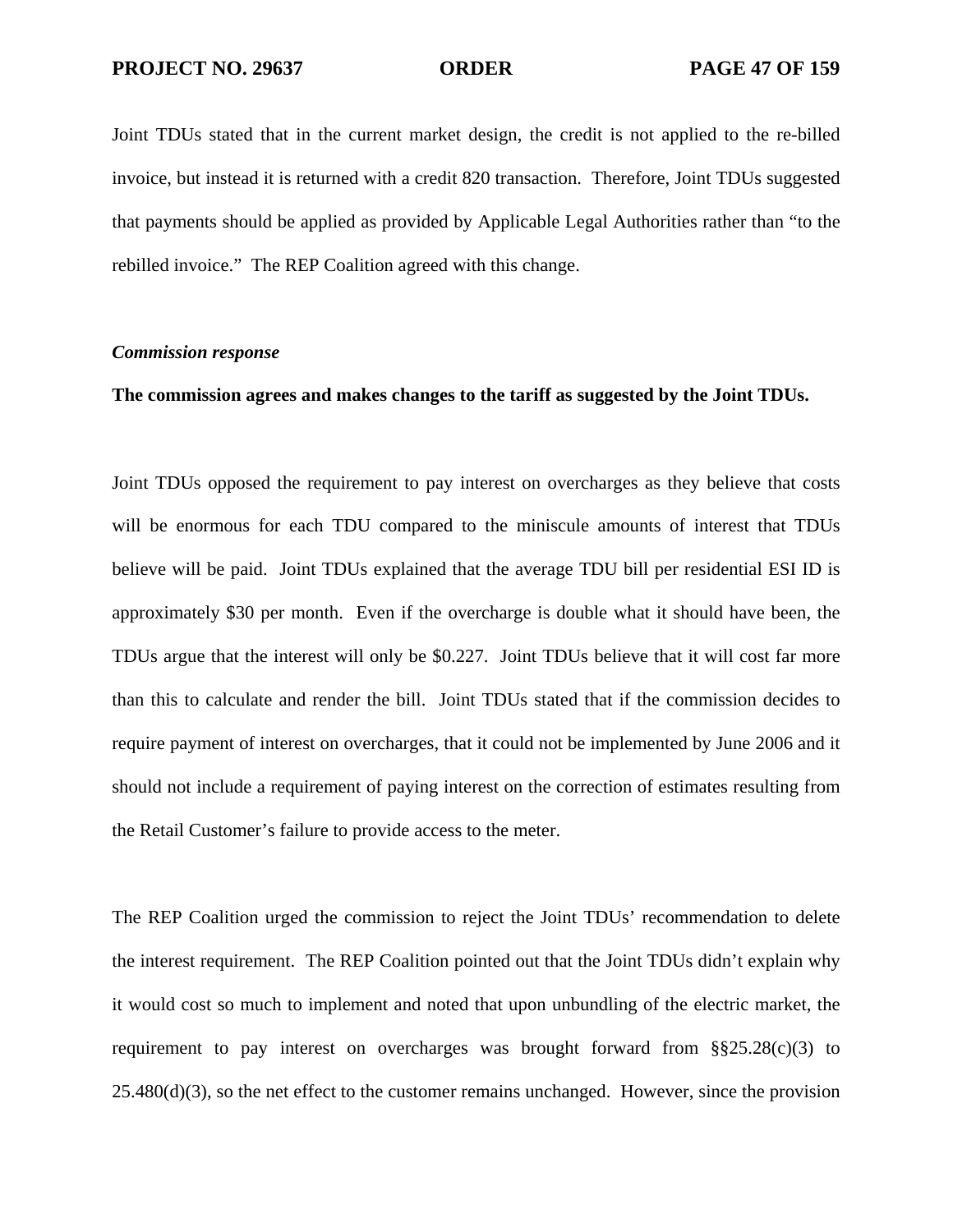was not brought forward into the tariff, the TDUs aren't required to pay interest even if they are the cause of the overbilling. In addition, the REPs stated, the interest calculation downplays the potential magnitude of the issue as \$0.227 for a \$30 error, when considered in the aggregate could equate to significant impacts to REPs. Moreover, commercial and industrial bills which can be 1,000 times larger than residential bills, make interest on over-billed amounts even more significant. The REP Coalition insisted that TDUs should not benefit from their errors in overbilling REPs and REPs should not be required to take the financial brunt of TDU errors.

# *Commission response*

**In §25.480, the commission does not require a customer to pay for corrected charges billed by the REP unless such charges are billed by the REP within 180 days from the date of issuance of the bill in which the underbilling occurred. (The 180-day limit does not apply if the customer tampered with the meter.) Additionally, REPs are required to pay interest on an overbilling even if it is the result of the TDU's error. Therefore, the commission finds that the TDU should be allowed to invoice the REP for the past 150 days, so that the REP has an opportunity to bill its customer for any amount it is invoiced by a TDU. The commission concludes that the arguments of the REP Coalition and Suez are compelling and that interest be paid on overbilled charges. The interest that a REP must pay on overbillings to residential customers in the aggregate and commercial customers can make interest charges a significant amount of money, and for this reason, TDUs that correct an erroneous bill should be required to pay interest, regardless of the class of customer or the amount of the refund. The rule that is being adopted reflects this conclusion.**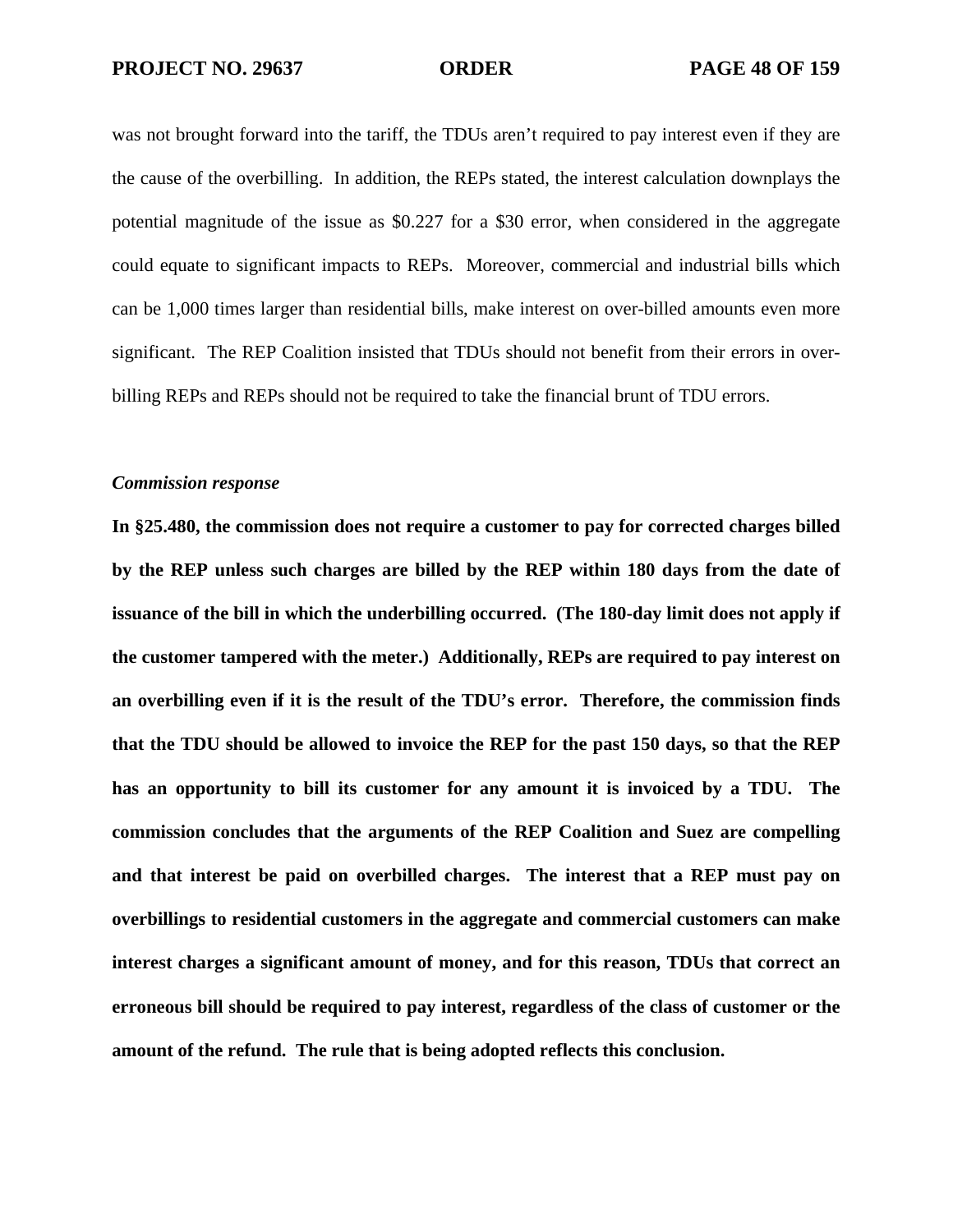Consumers stated that from a consumer perspective, invoice corrections and in particular unexpected increases going back up to six months are troubling. They recommended limiting any backbilling to a customer to 30 days. They stated that this would put the onus on the TDUs to get the bills right and get them delivered to REPs in a timely manner. Joint TDUs stated that this is unrealistic as TDUs read nearly six million meters a month and mistakes are going to occur. The TDUs did not believe that thirty days would allow sufficient time for errors to be discovered and resolved.

# *Commission response*

**Prior to retail competition, the utilities had six months to find an underbilling error and rebill the customer. In the Customer Protection Rules, the commission continues to allow the customer to be rebilled within 180 days to correct an underbilling. The commission believes that 180 day allowance for the REP to rebill a customer and 150 days for a TDU to rebill a REP are appropriate limits. The commission disagrees with Texas ROSE and TLSC. Thirty days is not enough time to discover errors and to correct them.** 

# *Section 4.4.5 Remittance of Invoiced Charges*

Joint TDUs suggested the addition of language to make it clear that the original payment deadline applies to an invoice that is rejected by a REP if it is ultimately determined that the invoice originally sent was valid and that the REP should not have rejected the invoice. The REPs argued that this proposal appears to permit TDUs to hold the REP in default or subject the REP to late payment penalties following resolution of an invoice dispute in the TDU's favor, which would result in a "loser pays" provision that does not belong in the tariff.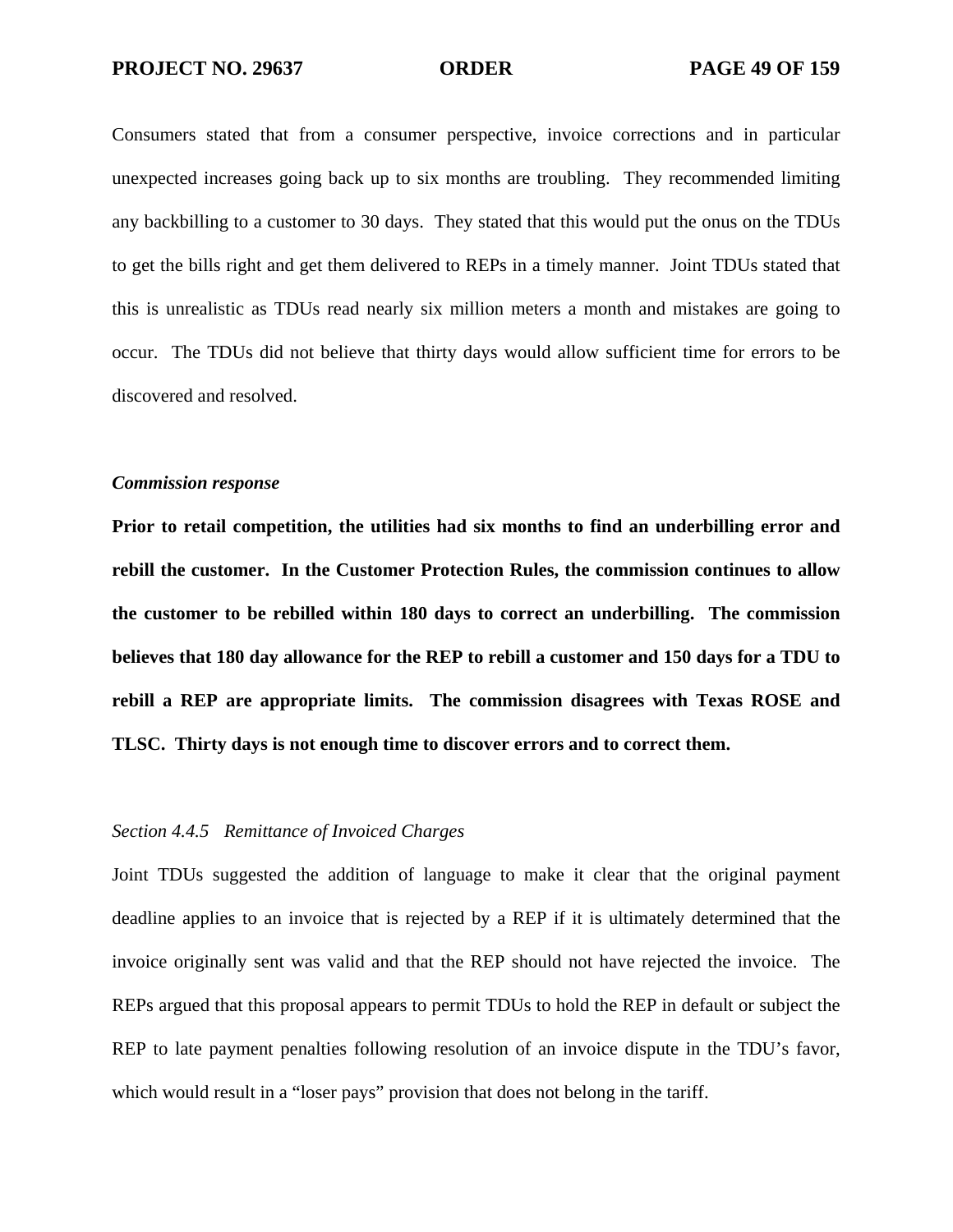**The commission agrees that making this suggested change could result in a REP being subject to a late penalty or a default if the dispute is not resolved in its favor. This would likely have the result of fewer invoice disputes, as REPs would likely not want to take the chance of being in default in order to dispute an invoice. While the commission does not want to encourage frivolous disputes, it also does not want to discourage REPs from filing disputes when they have been wrongfully invoiced. The commission declines to make the change suggested by the TDUs. However, the commission notes that the REP does not get additional time to pay if the dispute is not resolved in its favor. In order to avoid penalties under the tariff, payment should be made promptly (within one Business Day) upon the resolution of the dispute. The commission amends Section 4.4.8 to include effectuating language.** 

## *Section 4.4.6 Delinquent Payments*

The TDUs suggested the term validated invoice be changed to the defined term "Valid Invoice."

# *Commission response*

**The commission agrees to this change.** 

# *Section 4.4.8 Invoice Disputes*

Joint TDUs recommended that the 20 Business Day period for initiating dispute resolution procedures be reduced to 10 Business Days so that the resolution can be handled expeditiously.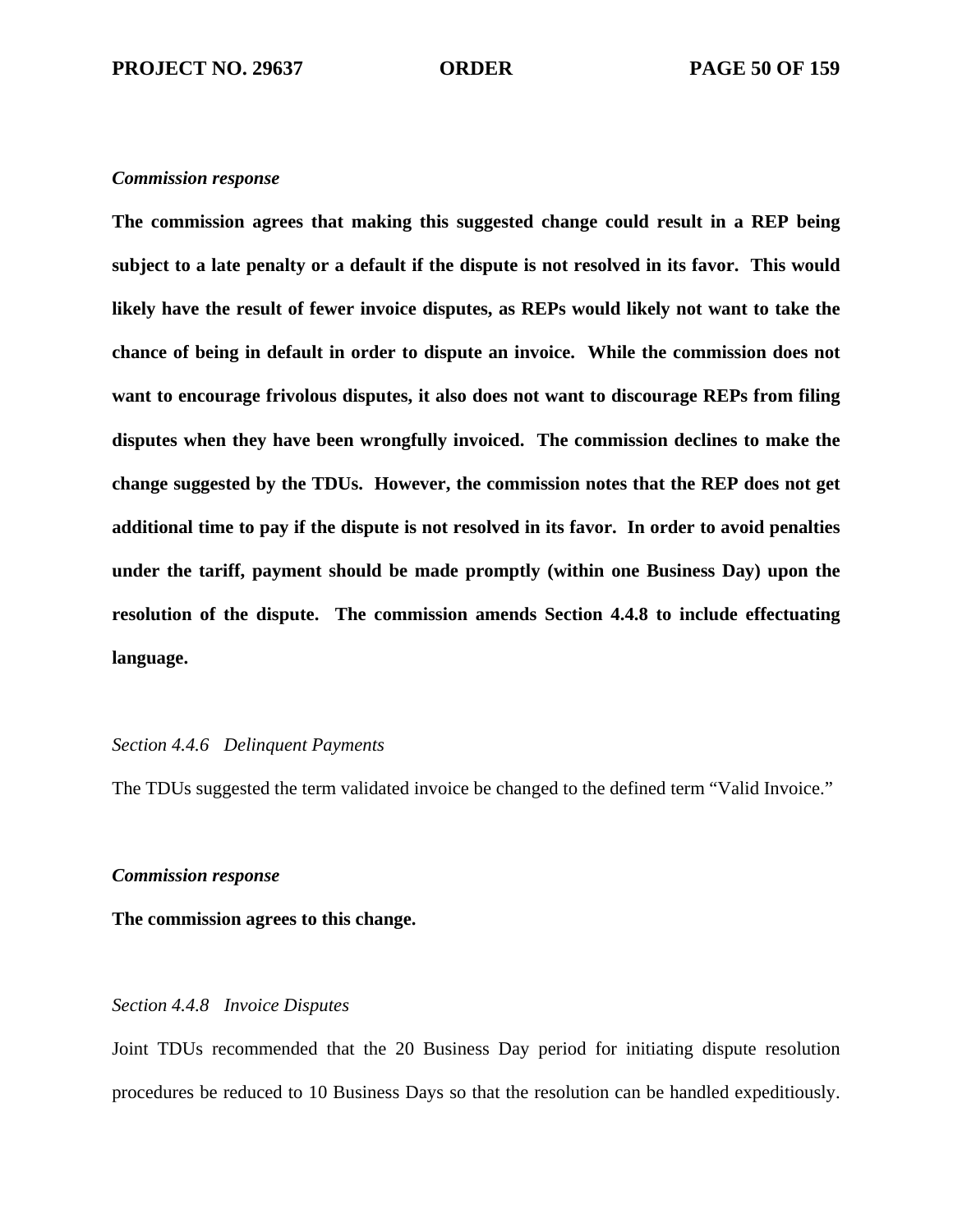The REP Coalition opposed this suggestion due to the importance of ensuring accurate billing. The REP Coalition stated that REPs extensively review TDU invoices and this requires a considerable amount of time. The REP Coalition noted that the timeline to initiate the dispute does not directly impact the expediency of the TDU's investigation.

# *Commission response*

**The commission believes that 20 Business Days is a reasonable time to discover an error and initiate a dispute. Therefore the commission does not agree to change the rule as the TDUs proposed.** 

## *Section 4.5 Security Deposits and Creditworthiness*

Joint TDUs stated that all participants in the market are allowed to collect upfront security deposits as a condition of doing business: ERCOT charges QSEs, energy suppliers require upfront deposits from REPs, and REPs require deposits from customers. Therefore, the TDUs concluded that they are the only party left unprotected. Joint TDUs stated that the showing of minimum financial wherewithal required by the REP certification rule does not protect the TDU. Joint TDUs stated that despite multiple REP bankruptcies and departures from the market leaving unpaid TDU bills, the TDUs have collected no funds allegedly available under the REP certification rule. Therefore, they proposed that the tariff be amended to allow the TDU to collect security deposits from REPs as a condition of doing business, with the implementation of this requirement delayed until the REP certification rule is amended to allow them to do so. In the alternative, language should be added to the tariff removing the barrier in the existing tariff that would prevent collection of a deposit in case a decision was made during reconsideration of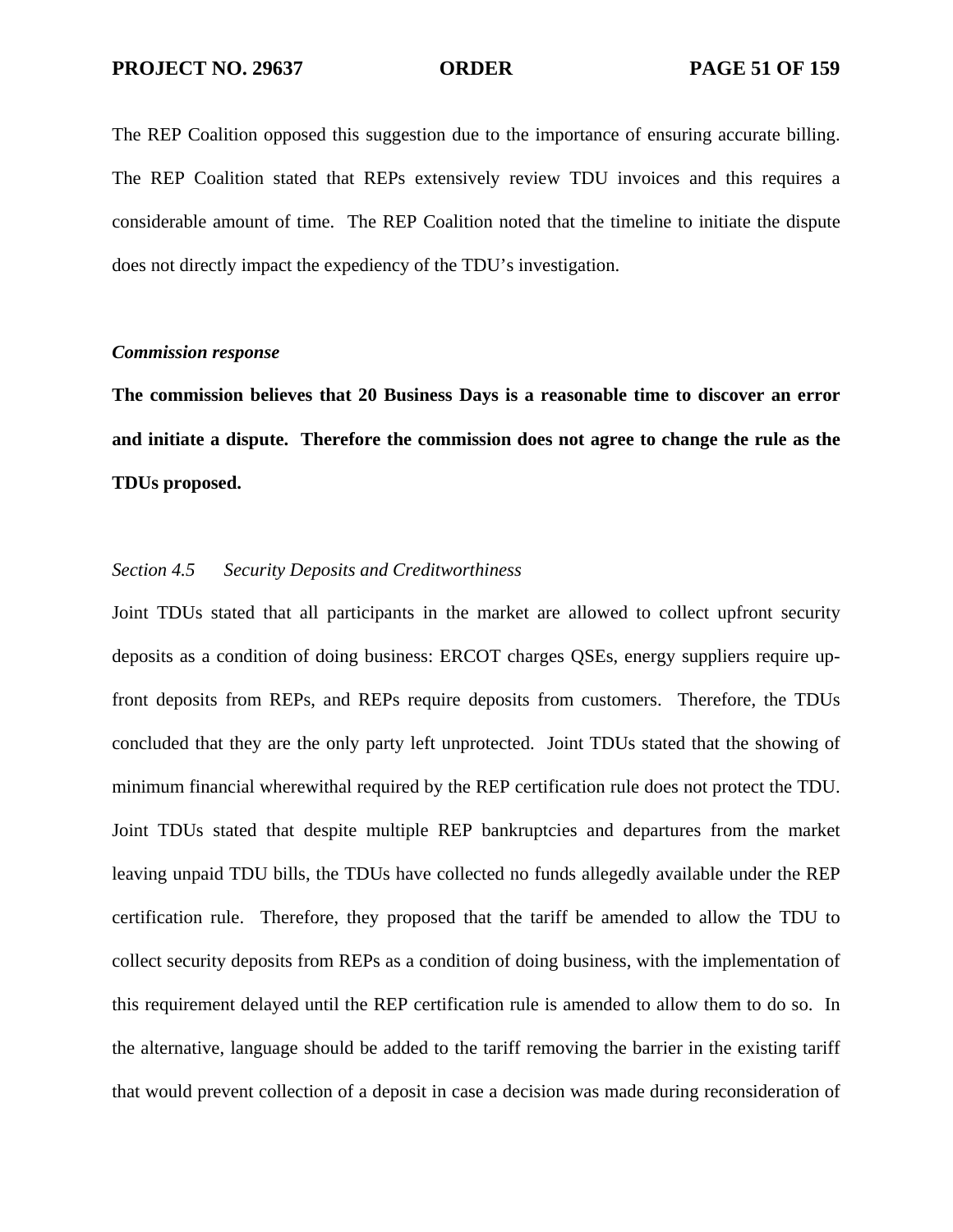the REP certification rule to provide for such deposits. That way, the tariff would not have to be reopened to remove the barrier if a decision were made to allow deposits in another proceeding. Finally, the TDUs noted that there may be other mechanisms used separately or in conjunction with a security requirement that could meet the goal of not having the TDUs unprotected in the event of a REP default. For example, the TDUs suggested a rider might be approved that would let the TDUs collect a bad debt expense arising from REP defaults.

# *Commission response*

**The commission agrees with the TDUs that this tariff should not prohibit the TDUs from collecting a deposit if the commission decides in the future to allow for the TDU to collect deposits. Therefore, the commission agrees to insert the TDU's proposed language that may allow for deposits in the future if §25.107 is amended to allow that option. However, the commission finds that the tariff is not the appropriate place to require REPs to provide security deposits, and declines to include such language as requested by the TDUs.** 

The REP Coalition supported the addition of language to specify the methodology for determining the deposit amount necessary to provide security for the payment of transition charges since each TDU has its own approach and the REP is unable, in many instances, to duplicate the calculation to verify its accuracy.

Joint TDUs strongly urged that the changes related to transition charges (TCs) be rejected as the changes attempt to change the requirements in the financing orders. Joint TDUs stated that changes proposed in the first paragraph would ignore parts of the financing order that state that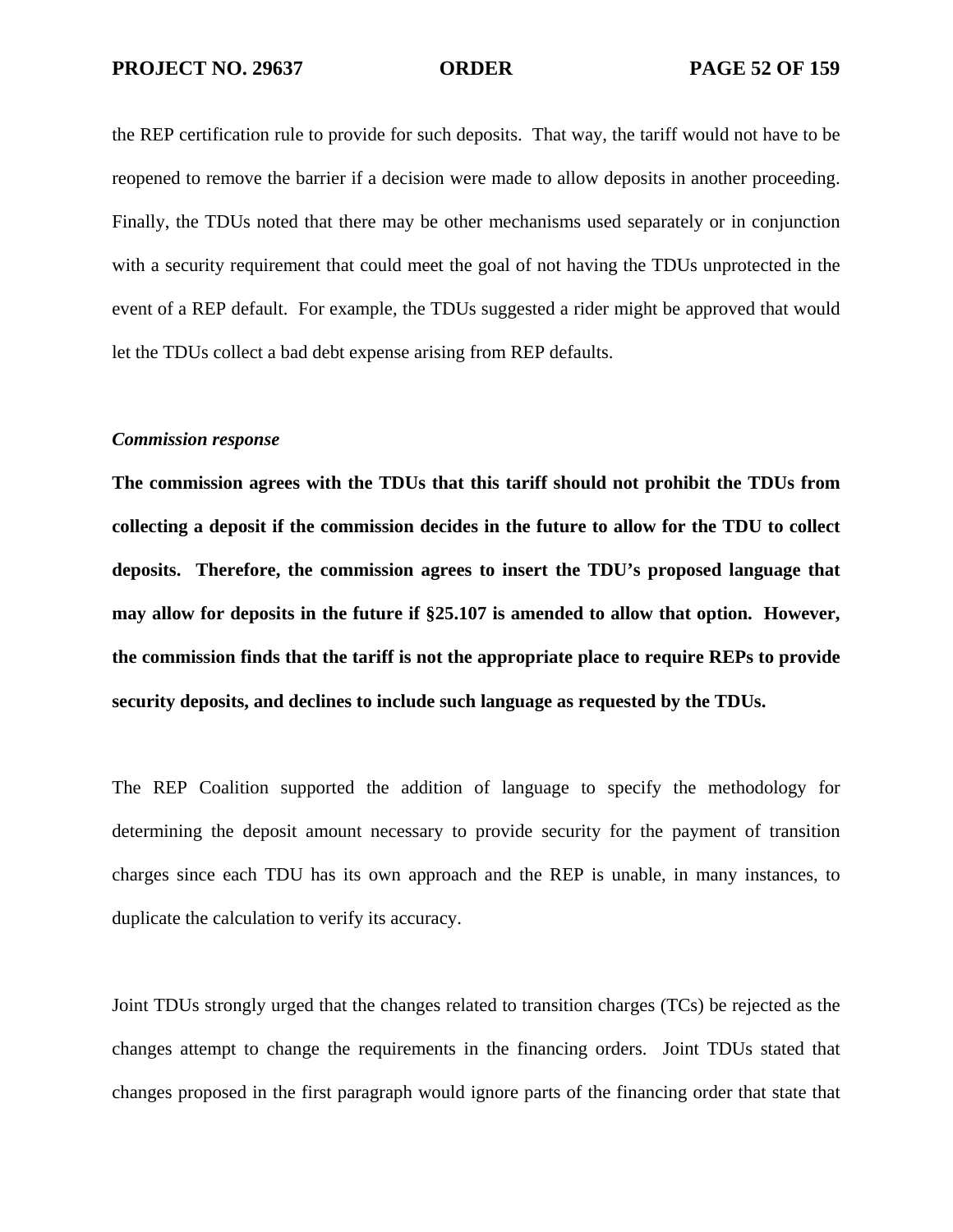notice must be given by REPs to Retail Customers. The proposed change in the second paragraph detailing how the TC charge is to be calculated could result in deposits being far smaller than intended under the financing orders. Joint TDUs state that this would be a material change that could be viewed negatively by bond rating agencies. Joint TDUs urged the commission not to take any action that would violate the irrevocable nature of a financing order, thereby ensuring the continued viability of the existing bonds and the rating agencies' views of subsequent bonds to be issued. Joint TDUs pointed out that **§**25.108(d)(11)(B) provides that the commission may impose standards that are different from the financing order "only where the commission received prior written confirmation from each rating agency that rated the transition bonds authorized by that financing order that the proposed modifications will not cause a suspension, withdrawal or downgrade of ratings on the transition bonds." Joint TDUs stated that since there has been no determination that the proposed changes are among those that could be changed, and that the rating agencies have not been requested to assess the impact of the changes, and that  $$25.108(d)(11)(A)$  states that REP standards in the financing order take precedence over REP standards in a commission rule, unless the standards in the financing order have been modified, then the changes in the tariff would not be effective.

# *Commission response*

**The commission agrees that the integrity of the ratings on the transition bonds should be protected and at this time chooses not to introduce additional regulatory risk by making changes that could degrade the ratings of the bonds. However, the commission recognizes that there is a problem for the REPs as they cannot check to ensure that they are paying a fair deposit. Therefore, the commission finds that the TDUs need to be able to explain**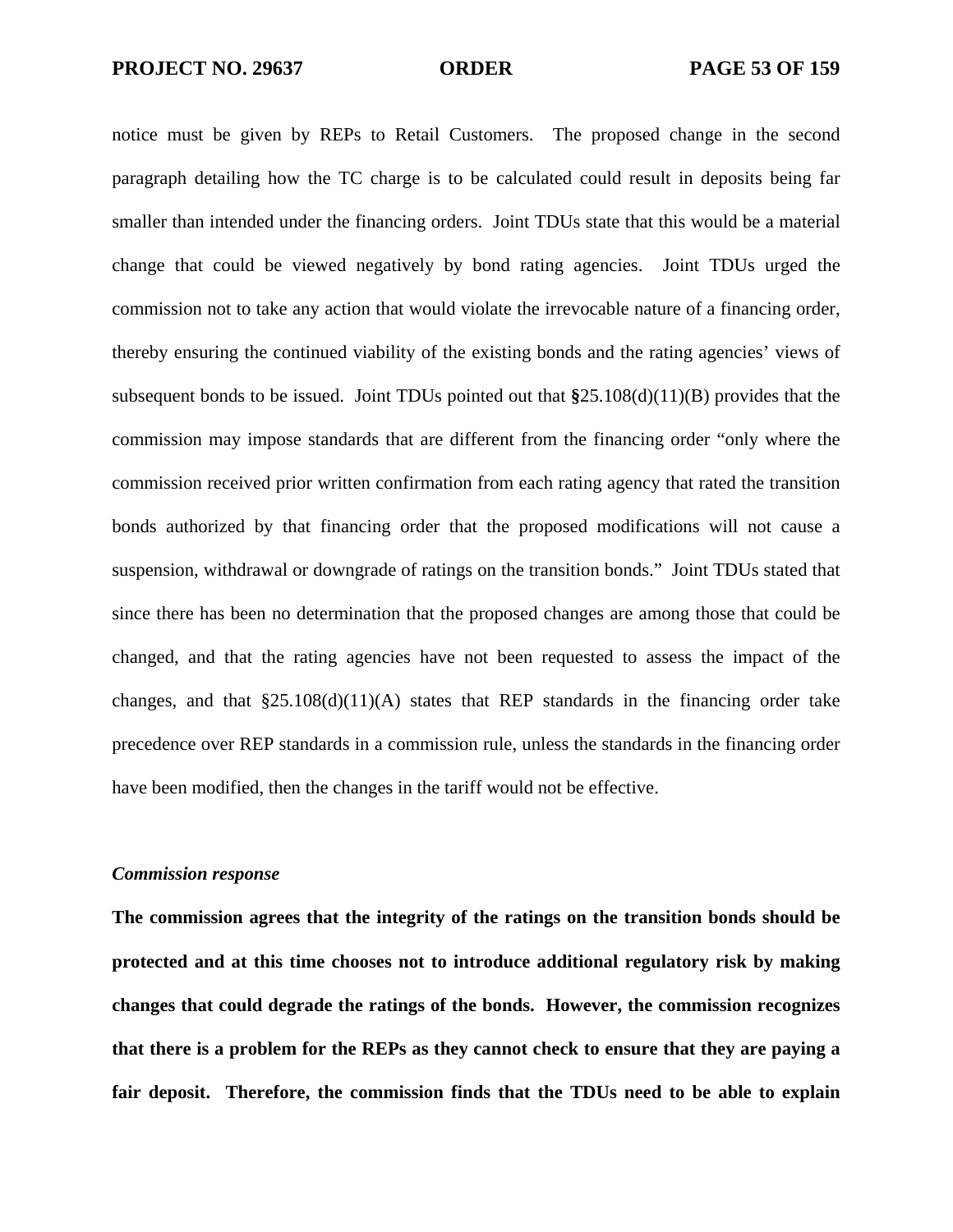**their calculation of deposit amounts in a way that the REP can recalculate its own deposit to ensure that it is being charged fairly.** 

# *Section 4.5.1.3 Form of Deposit*

Joint TDUs stated that one of the ways a REP can meet the proposed security requirements is to have an investment grade bond rating. The TDUs suggested that the rule be modified to state, "if the credit rating of the provider of the surety bond, affiliate guarantee, or letter of credit or the REP is downgraded below the BBB- or Baa3 (or equivalent) the REP must provide a deposit in accordance with this tariff within ten Business Days of the downgrade."

# *Commission response*

**The commission disagrees that the change proposed by the TDUs is necessary because this section requires a REP to post a deposit of a surety bond, affiliate guarantee, letter of credit, cash or cash equivalent and it requires that the providers of the surety bond, affiliate guarantee or letter of credit meet the requirements of BBB- or Baa3. To the extent a REP has provided one of these itself, it is required to meet these credit requirements according to the proposed language. Therefore the change proposed by the TDU is not necessary. If it has relied on another entity to provide the affiliate guarantee, surety bond or letter of credit, then that entity, not the REP is required to meet these requirements.** 

## *Section 4.5.2 Credit Reporting*

The REP Coalition supported the proposal to promptly correct any erroneously reported information to the national credit bureaus as the language largely mirrors the existing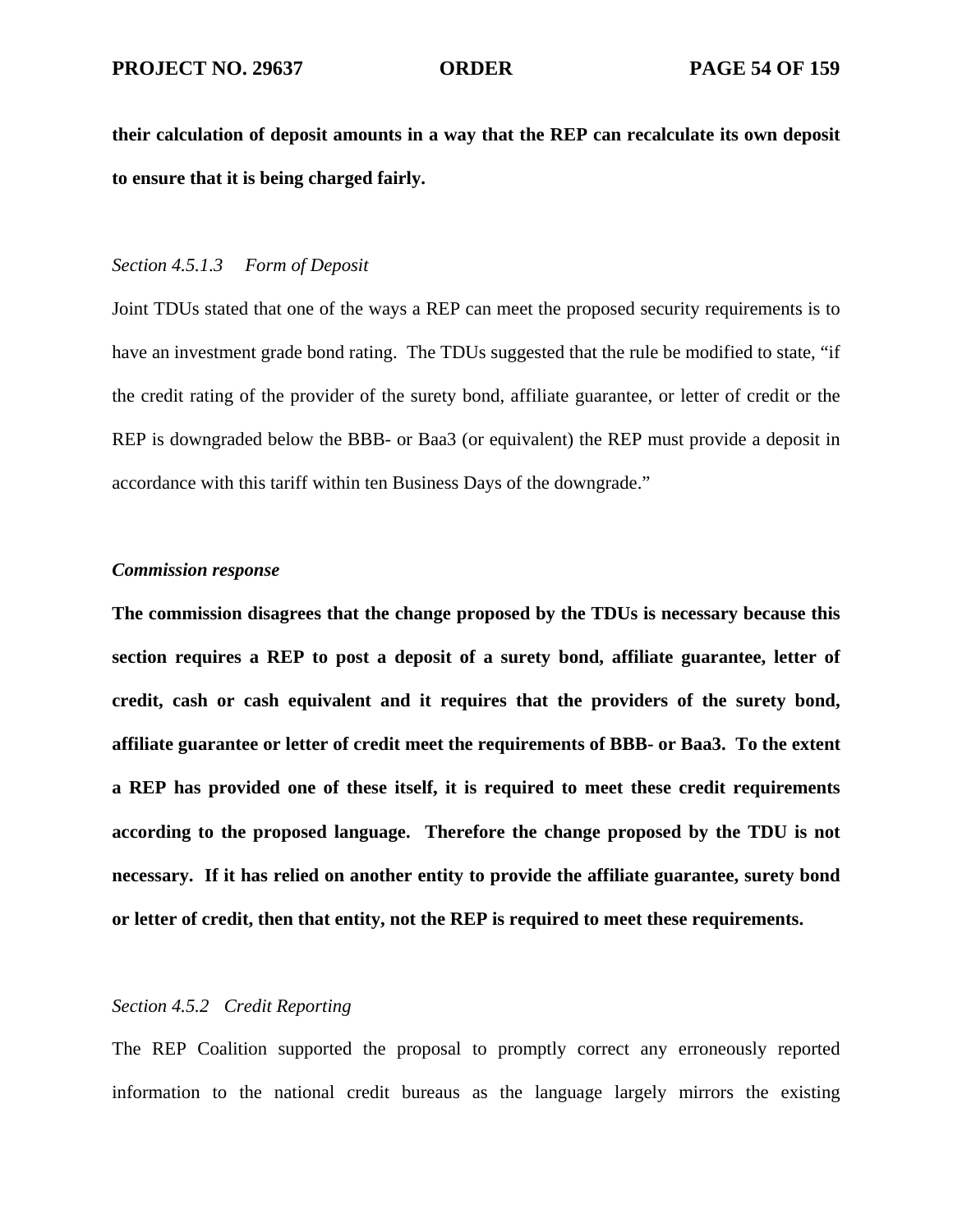requirements for REPs in §25.481(c)(3). TDUs suggested eliminating this requirement as there are no national credit bureaus that maintain credit information on businesses (including REPs).

## *Commission response*

**The commission is not aware of any credit bureaus for businesses and therefore removes the requirement.** 

# *Section 4.6.1 Competitive Retailer Default*

The REP Coalition disagreed with the proposed revision to Section 4.6.1 (3) because it implies that if a REP is no longer certified as a REP it is automatically in default with the TDU, which may not be the case. Joint TDUs disagreed and stated that the tariff has always provided that if a REP loses its certification, it is in default and this is the correct result. A REP that is not certified should not be allowed to take service under the tariff and the tariff correctly reflects that default can occur not just as a result of failure to make payments, but also for failing to abide by the tariff or failing to maintain its certification.

## *Commission response*

**The commission agrees with the Joint TDUs and declines to make the changes proposed by the REP Coalition.** 

*Section 4.6.2.1 Default Related to Failure to Remit Payment or Maintain Required Security*  The REP Coalition agreed with the replacement of the term "lock box" with "dedicated account" provided that it is clear that a dedicated account allows for the current types of electronic transfer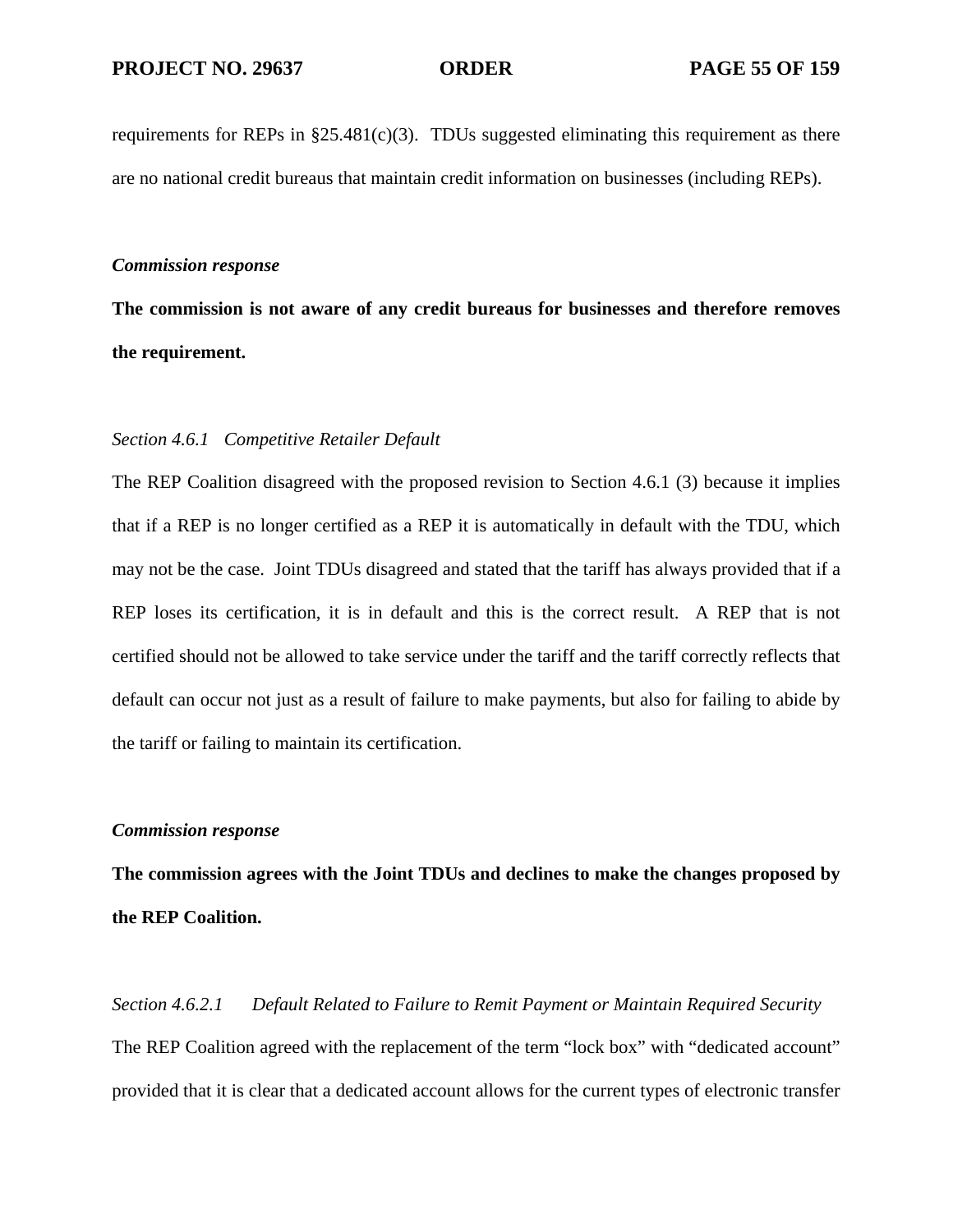of funds available with the lock box controlled by the TDU. Joint TDUs stated that it is their understanding that any bank account accepts electronic transfers.

# *Commission response*

**The commission agrees with the REPs that the term "dedicated account" is an appropriate description and makes no amendments to the language as proposed.** 

Joint TDUs suggested that Competitive Retailer be substituted for "REP" in Section  $4.6.2.1(5)(B)$ .

# *Commission response*

**The commission agrees that this change is helpful as it includes an opt-in entity as a possible entity for the defaulting REP to transfer the customers to if the opt-in was willing to serve the customers.** 

The REP Coalition suggested adding language to clarify that Section 4.6.2.1(5)(A) applies to Retail Customers of the REP in default.

# *Commission response*

**The commission agrees and makes the proposed changes to the tariff.**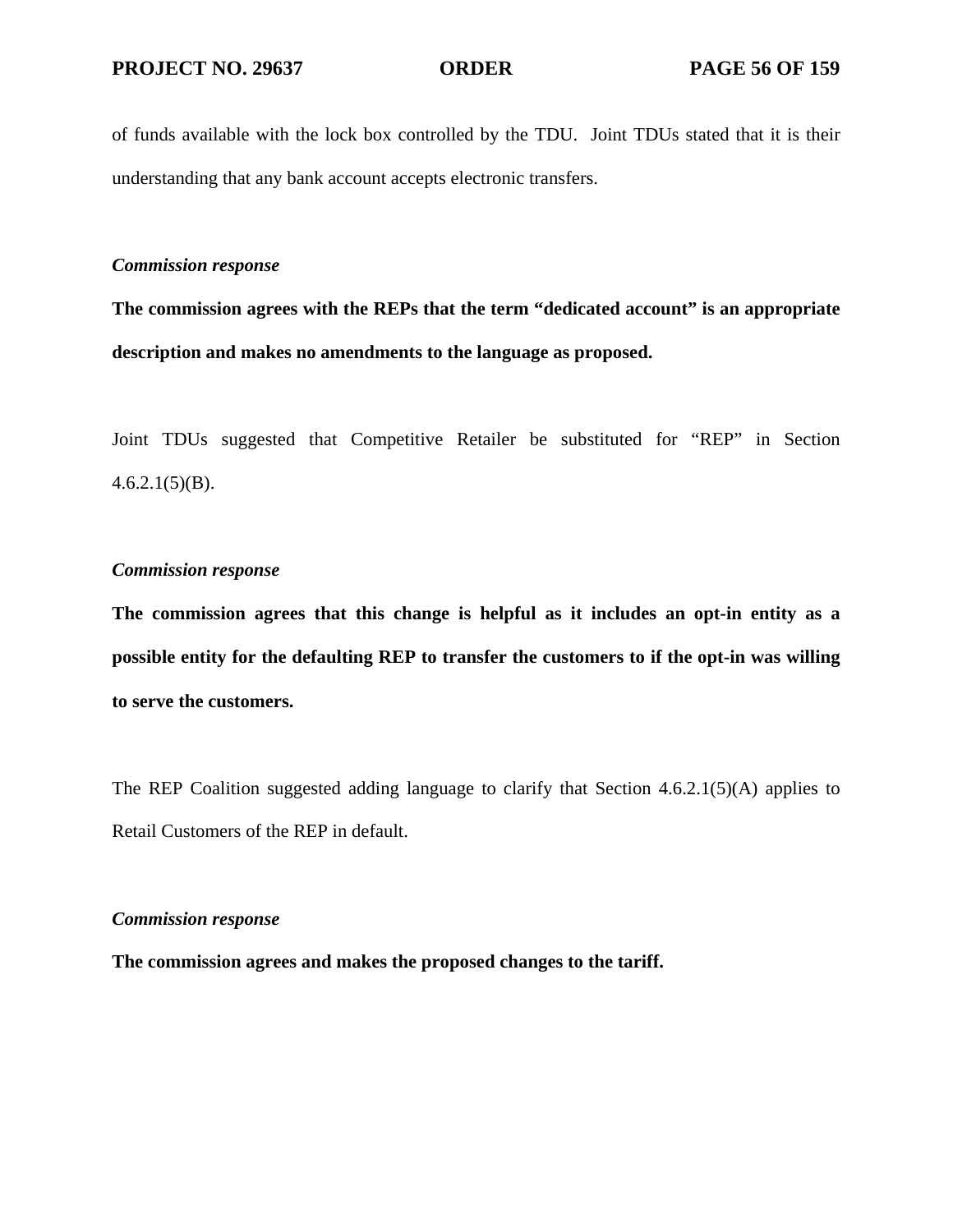# *Section 4.6.2.3 Default Related to De-Certification*

Joint TDUs stated that the commission should never allow a REP that has lost its certificate to retain its customers. If the commission wants a REP to continue to provide service, its certificate should not be terminated and if the commission is desirous of having flexibility to transfer customers to another REP rather than the POLR, the rule should state that the customers will be transferred to another REP.

## *Commission response*

**The rule does not specifically address the transfer of a REP's customers if the REP is decertified, but simply refers to** §**25.107, which suggests that this issue would be resolved in a decertification proceeding. The commission finds that this matter should be determined in connection with a decertification rather than the tariff and declines to make the amendment suggested by the TDUs.** 

# *Section 4.7.1 Measurement*

Joint TDUs recommended that certain changes in terminology in this section introduced uncertainty and that the original language be used. Joint TDUs preferred that the original language be adopted, permitting charges to be based on calculations from measurements from Meters or estimation or as calculated for tampering.

Joint TDUs recommended the phrase "unless otherwise determined by the commission" in the first paragraph be deleted because pursuant to legislation residential customers are not eligible for competitive metering and the commission does not have the authority to order otherwise.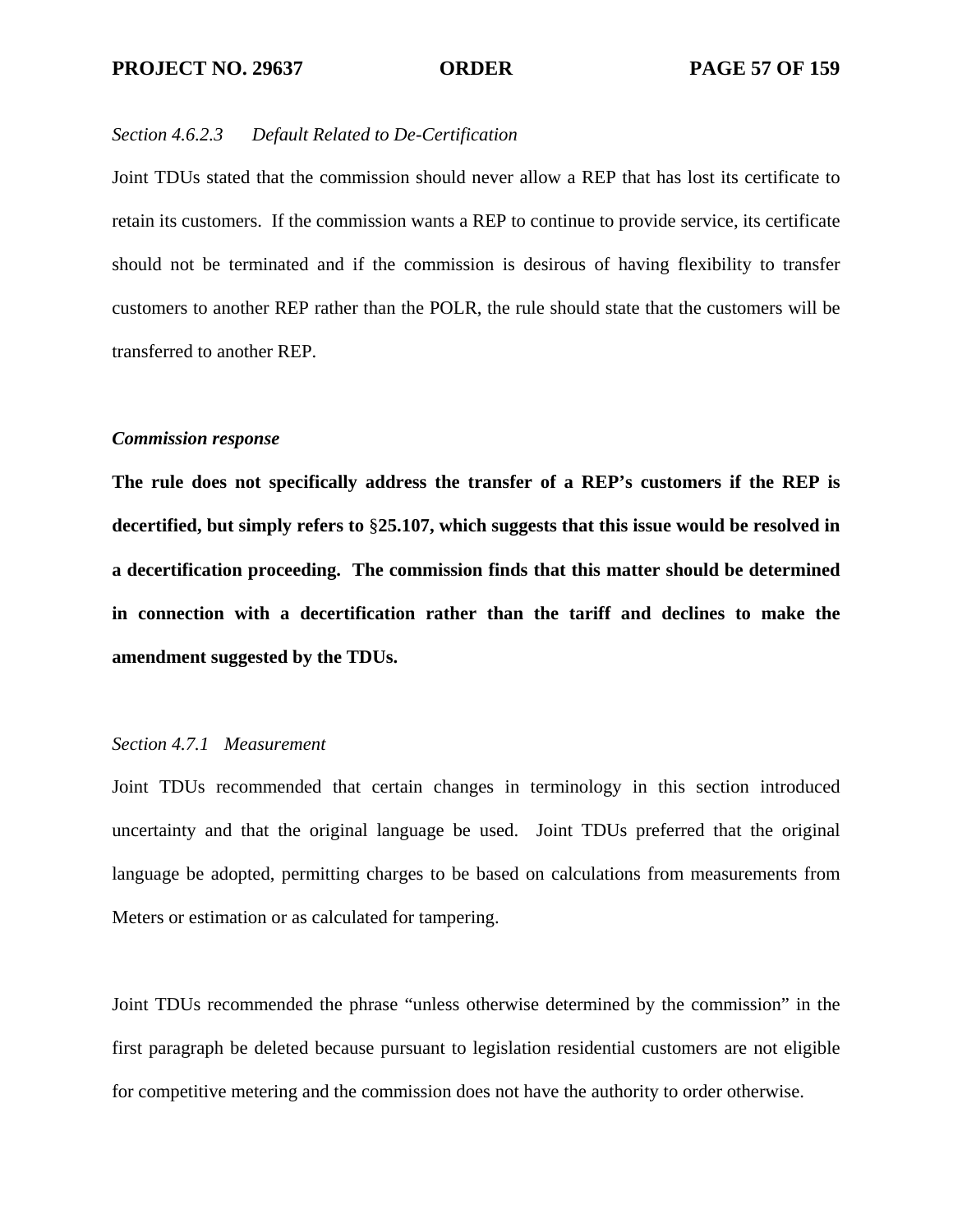**The commission declines to make this change as its proposed language does not give the commission authority it does not possess. Legislative changes on competitive metering have previously been enacted and could be enacted again, and the proposed language will save resources by obviating the need to change the tariff in the future if the law changes.** 

Joint TDUs requested that it be clarified that unless an Interval Data Recorder (IDR) customer chooses a meter owner that the meter shall be owned by the TDU.

## *Commission response*

**The commission agrees and changes the tariff accordingly.** 

## *Section 4.7.2 Meter Reading Schedule*

The REP Coalition argued that the language of "meter reading schedule" and "scheduled meter reading date" could be confusing or interpreted differently among TDUs. The REP Coalition recommended the use of "scheduled meter reading date." Joint TDUs did not oppose using the term "scheduled meter reading date." Joint TDUs recommended changing the reference from herein to Applicable Legal Authorities. Joint TDUs also recommended that the obligation to provide the meter reading to the registration agent be based on actual meter read date or scheduled meter read date whichever is later.

## *Commission response*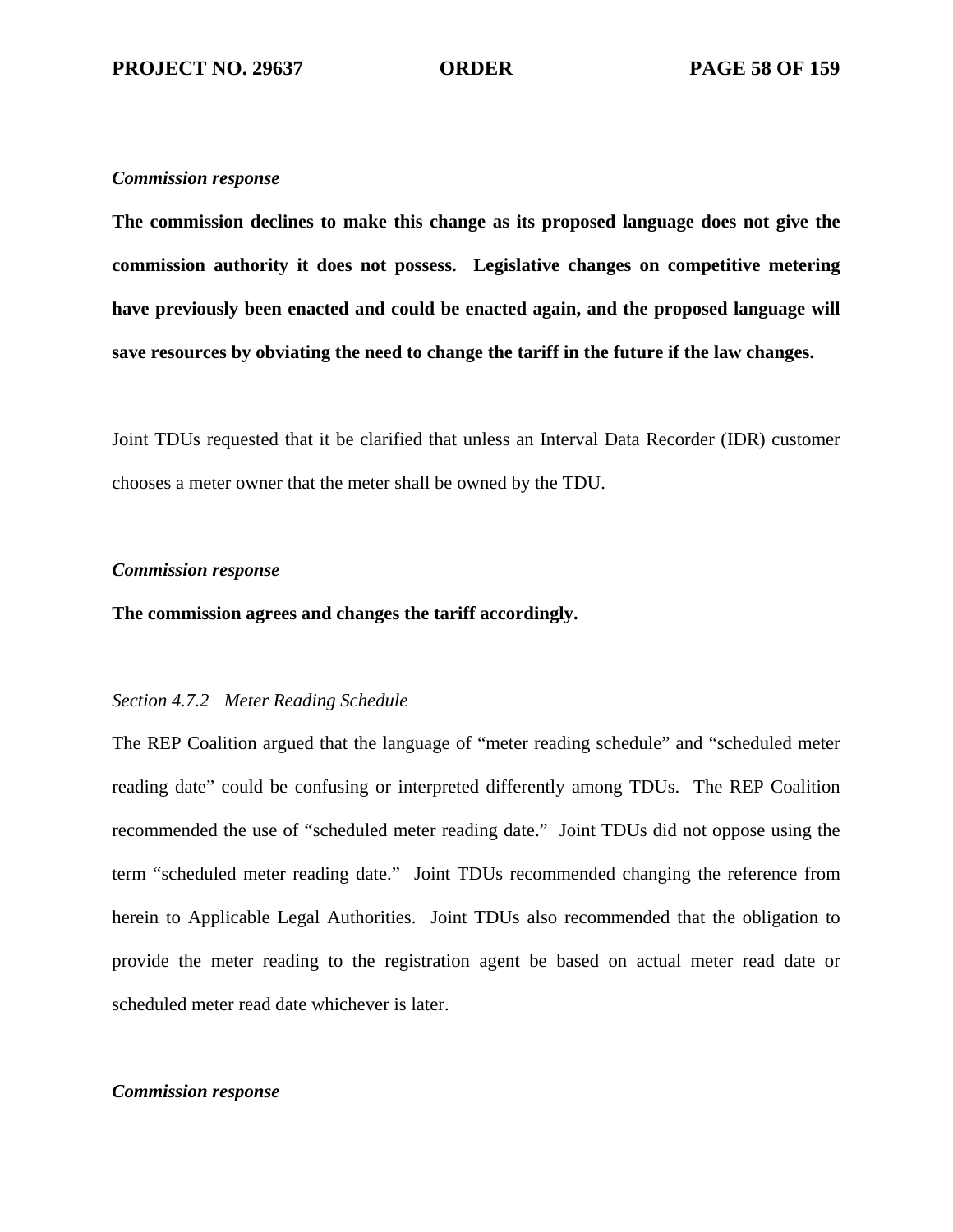**The TDU has the responsibility to read the meter in a timely, predictable manner so that the REPs can bill customers in a timely manner and customers with access issues know when to expect the TDU. Therefore, the commission has added a definition for meter reading schedule that contains the requirement of the TDU to read the meter within two days of the scheduled meter read date.** 

**The commission disagrees with the TDU proposed change to change "herein" to Applicable Legal Authorities. The commission also disagrees that "whichever is later" is an appropriate timeframe. The TDU must read the meter or send an estimate within two days of the scheduled meter read date.** 

Joint TDUs recommended that the phrase "Company shall provide the reason for the estimation and the estimation method used" be deleted. The requirements should be stated in Section 4.8.1.4 where the focus is on the provision of data rather than meter reading as is the focus of this section. In addition, the Joint TDUs did not think that they should be required to explain the method of estimation on the transaction.

## *Commission response*

**The commission agrees to move the requirement to provide the reason for estimation to Section 4.8.1.4. The commission also agrees that the transaction is not the best place to detail the exact method of estimation. If a REP has a question about the method of estimation it is free to contact the TDU for an individual explanation.**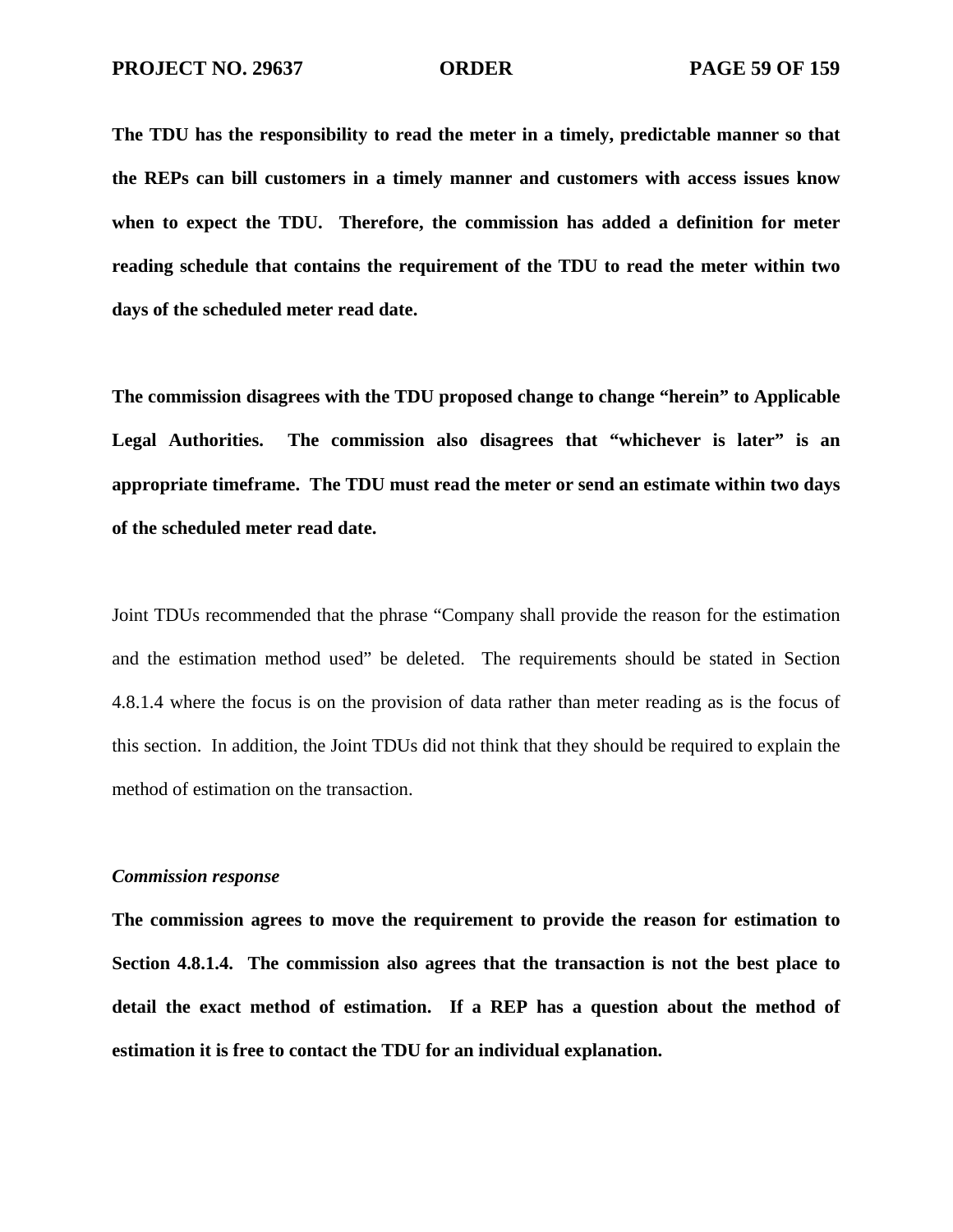Joint TDUs reported that the percentage of estimated meter readings in the ERCOT market is very small. TDUs reported that 35,876,722 meter readings were performed by the TDUs during the first half of 2005, only 0.61% of which were estimated. Of the estimated reads, approximately 44% were the result of the Retail Customer's failure to provide the TDU with access to the meter as a result of locked gates, barbed wire, animals, etc. Joint TDUs agreed that the process proposed in the published rule could result in the resolution of some access problems and a corresponding reduction in the need to estimate. However, Joint TDUs stated that the extremely small proportion of estimated meter reads, combined with the likelihood that the proposed access resolution process will further reduce the number of estimates, means that the commission should carefully consider costs and administrative burdens prior to adopting a complex and cumbersome reporting and enforcement mechanism regarding estimates. In addition, Joint TDUs argued, the commission should consider whether a proposed enforcement mechanism has the potential for increasing, rather than reducing customer complaints.

Additionally, Joint TDUs recommended that a distinction be made between estimates that are the result of denial of access to the meter and estimates that are made for other reasons. When an estimate is not caused by an access issue, and therefore, not caused by the Retail Customer, a three month limit on consecutive estimates may be appropriate. In such instances, the TDU should be able to read the meter and chronic failure to perform the task should be subject to a reasonable performance standard. However, Joint TDUs stated that the limit should only be applied to consecutive estimates because when estimates are not consecutive, there are no large amounts to be corrected once an actual read is obtained. In these circumstances, one of the major reasons for limiting estimates is not applicable. In addition, Joint TDUs stated, record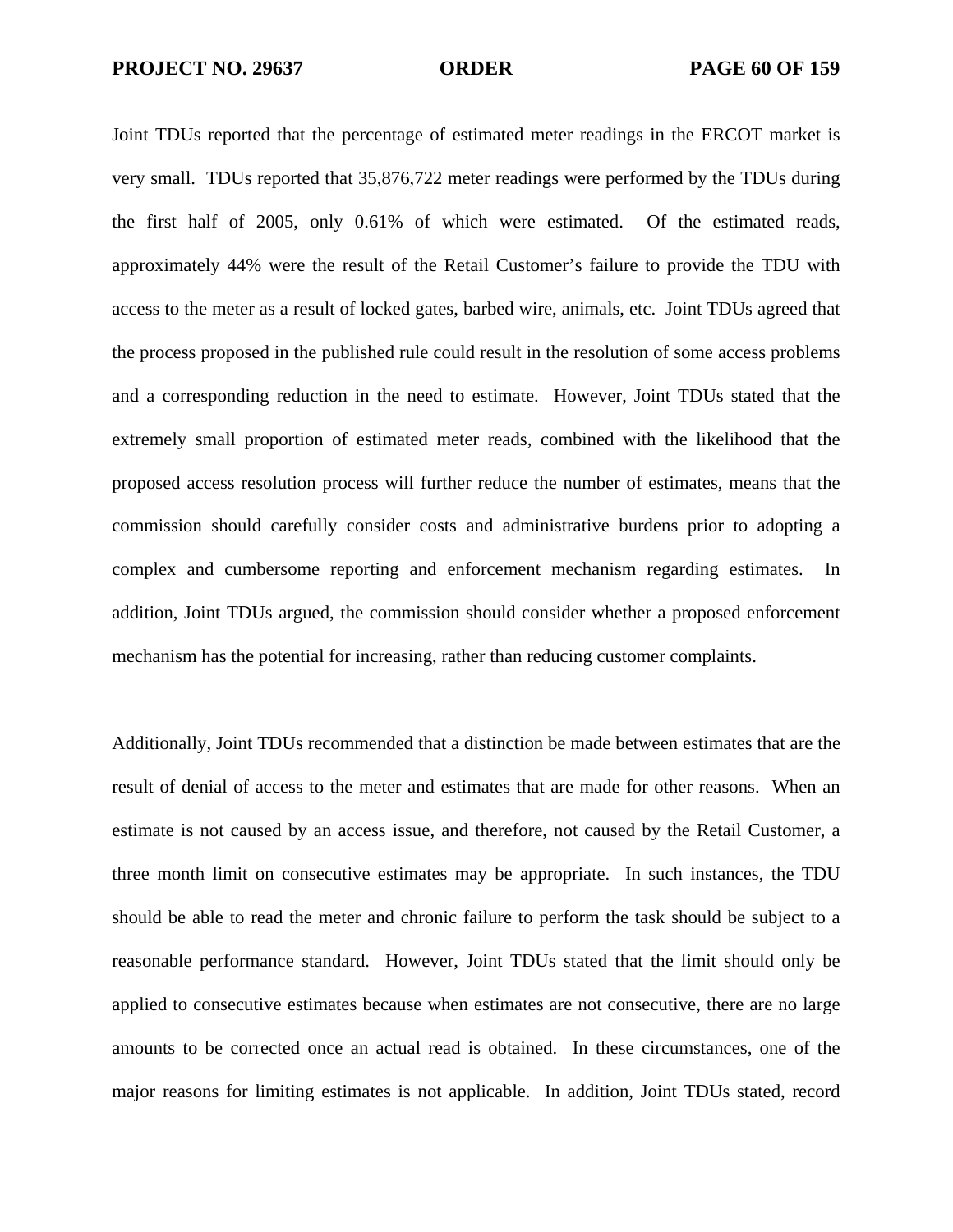keeping for tracking non-consecutive estimates would have to be done for each customer and each Premises and would be particularly difficult and expensive. Finally, Joint TDUs stated, that the requirement that the TDU use reasonable diligence and comply with Good Utility Practice can be relied on for enforcement in the unlikely event that a TDU is perceived to be abusing estimates on a non-consecutive basis.

### *Commission response*

**The commission does not agree that it should focus solely on resolving the access problem, because the commission does not believe that access issues are the only problem. The commission notes that the TDUs have represented that 0.61% of meter reads are estimated and that this is not a high number. However, if that is an accurate percentage, it translates into approximately 219,000 estimations in the first half of 2005, only 96,000 of which were because of the apparent fault of the customer. Even under the assumption that many of these estimations are consecutive for a number of months on one meter, these estimations can result in thousands of unhappy customers to whom the REPs and commission's Customer Protection Division must respond. Additionally, the commission regularly receives complaints from customers whose bills have been estimated for multiple months for other issues that the TDU should have taken care of long before they became complaints. Some of these types of complaints stem from meters that aren't functioning and aren't replaced for months, the TDUs inability to locate its own meter for multiple months in a row, or other TDU issues. Therefore, the commission finds that it is appropriate to address the general problem of estimations within the tariff. However, the commission does agree with the TDUs, that estimates resulting from access issues should be**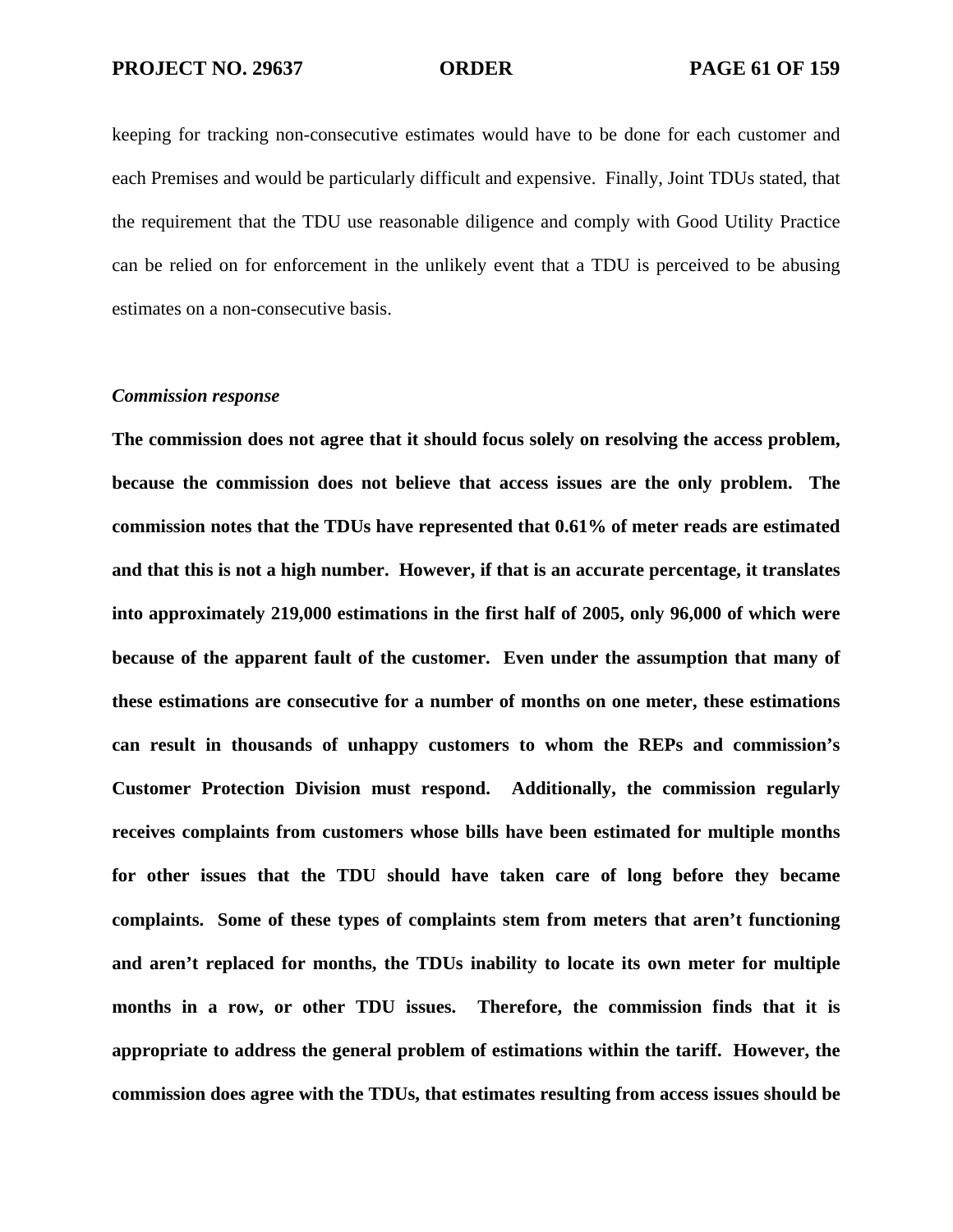**treated differently than estimates that are not caused by the Retail Customer's denial of access. The commission also agrees that the requirements should only be applied to consecutive estimates due to the difficulty in tracking non-consecutive estimates, and because the requirement that the TDU use reasonable diligence and comply with Good Utility Practice can be relied on for enforcement in the event that a TDU is determined to be abusing estimates on a non-consecutive basis. Furthermore, the commission finds that it is appropriate to add an exception that estimations performed to help effectuate timely mass transitions should not could towards the limit. The commission amends this section accordingly.** 

Rather than applying a numeric limit on estimates resulting from access issues, Joint TDUs recommended that the commission focus on the process for resolving the access problem. Joint TDUs stated that the proposed process was a step in the right direction as it appropriately involves the REP at an early stage, the TDU supplies the REP with information about why the estimate was necessary and the REP has the primary responsibility for contacting the Retail Customer to provide information about the access problem and the potential consequences if it is not resolved. TDUs stated that the process will likely be ineffective if it does not provide an incentive the Retail Customer to take action. Joint TDUs reasoned that there is no incentive for the customer to incur the cost of moving the meter, installing a remote meter, moving a gate, building a dog pen, or implementing another solution other than the threat of disconnection. Joint TDUs argued that disconnection is an onerous consequence particularly for a customer who has been paying the bill and is likely to result in a vigorous complaint. Additionally, Joint TDUs argued that it may not be possible to disconnect the customer if there is no access to the meter as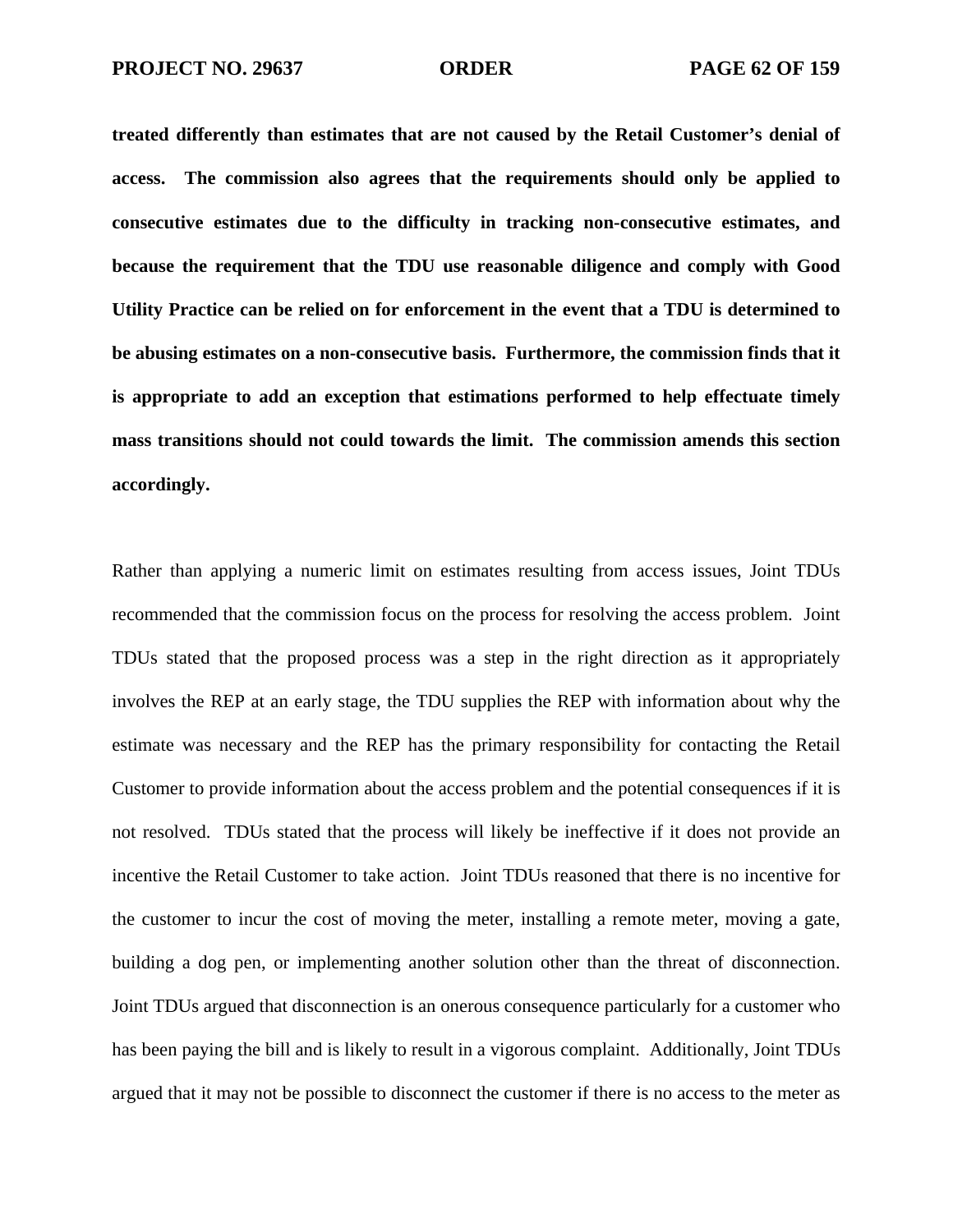the Retail Customer's cooperation is required in order to implement any of the proposed fixes. To provide an incentive to the Retail Customer to resolve the access issue, as well as recover the costs incurred by the TDU in attempting to resolve it, the Joint TDUs proposed that an Inaccessible Meter fee be charged to the REP monthly, if after receiving notice and having been given an opportunity to correct the problem, the customer fails to implement a solution. This charge, proposed as one of the Standard Discretionary charges, would be different for residential and commercial customers, the TDUs proposed. Joint TDUs stated that access issues are not the fault of the TDU and the TDU should be allowed to continue to estimate until the access issue is resolved. Joint TDUs stated that the TDU is required to provide a meter read either actual or estimated, so that the REP can bill its customer and so that the wholesale market can be settled. If a limit on allowed estimation results in the failure to provide a reading, the market will have to deal with Unaccounted For Energy and REPs will not have the information needed to bill their customers. Finally, if the commission deems it necessary to adopt a limit on the number of estimates resulting from access issues, at least six consecutive estimates should be allowed in the hope that resolution will have occurred prior to that time.

## *Commission response*

**Estimated meter readings are a problem for REPs and for Retail Customers. The commission agrees that the problem is more pronounced when the estimates are consecutive, as the customer may receive a very large bill. TDUs do not have the same incentive to read the meter as they had in the past as they simply continue estimating and billing the REP for the charges. While the commission finds that the customers have a duty to provide access to the meter, similarly the TDU has the obligation to install a meter**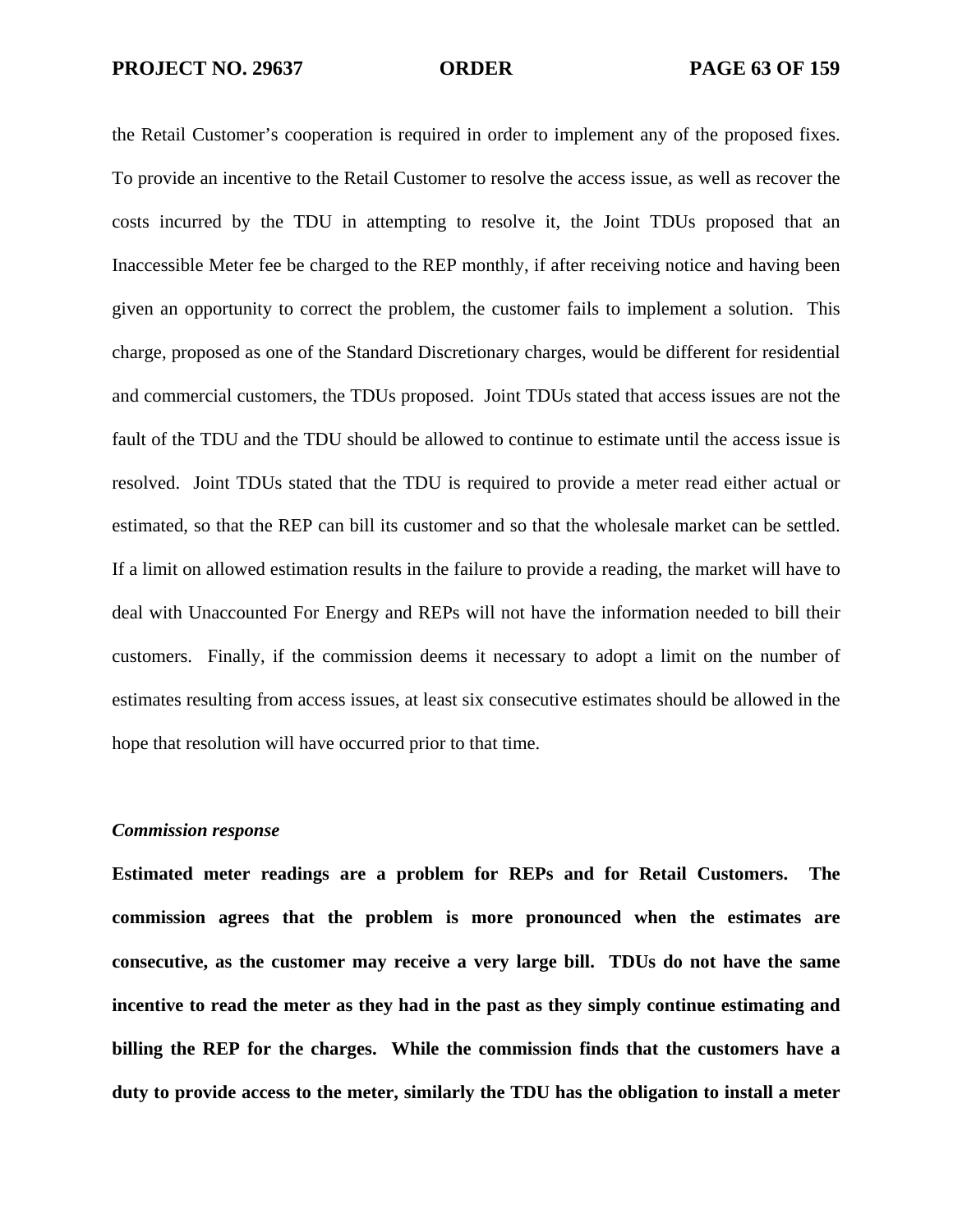**for which it can obtain a reading or require the customer to provide access. Therefore, the commission solution will allow for differentiation of access issues between cases in which the customer has control and cases that are beyond the customer's control. For issues that are not within the control of the customer such as storms, TDU workload issues, TDU inability to locate the meter, mislabeling of the meter etc., the TDU shall not in any case estimate and bill a meter read more than three consecutive times.** 

**Estimations for access issues that are within the customer's control, such as the customer having a locked facility or a dangerous dog, shall generally follow the provisions in the proposed tariff. A customer who fails to provide access in a given month according to the meter reading schedule will be provided a door hanger by the TDU and will be contacted by the REP. Both of these contacts will list the Retail Customer's options, which are to provide access, to have the meter relocated, have a remotely-read meter installed, or be disconnected. The second consecutive month, the customer will again have the same options. By the third month, the customer will no longer have the option to simply provide access and must elect one of the options that provides a permanent solution. If the customer does not choose, the REP will make the choice on behalf of the customer. If neither party chooses an option the TDU will choose the option to implement. The TDU**  will have 60 days to implement the solution. The commission believes that this plan will **provide proper incentives to the TDU and Customer and requires both the REP and TDU to help the customer understand the seriousness of the situation. For non-residential critical load customers, the TDU may charge a fee and continue estimating until a solution has been implemented. The commission amends this section accordingly.**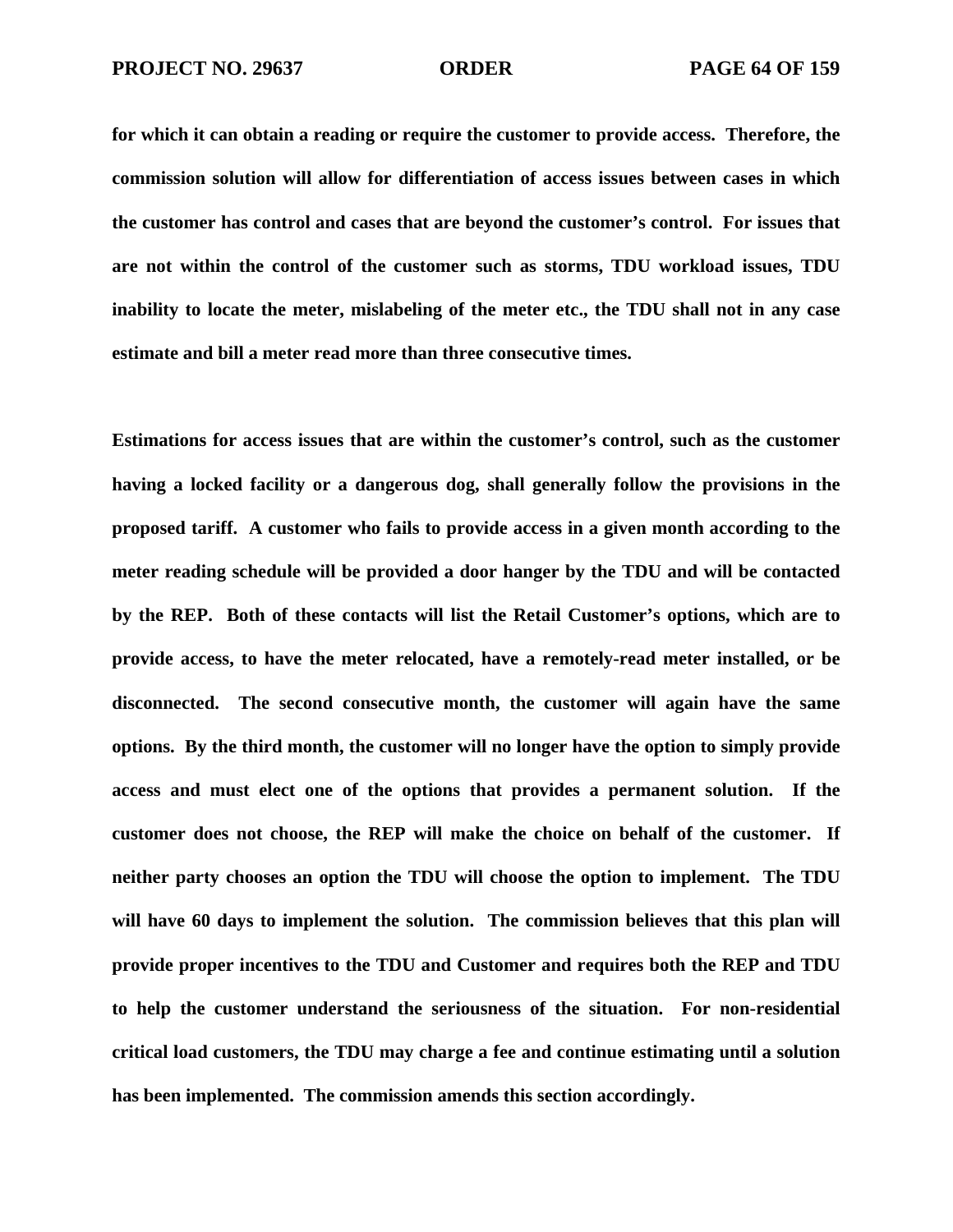**Due to the amount of work required to effectuate the requirements of Sections 4.7.2.1 and 4.7.2.2, the commission sets an implementation date for these sections of no later than July 1, 2007. However, TDUs and REPs should work towards earlier implementation of these requirements to the extent possible, including increased communication between the TDUs, REPs and customers regarding access issues, the information needs related to those issues, and prompt resolution of the access issues and directs TDUs and REPs to begin working towards the fulfillment of these requirements as soon as reasonably possible. As part of this earlier implementation, each TDSP shall provide to each REP in its service area a spreadsheet listing premises with two or more consecutive estimates resulting from denial of access and the reason for denial.** 

Joint TDUs stated that the proposed door hanger is unnecessary since the TDUs will have provided the reason for the lack of access to the REP and the customer will have been contacted by the REP. The TDUs predicted that the door hanger would be a time consuming and expensive approach to informing the customer and likely to have little success, as some customers enter through a garage and some types of premises have no front door at all. In apartment complexes, row houses or shopping centers, Company personnel will have to spend significant time finding the correct door. The REP Coalition supported the door hanger and REP notification. However the REP Coalition did not feel that the three options should be presented after three months of access problems rather that the door hanger should also list the options. The TDUs argued that the REP's proposed requirements for the door hanger are better directed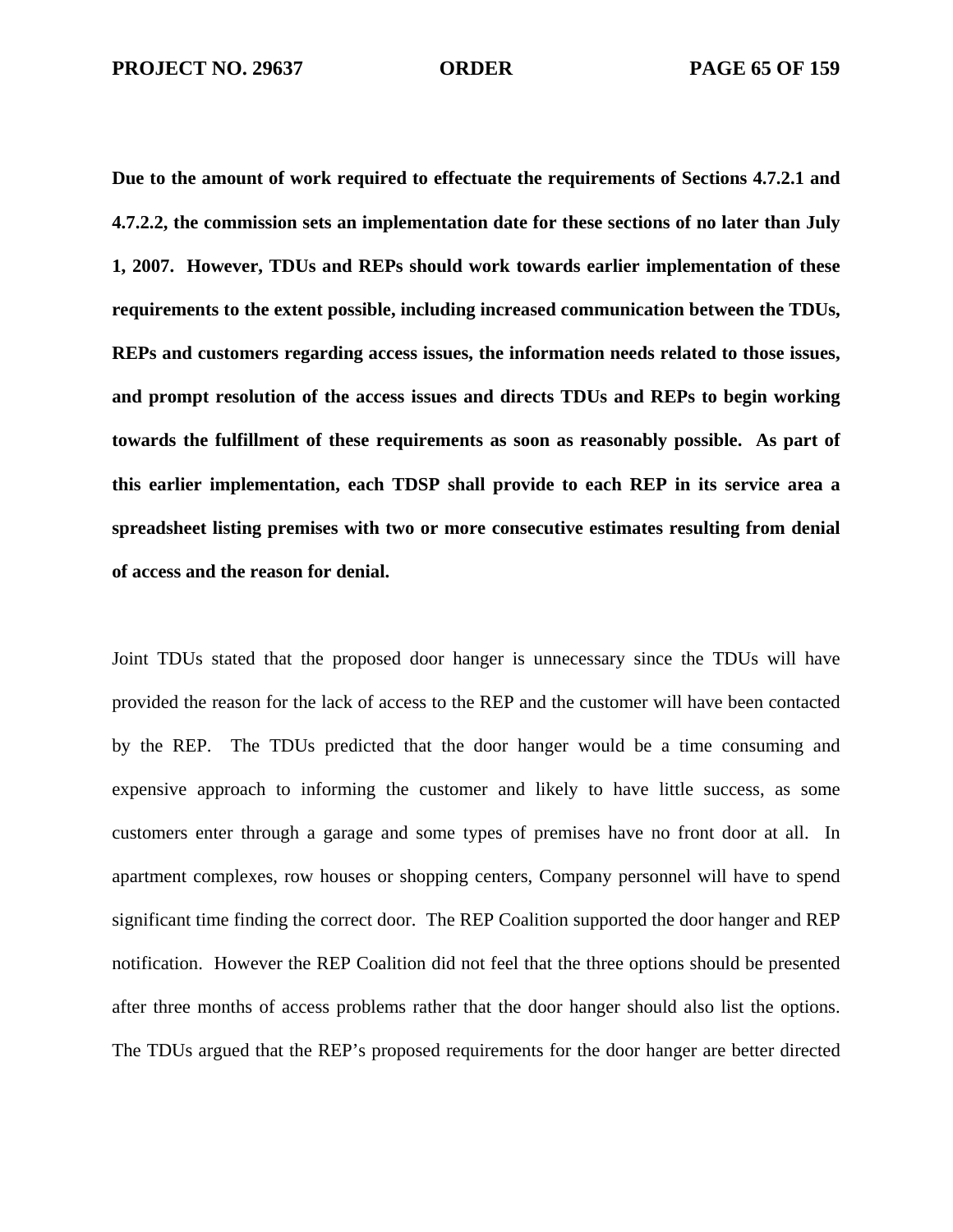toward the information supplied by the REP. Additionally, the TDUs noted that the REP should not wait three months before informing its customer of its options for resolving an access issue.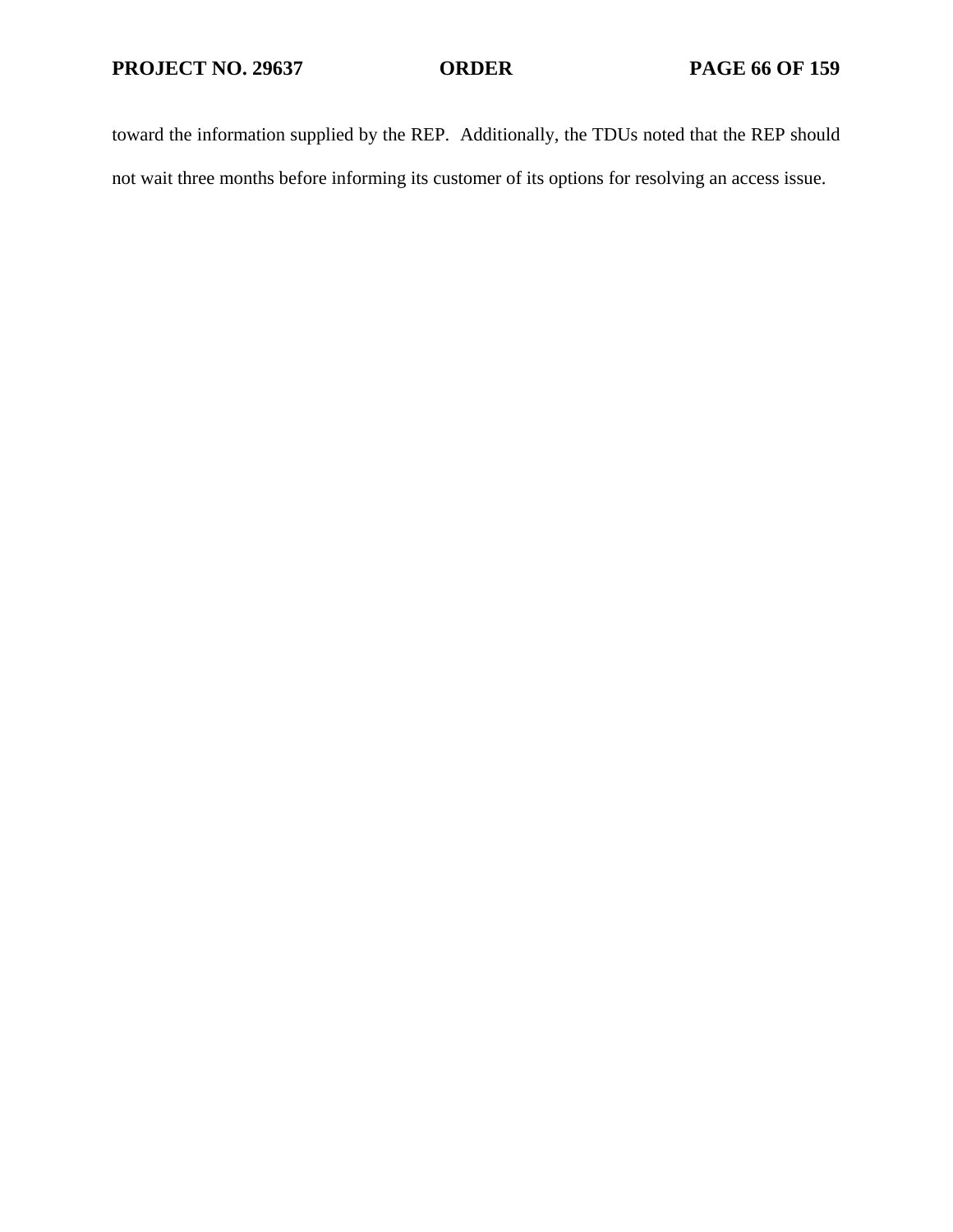**The commission believes that the door hanger is an important part of the notification of the customer of an access problem. Certainly some customers may not receive it, but many will and will be able to rectify the problem. The commission does understand that in some non-residential facilities there is no door. Where there is no door, the TDU can leave the door hanger at a point of ingress. If none is available, the TDU may choose not to leave the notification at the scene and must notify the REP of the inability to leave the door hanger. The commission finds that the door hanger should clearly communicate the customer's options, and that this, and communication between the REP and the customer, also clearly communicating the customer's options, will each play an essential role in ensuring the customer is notified at least once each month, and in most cases twice each month, that action is required. The commission believes that this combination will prove the best way to ensure that the customer understands the importance of taking action, and being prepared to make a choice by the third month if the problem has not been resolved.** 

Joint TDUs recommended that the cost of installing a remote meter or moving the meter as well as the inaccessible meter charge be billed to the REP rather than directly to the Retail Customer. They stated that installation of a remote meter is currently billed to the REP and there is no rationale for treating this discretionary service differently than other non-construction Discretionary Services. Joint TDUs reported that the TDU does not have the billing information automated in its system so it will not be able to produce an automated bill. The REP Coalition did not feel that the relocation of the meter was a viable option due to high costs involved with a relocation and that it will always be more cost effective to pay for the installation of a remotely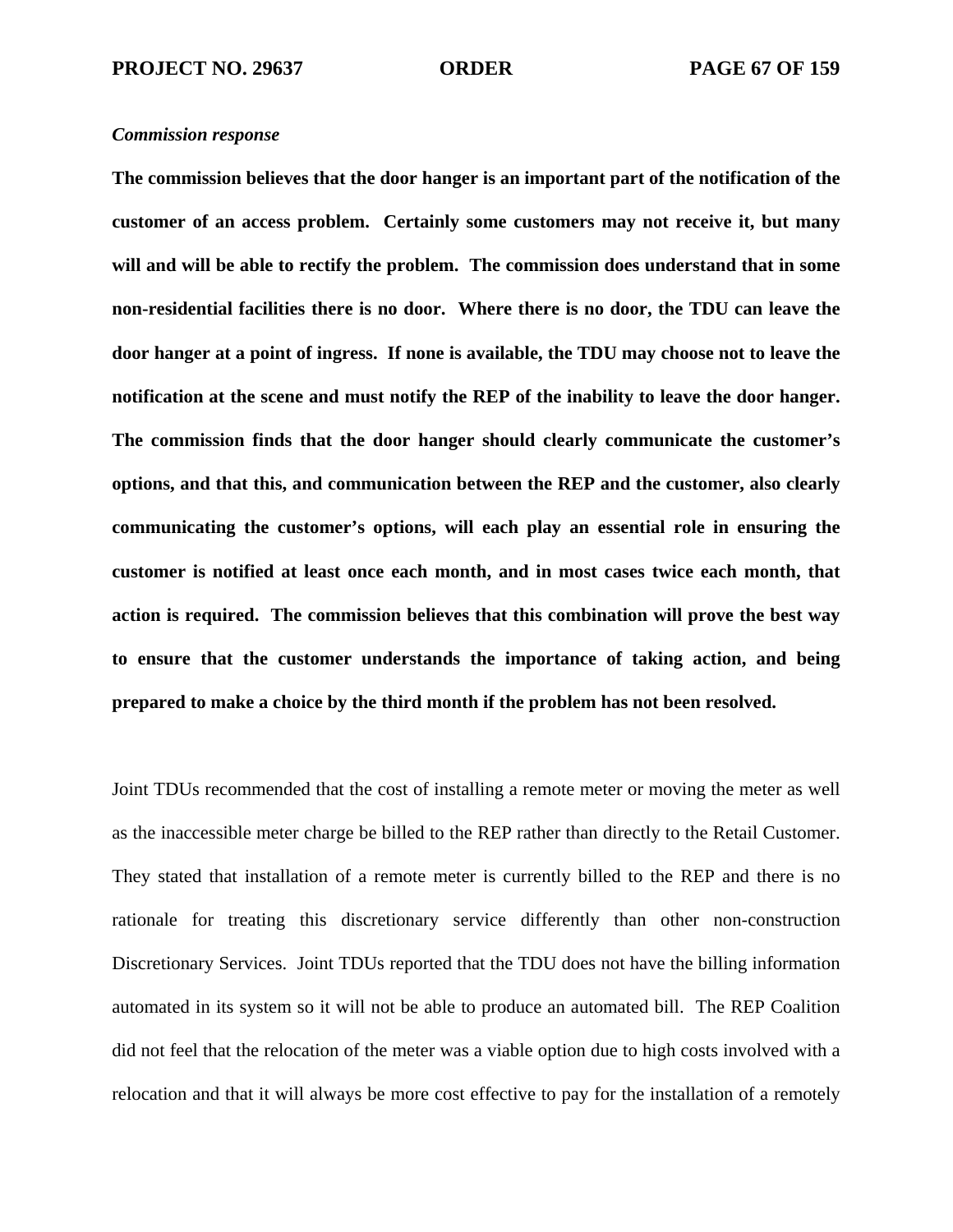read meter than to pay the cost for an electrician to rewire the building and the TDU to install a new service to accommodate a new meter location. The REP Coalition did not believe that an option with significantly higher costs should be presented as a reasonable option and stated that it should be deleted. Joint TDUs disagreed with the proposal of deleting the option of moving the meter, as more options are better, and this may be the only option that permanently solves the problem.

## *Commission response*

**The commission agrees with the TDUs that the installation of a meter should be billed as any other discretionary service charge, and amends that tariff accordingly. The commission also agrees with the TDUs that it is better to present to a customer with more options and declines to amend the rule to remove this option.** 

The REP Coalition proposed that after three months of denial of access to read the meter in a calendar year or after three consecutive months of denial of access, the TDU should disconnect service to the Retail Customer. Joint TDUs strongly disagreed with this proposal and stated that it is a curious departure from the REP Coalition's claimed desire for a positive customer experience. TDUs argued that even though REPs do not discuss their reason for recommending this change, it appears that they prefer disconnection over helping to work out a solution or incurring any expense or charge associated with resolving the access problem, even though they can bill the customer for the charges. This places the responsibility for choosing or ordering disconnection solely on the TDU perhaps to avoid responsibility for the customer's likely displeasure and complaints and the charges for the disconnection or reconnection. The Joint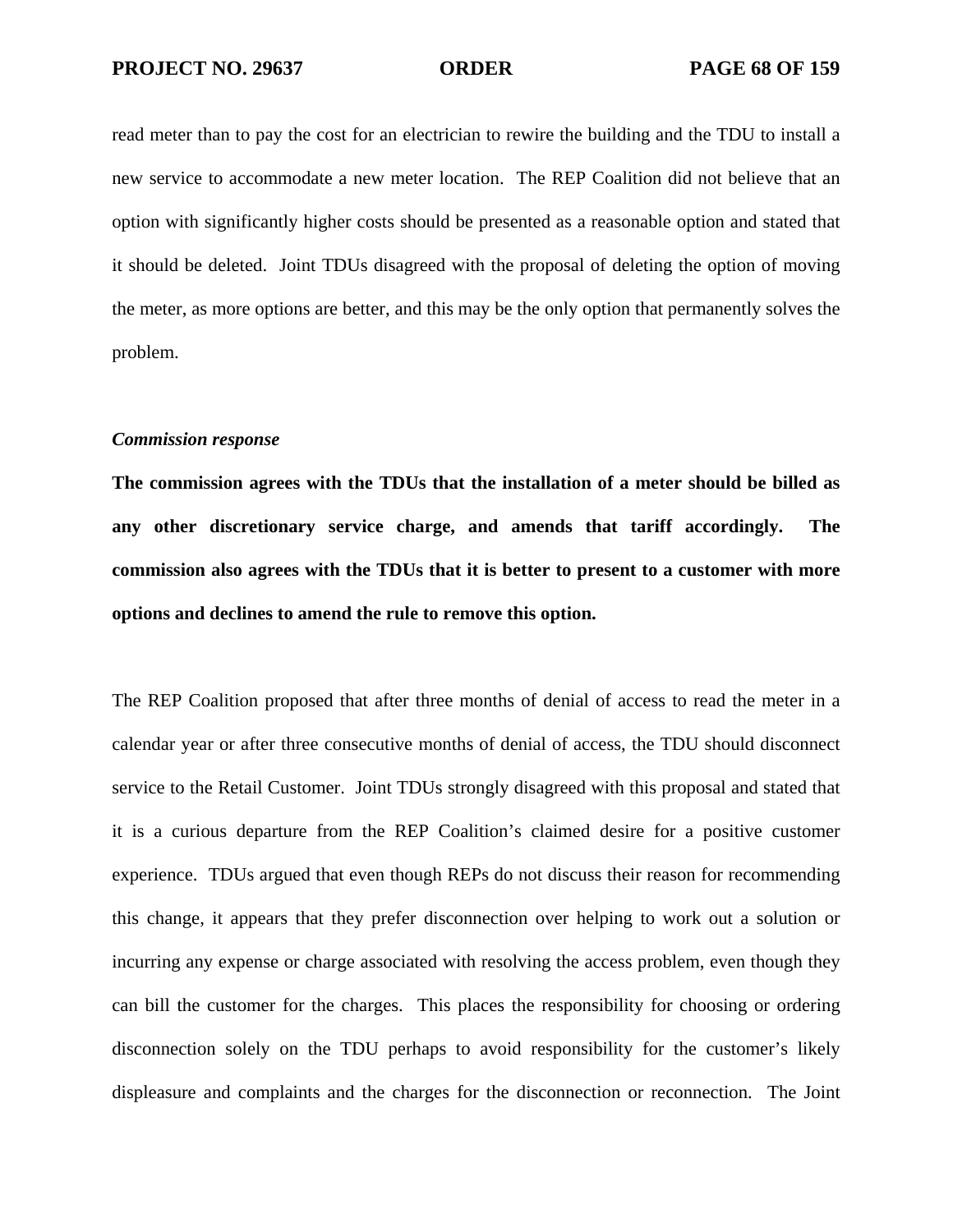TDUs argued that the REP Coalition proposal ignores the fact that in many cases disconnection can not occur if the TDU cannot access the meter. Joint TDUs concluded that disconnection is the least effective, harshest tool available for resolving access issues and in many cases is not an available option anyway. Access issues need to be resolved by the REP working with the TDU and the customer. In the TDUs' view, there should not be an automatic three month limit on permissible estimates, and disconnection should only be used as a last resort.

# *Commission response*

**In the Texas retail electric market, the REP is responsible for power costs incurred to serve a customer, so the REP should have the ability to have the service disconnected, if the customer does not cooperate adequately in resolving access problems. Therefore, the commission believes that the tariff should include a disconnection option after three consecutive months of inability to obtain access. The commission does not believe that three instances of inability to obtain access within a year is sufficient basis for disconnection. The inaccuracy of an estimate in one month will be corrected by obtaining an actual meter reading in a subsequent month.** 

The REP Coalition stated that since the customer could switch REPs at any time during the three month process, the process should be coordinated by the TDUs since the new REP won't know if it is the first, second or third time the meter has been estimated.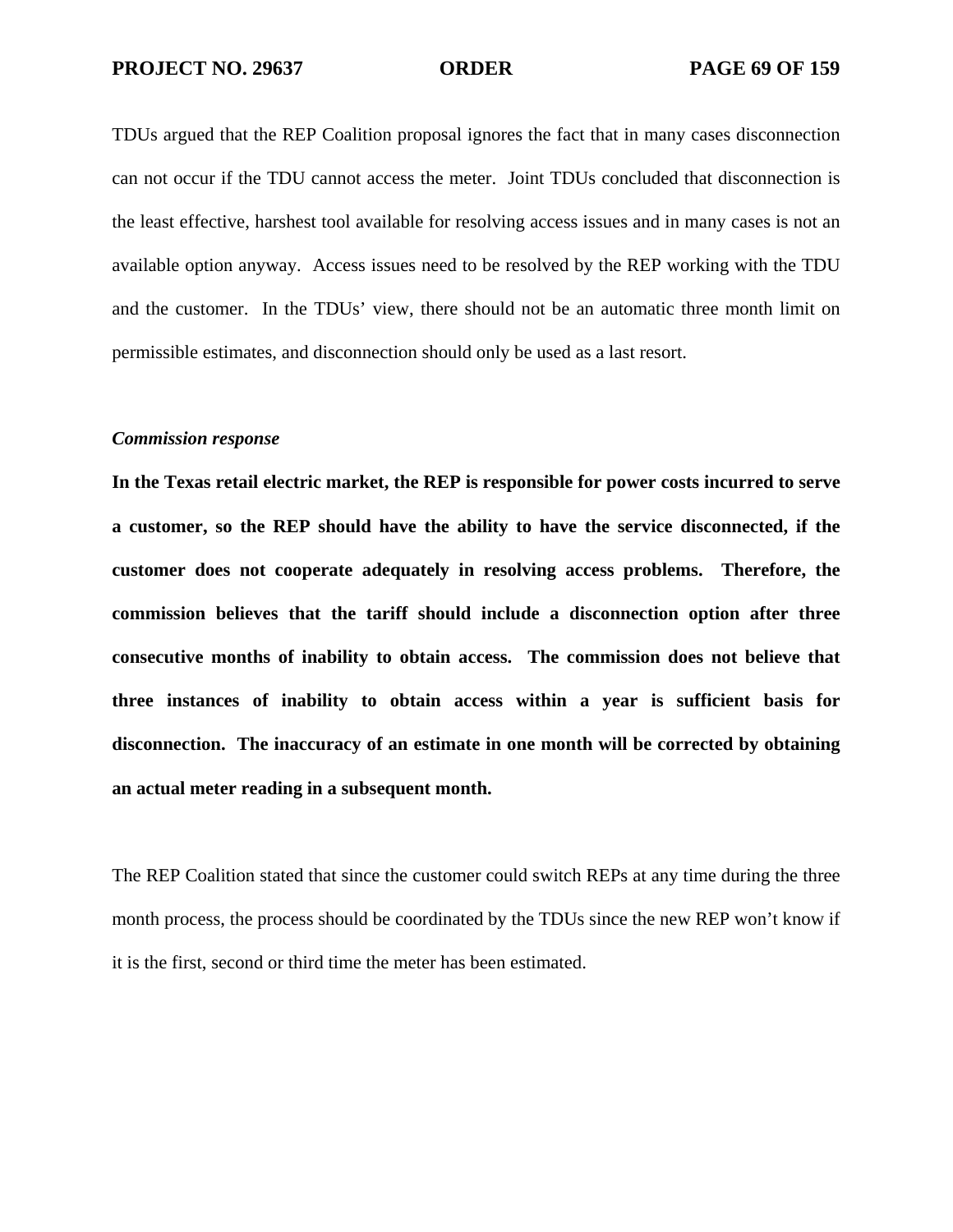**The commission agrees that this is an issue and one that should be worked out in the stakeholder process. One remedy for this might be to have the transaction indicate the number of consecutive estimates for denial of access. This would allow any new REP to have access to that information. In any case, ERCOT or the TDU will need to record the estimates, however that is transmitted to the REP.** 

Joint TDUs recommend changes to the tariff to make clear that the Company has the right to disconnect the Retail Customer for failure to provide access to the meter or other company equipment.

## *Commission response*

**The commission has indicated that one of the options to remedy the repeated failure to provide access to the Meter is disconnection. The tariff specifies in Sections 4.3.10, and 5.3.7.2, that the TDU may suspend Delivery Service to the Retail Customer for the failure to provide the TDU with reasonable access to Company's facilities located on Retail Customer's Premises after a reasonable opportunity has been provided to remedy the situation. The commission does not see a need to add other changes as proposed by the TDUs.** 

Joint TDUs recommended that the proposed change to high/low validation process refer to Company's internal validation process since the terminology more accurately describes the entire process of which the high/low evaluation is only one part. The REP Coalition agreed that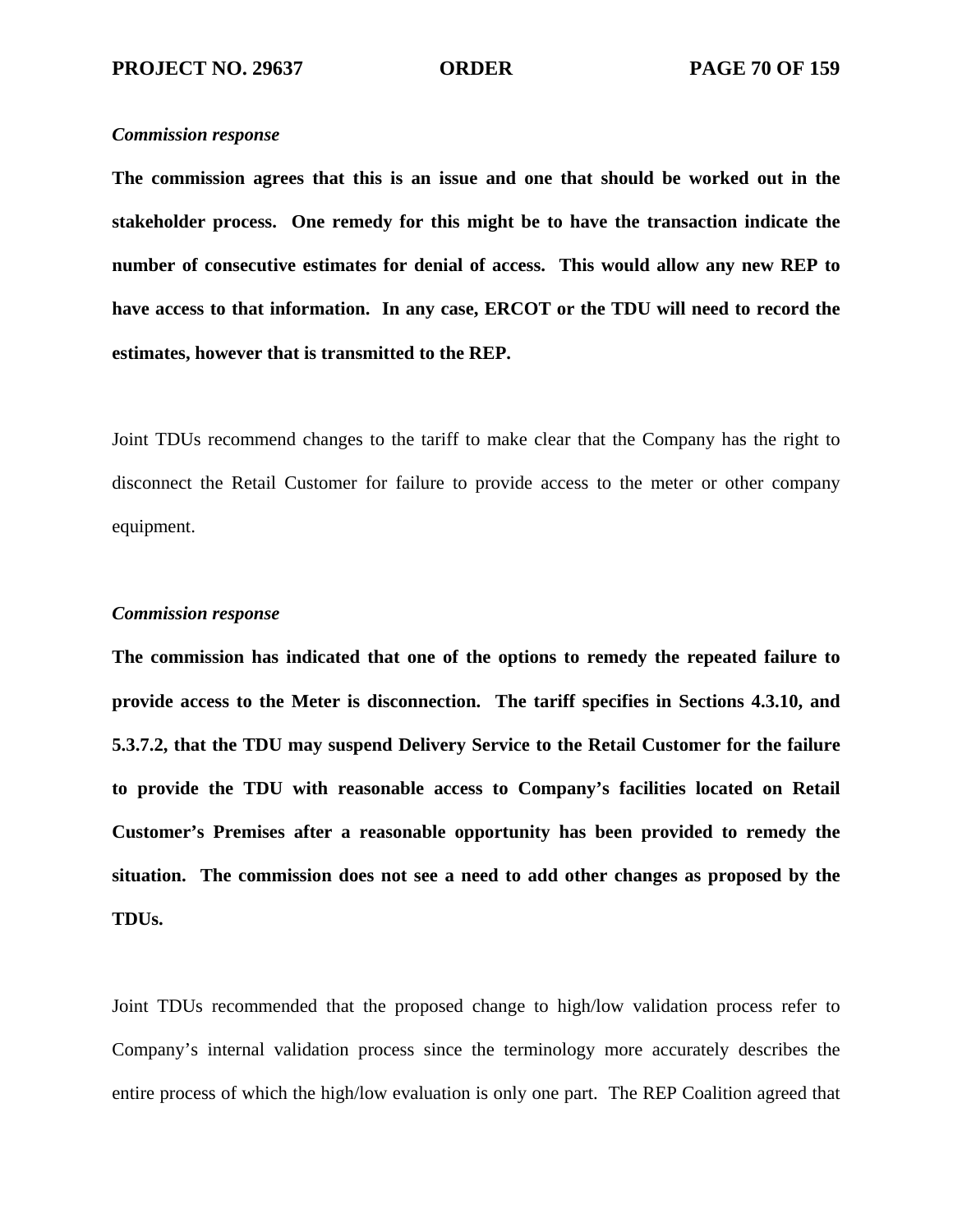a meter read that fails the validation process one time does not necessarily indicate that there is a problem with the meter reading. The REP Coalition stated that it is also possible that the meter reading might fail only one level of the validation screening process but not the entire process. The REP Coalition recommended that the TDU not be required to automatically re-read the meter for a one time fail of the validation process. However, if a meter reading fails the validation process in consecutive months, the REP Coalition believed that the TDU should be required to perform a re-read of the meter. Joint TDUs argued that even when there are consecutive evaluations, the readings may not "fail" validation and a re-reading may not be required. Whether a re-read should be required must be determined by the TDU on the basis of an evaluation process, not on some mechanical application of whether evaluation has occurred more than once.

### *Commission response*

**It is very important that the REPs receive timely and accurate meter readings in order to bill customers. There are too many instances where meter readings are being sent with zero usage or very high usages. This leaves the REP unable to bill its customer either on time or accurately. This is not acceptable for the retail market therefore, the commission agrees to change "hi/low validation" to "the validation" and details that the company should implement a validation procedure that prevents zero or very high readings unless the company has reason to believe that is correct and can provide that reason to the REP.** 

ERCOT stated that currently it does not perform a comparison of a scheduled meter reading date to the actual meter reading date. ERCOT reported that it also does not report on the number of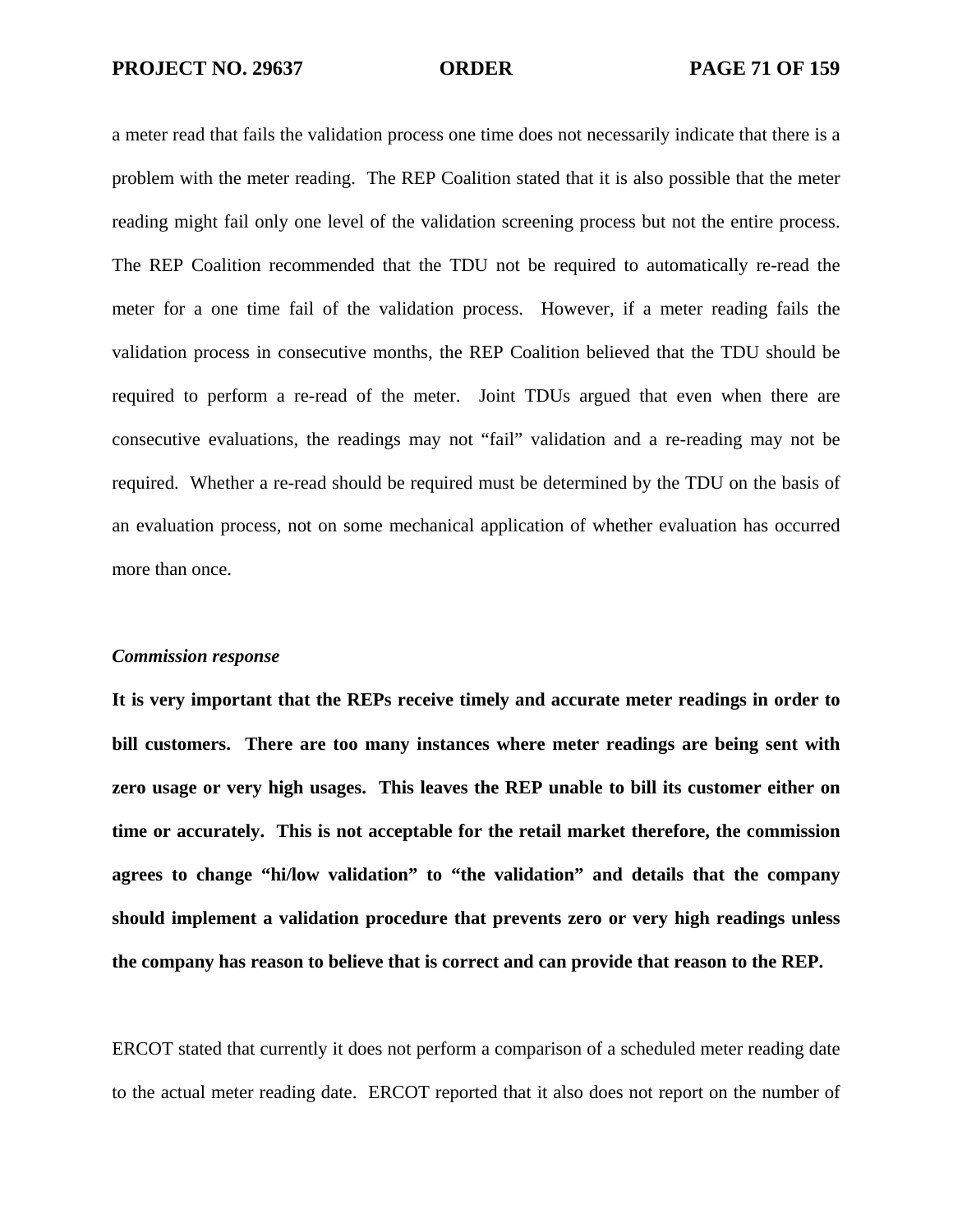annual or consecutive occurrences of estimated meter readings sent by the TDU or on the receipt timeliness of the 867–03 (Monthly usage) transactions in accordance with the assigned TDU meter reading schedule. ERCOT stated that any new requirements for ERCOT related to these functions would entail the need for system and business process changes at ERCOT.

## *Commission response*

**The commission expects that many changes will be needed to systems and processes for both ERCOT and market participants in order to implement these new terms and conditions not limited to the changes ERCOT mentions here. The commission will leave this to the stakeholder process.** 

Joint TDUs also proposed changes to reflect that IDRs should not be subject to limitations on the number of allowed estimates as an "estimate" is performed to fill in minor gaps in data transmitted by an IDR and there may be multiple gaps in a day, if each one of the instances is treated as a separate estimate, an numeric limit on estimates is likely to be violated for each premise with an IDR.

# *Commission response*

**The commission agrees and makes changes to the rule to reflect this.**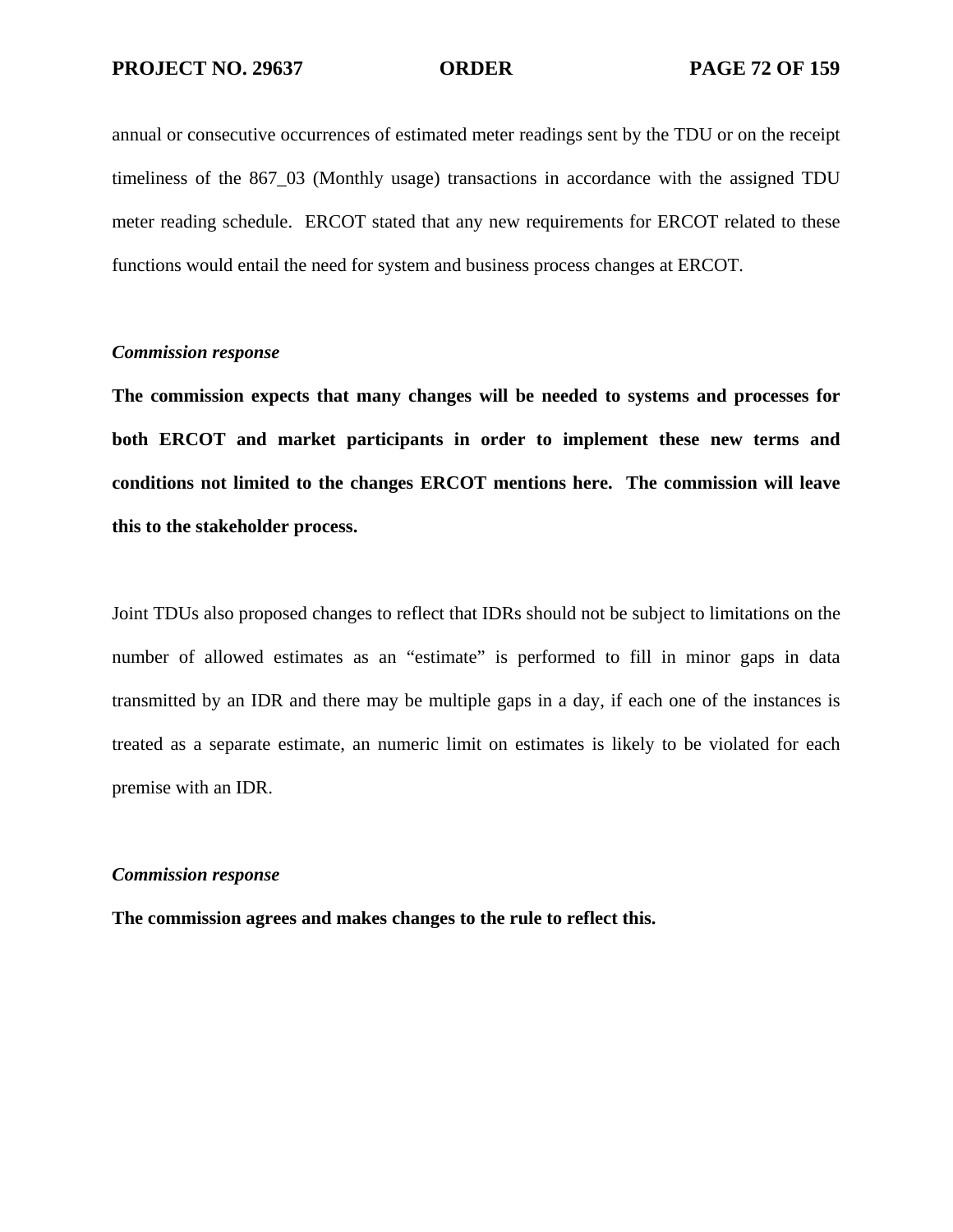# *4.7.4 Meter Testing*

Joint TDUs stated that they believe that consistent with PURA §38.052(a)(1) a free meter test should be based on whether the meter test has been performed in the previous four years, not on whether the customer has requested a test in the previous four years.

# *Commission response*

**The commission believes that PURA §38.052(a)(1), which states "a consumer may have a meter or other measuring device tested by an electric utility once without charge…" provides the commission latitude to interpret and to apply consistent with the statute and with customer's expectations. The commission interprets this to imply that it is the customer's request that triggers the TDU to perform the free test, not the TDU testing the meter on its own accord or for a prior customer. Therefore, the commission declines to make the requested change.** 

Joint TDUs suggested that the requirement that the company report who performed the test and where it was performed should be conditioned with the words "upon request" or the information will require a system changes and a TX SET change so that the information can be carried on an electronic transaction. Joint TDUs believe that if it is done, the only type of information that would be made available on the electronic transaction would be whether the test was performed by the Company or contractor and whether it was performed in the field or laboratory. It is unclear what value this information would have. Joint TDUs stated that they currently make this information and more available upon request and that is their preferred approach.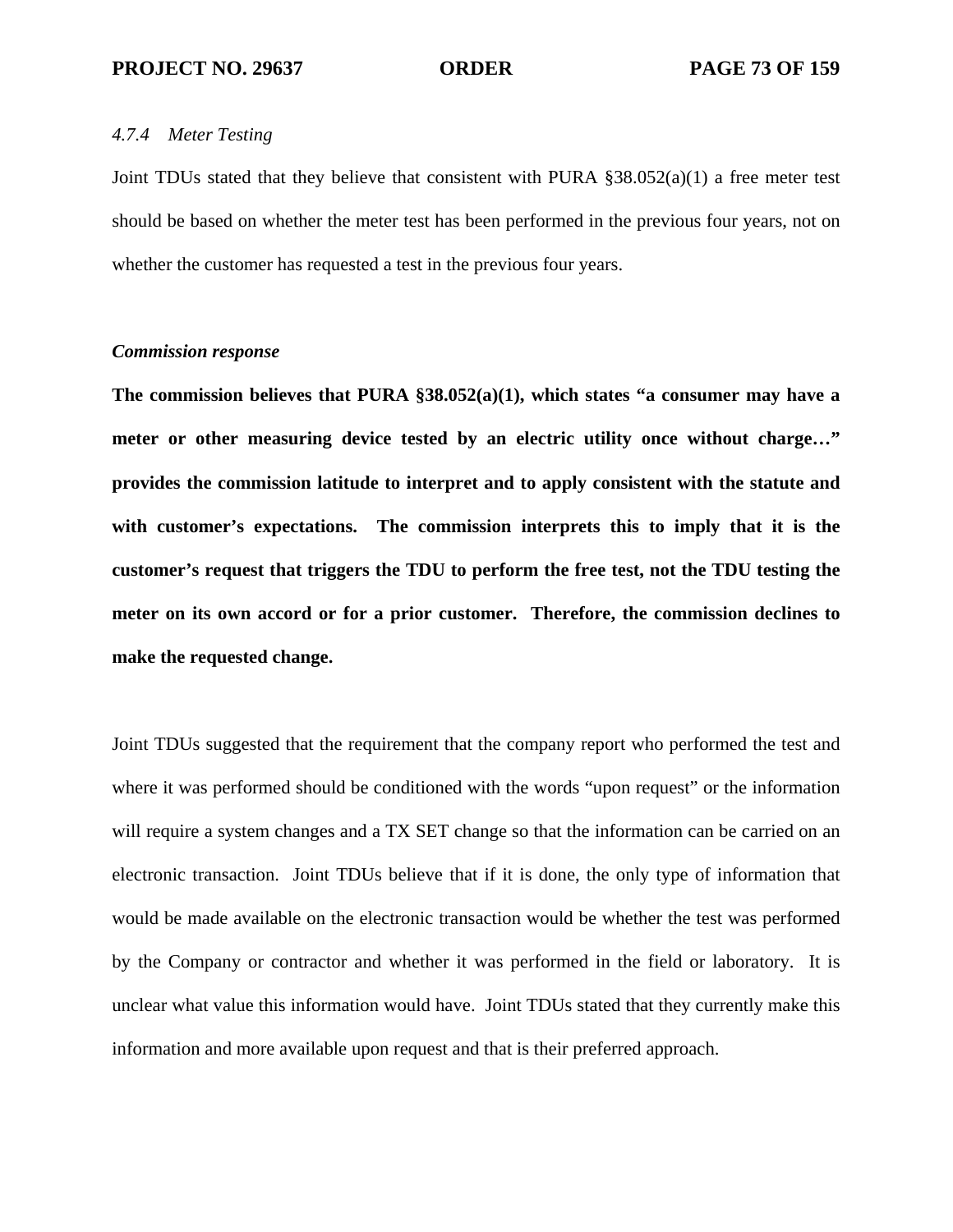**The commission disagrees with the Joint TDUs that the only information that would be provided would be whether the test was performed by the Company or contractor and whether it was performed in the field or laboratory. The comment field for the transaction carries over 4000 characters and the commission believes that the TDUs could report more information on the transaction than is reported above. The Joint TDUs should be able to provide basic information on the transaction such as whether the meter was within tolerance or not within tolerance, date and place the test was performed and if the customer or REP would like more detailed information, they can contact the TDU directly and the TDU shall provide that information directly to the REP or customer without charge. Therefore, the commission makes changes to the tariff to allow additional information to be provided to the customer upon request at no additional charge.** 

The REP Coalition supported the clarifying amendments requiring the TDU completion of requested meter tests within 10 Business Days for self-contained meters and no more than 30 calendar days for other types of meters. The REP Coalition recommended that the commission add a requirement to communicate the results of the tests back to the REP or customer within this timeframe as well to ensure that the process is closed with the customer. Joint TDUs argued that this would shorten the already-tight time allowed for testing and should not be adopted.

### *Commission response*

**The commission agrees with the REPs that the test report should be received within the timeframe specified within the tariff. This should not be burdensome because the TDU has**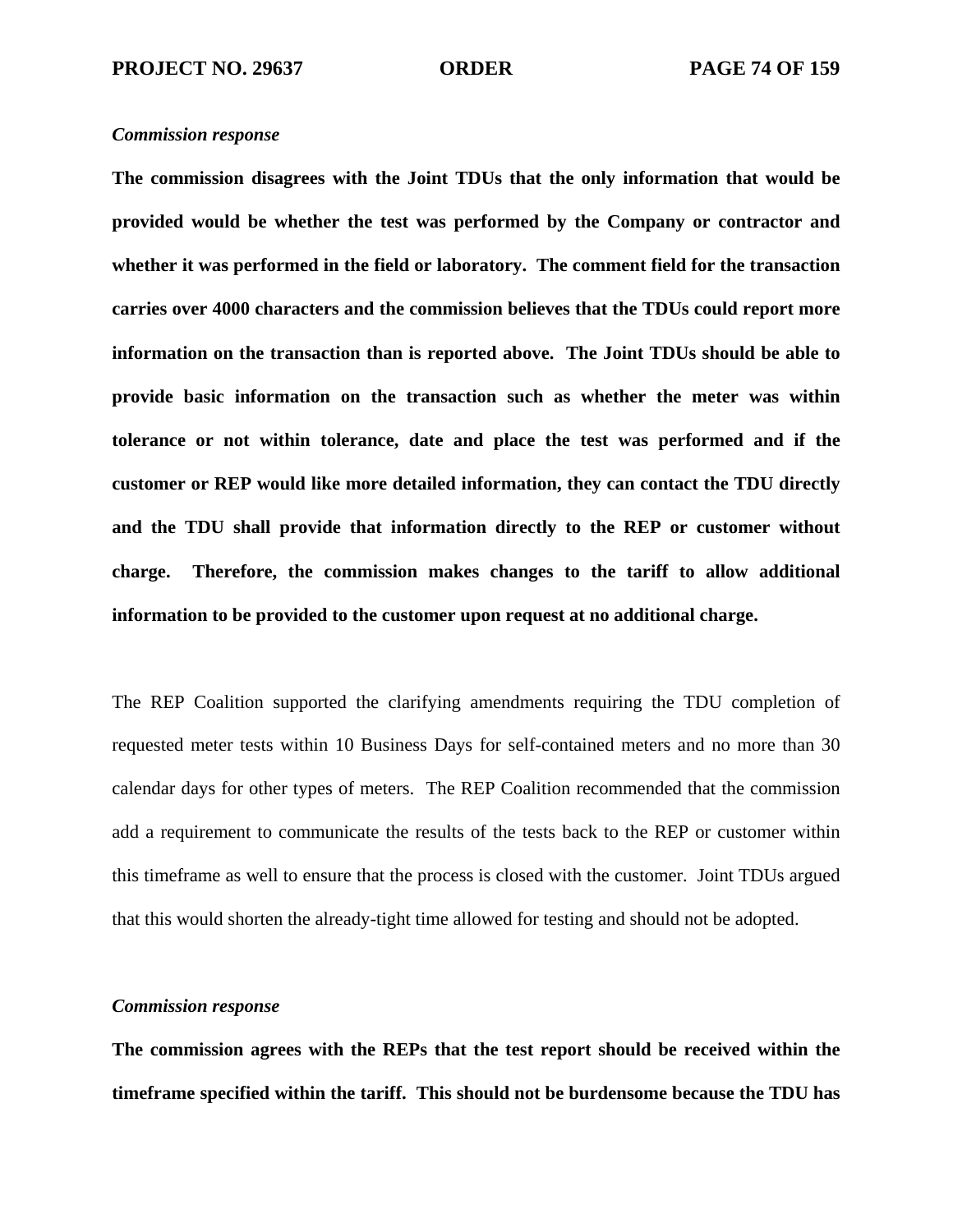**already performed the test within the timeframe, and it only needs to send the results. The commission adopts changes to the tariff to reflect this.** 

Consumer Commenters stated that when a customer questions the accuracy of its meter, the TDU sends its field personnel to conduct a test, and that the customer is not given the option of having the test conducted by someone independent of the TDU. Consumers argued that the system of self-policing meter accuracy should be changed. They suggested that if the TDU is unable to provide the customer with a satisfactory explanation and propose a solution to what the customer perceives as inaccurate billing, the customer should be able to hire an independent company to test the meter and if the independent test finds that the customer was right, the TDU should be required to pay the costs of the tests and reimburse the customer any estimated over charges because of the metering problem. The TDUs disagreed and stated that testing is regulated by ANSI standards which fully protect the Retail Customer. Because there is no evidence that TDUs are improperly performing meter tests, or reporting inaccurate or false results, better education by REPs is required to help Retail Customers understand why their bills are high, rather than having outside contractors perform meter tests.

# *Commission response*

**The commission agrees with the TDUs that meter testing is required to be done within a set of standards established by an independent standards board, ANSI. The commission requires these standards be followed by TDUs. The "Independent" companies that Consumers propose should test the meters are not regulated by anyone. Further, the commission is not aware of any certification standards or organization in place to insure**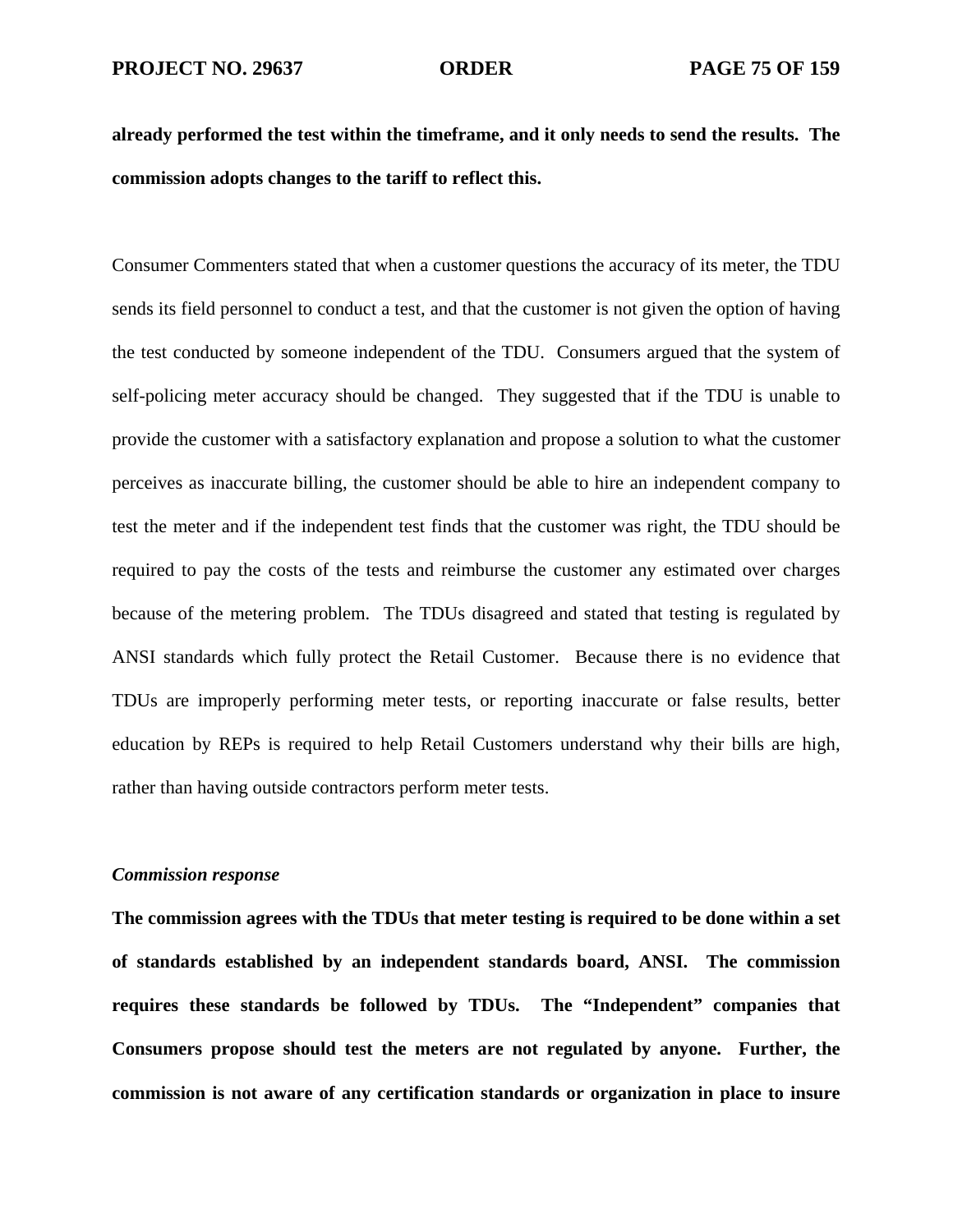**that meter tests would be properly conducted. Therefore, the commission does not make changes to the tariff to implement the Consumer's suggestions.** 

# *Section 4.7.5 Invoice Adjustment Due to Meter Inaccuracy*

TDUs recommended that the term application of interest be deleted because it is not applicable. The REP Coalition recommended that the commission delete the requirement that proper correction be made of previous measurement data readings in order to work with the new language proposed by the commission.

### *Commission response*

**The commission declines to make the changes recommended by the TDUs because it believes that interest should be paid in situations where the meter is inaccurate because that is an error. To eliminate any confusion, the commission adds an additional provision in Section 4.4.3 for meter inaccuracy as an error that must be corrected and on which interest must be paid.** 

# *Section 4.8 Data Exchange*

Joint TDUs commented that language should be added to reflect current practice, which is that charges apply to a request for historic data older than the most recent 12 months.

# *Commission response*

**The commission agrees that charges are applicable if a request is made for data older than 12 months and makes the suggested changes to the tariff.**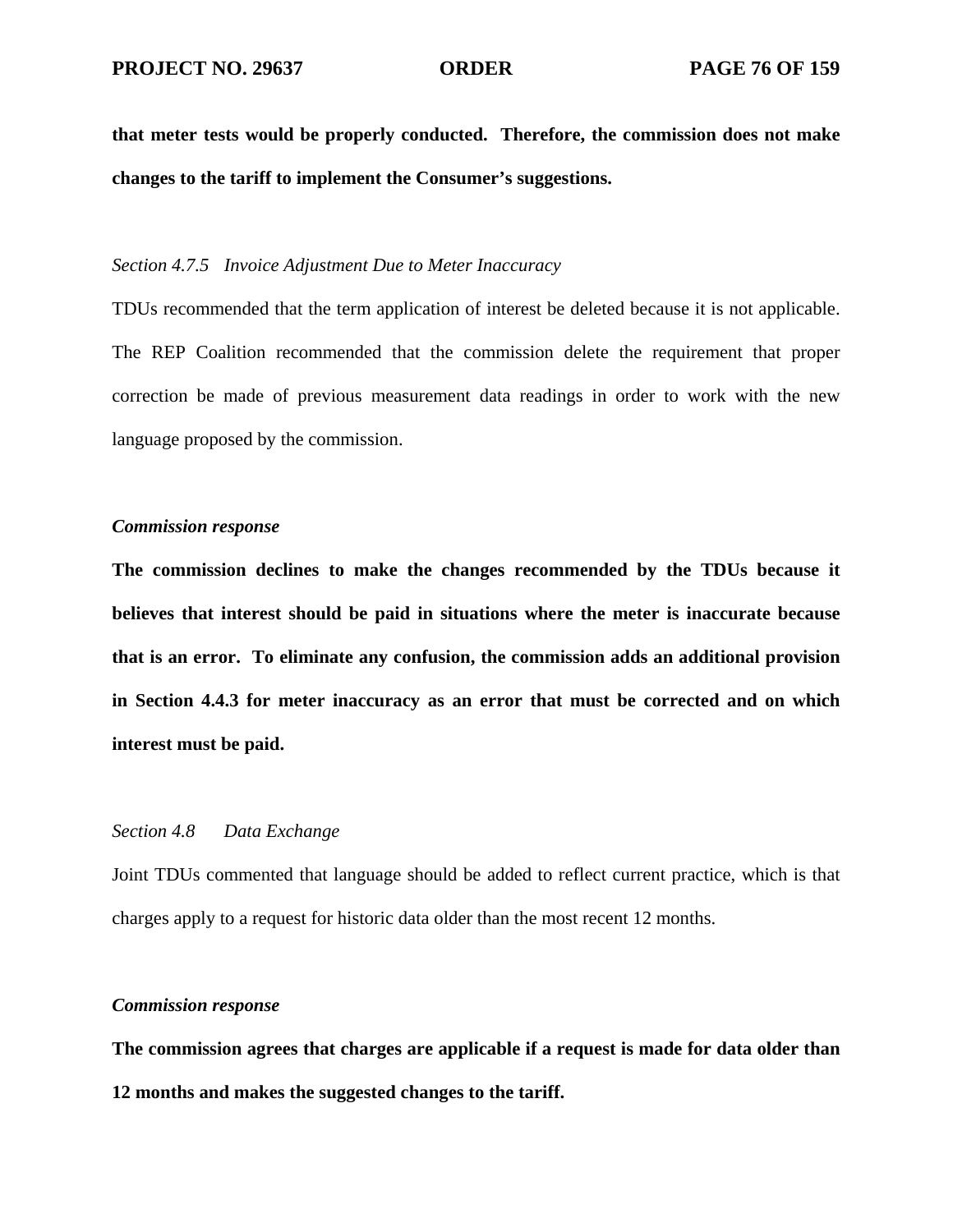### *Section 4.8.1 Data from Meter Reading*

The REP Coalition stated that the current language restricts the TDU from providing a customer's PIN number for on-line access to anyone other than the customer. The REP Coalition expressed the belief that it is important for a non-residential customer to have the ability to give the TDU permission to release the customer's PIN number to the REP and to alleviate security concerns, the TDUs should have expiring PIN numbers. Joint TDUs stated that it is a simple matter for the customer to provide the PIN number to the REP if the customer wants the REP to have access. Additionally, it allows the Retail Customer who is the owner of the data to remain in control of access to the data. Joint TDUs expressed concern that if a REP were allowed to obtain the PIN from the TDU, the TDU could be liable for inappropriately or incorrectly releasing the PIN. Therefore, the TDU would have to insist upon verifiable authorization from the Retail Customer before releasing the PIN to the REP and this would put the TDU in the position of having to receive, review and retain the authorization and invent a system for making PIN numbers expire on a variety of dates to coincide with the customer's request.

#### *Commission response*

**The commission agrees with the Joint TDUs that it is easier for the customer to give its PIN to whomever it wants to have use of the PIN. The commission is not convinced that the current system requires fixing, particularly if it would require the TDUs to create a complicated system to keep track of customer authorizations and PIN numbers when the customer has the ability to do it.**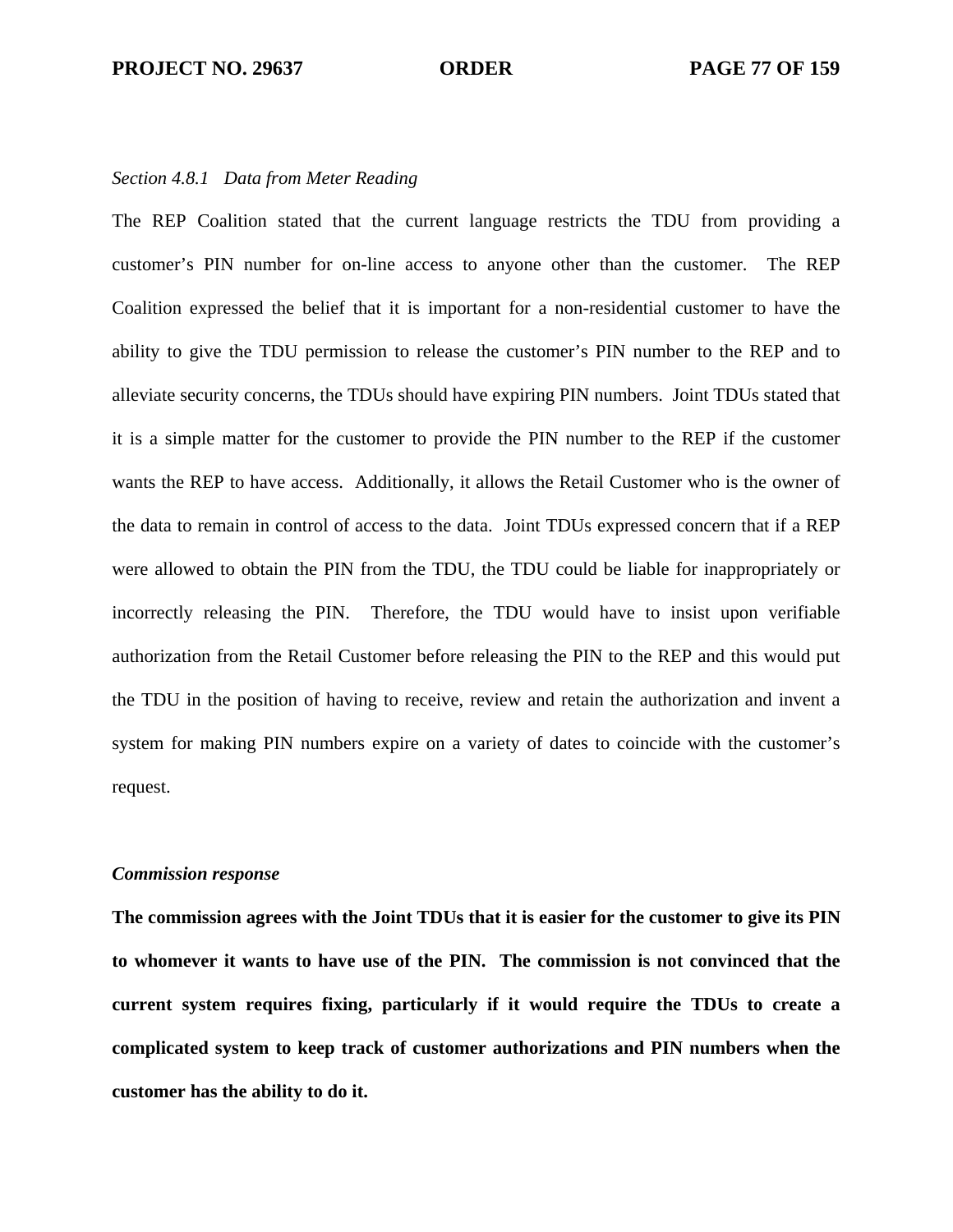Joint TDUs did not support the requirement to provide congestion management zone and loss designation codes on the TDU's web portal. Joint TDUs explained that this has been considered to be competitively sensitive information and is sent to the REP of Record only. Joint TDUs also argued that this is being reconsidered in Protocol Revision Request 312 which is currently pending before ERCOT and any change to a nodal market would also require further consideration. In addition, because the requirement is for the TDU to provide congestion management zone and loss designation codes if ERCOT doesn't, there will not be enough time for the TDU to implement the changes by the time this tariff is to take effect. Joint TDUs stated that as currently written, the reference to Applicable Legal Authorities correctly reflects that other requirements that will govern how information is made available.

#### *Commission response*

**The commission agrees with the TDUs that there may not be enough time to implement this before this tariff goes into effect. The commission also did not see any comment filed to support this proposal. Therefore, the commission agrees that this change should continue in the stakeholder process and move forward on that timeline, and amends the proposed rule to remove this requirement.** 

Joint TDUs stated that the obligation to provide historical usage within three days should be conditioned on receipt of the request and the obligation to maintain data should refer to data for "Premises" and not "Customer."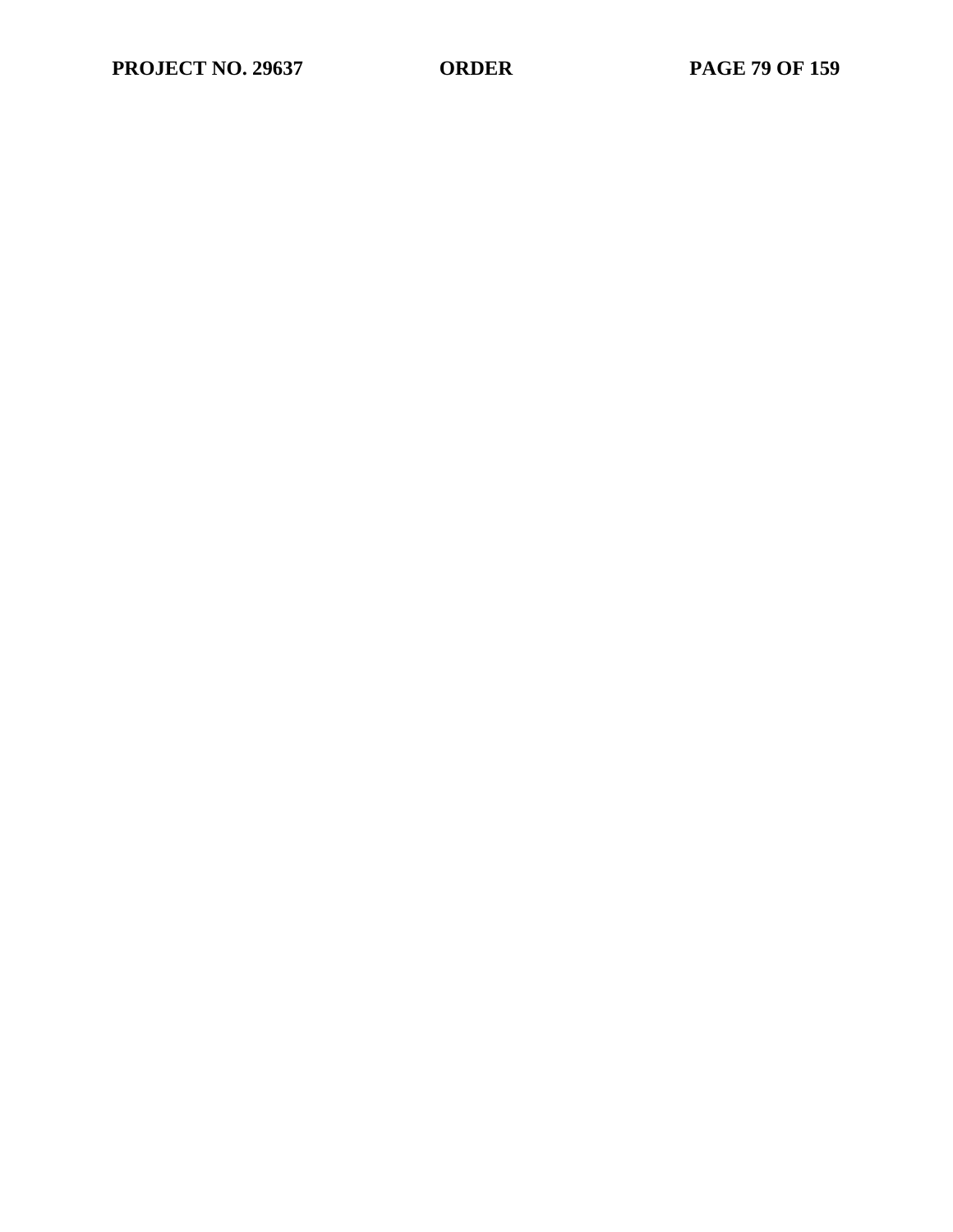**The commission agrees that the obligation is based on the "receipt." The commission also agrees that this information is captured based on Premises and that is consistent with the commission's Customer Protection Rules. Therefore, the commission adopts the Joint TDUs' suggested changes to this part of the tariff.** 

Additionally, Joint TDUs stated that not all TDUs could provide access to load data for nonresidential customers through a web portal by June 2006 as system changes are required for some TDUs that will take more than the allotted time to complete.

# *Commission response*

**The commission finds that TDUs already have the requirement to provide this data to advanced metered customers and does not believe that these changes should be difficult for the TDU to implement in a timely fashion. Therefore the commission makes no change to the tariff.** 

# *Section 4.8.1.1 Data Related to Interval Meters*

Joint TDUs commented that the term "applicable market rules" should be changed to "applicable legal authorities."

# *Commission response*

**The commission agrees and makes the changes to the tariff as suggested by the TDUs.**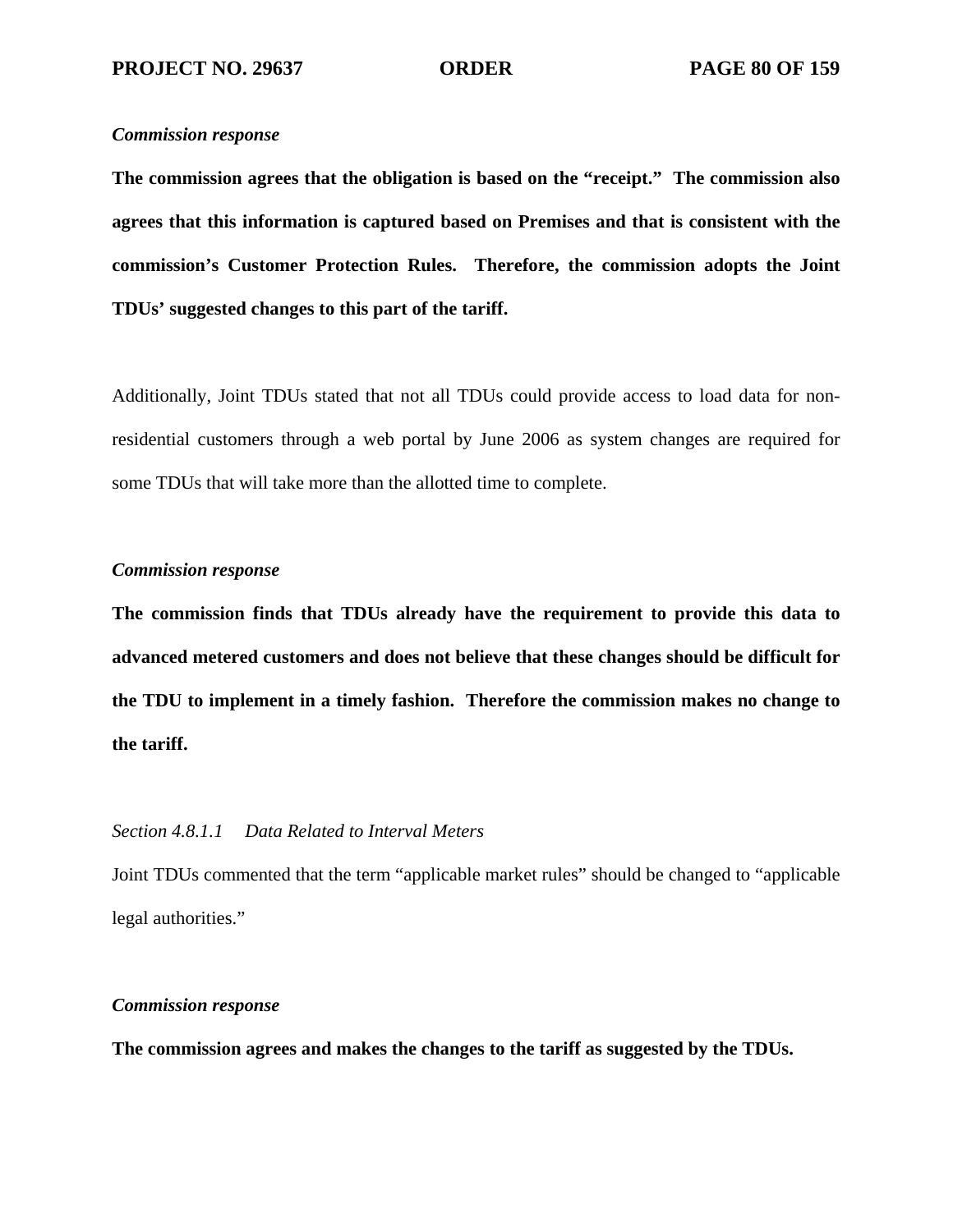# *Section 4.8.1.2 Data Reported by Volumetric (kWh) Meters*

Joint TDUs asked that the requirement to include time for meters other than IDR be deleted as only IDR meters contain time information.

# *Commission response*

**The commission finds that the TDU should know when it read the meter both at the end of the last period/start of the current period and the end of current period (current reading). However, the commission did not receive comments stating that this was important the market, so the commission amends the tariff as the TDUs requested.** 

# *Section 4.8.1.3 Out of Cycle Meter Reads*

Joint TDUs suggested changes to ensure correct and consistent use of terminology such as "out of cycle switch" and "out of cycle meter read."

The REP Coalition urged better definition of the timeframe for a TDU to complete a request for meter re-reads. The REP Coalition argued that the TDUs should be required to submit the meter re-read information within five Business Days of the requested date because usage and billing disputes are the most common customer complaints. Joint TDUs responded that the solution to these problems and complaints is customer education, not speeding up meter reading. Joint TDUs stated that the number of Meter re-reads requested has skyrocketed since deregulation and tends to peak during high-usage summer months or after REP rate increases indicating a failure on the part of some REPs to properly manage customer expectations surrounding these issues. If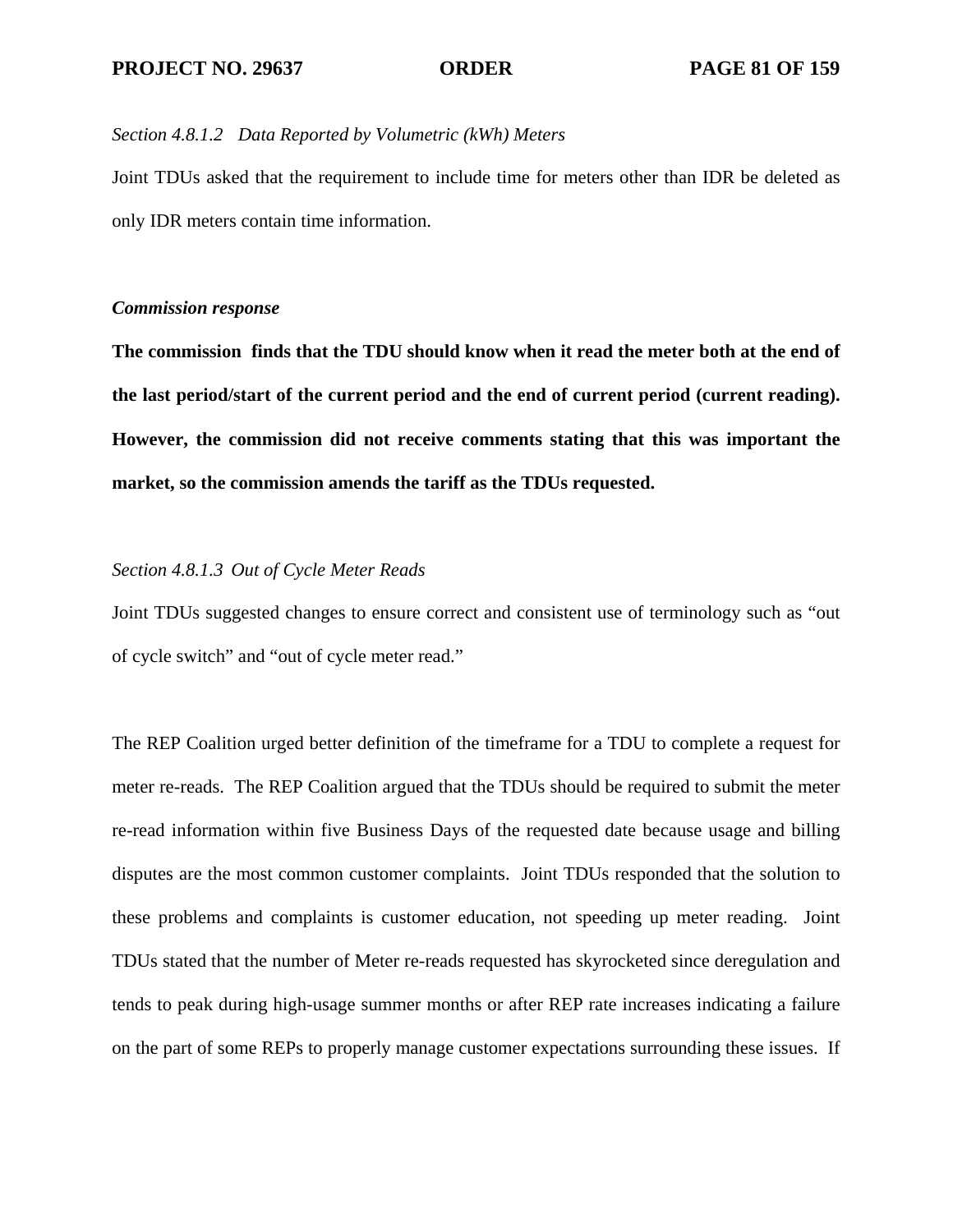timelines are to be included, Joint TDUs stated that they are properly placed in Chapter 6 rather than in this section as proposed by the REP Coalition.

# *Commission response*

**The commission determines that correct meter readings are vital to the Competitive market. Without timely and accurate meter reading information, a REP cannot issue a timely or accurate bill. Currently, some REPs receive meter readings that contain zero usage for a known active meter or usage is reported that leaves a residential customer with a bill in the tens of thousands of dollars. The commission has required that the TDU establish a validation system that should eliminate these types of meter readings from being sent to the REP. That will likely reduce the amount of meter re-reads requested by REP. Therefore, the commission determines that the TDU should perform and report meter re-reads within five days of the requested date, and amends this section accordingly. The commission disagrees with the TDUs that the timeline should be in Chapter 6 and declines to move this requirement to Chapter 6 for a later implementation date.** 

The REP Coalition stated that not all TDUs take the next step of cancelling and rebilling invoices that result when a re-read indicates the monthly meter read was in error.

#### *Commission response*

**The commission determines that TDUs should promptly send a corrected invoice and meter reading transaction when a meter re-read indicates that the monthly meter reading was in error.**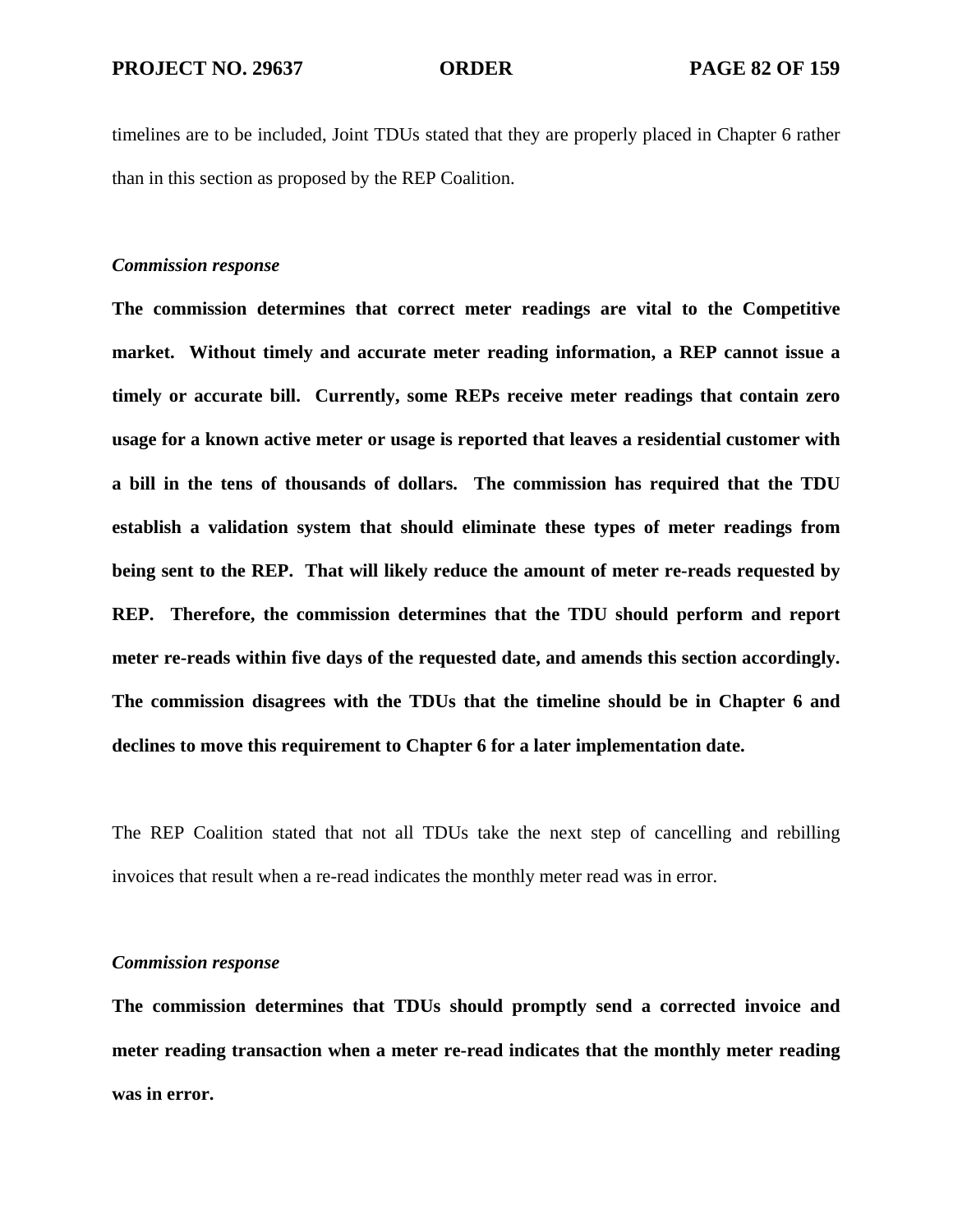ERCOT pointed out that this section requires that beginning and ending meter reading dates provided to both REPs match, in the case of a switch. ERCOT stated, that it does not currently report on whether the beginning and ending meter reading dates provided to both REPs match and that adding such requirements would entail the need for system and business process changes at ERCOT.

# *Commission response*

**The commission determines that TDUs' systems should be programmed in such a way that the meter read for each retailer would not overlap. The commission has taken ERCOT's comments into consideration and finds that there may be more costs than benefits associated with this proposed change. Therefore the commission agrees to remove the requirement that meter reading dates should match.** 

# *Section 4.8.1.4 Estimated Usage*

The REP Coalition supported the language affirming than an estimate shall not equal zero for a known active meter. Joint TDUs recommended that language be added to make clear that an estimate of zero or an estimate that is more than double the prior month's actual usage is permitted only when there is a valid reason for the estimate. There are instances in which the actual Meter Read for an active meter is zero and for such meters, zero is also an appropriate estimate, the same is true for meter readings that are more than double the previous actual meter reading.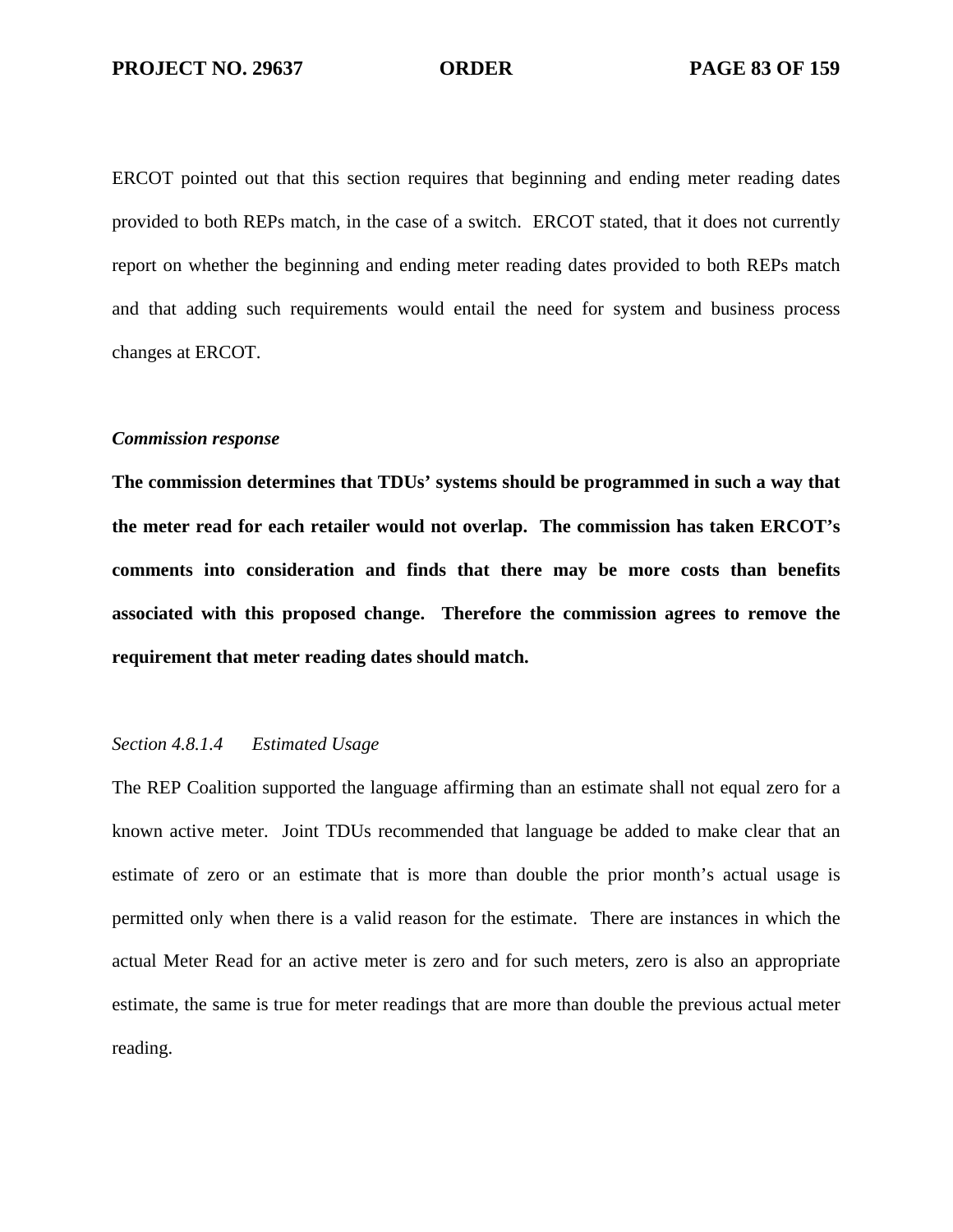**The commission concludes that there may be instances when an actual Meter Read for an active meter would be zero such as seasonal businesses or hunting cabins and therefore an estimated meter reading would also be zero. Similarly, meter readings that are more than double the previous actual meter readings may be correct. However, the commission believes that TDUs should have estimation methods that differentiate between unusual readings that are likely to be correct and readings that are likely incorrect. Similarly, these estimates should not be done without careful thought from the TDU and the TDU should be able to provide its reason for the estimation upon request.** 

Joint TDUs stated that the method for performing an estimate should not be provided on the invoice because all TDUs use industry accepted, nationally recognized procedures for estimating, providing enough detail on the transaction to adequately describe the procedure would be impossible and codes would not be sufficient if developed and the REP would still not be able to replicate the estimate. Joint TDUs suggested that the REPs call the TDU to request an explanation regarding a particular estimate if more detail is needed.

# *Commission response*

**The commission determines that the TDU should provide an explanation regarding a particular estimate upon request. The commission determines that this does not require a change to the tariff.**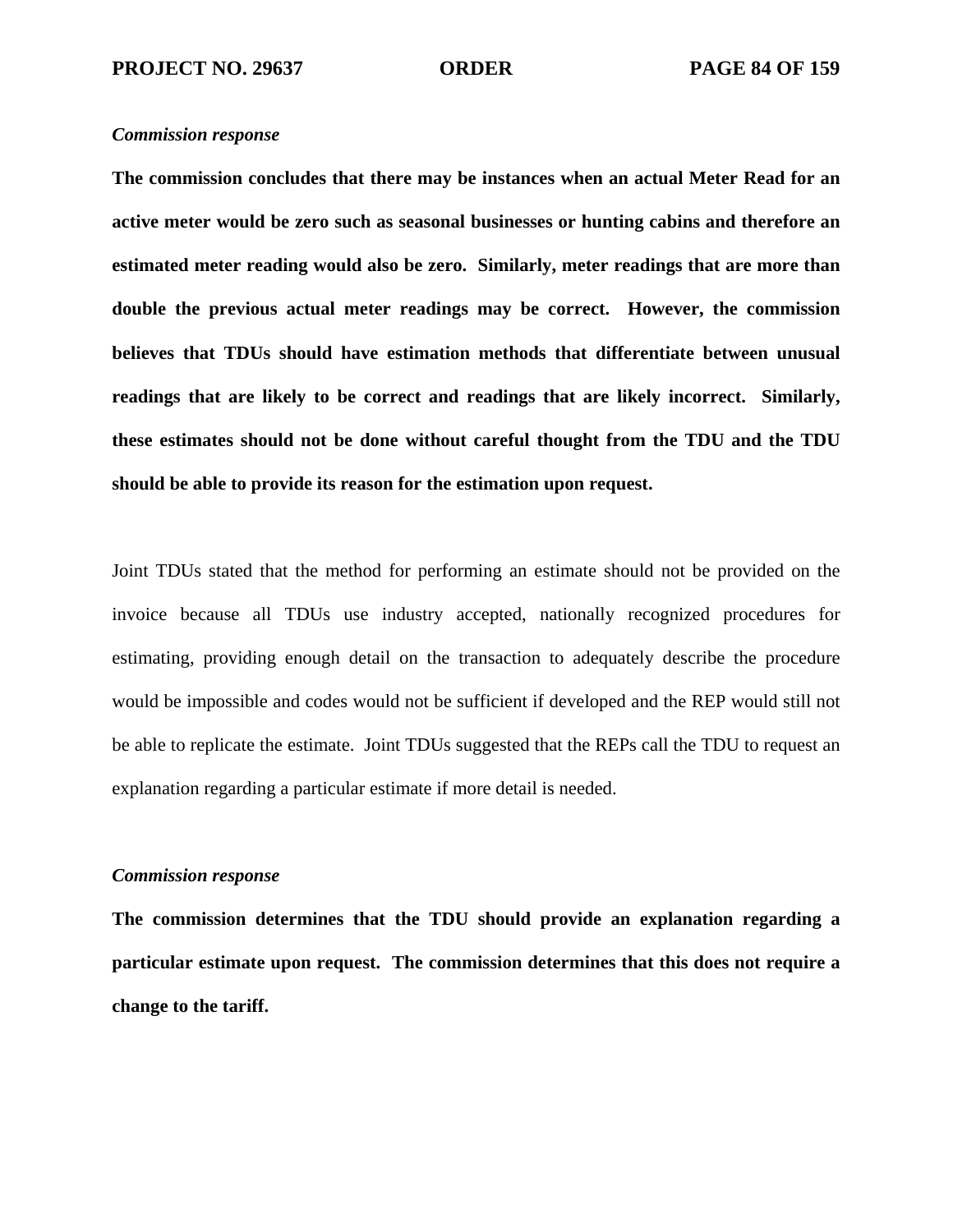The REP Coalition and Suez supported the proposed allocation method for smoothing usage over the entire estimation period. Suez stated that this estimation practice leads to unexpected fluctuations in the consumption billed to the customer. Additionally, the customers whose price is dependent on an index of the current market cost of electricity may be paying an amount significantly different per unit of electric energy than they would have if the usage had been properly allocated to the time period in which it was actually consumed.

Joint TDUs argued that the proposed requirement that rebilling be smoothed will cause an increase in the number of cancel/rebills. To decrease the impact, the TDUs recommended a 25% threshold be included in the provision. Joint TDUs clarified that this means that any over or under-estimated usage should be spread over the entire estimation period only if the difference between the corrected total aggregate usage of the periods to be cancelled and rebilled and the estimated total aggregated usage for those same periods is greater than 25% of the estimated total aggregated usage for those periods. In addition, smoothing should not be required when the estimate results from the Retail Customer's failure to provide access. The REP Coalition opposed the TDUs' suggested 25% limitation on corrections and urged the commission to retain the requirement as proposed.

Suez strongly disagreed with the TDU proposal and noted that adding a 25% threshold for rebilling will compromise the integrity of Texas' competitive retail electricity market by placing a contrived barrier on the ability to allocate electric energy consumption accurately. Suez also believed that such a threshold would impact the ability of REPs to satisfy consumers by providing risk-managed products and services designed to create budget certainty and price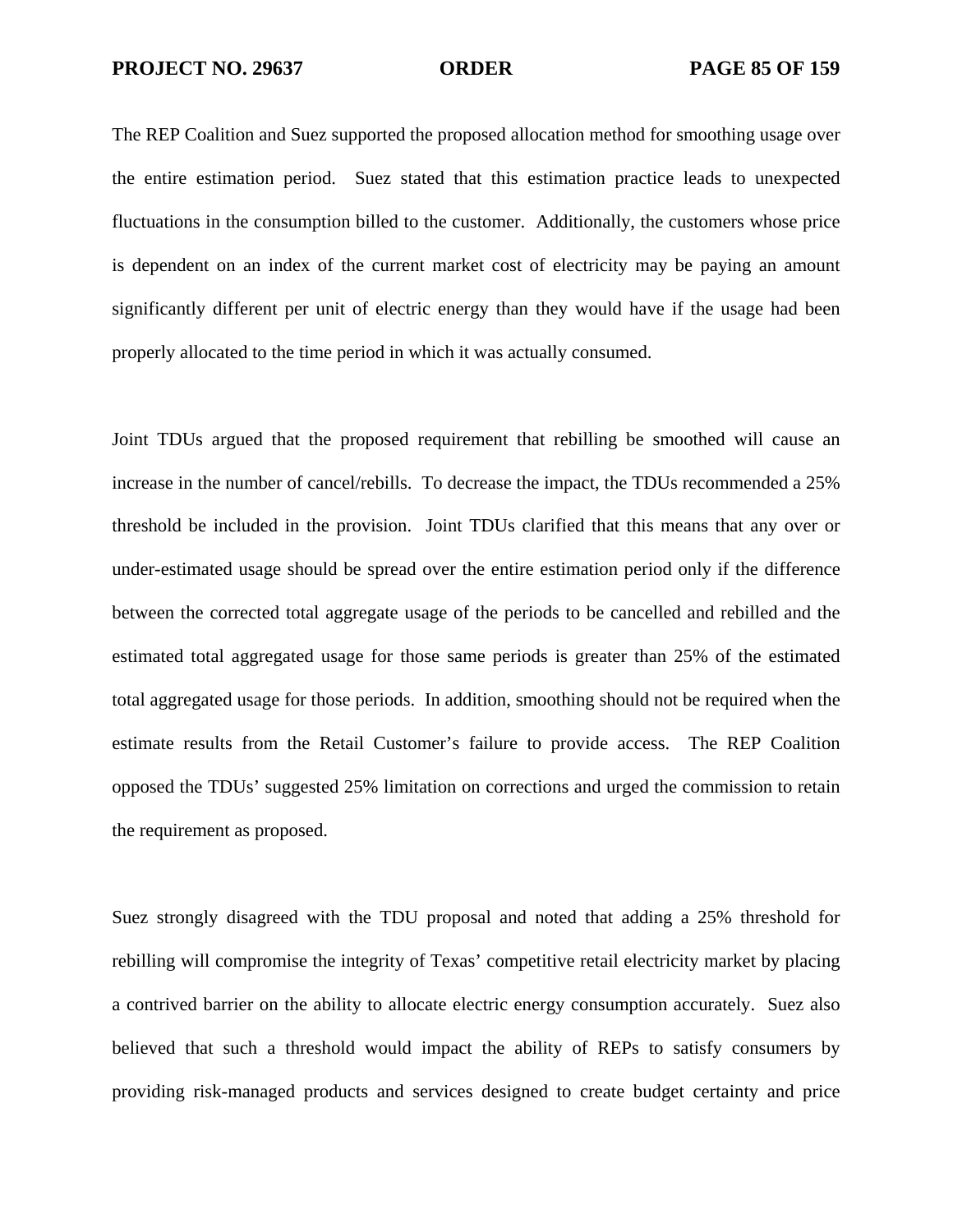stability would be impeded. Since risk premiums would be factored into REP's procurement of energy to serve their customers, Suez commented that this might impose an additional financial burden on the REP that they would have no means of managing. Suez provided an example of one customer that received an estimated meter read and then an actual bill. The difference between the two was less than 25% so it would not have been recalculated under the TDU proposal, however the amount of the difference was approximately \$23,000.

Suez stated that it does not seem reasonable to penalize a customer by not allowing for the rebilling of erroneous estimated meter readings, if for example, the reason for the meter access issue is out of the hands of the customer such as mislabeling of the meter location by the utility, a problem that currently is reported as a meter access issue.

#### *Commission response*

**The commission agrees with Suez and the REP Coalition and finds that consecutive estimates should be trued up as soon as possible. The commission finds that when an Actual Meter Reading is taken after two or more consecutive months of estimation, the estimates shall be trued up and smoothed over the entire usage period regardless of the difference between the estimated and actual invoices. Estimates, especially overlapping months where the rates changed can be harmful to the customers. Therefore the commission declines to make the changes suggested by the TDUs.** 

The REP Coalition recommended a modification that would make it clear that any adjustment made by the TDU to an actual meter read (except for missing IDR intervals) that is used for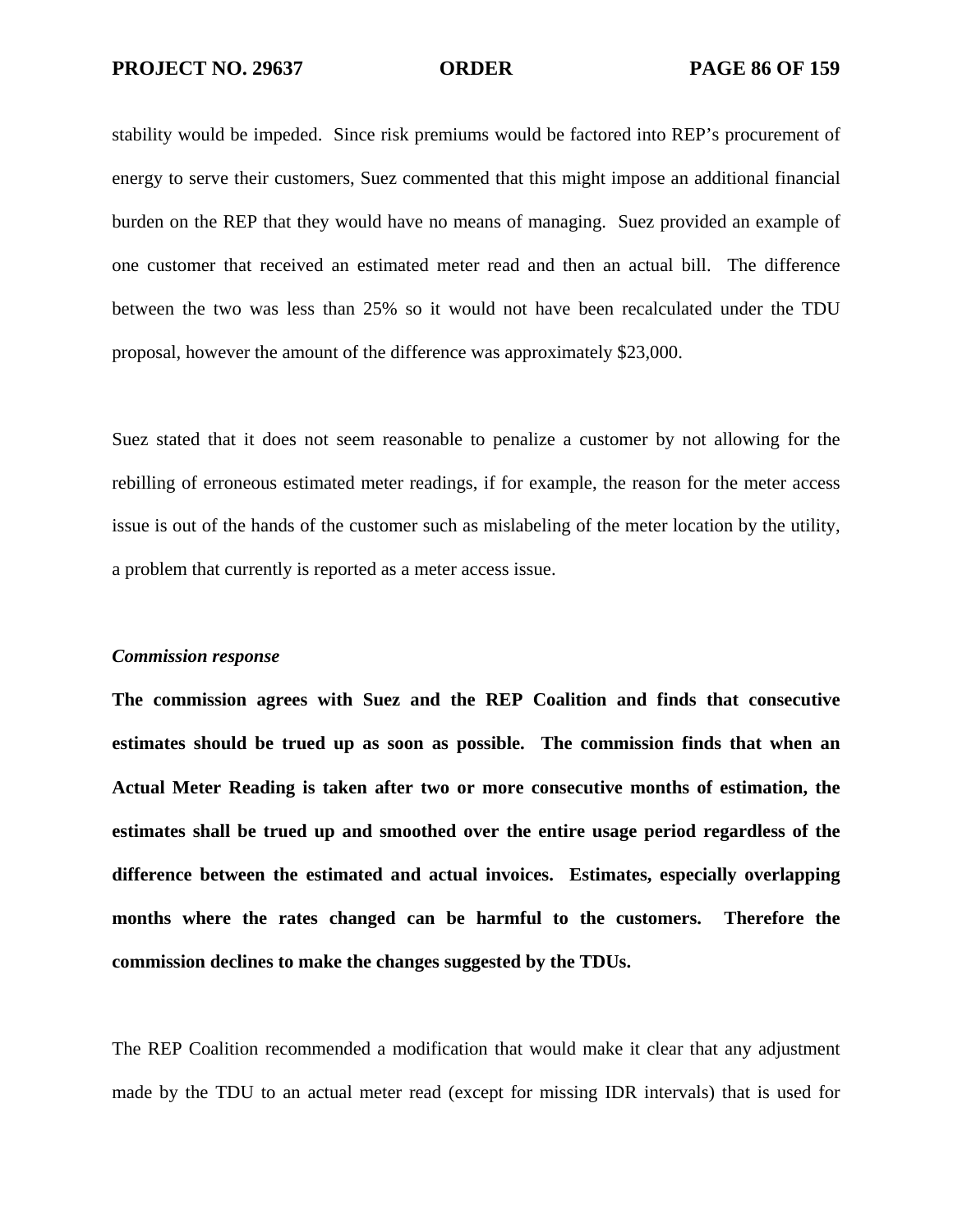billing purposes is in fact considered an estimated meter read. The REP Coalition reported that sometimes for various reasons the TDU decide to adjust an actual meter read for billing purposes yet still reports that meter reading as an actual. Joint TDUs strongly disagreed with this recommendation and illustrated instances in which an adjustment is made to an actual reading but no estimate results, such as Power Factor adjustments, meter multipliers, and loss adjustments for Premises metered on the secondary side if the customer is a primary voltage customer. The TDUs stated that if these adjustments were considered estimates then these customers would have estimates every month.

### *Commission response*

**The commission understands that sometimes adjustments are made to actual meter readings that should not require a meter reading to be considered an estimated meter reading, such as factoring in a meter multiplier or similar reason. However, the commission determines that outside of these types of examples, TDUs should not alter actual readings and still report them as actual. TDUs shall clearly report all alterations of actual data and be able to clearly document its method of estimation if requested. The commission does not believe that additional changes to the tariff are necessary.** 

# *Section 4.8.1.5 Meter/Billing Determinant Changes*

Joint TDUs suggested that this section be broken up in to two separate sections; one for meter changes and one for Billing Determinant changes to make clear that the language permitting a change to be effective at the next billing cycle applies to all Billing Determinant changes, not solely to a change in meter and metering equipment.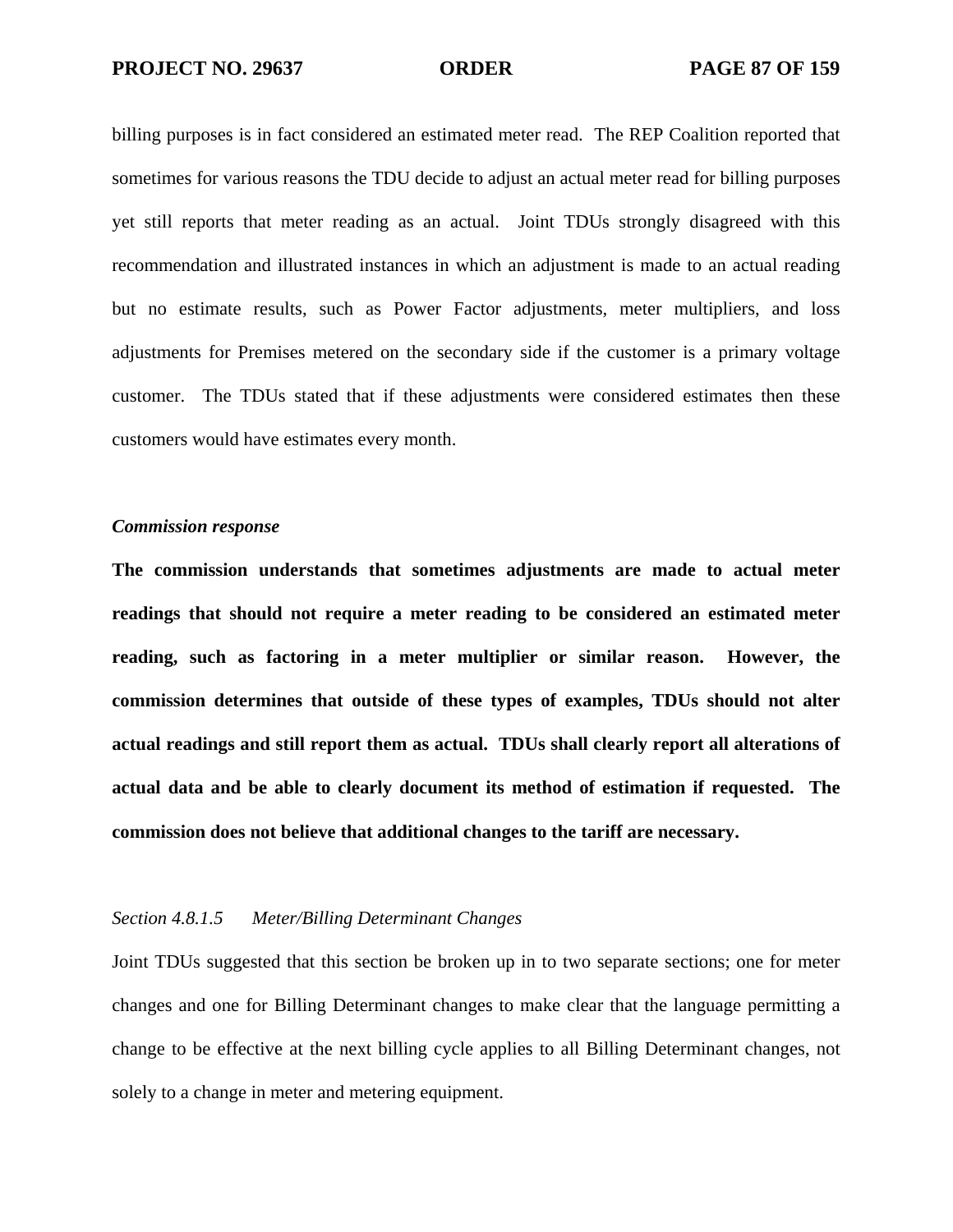**The commission does not believe this change is necessary and declines to make the proposed changes to the tariff.** 

# *Section 4.8.2 Data for Unmetered Loads*

The REP Coalition recommended that this section be amended to require that for points of delivery that are added or removed from an existing account off cycle that the usage for the account be prorated for each additional point of delivery, as it is not reasonable to require that a customer or REP pay for a full month of service when points of delivery are added at various times during the billing period. Additionally, the REP Coalition felt that in the case of an offcycle enrollment, the usage values for each account should be prorated. Joint TDUs stated that this section of the existing tariff was not changed and Joint TDUs recommended it remain unchanged. Joint TDUs reported that the most common unmetered loads that are added offcycle are streetlights. The current procedure is to bill for the number of streetlights that are on the account at the end of the billing cycle. The TDUs noted that although some streetlights will be charged a full month's usage, other streetlights won't be charged at all, so a rough balance exists. Joint TDUs reported that the current charges are low (less than \$25 for most types of luminaries that are owned and maintained by the utility and \$10 month for customer-owned lights), and the REP proposal is too complicated for what tends to be relatively minor change.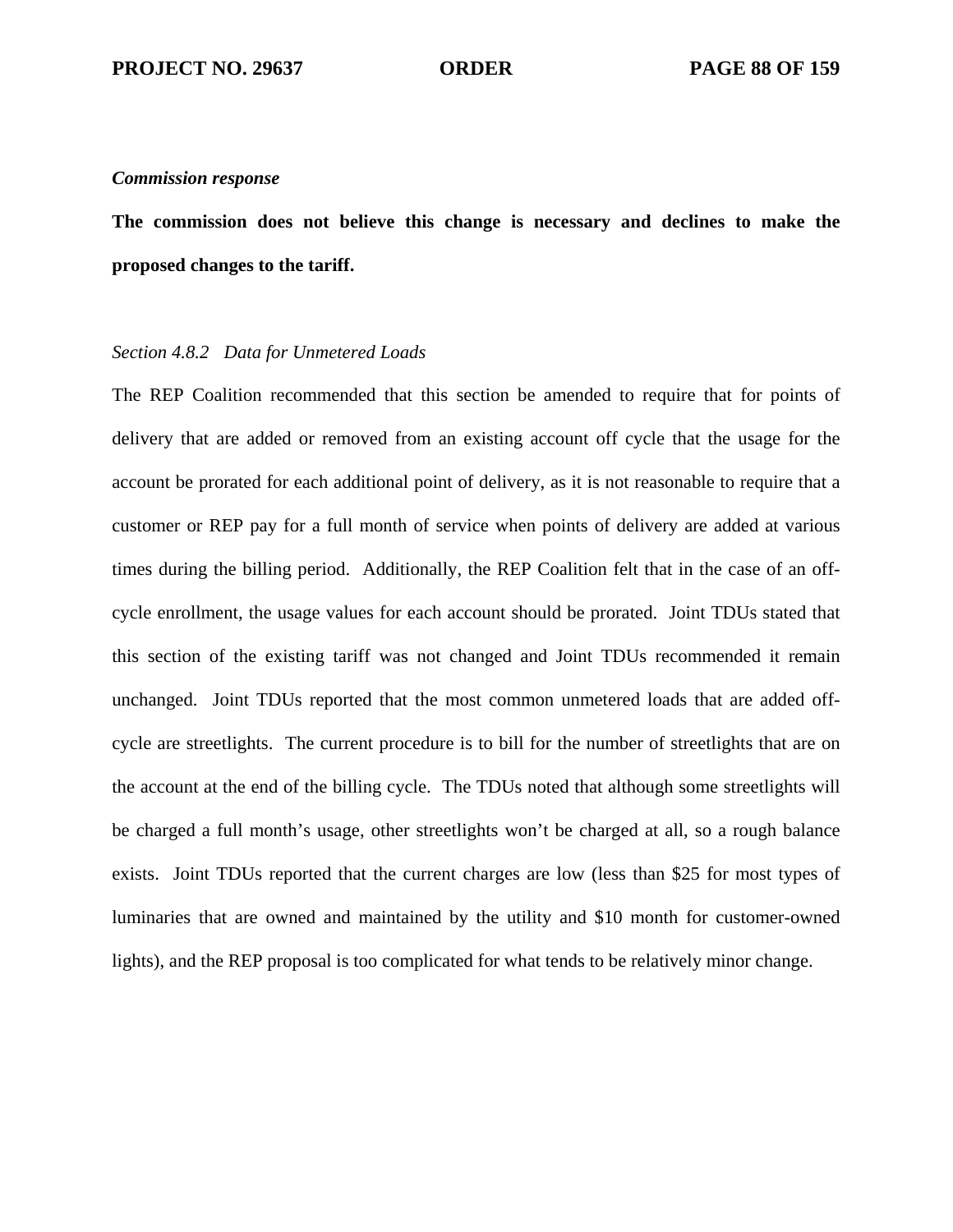**The commission agrees with the TDUs that the costs to track this likely do not outweigh the benefits and the current procedure should remain unchanged.** 

# *Section 4.8.3 Adjustments to Previously Transmitted Data*

The REP Coalition recommended amendments that would address timeframes within which the TDU must make adjustments, requiring the TDU to transmit replacement data within one Business Day of when the original SET transaction is cancelled. TDUs stated that no substantive changes were made to the existing tariff language in this section and these requirements should continue to be handled through the market process, where all adjustments to previously transmitted data are discussed.

#### *Commission response*

**The commission finds that requiring the TDU to resubmit replacement data within one Business Day of when the data was cancelled is reasonable as the TDU will likely have the corrected data when it cancels the original. Furthermore, the REP will need corrected data as soon as possible because it needs to send a corrected bill to its customer. The commission amends the section accordingly.** 

# *Sections 4.9 Dispute Resolution Procedures and 4.10 Service Inquiries*

Joint TDUs requested the exclusion of the submission of a "proposed resolution" and requested to change the timeline from the ten Business Days to "as soon as possible". Joint TDUs stated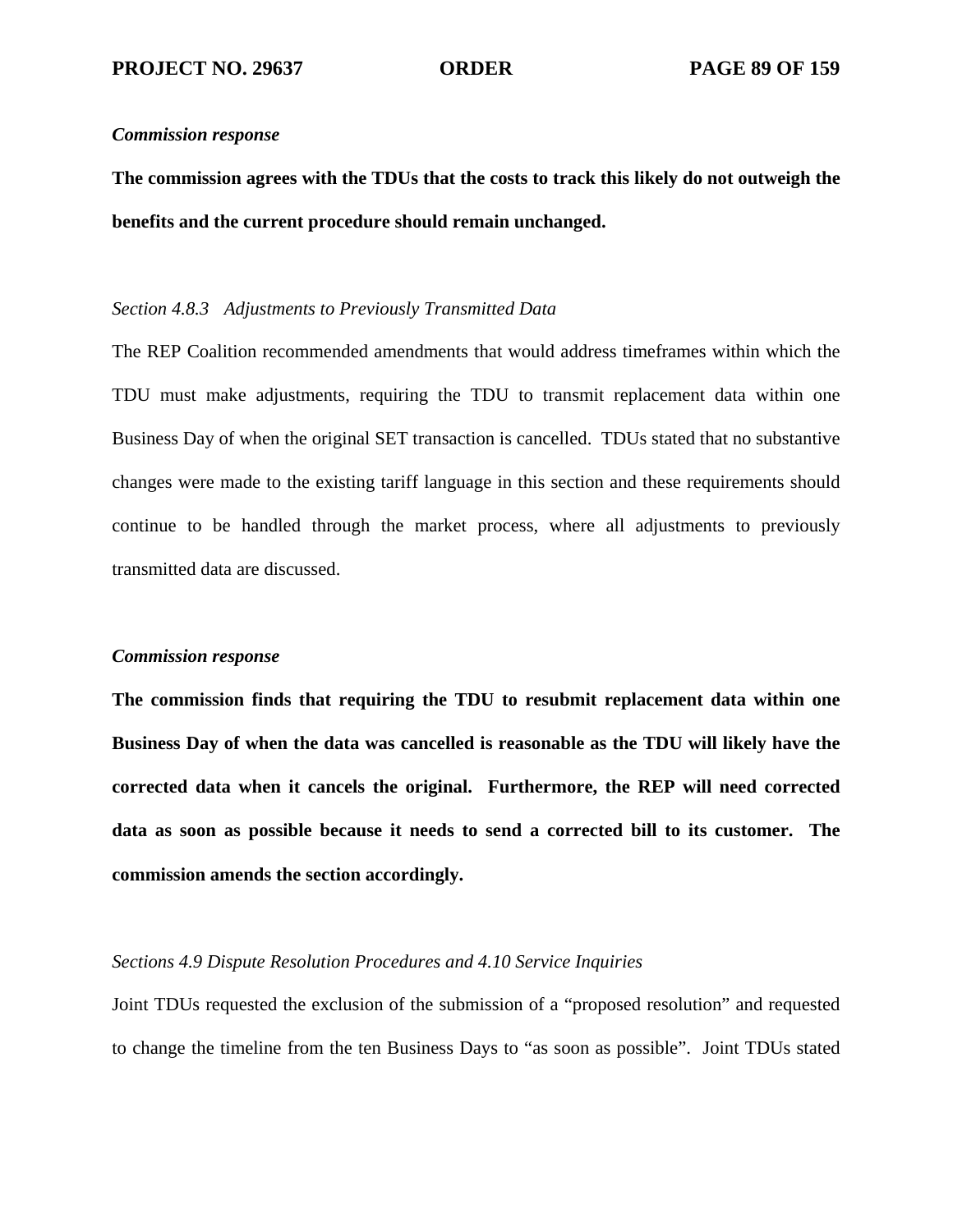that ten Business Days is not always sufficient time to advance an investigation to the stage where a proposed resolution is available.

# *Commission response*

**The commission disagrees with the proposed changes suggested by the Joint TDUs. The TDU has an obligation to investigate and resolve disputes in a reasonable timeframe. The commission notes that completion of the investigation may be important to responding to a complaint at the commission, which will have a short timeframe. The REPs need some certainty from the TDU investigations so that they can close out their complaints. Therefore, there should not be a delay in investigation or proposing a resolution.** 

The REP Coalition urged a reduction in the number of days for a TDU to respond to informal complaints made with the commission from ten days to five. Joint TDUs replied that five Business Days would be too restrictive a timeframe to allow complete investigation of many problems.

# *Commission response*

**The commission believes that ten Business Days is a reasonable timeframe for response to informal complaints, and makes no changes.** 

Joint TDUs recommended eliminating all changes to Section 4.9.2, because the changes could be construed as limiting rights available to the TDU and REP elsewhere, for example the right to seek revocation of certification for a REP that defaults on its obligations.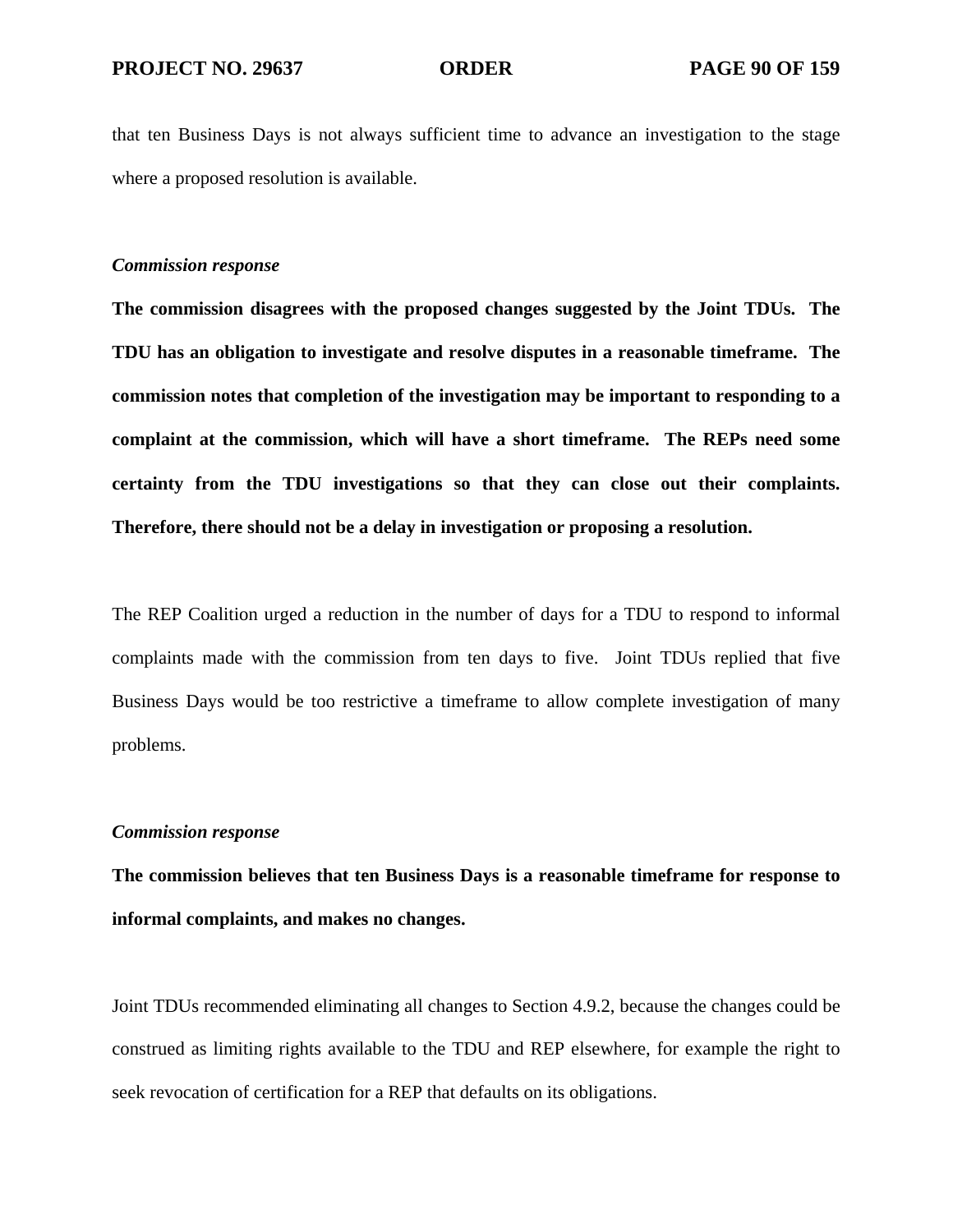**The commission agrees that the language is vague and will make the changes suggested by the TDUs.** 

# *Section 4.11.1 Notification of Interruptions, Irregularities, and Service Requests*

Joint TDUs supported the modification of this section, to make clear that all REPs, including Option 1 REPs, must provide and update general contact information for the Retail Customer. The TDUs stated that "home phone" should be changed to "telephone" because many Retail Customers are businesses rather than homes. Joint TDUs also stated that it would be helpful to state explicitly that the information must be provided via a TX SET transaction designed for this purpose. Joint TDUs also suggested that this requirement would be more appropriately located in Section 4.3.7 and that a reference to that section and its requirements would still be included in this section.

The REP Coalition opposed the addition of a language requirement that REPs provide updated Retail Customer information to the TDU to enable the TDU to verify a Retail Customer's identity regardless of what communication option a REP has chosen, and recommended that the paragraph be deleted. The REP Coalition argued that the TDUs already receive Retail Customer information with every enrollment transaction, Option 2 and 3 REPs send updates to this information on the standard 814\_PC transaction, and Option 1 REPs should not be required to provide any additional Retail Customer information to the TDUs. The REP Coalition also opposed similar language further in the section that intimates that the TDU will need updated Retail Customer data to verify a customer's identity, and recommended that this section be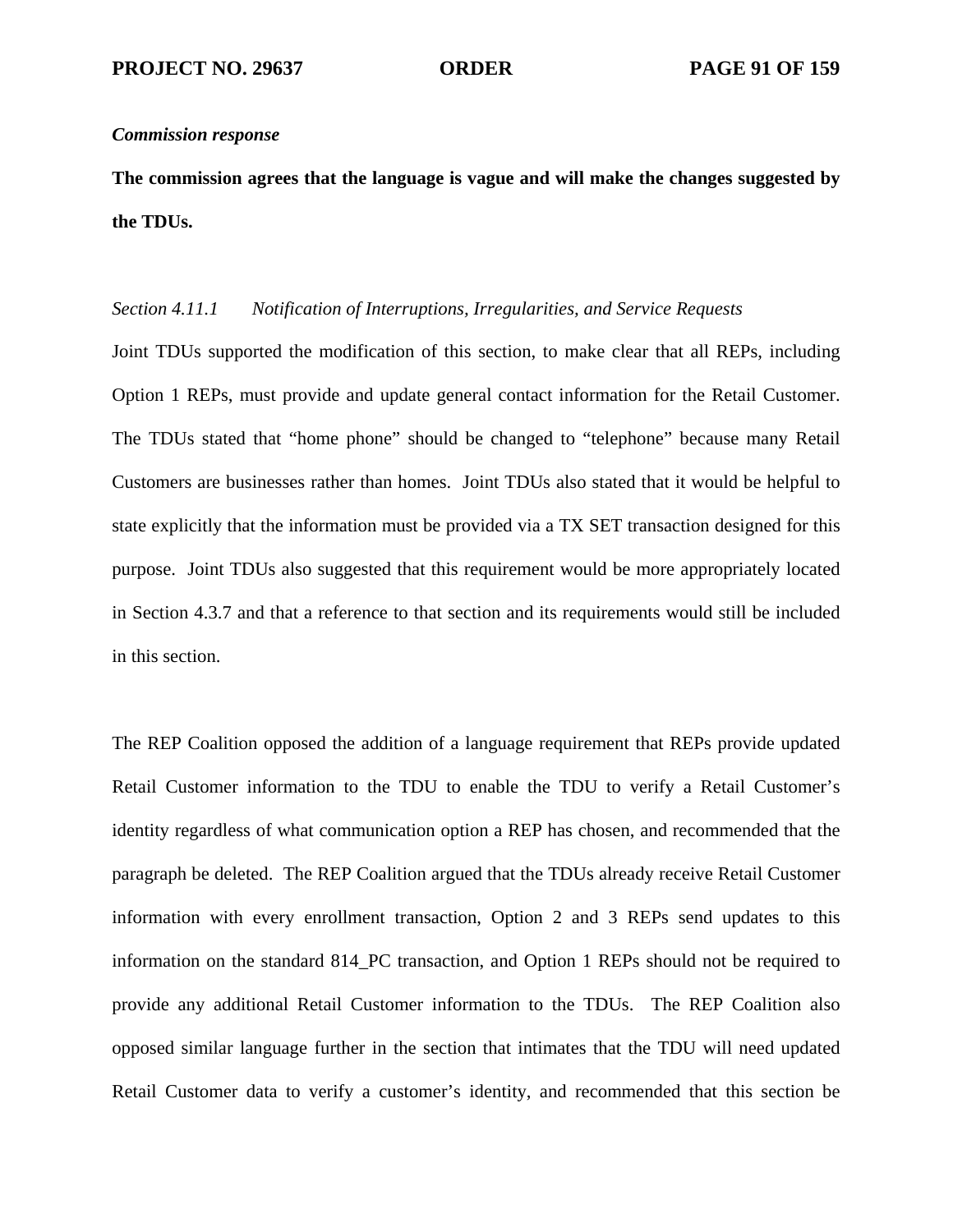revised to reflect current market processes. The Joint TDUs responded that the REPs often provide incomplete or incorrect information on the original enrollment, such as listing "retail customer" or "Mickey Mouse" in place of the customer's name. Joint TDUs commented that very few Option 2 and 3 REPs actually provide updates on the 814\_PC, and there is no rationale for excluding Option 1 REPs from providing customer contact information updates. The TDUs argued that the recent difficulties in performing mass transitions have demonstrated the need for the TDU to have correct, updated information on customers, and that this information is needed in order for the TDU to help resolve access issues. The TDUs recommended that the tariff specifically refer to this transaction, or that it be made clear in the Preamble that the commission intends for all REPs to use this transaction to update the customer information.

#### *Commission response*

**The commission agrees with the TDUs that the TDU may have need for accurate and updated customer information. This will be particularly important in the implementation of the access solution the commission has adopted. The TDU will likely need customer information in some areas to leave door hangers at the proper door or point of ingress. Additionally, the commission is currently evaluating its options for provider of last resort and mass transitions and has proposed that ERCOT be responsible for maintaining customer information, which would likely also require updates from the REP. The commission agrees with the TDUs that this should be done on the appropriate TX SET transaction rather than another method, and that all REPs including Option 1 REPs be required to update customer information to the TDUs. The commission has incorporated these findings into Section 4.3.7.**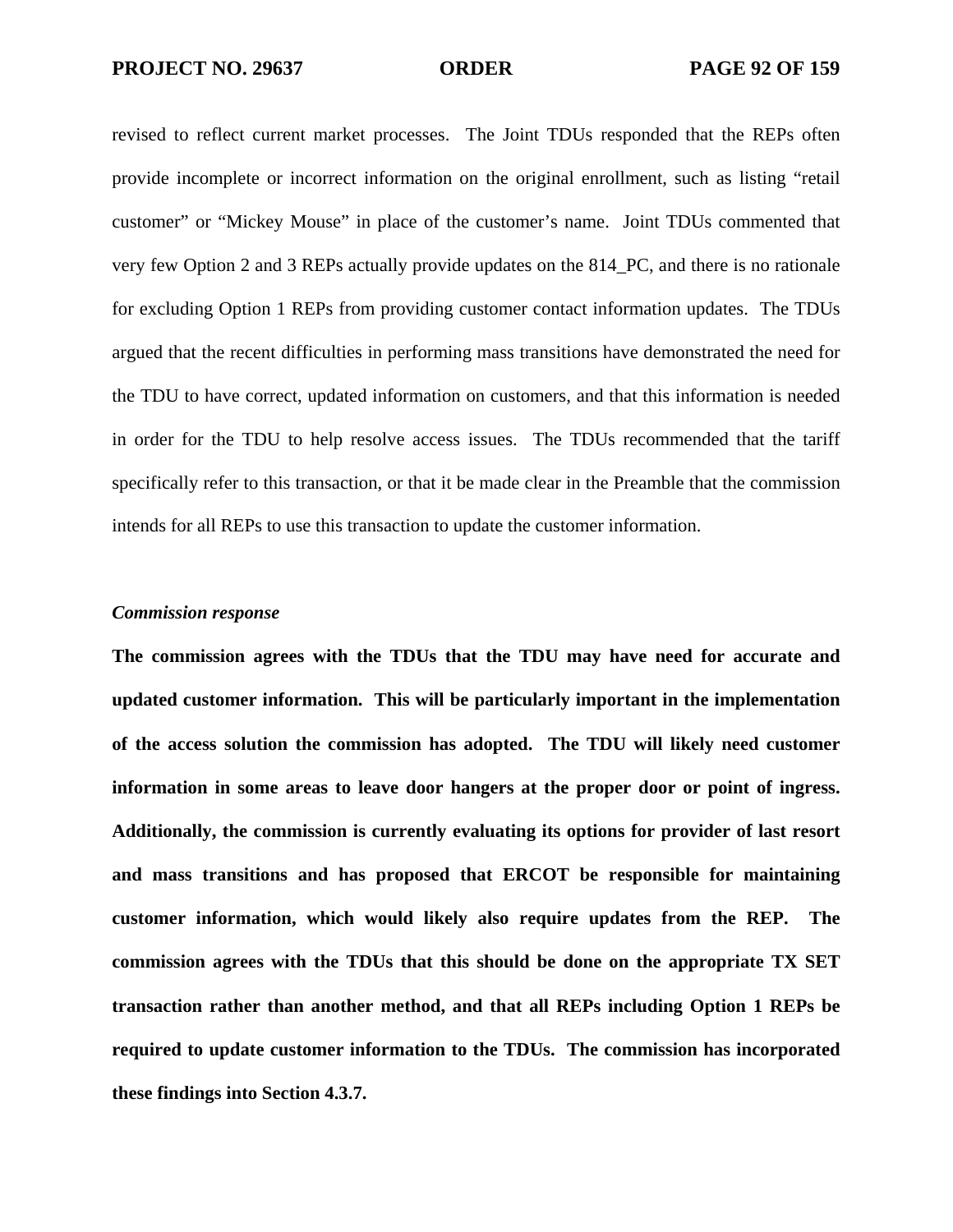### *Section 5.2 Limits on Liability*

OPC commented that this provision limits the Company's liability to a Retail Customer, and should also expressly limit the Retail Customer's liability to the Company. Joint TDUs responded that reciprocal provisions are not necessary because the Retail Customer is not exposed to the same type of liability as the TDUs. Joint TDUs stated that no changes should be made in these provisions without studying the potential impact on costs and without careful study of the wording that would be used, and that OPC did not suggest any language to assess.

#### *Commission response*

**The commission agrees with the Joint TDUs that the Retail Customer is not exposed to the same type of liability as the TDU. The provisions of this tariff are not intended to limit the liability of the parties for damages except as provided in the tariff. It is unclear to the commission what liability the Retail Customer has that OPC proposed to limit, and OPC did not propose language to effectuate its suggestions. Therefore, the commission declines to amend this section.** 

#### *5.3.1.1 Initiation of Delivery System Service Where Construction Services are not Required*

Joint TDUs commented that the last lines of this section should be deleted to make it comparable to Section 4.3.2.1, the parallel provision in Chapter 4, and because the obligations surrounding a move-in are described in the applicable Rate Schedule and should not be repeated here. Joint TDUs also recommended that the reference be to Chapter 6 rather than a particular section of Chapter 6.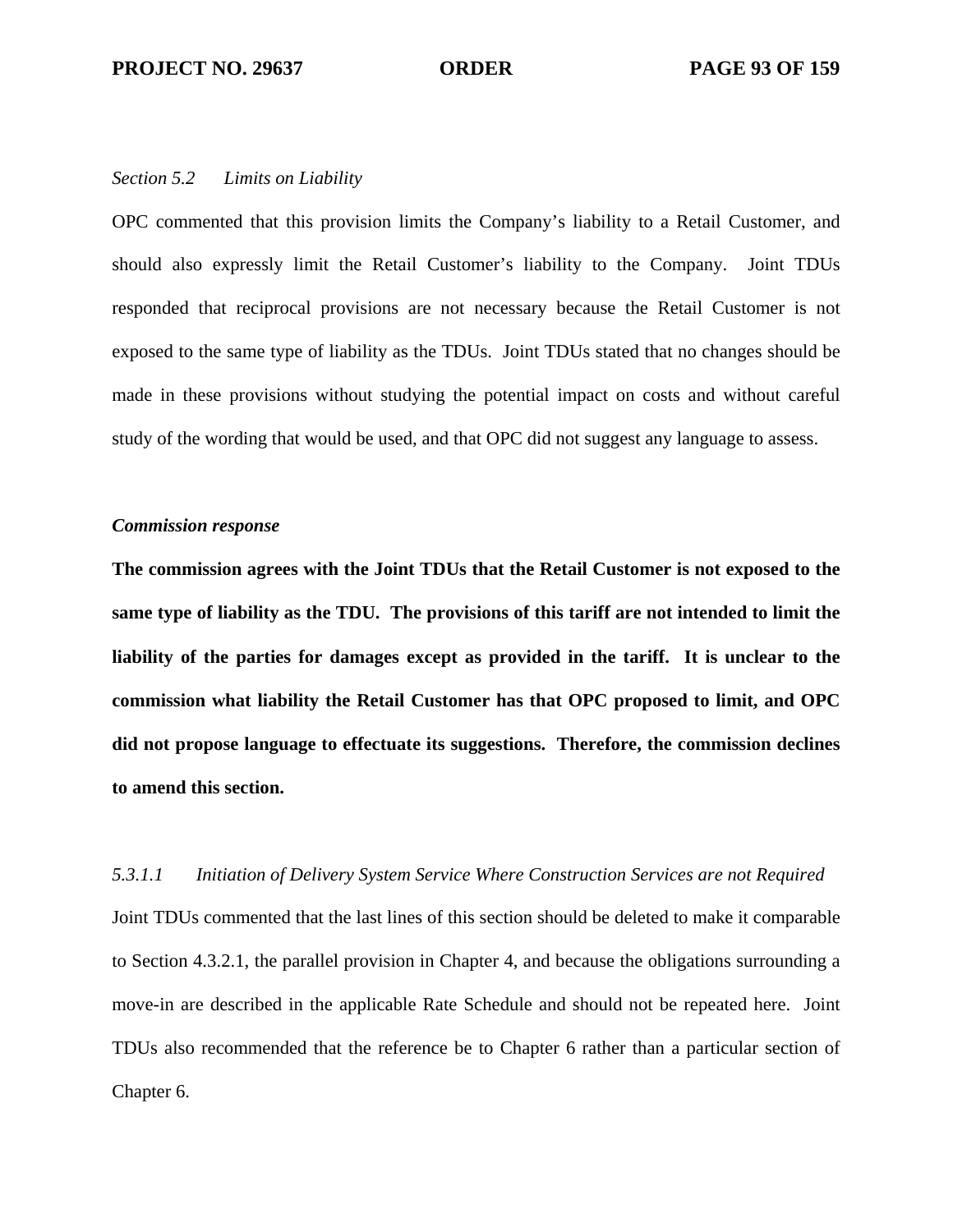### **The commission agrees and amends the section accordingly.**

The REP Coalition commented that the time deadline for connection of new service without construction has been removed from Chapter 5 and replaced with a reference to Chapter 6. The REP Coalition reiterated their concern in response to Section 4.3.2.1 and recommended language to modify the specific timeline for connection of service. Joint TDUs responded that the obligations for providing Discretionary Services should be stated in the applicable Rate Schedules in Chapter 6.

### *Commission response*

**Consistent, with the commission's response to the comments regarding Section 4.3.2.1, the commission desires to have the changes proposed in this tariff and in Chapter 6 effective as soon as possible but realizes that some of these changes will require TDU system changes as may require TX SET changes as well. However, the commission agrees that the connection of new service without construction will not require such changes and therefore amends this section to include the time deadline. The commission also makes changes to this section for consistency with Section 4.3.2.1.** 

# *Section 5.3.2 Requests for Construction Services*

Joint TDUs commented that the proposed new paragraph at the end of this section requires the TDU to contact the designated person within two Business Days of a request for construction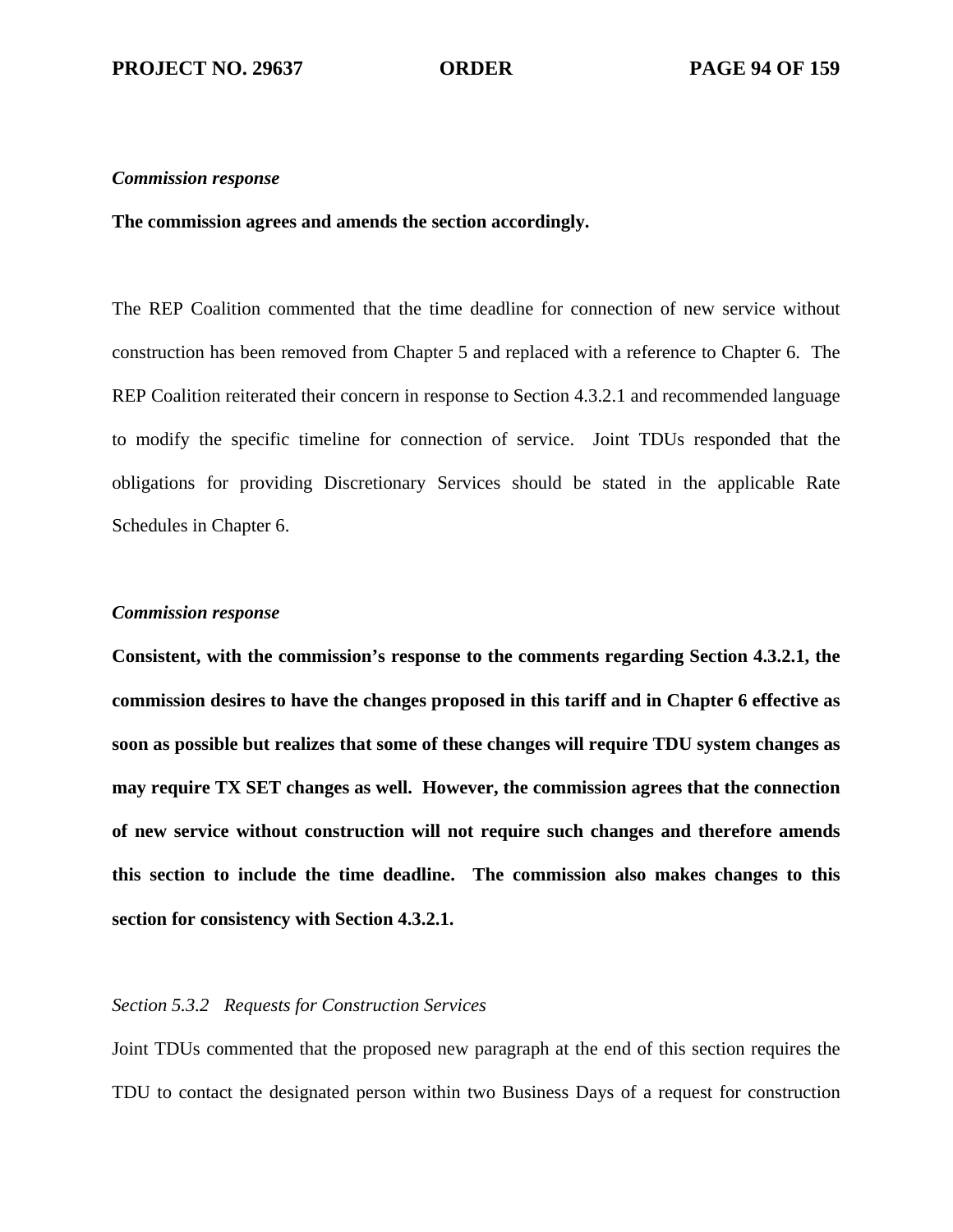service. Joint TDUs believe that a more reasonable timeframe is five Business Days because the TDU personnel responsible for making the initial contact with the Retail Customer necessarily spend a great deal of time completing construction service appointments in the field, and this work may limit the time they have available to make initial contacts. Joint TDUs stated that flexibility to accommodate high volume periods of requests and scheduling is needed to ensure satisfactory customer service. The REP Coalition disagreed and stated that it is unacceptable for a Retail Customer to wait five days to be contacted by the TDU, and that Joint TDUs did not explain why the amount of time personnel spend in the field preclude the personnel from making a phone call.

The REP Coalition stated that the standardization is important for Retail Customer to know when to expect contact from the TDU to initiate discussions on construction service requirements. Joint TDUs responded that putting a timeframe around the TDU's obligation to respond to the Retail Customer regarding a construction service request is unnecessary micromanagement which should not be included in the tariff. Joint TDUs stated that the current practice is to respond to these requests as soon as possible, and Joint TDUs are not aware of any complaints about TDU response times to these requests. Joint TDUs stated that the requests are for very customer specific services for which replies may vary significantly, and the Retail Customer will be in contact with the TDU from the beginning, and the expectation will be communicated by the TDU.

### *Commission response*

**The commission agrees with the REP Coalition and declines to amend this language.**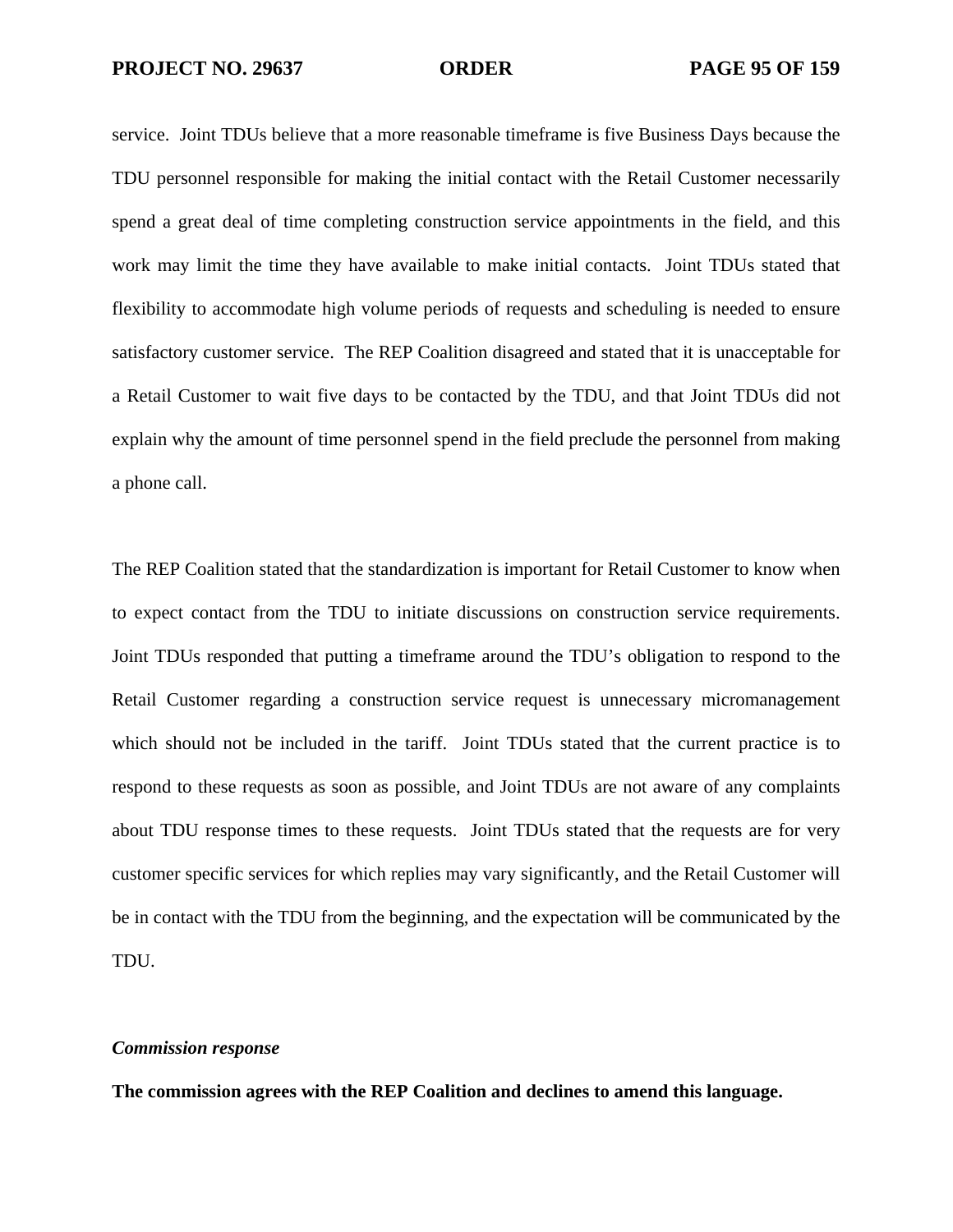### *Section 5.3.3 Changing of Designated Competitive Retailer*

OPC reiterated its arguments from Section 4.3.4 regarding the vagueness of the definition of "Applicable Legal Authorities," and regarding TDU notification to a REP regarding a TDU's determination not to change REP designation with detailed rationale.

# *Commission response*

**Consistent with the commission's response to comments regarding Section 4.3.4, the commission does not believe the term Applicable Legal Authorities is confusing and declines to make the suggested change. The commission agrees with Joint TDUs' comments on Section 4.3.4 regarding the need for REP notice. Since the REP should already be aware of its default status, the TDU need not notify the REP of the reason that the switch was rejected.** 

# *Sections 5.3.4 Switching Fees and Switchovers and 5.3.5 Identification of the Premise and Selection of Rate Schedules*

Joint TDUs stated that for the reasons discussed in their comments on Section 4.3, the proposed language should be modified so that the requirement to reset ratchets will not impact TXU ED until no later than its next general rate case.

### *Commission response*

**The commission concludes that it is appropriate for the commission to set policy in rulemakings and finds that the existing policy is problematic for some customers and that**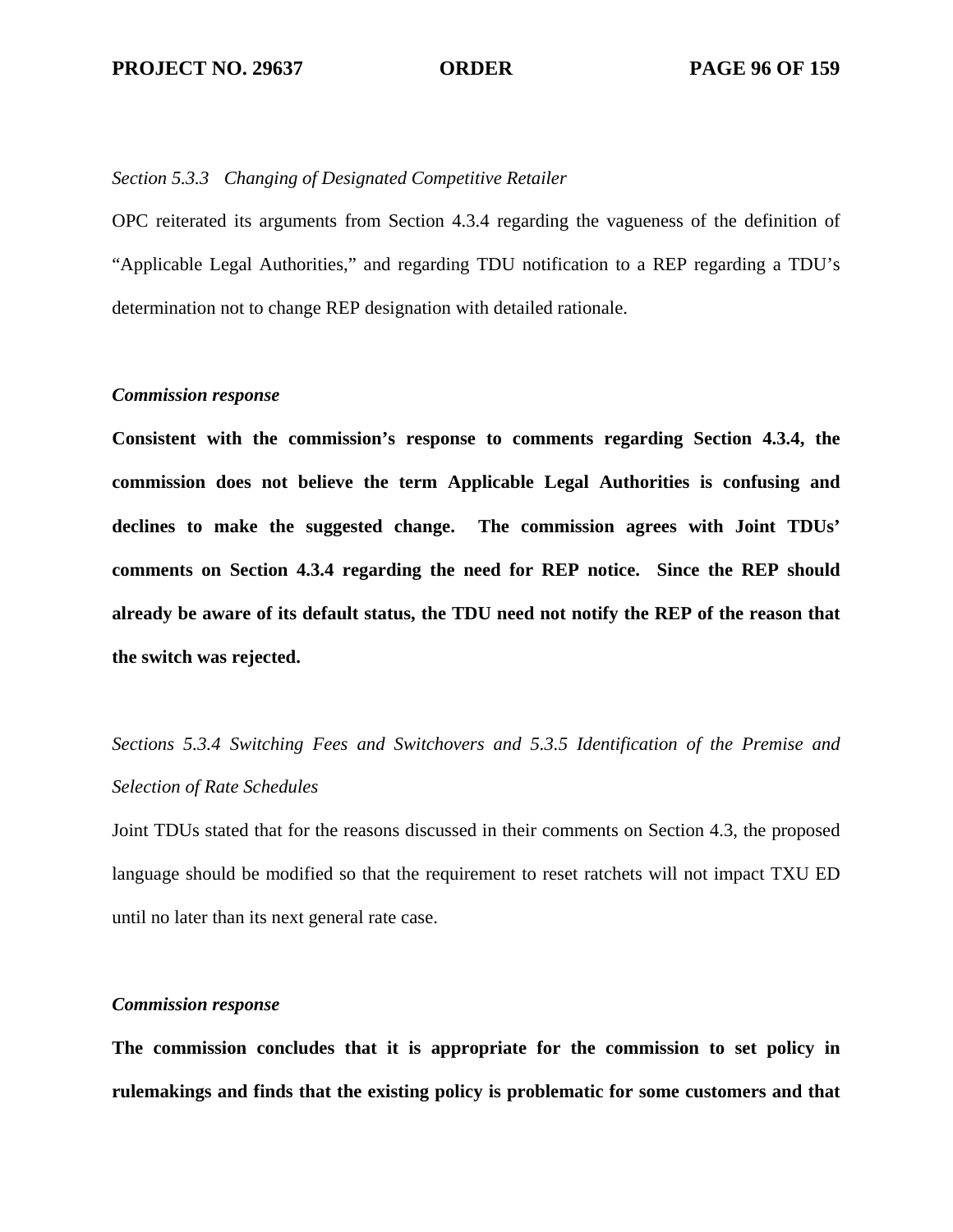**changes are necessary. However, the commission understands that TXU ED's current base rates were set based on the assumption that the demand ratchet would not be reset. Therefore, the commission finds it appropriate for the TDU to discontinue this practice no later than the conclusion of its next general rate case and makes changes to the proposed tariff to reflect this.** 

Joint TDUs recommended that the language be made identical to that inserted in Section 4.3.6. Joint TDUs recommended language rewording the final paragraph to make it clear that the Retail Customer is to notify the REP of factors that could affect the applicability of a Rate Schedule, both before initial selection of the schedule, and if factors subsequently change. Joint TDUs stated that without this rewording, the language is self contradictory, referring to a "known change" that would affect "initial selection."

#### *Commission response*

## **The commission agrees and amends the section accordingly.**

ERCOT commented that this subsection requires the TDU to notify the REP and the Independent Organization (ERCOT) of the appropriate load profile, the initial Rate Schedule assignment and any changes or revisions to data associated with an ESI ID, including changes or revisions in the assignment of a Rate Schedule. ERCOT stated that currently the TDU sends Rate Schedule information on a transaction to ERCOT, which ERCOT forwards to the appropriate REP, but ERCOT performs no validation on the accuracy of the Rate Schedule and does not store the Rate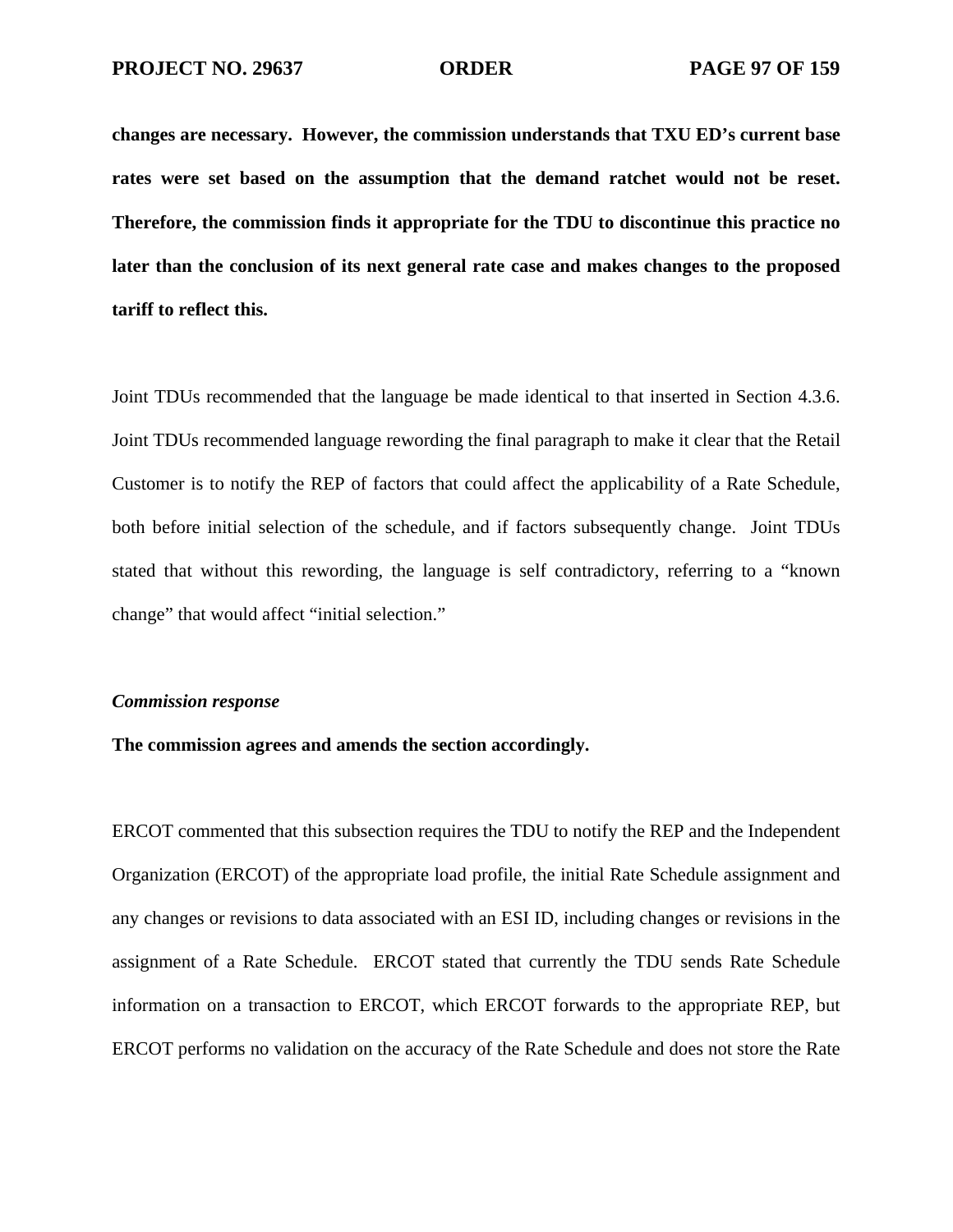Schedule. ERCOT commented that any requirement for ERCOT to perform such validation would require system and business process changes at ERCOT.

# *Commission response*

**The proposed amendments to the tariff do not require ERCOT to perform validation of rate schedules.** 

OPC commented that a residential customer might not reasonably be expected to be aware of a change in the Retail Customer's electrical installation that may affect the applicability of a rate schedule, and suggested language regarding reasonable belief. Joint TDUs disagreed and stated that this change would make the rule ineffectual, and should not be adopted. Joint TDUs stated that Retail Customers must be responsible for informing their REP of factors that could affect their electrical service, because in many instances, neither the REP nor the TDU will otherwise have access to this information.

#### *Commission response*

**The commission agrees with Joint TDUs that the customer is in the best position to know of changes that may affect the rate schedule and declines to delete this requirement.** 

The REP Coalition stated that as in the discussion in Chapter 4, the REP Coalition supports the language regarding ESI ID maintenance, with the modifications recommended in Section 4.3.6. Joint TDUs responded that in accordance with their comments on Section 4.3.6, they disagreed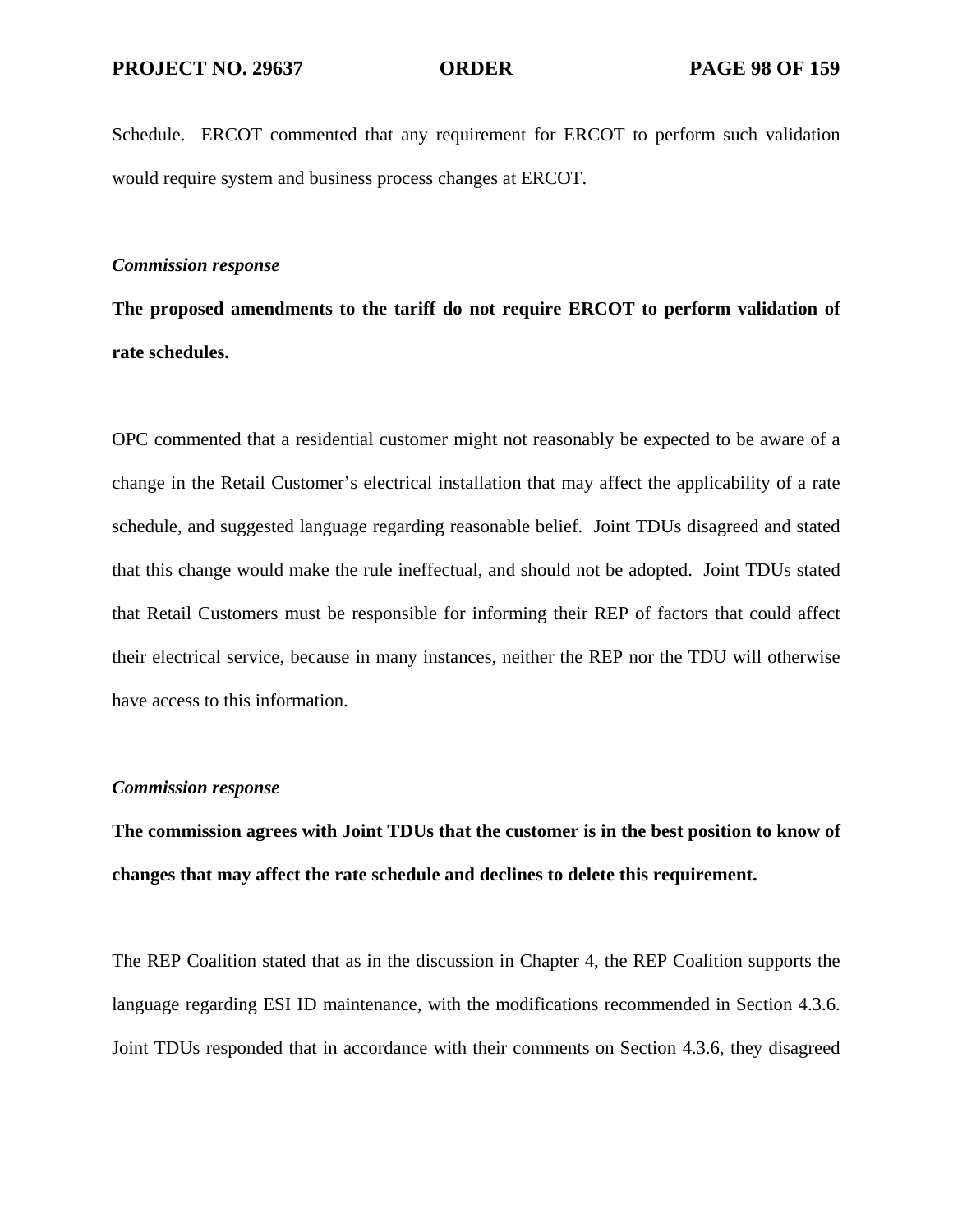with these proposed changes. However, Joint TDUs agreed that the language in Section 5.3.5 should mirror the language of Section 4.3.6.

# *Commission response*

# **The commission makes modifications to this section to provide for consistency with Section 4.3.6, for the reasons set out in the discussion of that section.**

# *Section 5.3.7.2 Noticed Suspensions not Related to Emergencies or Necessary Interruptions*

OPC commented that notice to the Retail Customer, presumably from the REP, is implicitly required in this section to allow for reasonable opportunity to remedy of the situation, and recommended that the rule or adoption preamble clearly state that direct notice to the Retail Customer is required. OPC also noted that subsection (5) is another example where "Applicable Legal Authorities" may be vague in a way that arguably permits suspension under circumstances not anticipated by the commission.

In reply comments, Joint TDUs noted that Staff, Joint TDUs and the REP Coalition did not recommend substantive changes to this section, and it should be approved as shown in the published amendments. Joint TDUs commented that if OPC is proposing that the REP be required to provide notice to the Retail Customer, Joint TDUs do not oppose that because it reflects the current practice. However, if OPC is suggesting the TDUs give notice, then Joint TDUs oppose the recommendation because the market has been designed for the REP to be the sole contact with the Retail Customer for electric service, with few exceptions. Joint TDUs added that the TDUs do not currently have updated contact information for Retail Customers.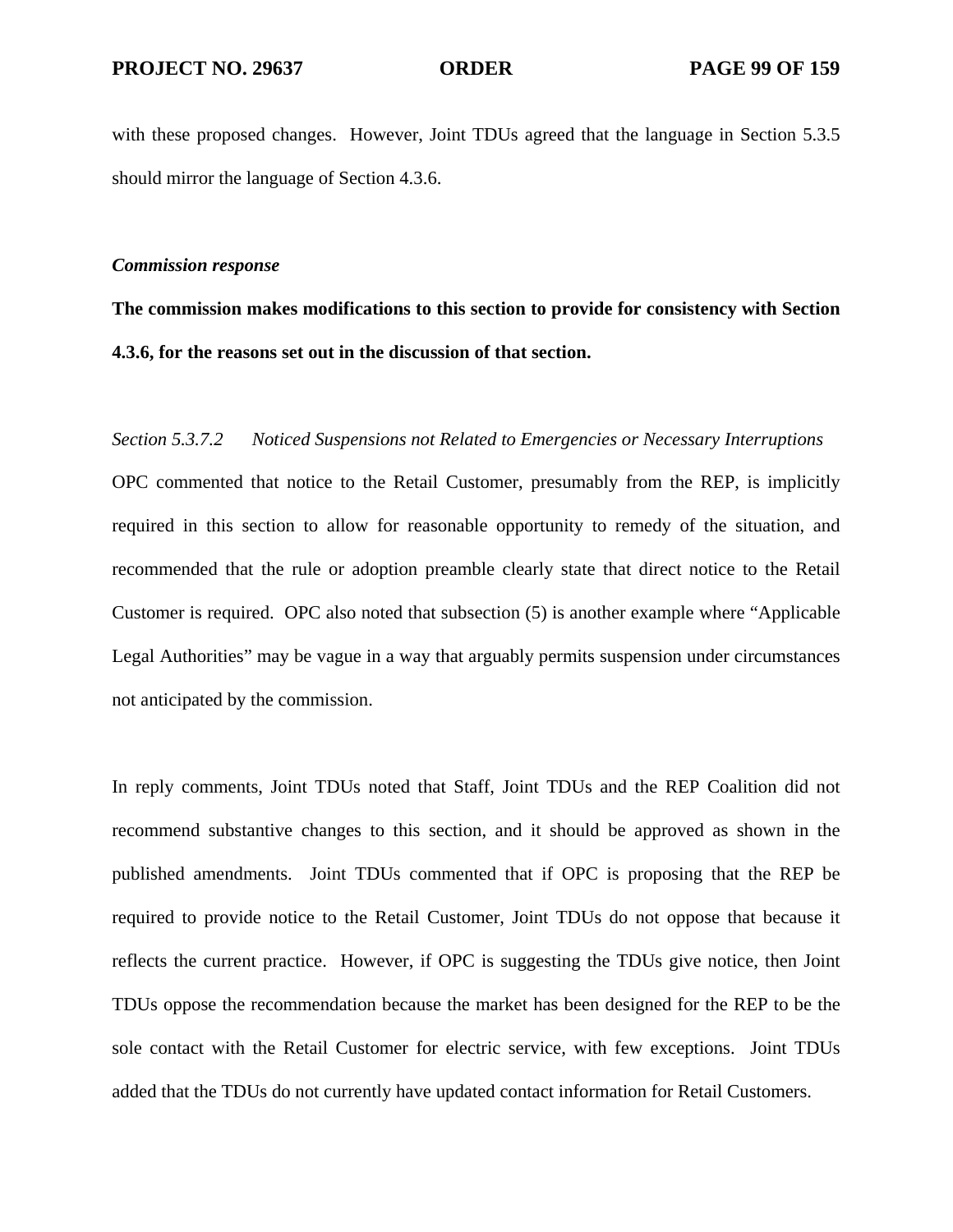In reply comments the REP Coalition stated that the purpose of the section is to require the TDU to provide notice to both the Retail Customer and the Retail Customer's REP under various circumstances.

# *Commission response*

**The commission agrees with the Joint TDUs that the tariff should be approved as shown in the published amendments. Chapter 5 of this tariff governs the relationship between the TDU and Retail Customer. Therefore, the commission does not agree to place a requirement on the REP-Retail Customer relationship in this section. In this section, the TDU only has the requirement to notify the REP of the Retail Customer in this section.** 

#### *Section 5.3.7.4 Prohibited Suspension or Disconnection*

Joint TDUs stated that this section of the existing tariff is understood as written by those operating in the market, and could simply be left as is. Joint TDUs stated that any attempt to rewrite it should be done carefully, to avoid misinterpretation. Joint TDUs commented that it is unclear in the published amendments where various requirements fit, and to what they apply. Joint TDUs commented that it is very important that the final paragraph not be read as a subheading under subsection (D), which is not its meaning in the existing tariff.

Joint TDUs commented that if this section is going to be reorganized, each subsection should be written to stand on its own, in order to allow a reader to look a subsection for all of the needed information. Joint TDUs stated, that under this approach, the exception for "dangerous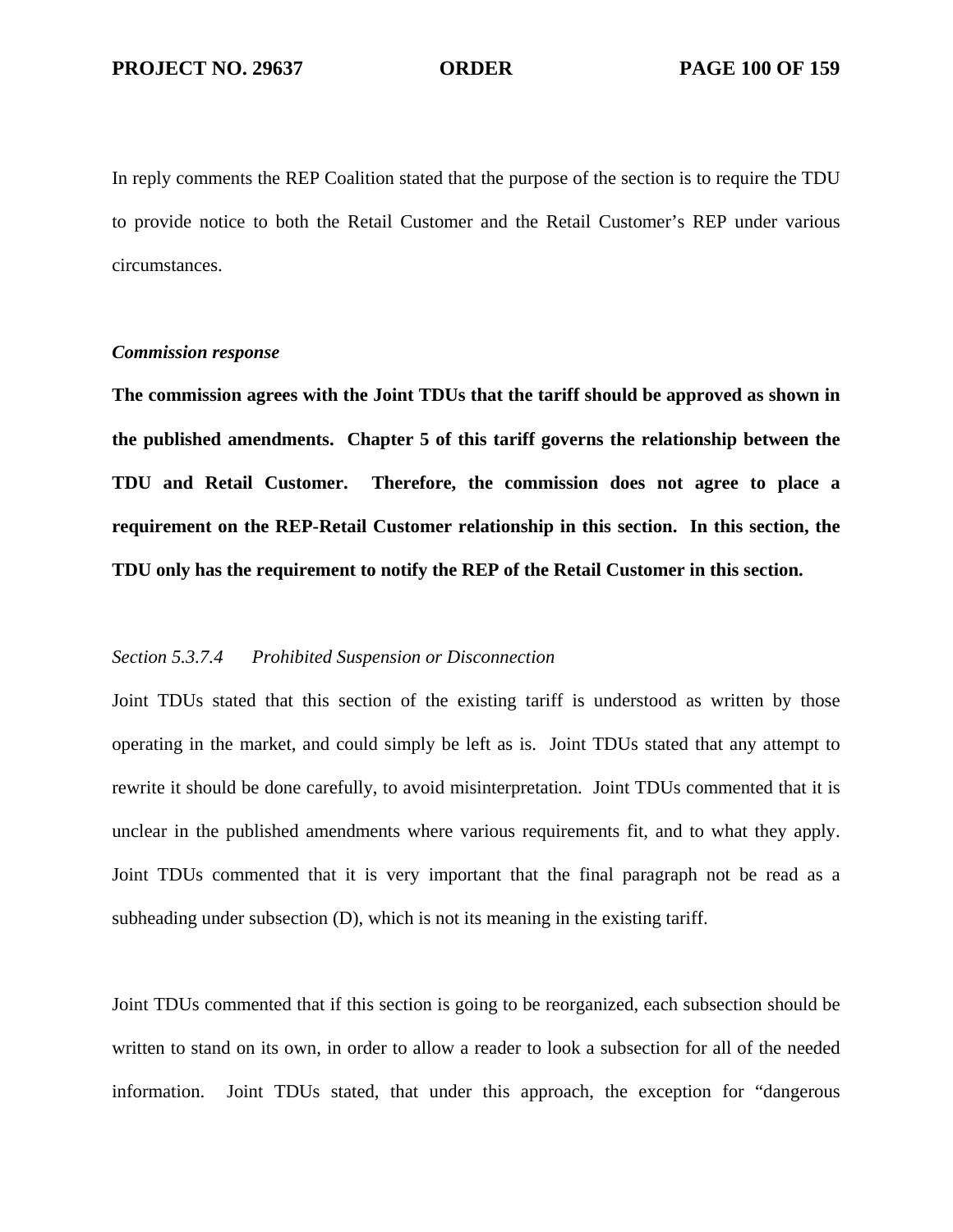conditions, clearance requests or move out requests" is repeated in the two subsections to which it applies, which are those related to the unavailability of Company personnel to reconnect during extreme weather. Joint TDUs noted that this exception is unnecessary in the other two subsections regarding non-pay, and therefore this exception is not needed.

Joint TDUs stated that the final paragraph should be denoted as a separate subsection (E), which will make clear that it is not a part of subsection (D), which is how it could be construed under the rule amendments as published.

### *Commission response*

**The commission agrees with the TDUs that it is important that (2) not be read as a subheading under (D) and agrees that it is more appropriately placed under (E). The commission makes changes to clarify the section.** 

# *Section 5.3.8 Disconnection of Service to Retail Customer's Facilities*

Joint TDUs stated that the title of this section should be changed to reflect the fact that the content now deals with "reconnection" as well as "disconnection." Joint TDUs stated that the language detailing the specifics of the service should be deleted, because they are contained in Chapter 6 and this section should merely reference Chapter 6. Joint TDUs also suggested reordering of words in the second paragraph for clearer meaning. Joint TDUs removed "or reconnection" from before "non-payment" and suggested "or reconnection thereafter" be placed after "Retail Customer."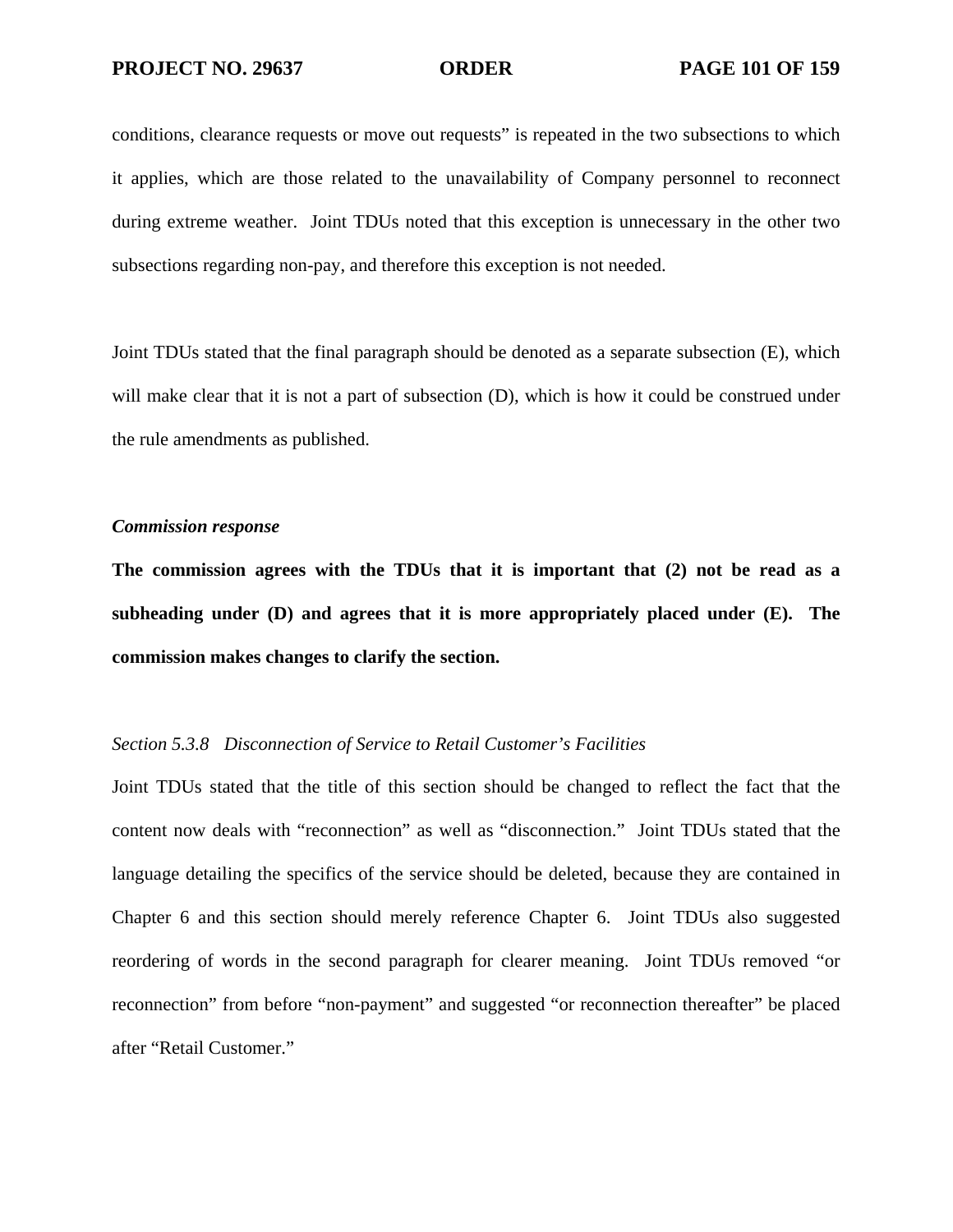# **The commission agrees with Joint TDUs and amends the section accordingly.**

# *Section 5.4.8 Access to Retail Customer's Premises*

The REP Coalition recommended that In Writing be capitalized. Joint TDUs stated that this was not necessary.

# *Commission response*

**"In writing" is not a defined term, and therefore it is not appropriate for the term to be capitalized.** 

OPC argued that the last sentence may preclude access to a non-company owned meter by the owner of the meter. However, Joint TDUs pointed out that this was considered during the rulemaking on Competitive Metering and Sections 5.10.2 and 5.10.5 already provide customers with the necessary rights associated with non-Company-owned Meters.

# *Commission response*

**The commission notes that the sentence to which OPC refers is referring to access to Company's facilities, and is not referring to facilities or equipment that are not owned by Company. The commission agrees with TDUs that matters relating to non-Companyowned Meters are addressed in Section 5.10, and therefore declines to make changes to this section.**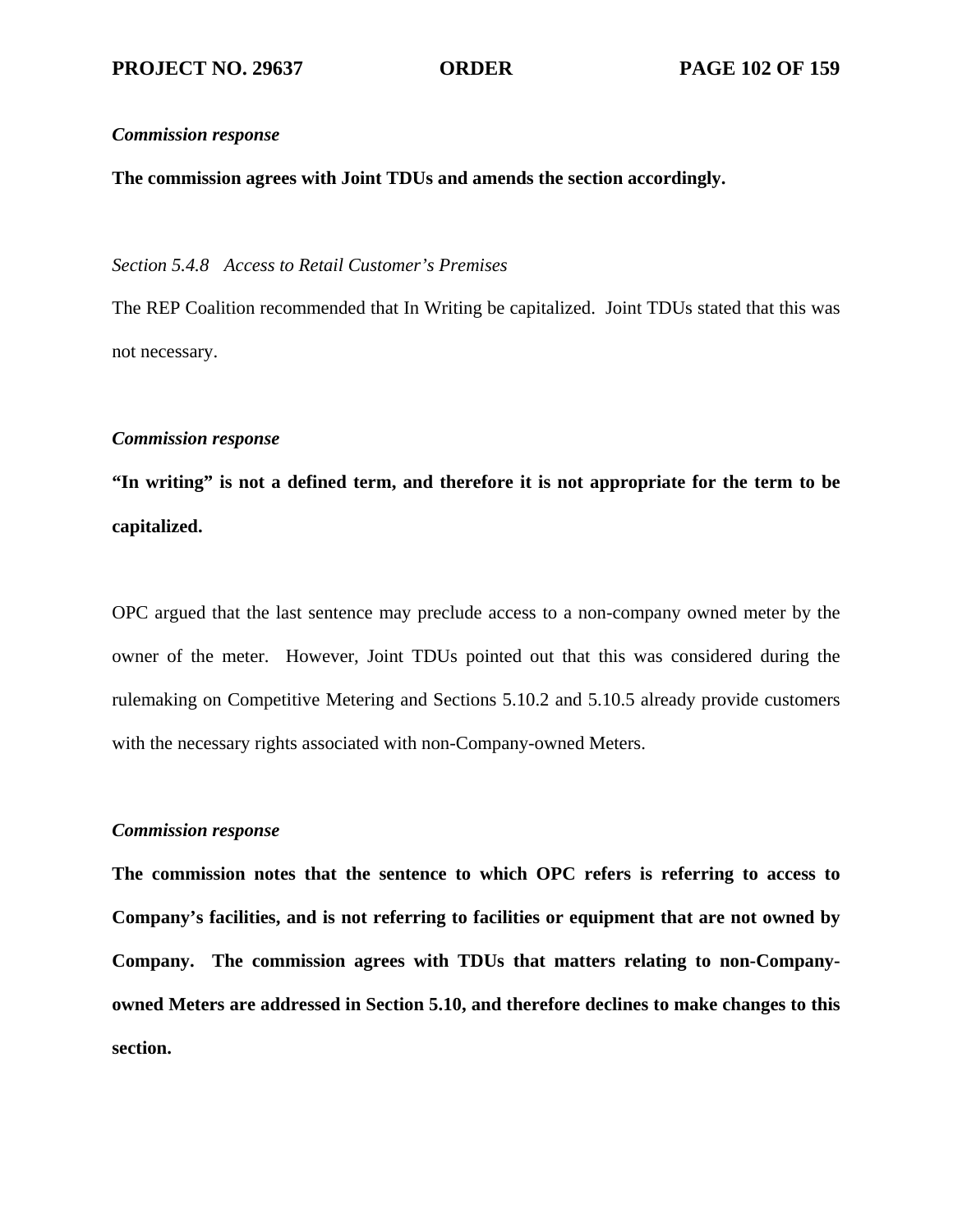### *Section 5.5.4 Change in Retail Customer's Electric Load*

OPC suggested adding a requirement that the customer be noticed of the maximum capacity of the Delivery System facilities serving a Retail Customer before any penalty would apply for damage to Company's facilities from use of delivery system in excess of such maximum. Joint TDUs disagreed and stated that the purpose of this section was to ensure that the Retail Customer tells the TDU prior to making significant increases in load or demand and at that time, the TDU will tell the customer whether the facilities are sufficient to handle the increase. The TDUs argued that OPC's suggestion would turn this requirement on its head, and would require the TDU to continually update all customers of the capability of the Delivery System used to serve them and that adding that this could potentially be interpreted as affecting the careful balance of liability for various issues contained in the tariff.

#### *Commission response*

**The commission agrees with the TDUs and that to continually update all customers of the capability of the Delivery System used to serve them would not be practical. The commission disagrees with OPC's comments and reiterates that if a customer damages the system, it is responsible for paying.** 

# *Section 5.5.5 Power Factor*

Joint TDUs recommended that the ERCOT Standard Power Factor "shall be the same value as required of the Company in ERCOT Protocol 5.2.1" and that customer facilities be required to be consistent with this standard. The REP Coalition noted a discrepancy in this section since the lead in paragraph of Section 5.5.5 states that the Power Factor requirement is set at 95%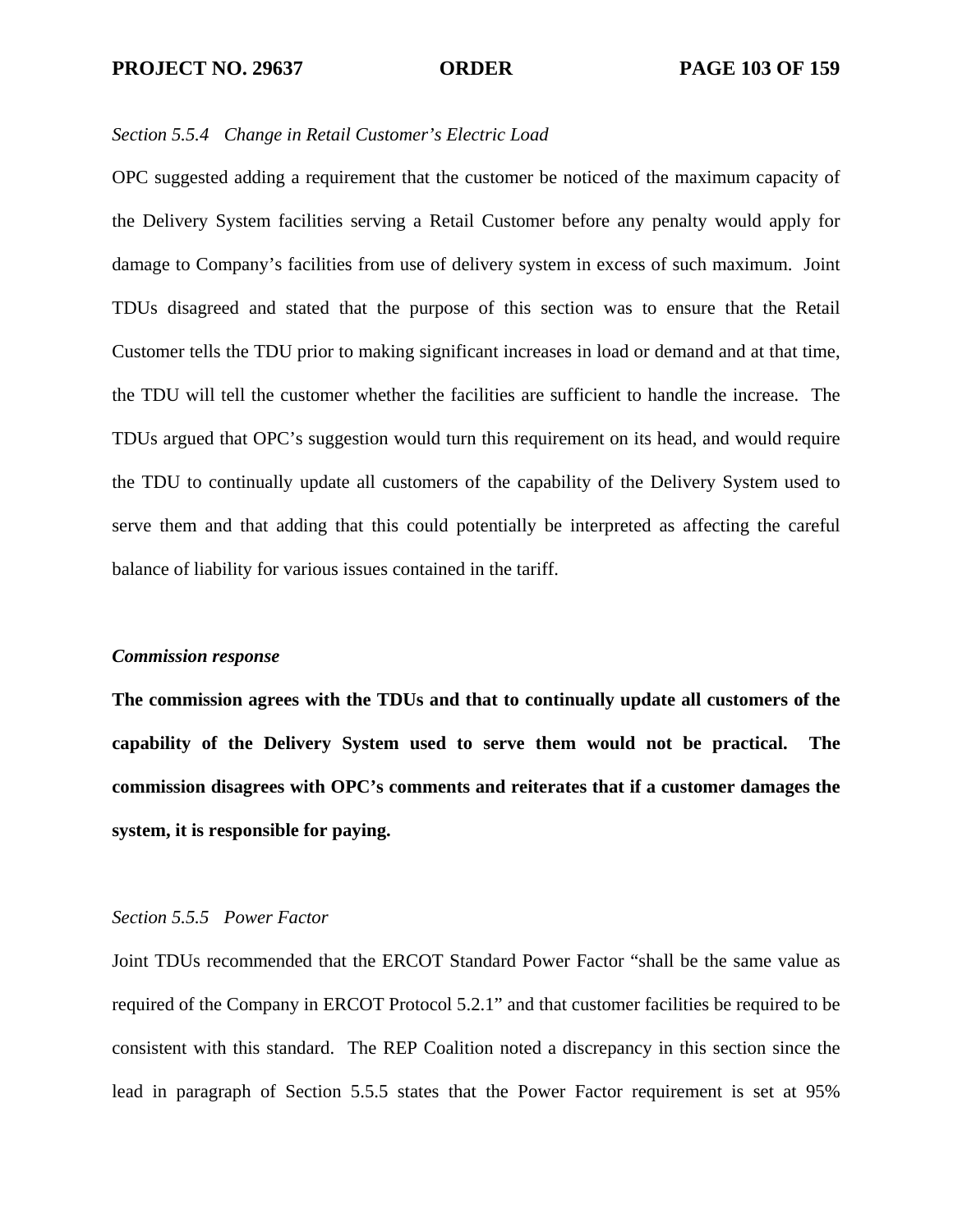however, the formula used to determine the Power Factor Adjusted kW when the minimum 95% requirement is not met refers to the ERCOT Standard Power Factor which is currently set at 97%. The REP Coalition strongly urged the commission to maintain the 95% level. The REP Coalition provided examples that TXU, AEP Texas Central and AEP Texas North had all recently implemented Power Factor billing in their service territories based on the current 95% level and many customers have already made or are in the process of making significant investments to correct their Power Factor to 95%, a change would require additional expense to increase their Power Factor to 97% or pay an additional amount based on the Power Factor adjustment formula. Joint TDUs argued that the current standard set by ERCOT is 97% and the only reason that these same customers were not required to purchase equipment to correct their load to 97% was because the 95% standard was hard coded into the tariff. Additionally, Joint TDUs stated that not all eligible customers are currently Power Factor metered and many customers have not yet purchased any equipment to correct their Power Factor and it is imperative that these customers are not caught in the same situation. TIEC disagreed with the TDU approach. TIEC stated that this change would require some customers to make significant investments without which the customer will face a financial penalty. Further, if such a move is necessary, TIEC reported that implementation would take considerable time (12-18 months) and customers would need sufficient time to install facilities before the new billing treatment would be appropriate. Joint TDUs stated that if the REPs prevail on this point, Joint TDUs are caught in a catch 22 since the current standard Power Factor provision can only be changed in a rulemaking regardless of what happens in a TDU's rate case. If the change doesn't get made now, Joint TDUs are precluded from making any change in their rate case and this proposed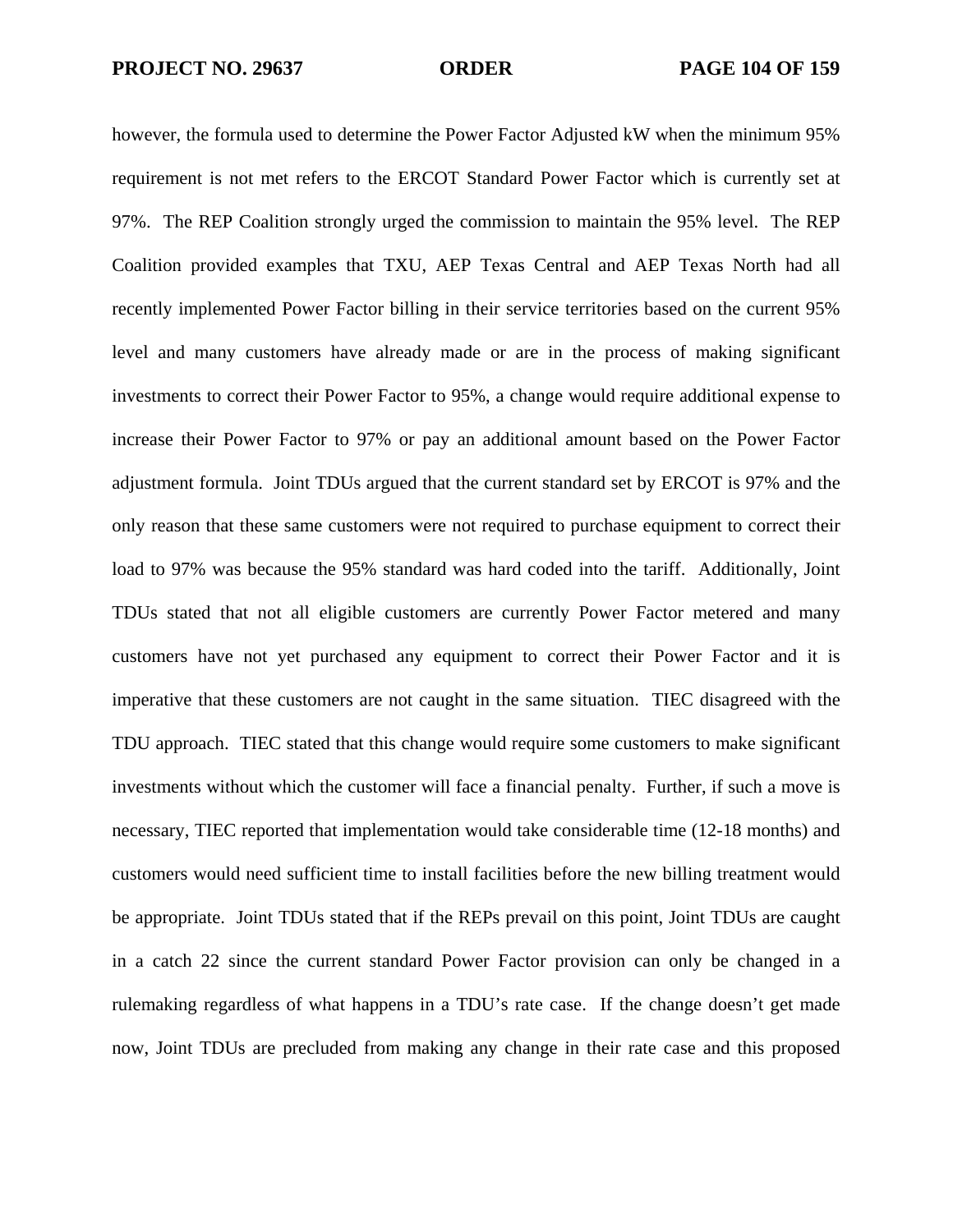change is necessary to increase the efficiency of the ERCOT transmission and distribution system.

The REP Coalition stated that changing the minimum Power Factor constitutes a change in rates to the end-use customer and the REP Coalition believed a Power Factor change is more appropriate for a rate case proceeding, not this rulemaking. Joint TDUs disagreed that it was a rate change, but agreed it does affect billing in the same manner as occurs when a customer demands more power and energy and neither instance constitutes a rate change.

### *Commission response*

**The commission agrees with TIEC and the REP Coalition that the standard Power Factor remain at 95% as approved in the TDU tariffs. The commission finds that customers need stability when being required to build facilities. As the ERCOT Power Factor is now set at one value, it could change yearly or even more frequently as protocol revision requests are approved. The commission finds that this situation is too dynamic for customers and that the value should not be the ERCOT protocol value but the standard 95% value.** 

Joint TDUs also proposed that if the facilities do not meet this standard or if facilities were found to be causing Delivery System problems for other Retail Customers and the customer failed to correct the problem after sufficient notice, the TDU be permitted to install the necessary equipment to correct the problem and require the customer to reimburse TDU for the cost. TIEC disagreed on the inclusion of the term "causing Delivery System problems for other Retail Customers" as it potentially raises the Power Factor standard for some customers to an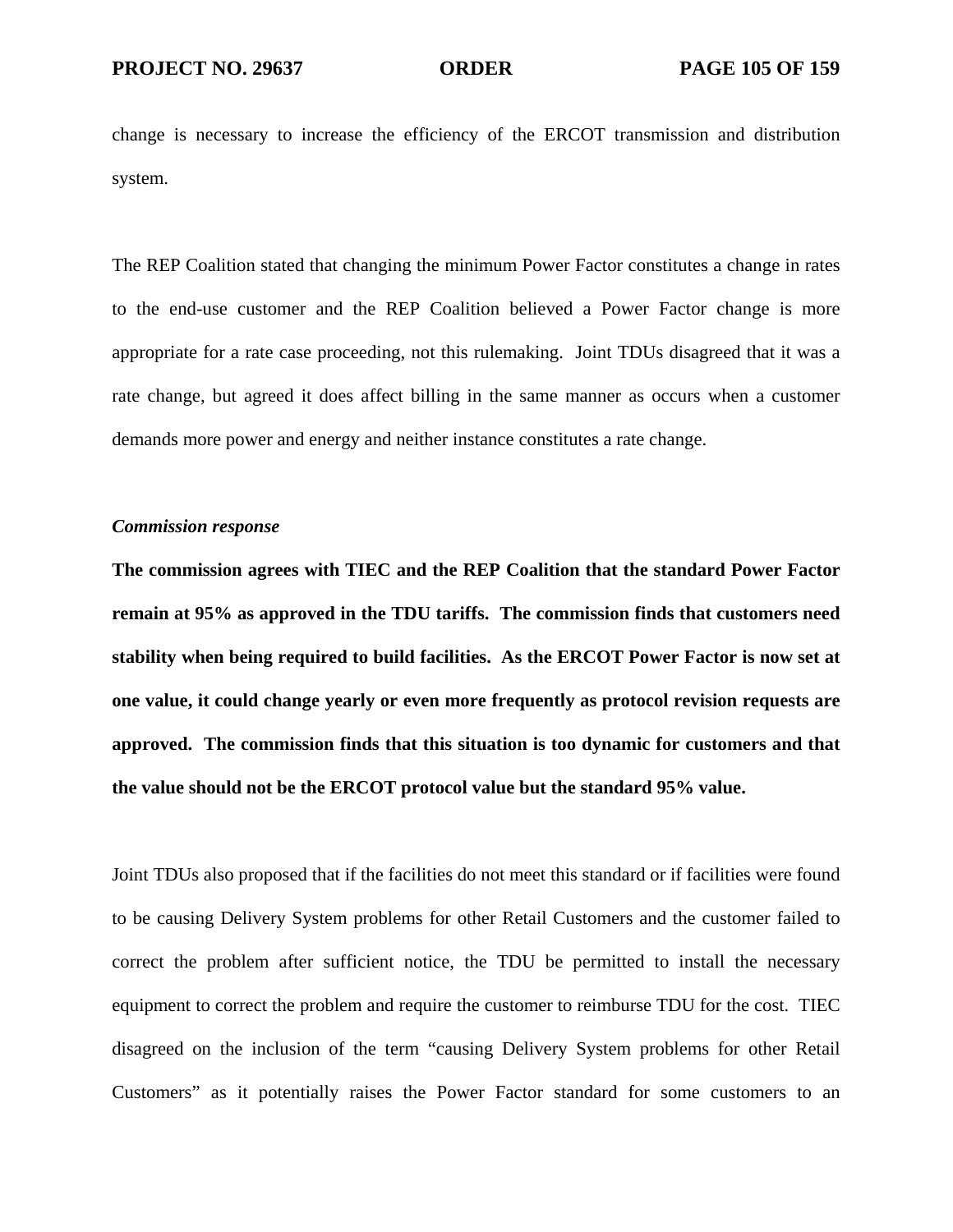unspecified level and leaving it solely to the utility to judge what system "problems" are. TIEC argued that reliability issues caused by other customers' operations are adequately dealt with in Sections 5.4.1 (which requires that a customer's facilities not cause impairment of TDU's Delivery Service to other Retail Customers or others), 5.5.1 (requiring load balance), and 5.5.2 (which bars operation of equipment that adversely affects Delivery Service to other Retail Customers or that may be detrimental to the Delivery System). Joint TDUs responded that other provisions in the tariff could allow the TDU to require the Retail Customer to modify its use of the delivery system, the proposed language makes it more clear that a customer Power Factor can cause problems for other customers that would require the Retail Customer causing the problem to take corrective action. The REP Coalition stated that it did not object to this provision provided the TDU will no longer assess the Power Factor adjustment once the customer reimburses the TDU for correction equipment.

#### *Commission response*

**The commission agrees with TIEC that "Causing Delivery System problems for other customers" is accounted for elsewhere in the tariff however, Section 5.5.2 is the only section which discusses the ability of the TDU to require the installation of equipment to reasonably limit the adverse effect on other customers. The commission concludes that the language in other sections of the tariff does not adequately address what happens when the customer fails to comply with the TDU's request, and finds that the language in Section 5.5.2 is a necessary element for resolution. The commission notes that similar language exists in the current tariff which allows the TDU to require the customer to arrange for installation of appropriate equipment, or at the customer's option, to reimburse the**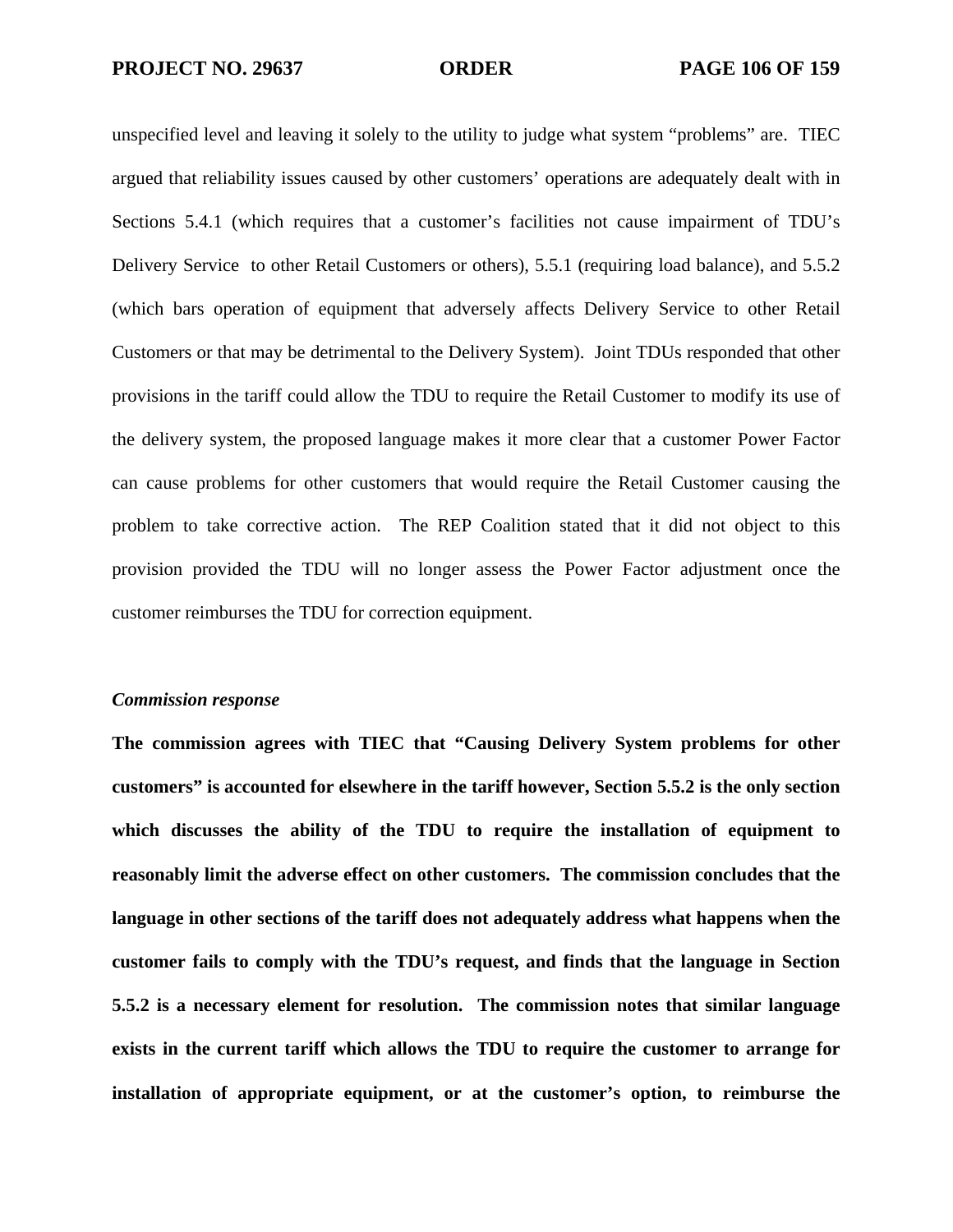**company for such installation. The commission does share TIEC's concern that the TDU not have the latitude to establish Power Factor requirements that are higher than needed to meet the standard in the tariff, and therefore clarifies that the fix will correct the problem to the commission's standard Power Factor of 95%.** 

Joint TDUs also noted that one TDU had a different formula for Power Factor calculations and added a provision for the Power Factor to be calculated differently if it appeared differently in Company's specific tariff.

### *Commission response*

**The commission declines to amend the tariff as proposed as it could perpetuate the nonstandardization of Power Factor calculations among the TDUs but agrees to allow the affected TDU until its next general rate case to comply with this formula.** 

CRMWD stated that in the past it has suffered through the misapplication of the Power Factor adjustment as allowed in Section 5.5.5 of the tariff as some TDUs use a Power Factor set one month and apply it to a kW established during the 4-CP interval set months before. CRMWD stated that this leads to artificially high kW demand values and consequently artificially high TDU charges. For example, CRMWD represented that one of its pump station accounts typically operates during the summer months and is idle during the winter. The Power Factor during the winter may be as low as 6% but when that is applied to the average kW set during the 4-CP intervals a kW is calculated that is physically impossible and produces inappropriate charges when the delivery system did not actually experience anywhere near the kW load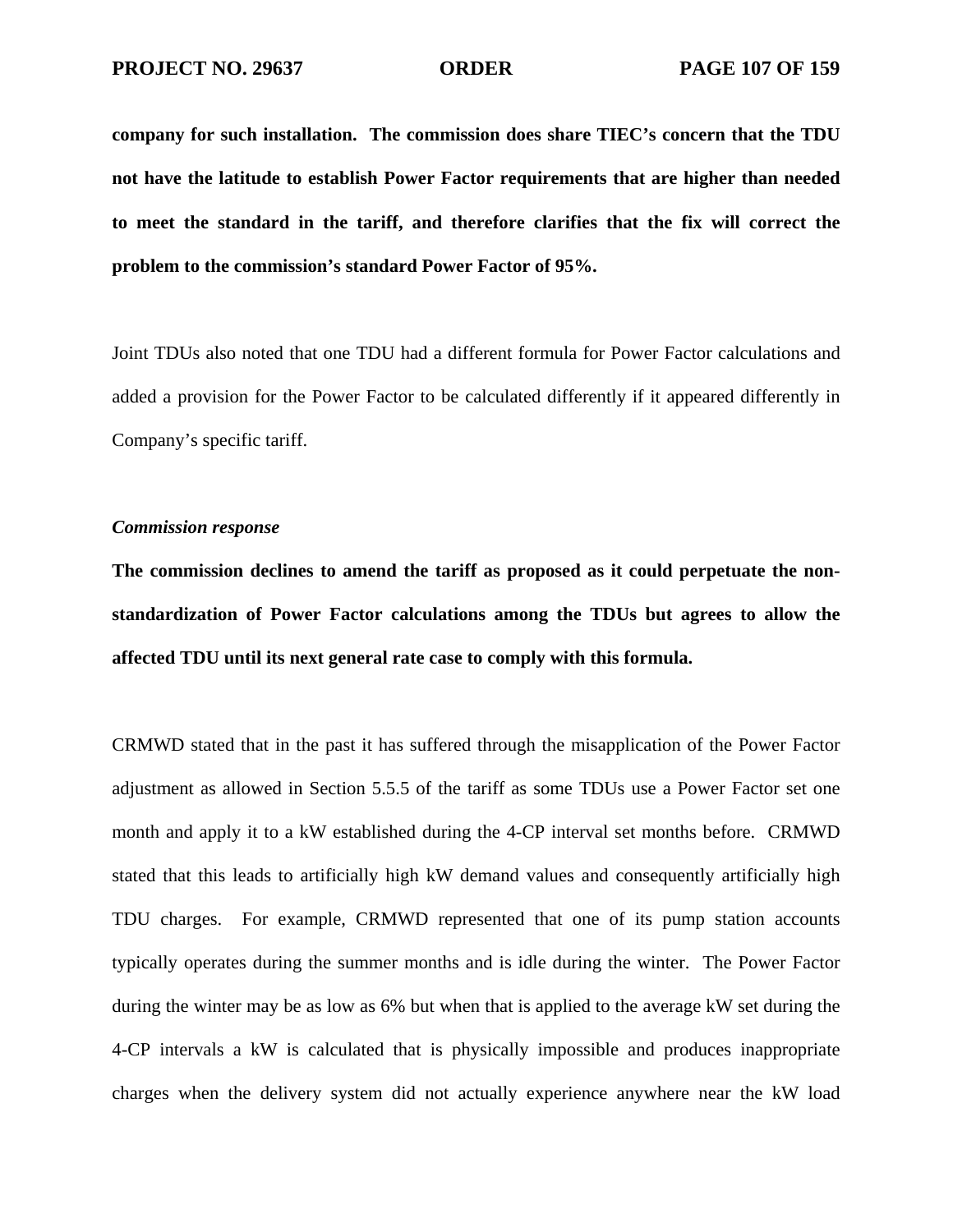calculated. CRMWD suggested changes to make clear that the Power Factor should be the Power Factor measured during the same 15 minute interval as the ERCOT peak as this would prevent a TDU from using a high kW demand set coincident with the ERCOT peak and a Power Factor set during an interval with different demand conditions. Joint TDUs responded that the TDUs are currently applying the Power Factor provision exactly as written however, the TDUs have seen that by applying the formula exactly as written, unintended consequences sometimes result. Therefore, Joint TDUs have proposed changes in this rulemaking that specifically address CRMWD's concerns. These changes, the TDUs stated, ensure that the Power Factor used in the power adjustment formula is directly related to the kW used in the calculation.

TIEC suggested that changes be made to the billing formulas to allow for recalculation of Power Factor adjusted billing demands once any identified shortcoming has been corrected to ensure that both the customer and the utility have the proper incentives to timely correct any Power Factor issues without unduly harming the customer or unjustly enriching the utility. Joint TDUs argued that this is contrary to the concept of cost causation and cost recovery for the TDU, the Joint TDUs stated that the Joint TDU's proposal is consistent with the current billing provisions contained in the tariff in that the effects of a Power Factor that is outside of the standard may have an impact on billing for up to 11 months.

Joint TDUs recommended adding a new subsection (3) to read "Power Factor Adjusted Monthly NCP kW demands will be used in determining the Billing kW under the applicable tariff schedule."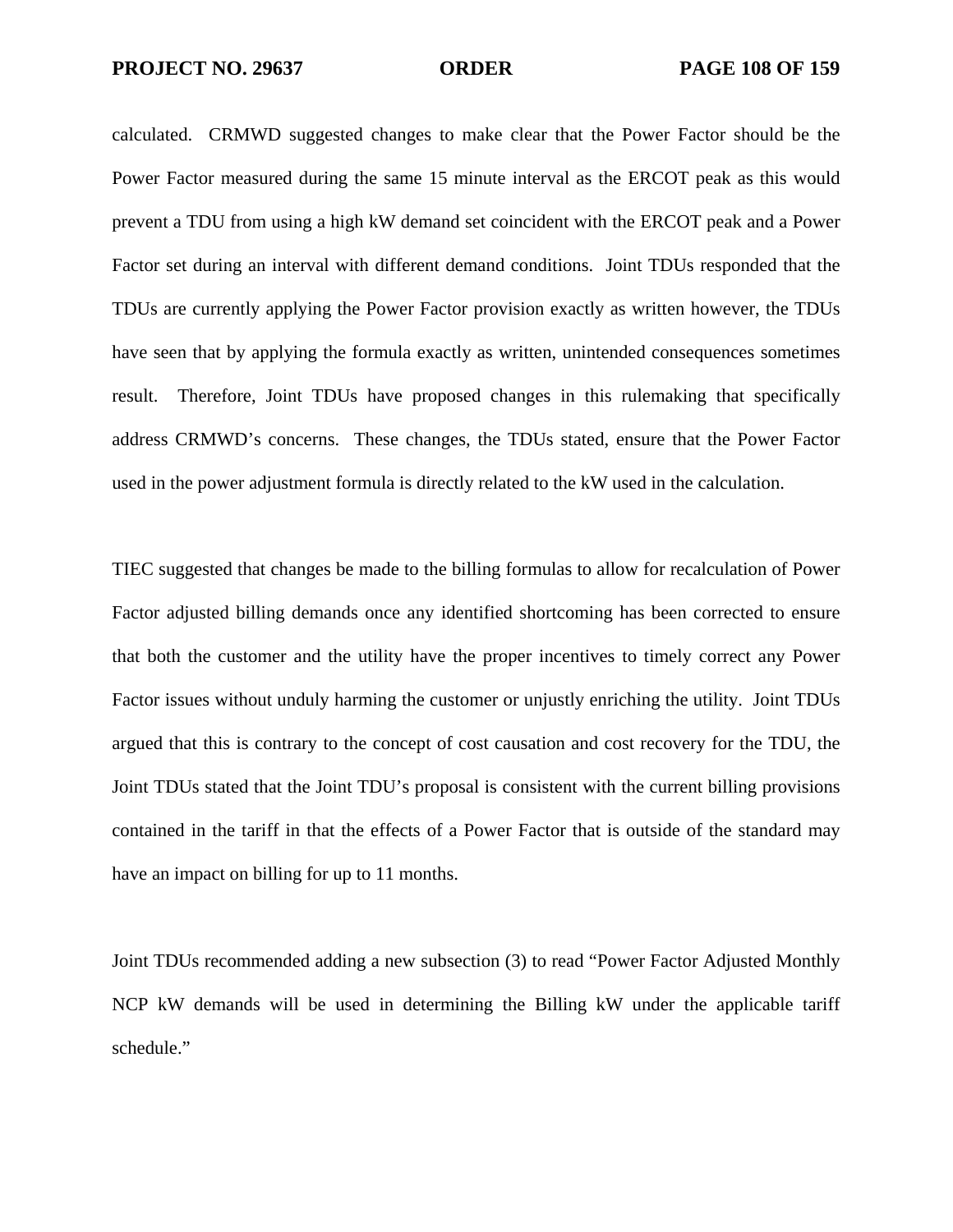The REP Coalition pointed out that the Joint TDUs recommendation to add subsection (3) would subject the customer to Power Factor adjustments on all rates and riders that are based on billing demand.

## *Commission response*

**The commission believes that the formula proposed by the TDUs will address the problems expressed by CRMWD and therefore the commission adopts the formula proposed by the TDUs with the exception that the 95% Power Factor that the tariffs currently contain, be inserted where the ERCOT Standard Power Factor has been proposed by the TDUs.** 

Joint TDUs recommended including the phrase "or leading as measured at the meter." The REP Coalition suggested this should be rejected as this is a new requirement because it could prove problematic for some customers, leading Power Factors are not common occurrences and are beneficial to the TDUs operating the system in aggregate because they help increase a lagging Power Factor on the system.

# *Commission response*

**The commission agrees with the REP Coalition and determines that leading Power Factors should not be included in this section.** 

# *Section 5.5.6 Testing of Retail Customer Equipment*

The REP Coalition supported this proposed change as it will provide customers with an opportunity to conduct much needed testing of new equipment without establishing a new peak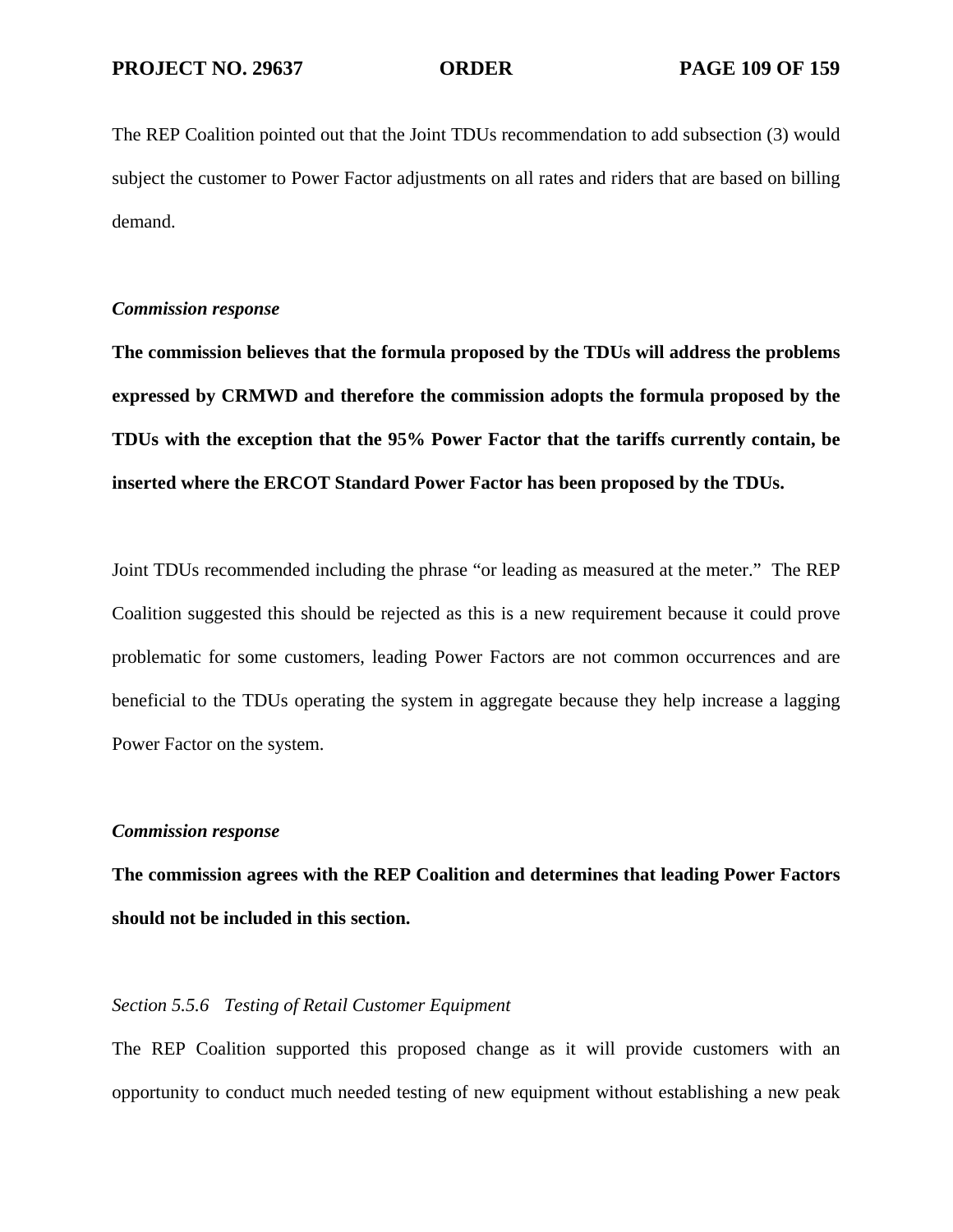demand that will follow them for the next 11 months. Joint TDUs recommended a phrase be added making it clear that the Company can bill for the actual usage (kWh and kW) that occurs during a test. They stated that while it is appropriate that the demand created by a pre-approved test not be used to set ratchets or otherwise affect future billing, it is also appropriate that in the billing cycles where the testing occurs that the actual usage (kWh and kW) from the test is accounted for and paid for.

Joint TDUs recommended language be added to make it clear that there may be charges associated with services the Company provides to assist in the test such as resetting the meter, and that the charges will be billed to the REP.

### *Commission response*

**The commission agrees that the customer should be responsible for any charges incurred due to additional services provided by the Company during the testing, and agrees that the customer should be responsible for usage (kWh and kW) in the test month. The commission also agrees with commenters that the demand set during a test should not be used in the calculation of any demand ratchets. The commission amends this section accordingly.** 

OPC suggested that a comparable benefit be given to Retail Customers not testing equipment. Joint TDUs responded that if OPC's concern is that customers doing tests are not required to pay for their actual demand and usage, the Joint TDUs' proposed language should eliminate the concern. The Joint TDUs continued that if it is the basic concept with which OPC disagrees,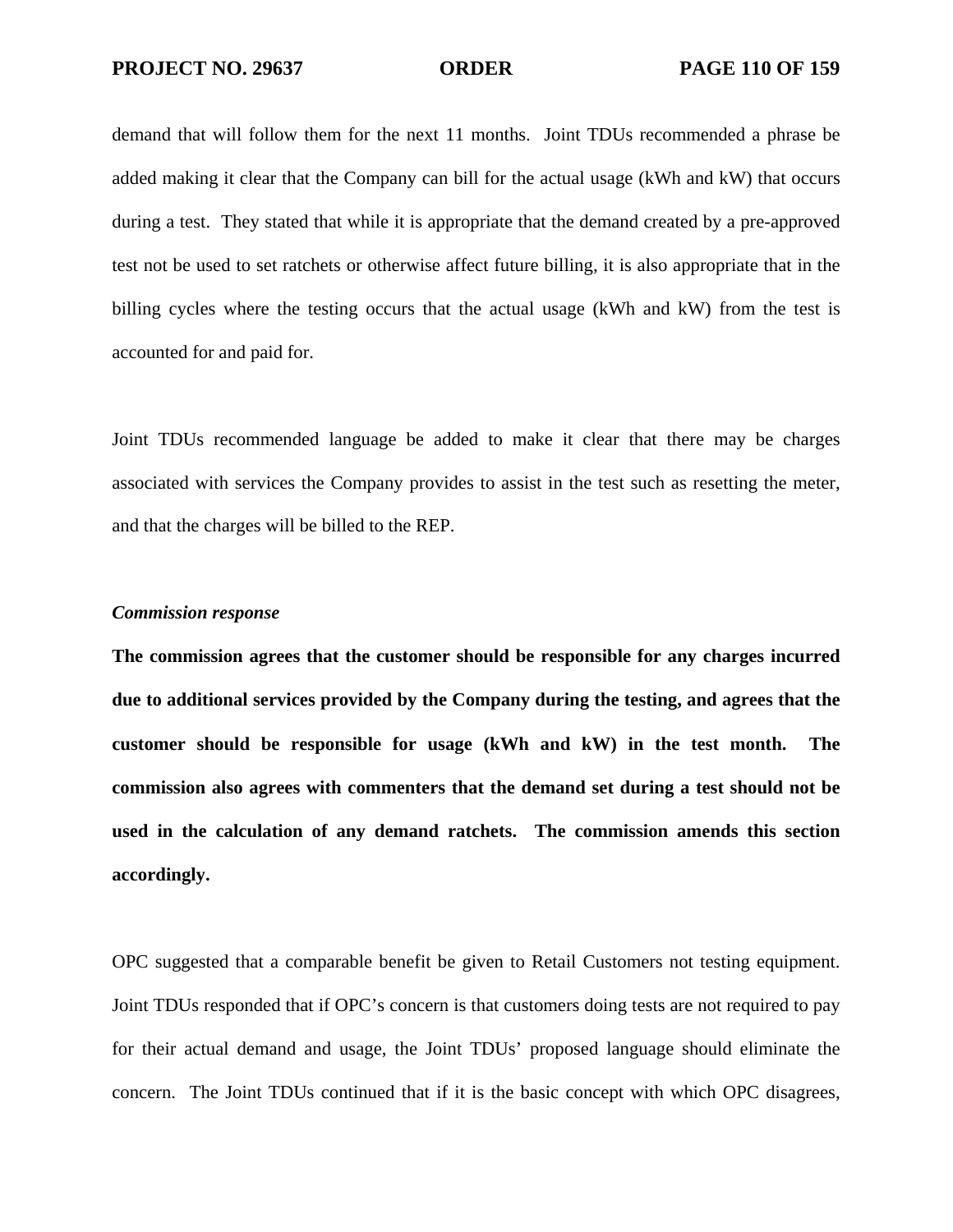Joint TDUs do not see how or why customers who do not test equipment should be given some sort of benefit.

### *Commission response*

**The commission is not clear as to OPC's concern. The commission notes that this benefit is only applicable to customers testing equipment because they are the customers who would be harmed by the resetting of demand because of a test. The commission is unaware of a comparable benefit that could be given to other customers not testing equipment and notes that OPC did not propose language to address its concern. Therefore, the commission declines to amend this section to address these comments.** 

### *Section 5.7.1 General*

TIEC stated its belief that where a Retail Customer either makes a Contribution in Aid of Construction (CIAC) or pays for certain facilities that are then owned and operated by the utility, the pro-forma tariff should mandate that subsequent Retail Customers bear an appropriate share of those costs if appropriate. TIEC commented that this protection may not be necessary in all instances, but where Retail Customers pay for facilities that ultimately serve others, the tariff should require an appropriate reimbursement of the initial costs. TIEC pointed to their discussion in comments on the Staff Strawman for additional details. In reply comments, Joint TDUs stated that Staff has correctly determined based on comments submitted in response to Question 3 in the Staff Strawman that TIEC's position is without merit. Joint TDUs stated that existing company-specific tariff provisions for the calculation of the CIAC already take into account the expected future load growth from additional Retail Customers to be served from the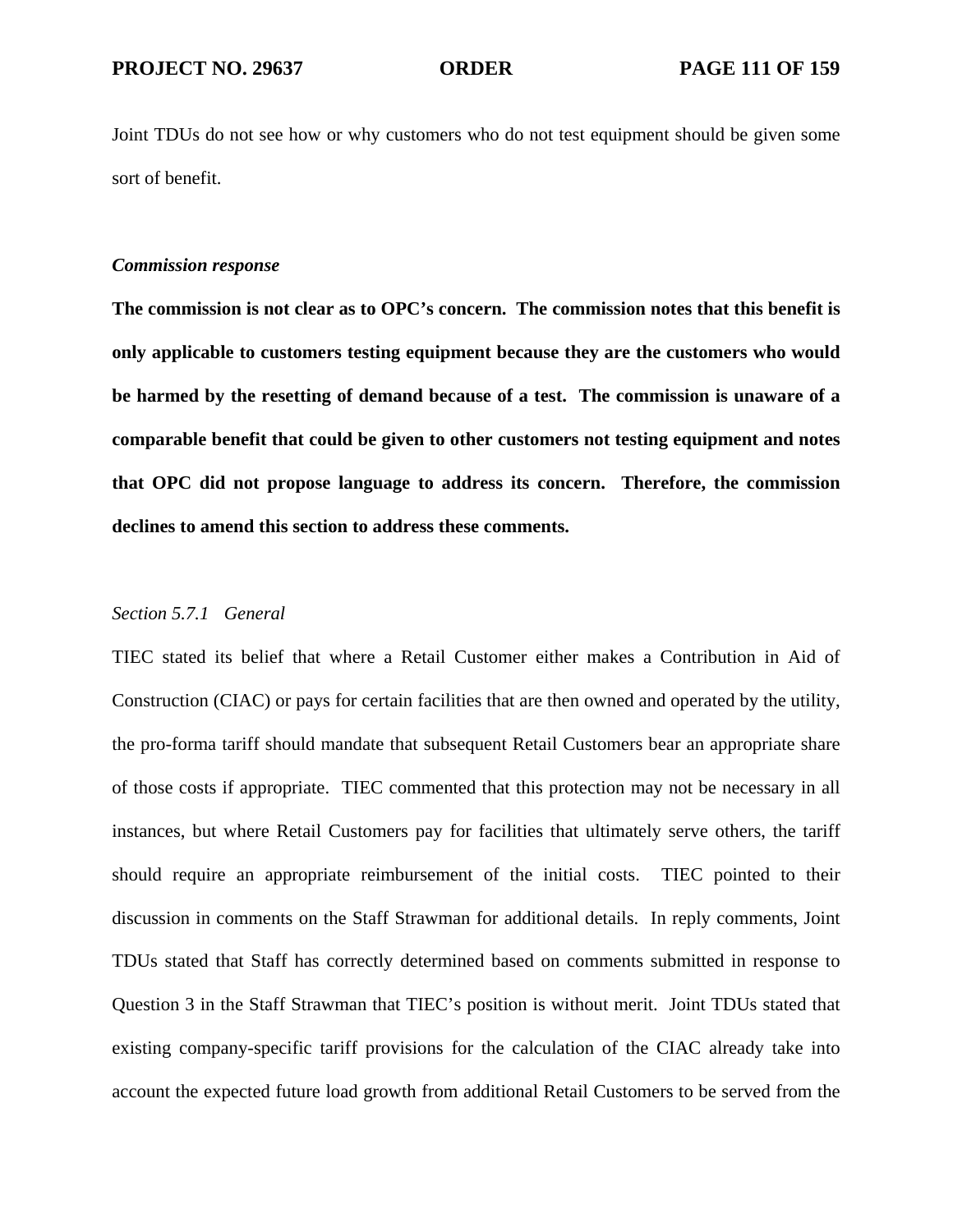facilities to be installed; and provide for appropriate balancing of cost to install facilities and cost to serve future load growth and reflect appropriate cost causation principles. Joint TDUs pointed to their discussion in comments on the Staff Strawman for additional details.

## *Commission response*

**The commission agrees with Joint TDUs that to the extent that existing company-specific tariff provisions take into account expected future load growth from additional retail customers from the facilities to be installed, there is no need to address it here. The commission declines to amend this section.** 

# *Section 5.7.3 Processing of Requests for Construction of Distribution Facilities*

Joint TDUs commented that in the title of this section, the term "Distribution" should be changed to "Delivery System" because it is a defined term and accurately references the facilities addressed in this section.

## *Commission response*

# **The commission agrees and amends the title accordingly.**

Joint TDUs stated that the ten day timeframe for providing an estimate of time for construction and cost of construction is unrealistic for large, complicated projects. Joint TDUs stated that in such an instance, the Retail Customer and the Company should be allowed to agree on a different deadline for provision of this information. Joint TDUs recommended that language should be added to the last sentence to make this clear.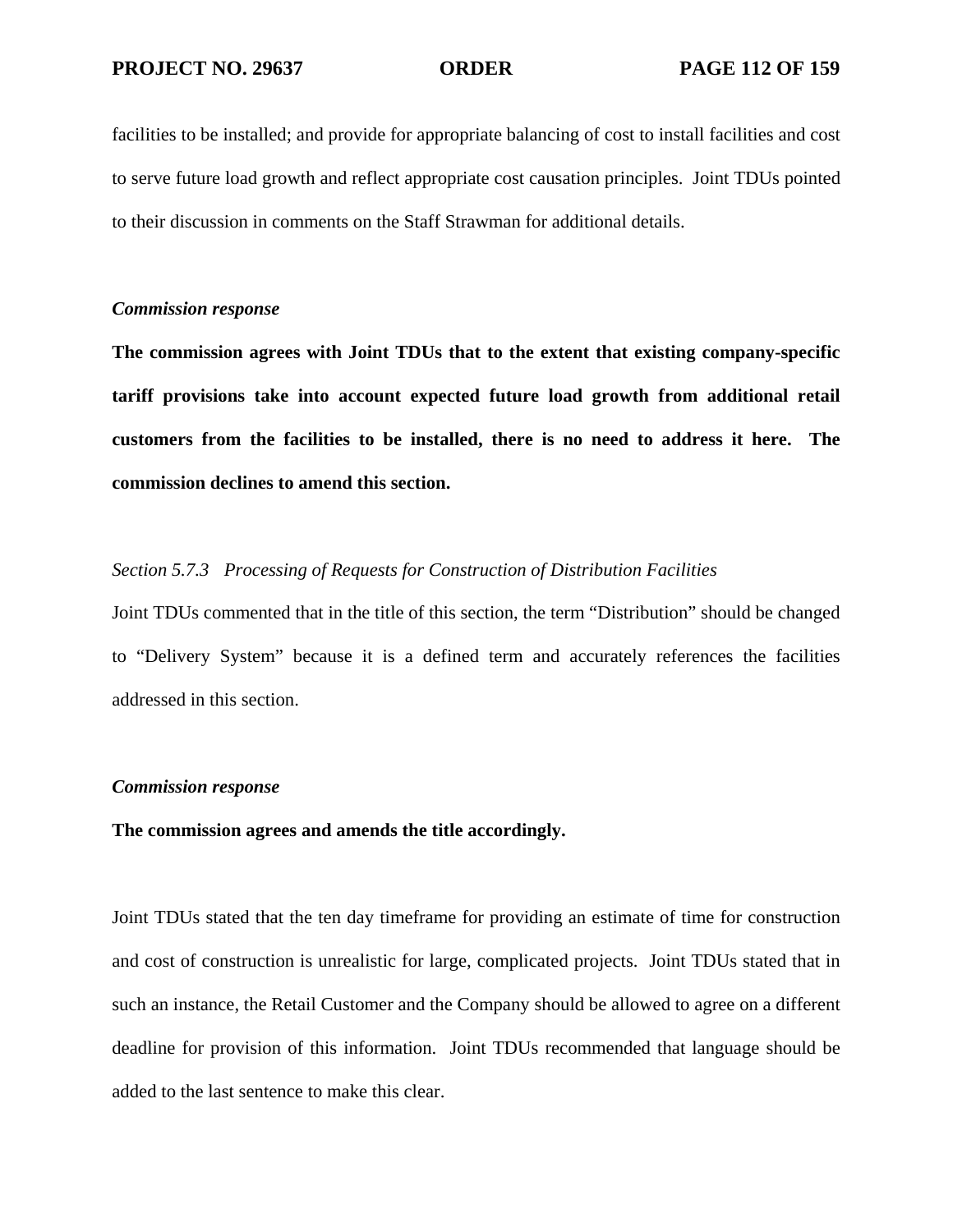### *Commission response*

**The commission agrees and amends this section accordingly.**

# *Section 5.7.7 Temporary Distribution Facilities*

Joint TDUs commented that in the title of this section, "Distribution" should be changed to "Delivery System" because "Delivery System" is a defined term and accurately references the facilities addressed in this section.

# *Commission response*

# **The commission agrees and amends this section accordingly.**

# *Section 5.7.8 Removal and Relocation of Company's Facilities and Meters*

Joint TDUs recommended changing the references of "Section 6.1" to "Chapter 6" because the Facilities Extension Policy for some TDUs in found in Chapter 6, but not in Section 6.1 Rate Schedules.

# *Commission response*

# **The commission agrees and amends this section accordingly.**

# *Section 5.7.9 Dismantling of Company's Facilities*

Joint TDUs stated that the cooperation between the Retail Customer and the Company is highly necessary in scheduling the removal of outdoor lighting. Joint TDUs gave the example that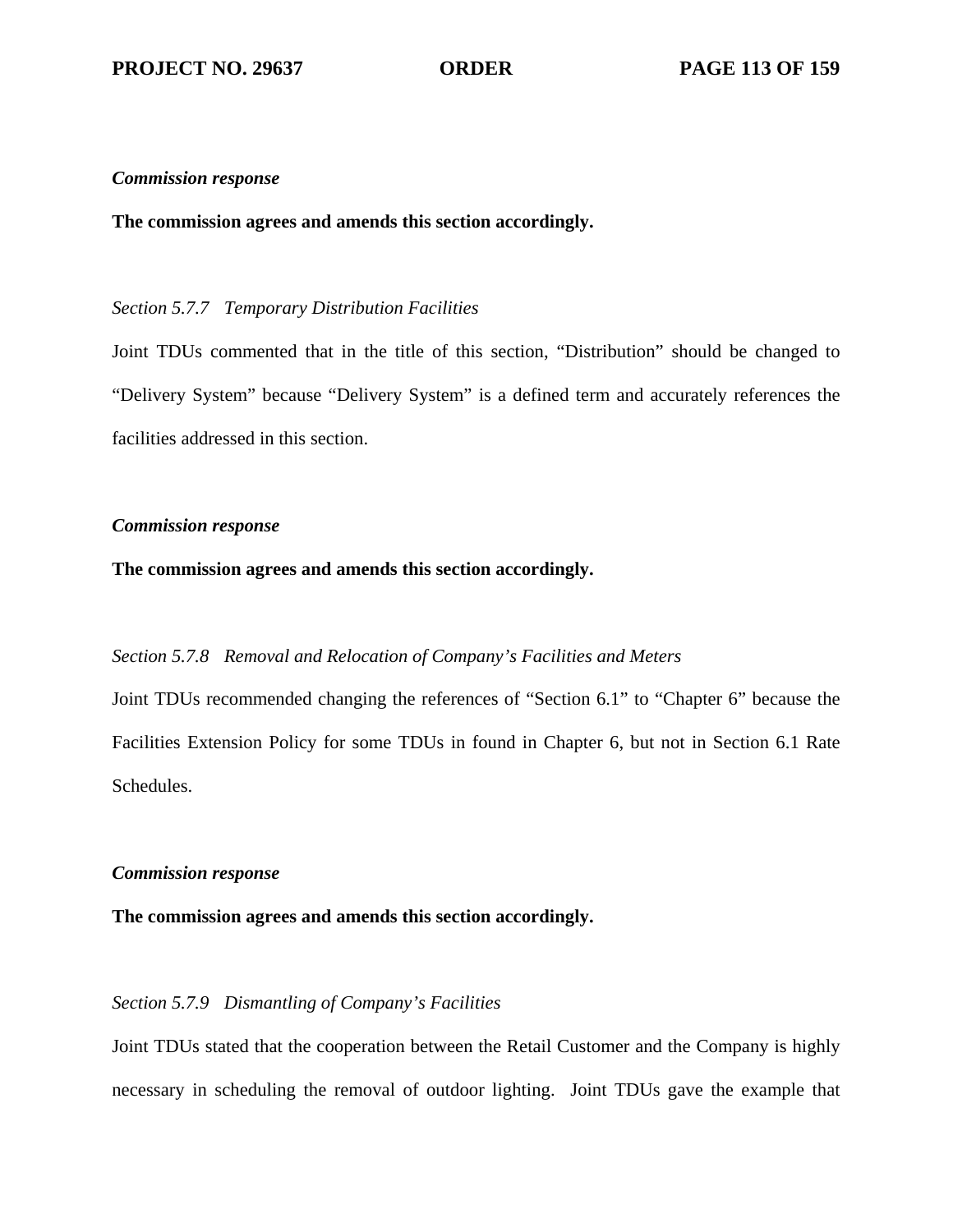when a shopping center is renovated; the parking lot lights need to be dismantled at a time that will not interfere with other work that is occurring. Joint TDUs commented that the phrasing in the published rule would require all of the work to take place on the date requested, which is a single day, and which could be impossible if it is a large job. Joint TDUs added that the TDU should be allowed some flexibility with regard to when it performs this low priority service, and therefore the section should be rephrased to provide that the work will be done within 30 days of the day the request is received by the Company or at another mutually agreeable time.

The REP Coalition supported the language in the proposed tariff which specifies the timing for removal of outdoor lighting as well as the prohibition from charging for outdoor lighting removals initiated by the TDU. Joint TDUs disagreed with the REP Coalition and responded that there is no need to provide deadlines for these services in the tariff and the proposed language does not cover the wide variety of services that could be required.

### *Commission response*

**The commission understands that cooperation between the Retail Customer and the Company may be necessary in certain circumstances, but disagrees with Joint TDUs that "within 30 days of the day the request is received," "or another mutually agreeable time" are appropriate service standards for this service. These suggestions do not give the Retail Customer any assurance that the requested service will be completed in a timely manner, and do not give any consideration to the date that the Retail Customer has already determined to be acceptable to their schedule. The commission does agree, however, that**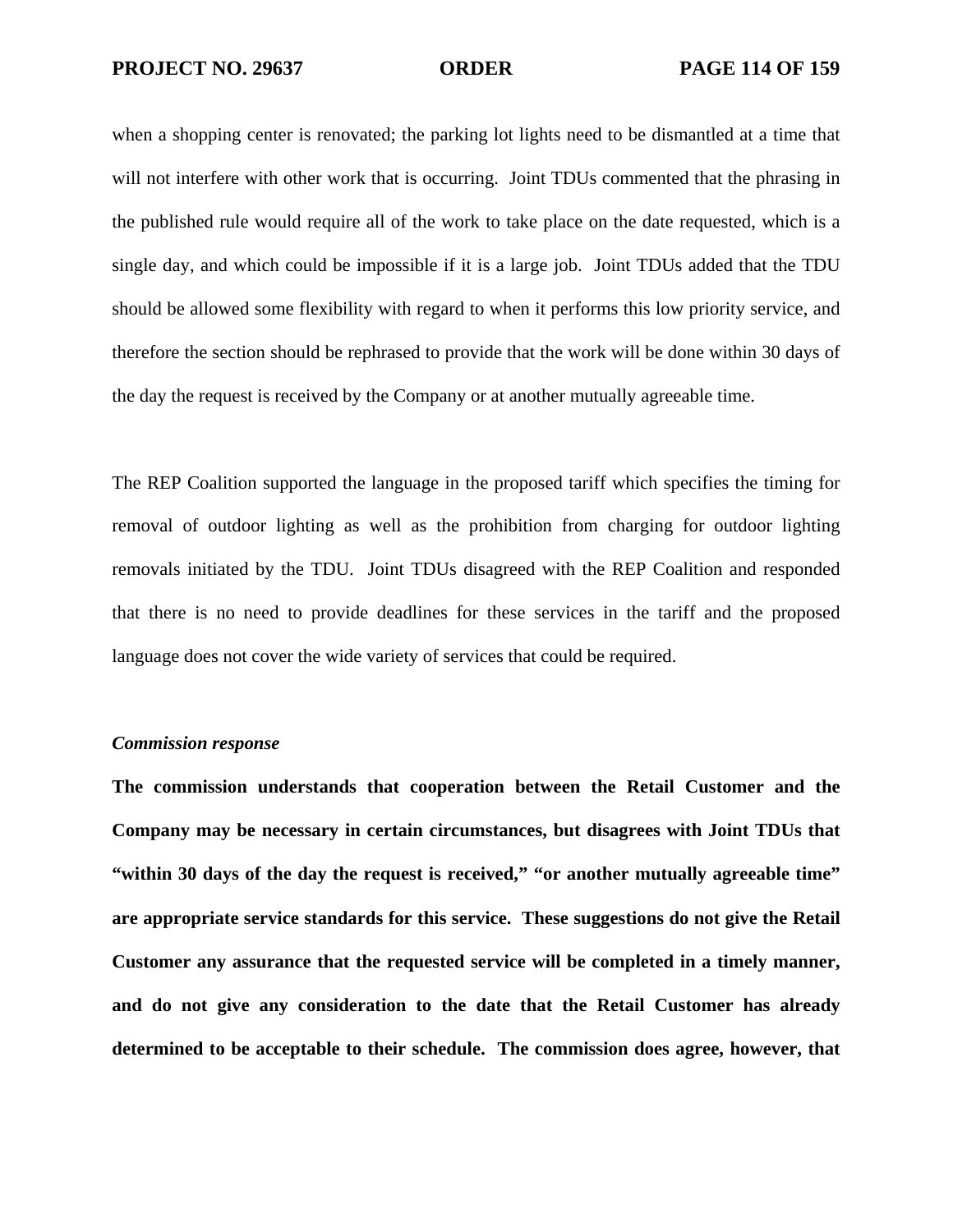**the language should contemplate the fact that some services may take longer than a day to complete, and has added language to that effect.** 

# *Section 5.8.1 Billing of Delivery Charges*

The Joint TDUs stated that the first sentence should be deleted because it is duplicative of the last sentence, and that the reference to Delivery System charges should be changes to Delivery Service Charges. Joint TDUs stated that they understand that any services requested by the REP or customer as well as tampering charges or any other charges attributable to a time when the REP was the REP of Record will be charged to the REP pursuant to this language. The REP Coalition strongly disagreed, stating that customers expect to receive one complete final bill from their REP, not a bill for final usage and then a subsequent bill for discretionary charges. The REPs concluded that since there should be no discretionary charges associated with activity at a meter after issuance of the final meter read, it is not unreasonable to expect the TDU to make sure the invoice for final usage includes all other outstanding charges for that ESI ID.

## *Commission response*

**The commission agrees with the Joint TDUs that the sentences are duplicative, and that the reference should be amended, and amends the section accordingly. The commission reiterates its response to Section 4.3.13.1 regarding the billing of tampering charges.**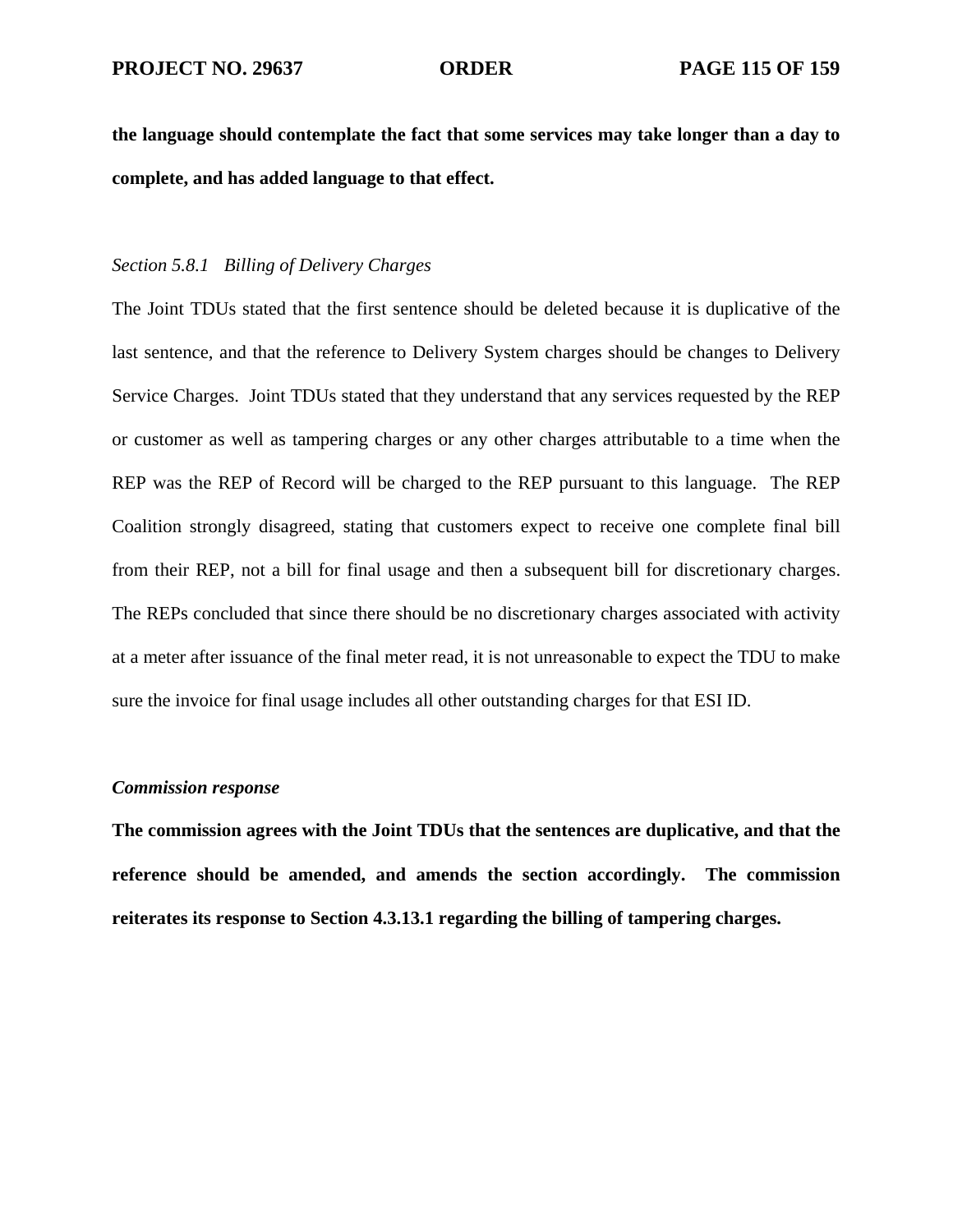# *Section 5.9.1 Company Remedies on Default by Competitive Retailer*

Joint TDUs stated that this section is unnecessary in the tariff, and if its purpose is to alert the Retail Customer to the fact that a transfer could occur it should appear in the Customer Protection Rules rather than in the tariff.

# *Commission response*

**The commission disagrees that this section is unnecessary. The section communicates to the customer that the failure of their REP to abide by the tariff may result in the customer being transferred to another REP. Therefore, it is appropriately located in the tariff.** 

# *Section 5.10.2 Retail Customer Responsibility and Rights*

Joint TDUs suggested the first paragraph should be revised to conform with Section 4.7.1, they also suggested some other clarifying language.

## *Commission response*

**The commission agrees that the first paragraph should be revised to conform with Section 4.7.1, but does not agree with the specific language proposed by Joint TDUs, as discussed in the commission response to Section 4.7.1. The commission agrees with the clarifying change in the second paragraph and amends the section accordingly.** 

# *Section 5.10.5 Non-Company Owned Meters*

The REP Coalition supported the proposed language that provides that if the changing of a meter causes changes to settlement profile, the settlement profile will change at the next billing cycle.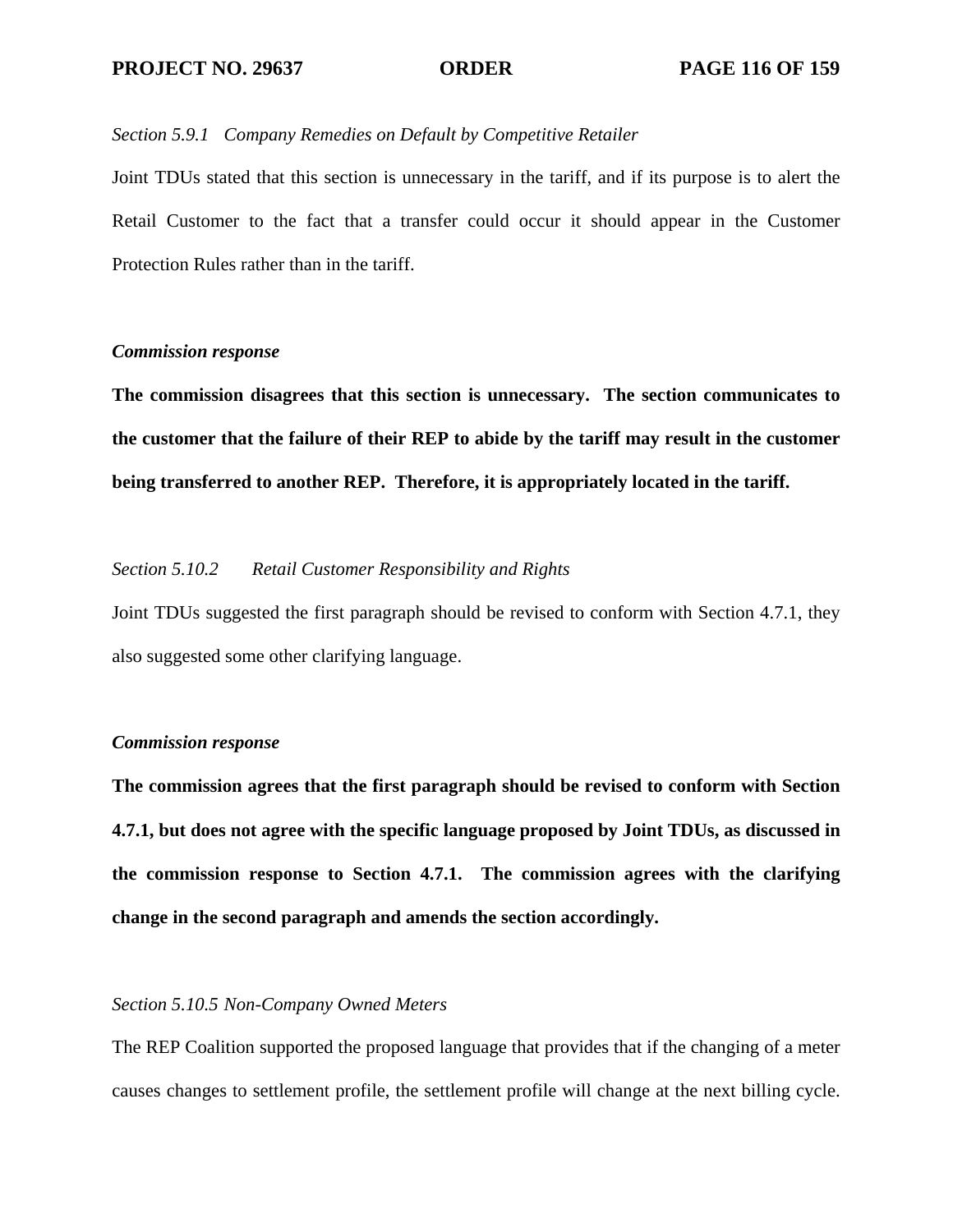Joint TDUs agreed and suggested language to reflect recent changes in PURA that allow only commercial and industrial Retail Customers required by the Independent Organization to have an IDR meter to have a non-company owned meter.

# *Commission response*

**The commission disagrees that this change is necessary. The law on this has changed the last two legislative sessions and it is burdensome to continue changing the tariff based on these changes. What is written in the tariff does not violate PURA, therefore the commission declines to make the changes as suggested by Joint TDUs.** 

# *Section 5.11.1 Service Inquiries*

The REP Coalition supported this requirement. Joint TDUs did not support the requirement and stated that if included, the number of days should be changed from two to five Business Days to respond to a customer inquiry.

### *Commission response*

**The commission agrees with the REP Coalition and declines to amend the section.** 

# *Section 5.12.2 Response to Reports of Interruptions and Repair Requests*

Joint TDUs stated that this section should not require notification to the REP because there is no existing market transaction through which this could be done in all instances. Therefore, to implement this requirement, the market would have to create a transaction to notify REPs. Joint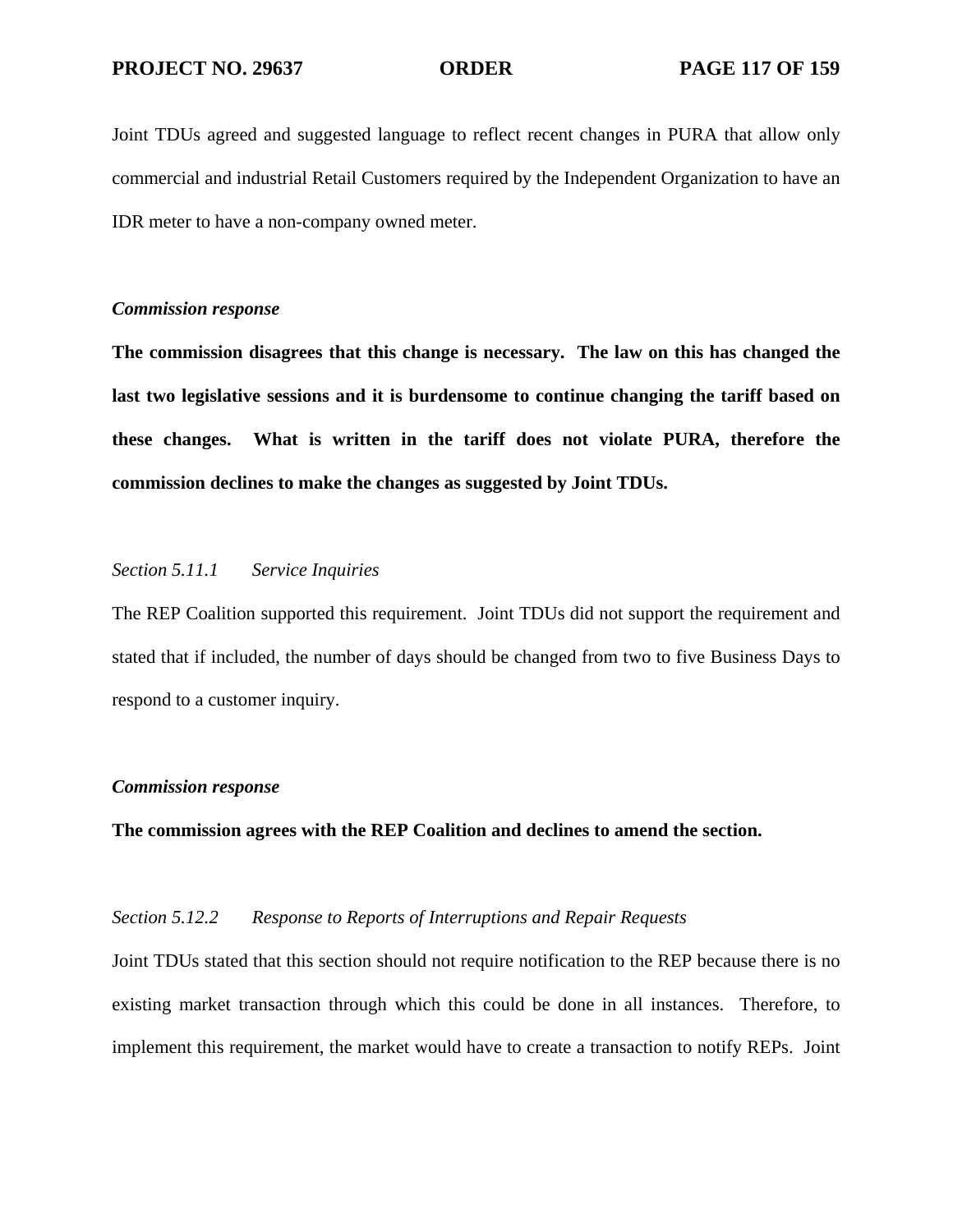TDUs added that REPs have pre-authorized the charges, and the invoice clearly indicates any charge that is made for this type of service and this should be sufficient notice to the REP.

### *Commission response*

**The commission agrees with the Joint TDUs that the REP has pre-authorized the charges but disagrees that an invoice many days later is sufficient notice to the REP, as the REP, for customer service reasons may have need of the information to report findings to the customer, or to follow up with the customer. Therefore the commission finds that notifications should be given to the REP and declines to make the change.** 

## *Implementation Issues*

The REP Coalition stated that it was pleased with the commission's move toward standardizing basic Discretionary Services among all TDUs for the ultimate benefit of end-use customers. The REP Coalition urged the commission to approve the timelines proposed in Staff's original strawman rule for four basic TDU services including move-ins, move-outs, reconnections, and meter re-reads for standard implementation across all TDUs on the effective date of the commission's adoption of the revised tariff. This action would ensure that REPs and customers receive the long-awaited benefits of standardization of the most basic customer services within six months of the commission's adoption of the revised tariff, or by June 15, 2006 per the commission's proposed date for TDUs to make their compliance filings reflecting the revised tariff. In reply comments, the REPs added that as the market matures, it is important that certain efficiencies be attained. If REPs are to offer valuable competitive services to Retail Customers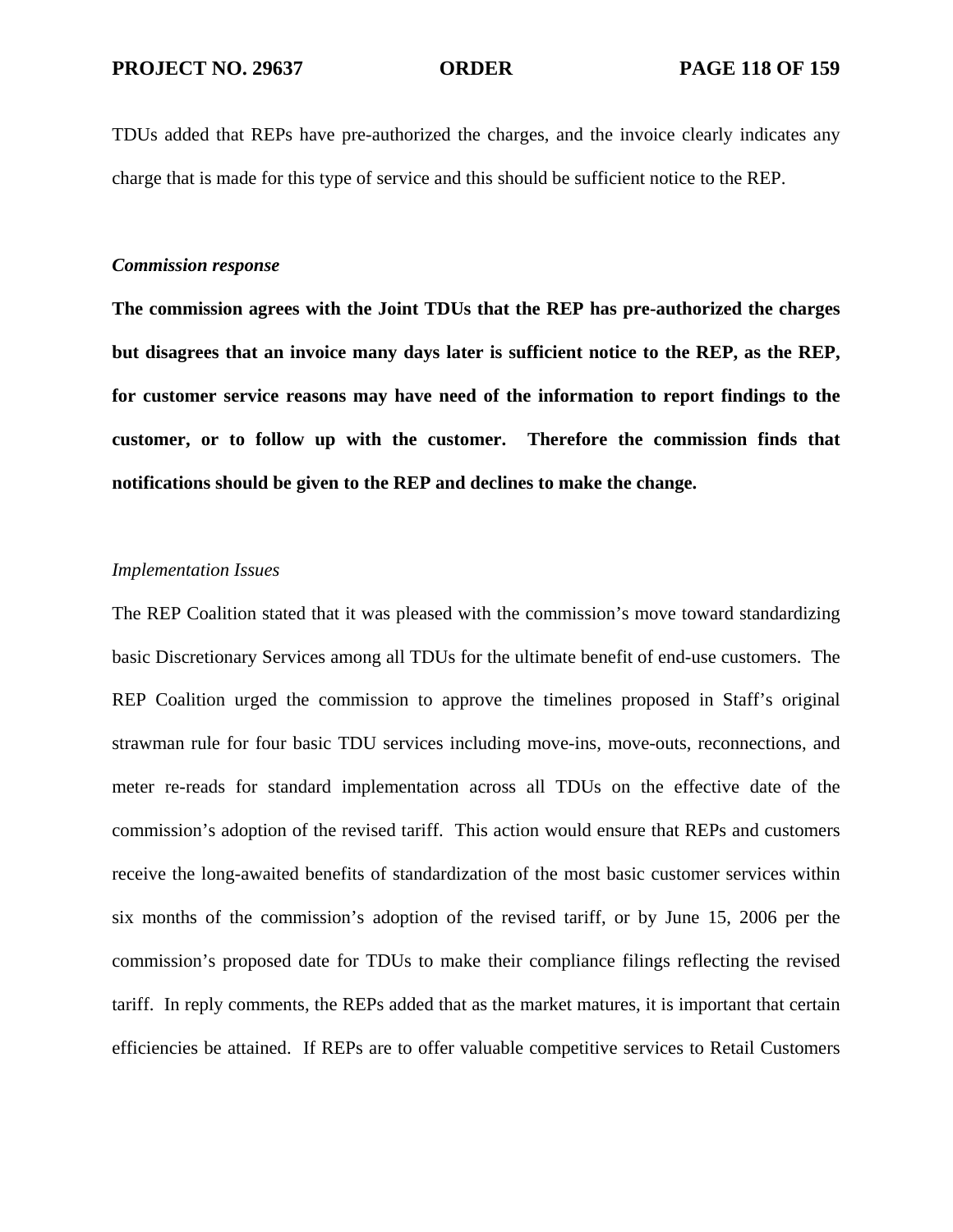in a way that fosters healthy economic competition, they must be able to count on consistent and standard services from transmission and distribution suppliers.

The Consumers stated that customer service is improved by reducing customer confusion and providing uniformity among service areas. The REP Coalition responded in agreement and requested that the commission adopt the REP Coalition recommendation to require standard Discretionary Services throughout all TDU territories in this proceeding.

The Consumers stated that keeping customer service representatives fully informed and trained is a challenge in any industry. The Consumers stated that REPs serving Retail Customers in multiple TDU service areas should not have to train staff on service area specific tariff provisions unless it is unavoidable. When service standards are the same across service areas it reduces confusion for the Retail Customer. The Consumers added that after two and a half years of working on these tariff revisions they come as no surprise to the industry and they should be operating with the intention of making these changes next year.

The TDUs commented that the proposal to standardize the highest volume/most frequently utilized Discretionary Services represents a significant change for the Texas retail electric market and if implemented will have a far-reaching impact on the TDU's operations and costs. The TDUs stated that they did not oppose the move to standardize services, if the commission decides that the benefits outweigh the costs, but added that it should be noted that although the REPs claim that consistency will benefit Retail Customers, REPs are not required to offer all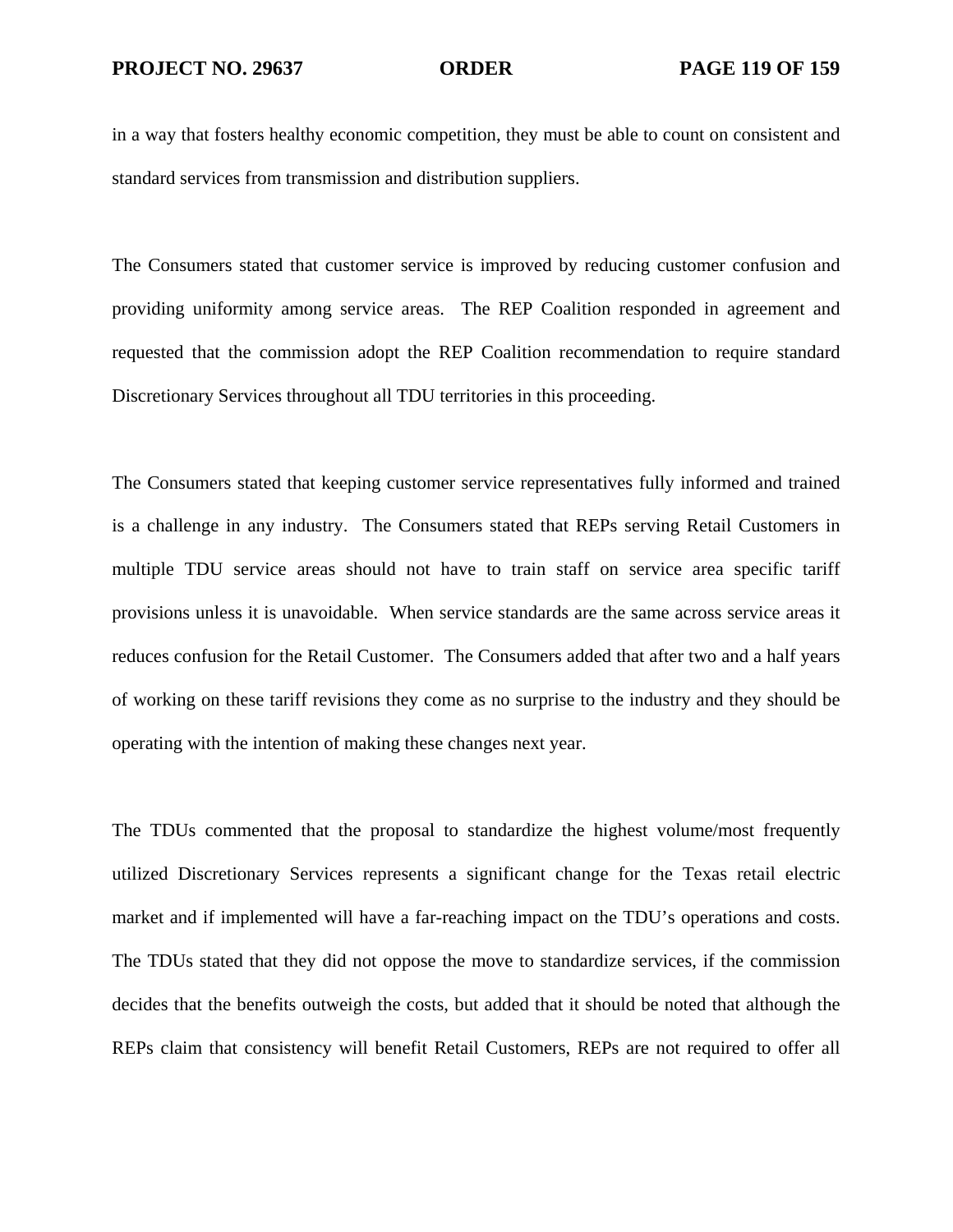Discretionary Services to Retail Customers, and not all Discretionary Services are currently offered by REPs. The TDUs stated that the benefits to the market remain unclear.

The REP Coalition disagreed, and stated that parties have shown the benefits of standardization throughout this rulemaking and such benefits clearly outweigh the associated implementation costs. The REP Coalition added that the commission itself has already identified some of the benefits of standardization, one of which was outlined in its underlying policy goals reflected in the 2003 Scope of Competition Report. Additionally, in discussing the initial tariff rulemaking, the commission recognized that "standardized tariffs are intended to reduce a REP's cost of entry into the market." The REP Coalition gave additional examples that REPs will be better able to manage their operational costs and Retail Customers' expectations when they can rely on consistency among TDUs for these services; Texas consumers will gain more confidence that deregulation is working because their REPs will be able to provide better customer service; all REPs will be in a better position to offer all of the Discretionary Services if the they are standardized among the TDU territories; and all REPs will be in a better position to enter each of the TDU service territories, thereby increasing competitive offers in the Texas market. The REP Coalition added that the TDUs provided no support for their statement that not all REPs offer all available Discretionary Services, and that if it is true, it ignores that the Texas retail market is competitive, and REPs are not obligated to offer all Discretionary Services to their Retail Customers which is an aspect by which REPs can differentiate themselves, and REPs offer different service, products and incentives as they are able and willing. The REP Coalition stated that TDUs are not subject to competition, but instead provide the infrastructure for REPs to be able to offer retail electric services. Additionally, REPs may not offer all available Discretionary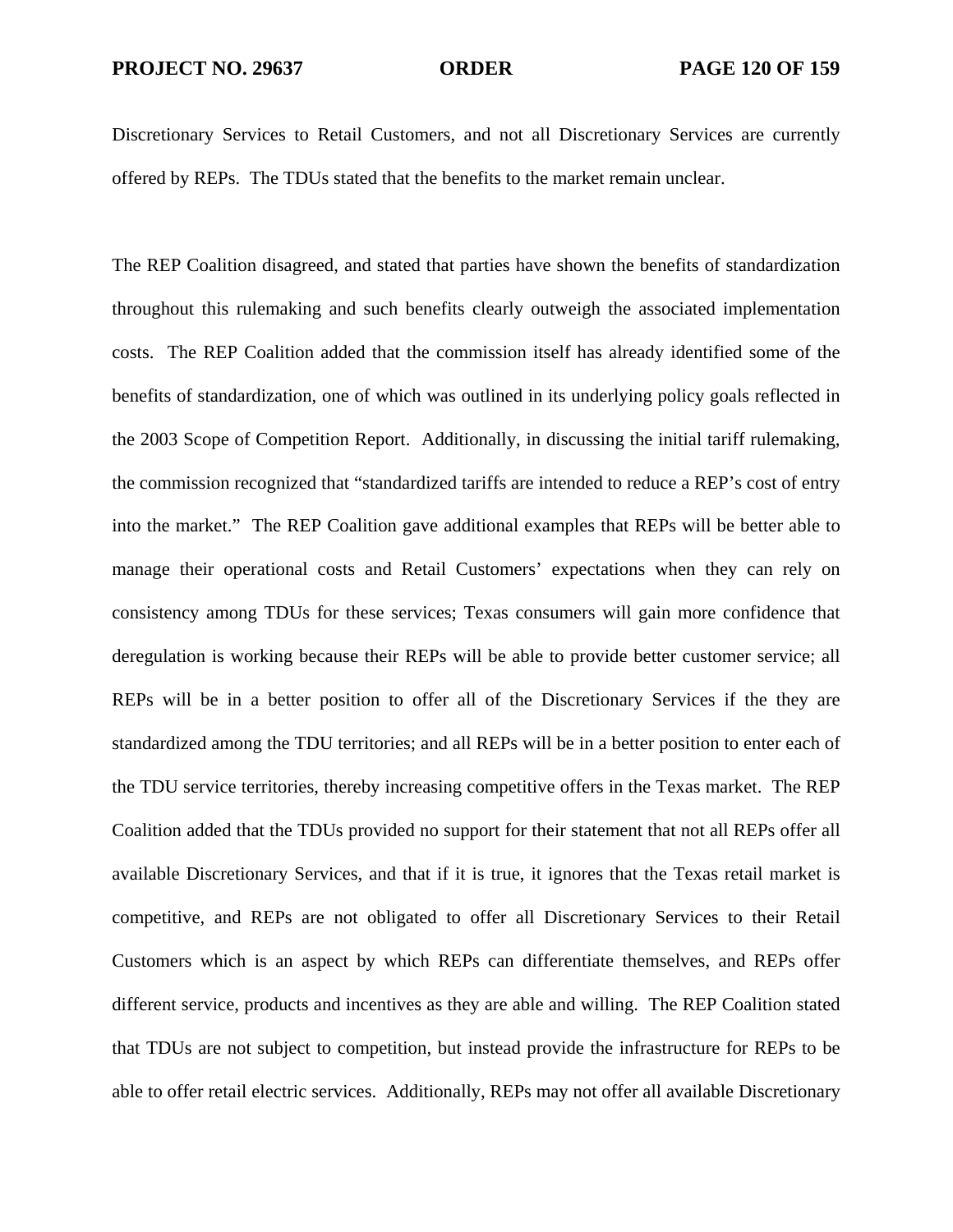Services to Retail Customers because those services are not standardized across all TDU territories. In order for a REP to offer consistent, uniform service to all Retail Customers, they may be forced to offer the "lowest common denominator" of services that exist among the TDU territories in which they do business.

Joint TDUs stated that standardization should be limited to the highest volume/most frequently utilized Discretionary Services, such as Move-ins and disconnections. The REP Coalition agreed with the Joint TDUs that the standardization of these services, in addition to the standardization of Move-outs, Standard Reconnects after Disconnection, and Meter Re-Reads are high priority and should be standardized first. The REP Coalition proposed that these be standardized by June 15, 2006.

Joint TDUs generally agreed with the Discretionary Services proposed for standardization in the published rule and the timelines and service guidelines applicable to them, provided that the changes recommended by the TDUs are adopted. Joint TDUs argued however that "Non-Standard Meter Installation" and "Outdoor Lighting" should not be included as standardized services since they are not high volume, commonly utilized services, and do not lend themselves to single descriptions, with a single, standard charge. The REP Coalition disagreed that other services should not be standardized because they are of great importance to Retail Customers and are commonly used. The REP Coalition proposed a schedule for the various services and timelines by which the REP Coalition believes standardization can be achieved, which the REP Coalition stated would address the Joint TDUs' comments that request implementation of the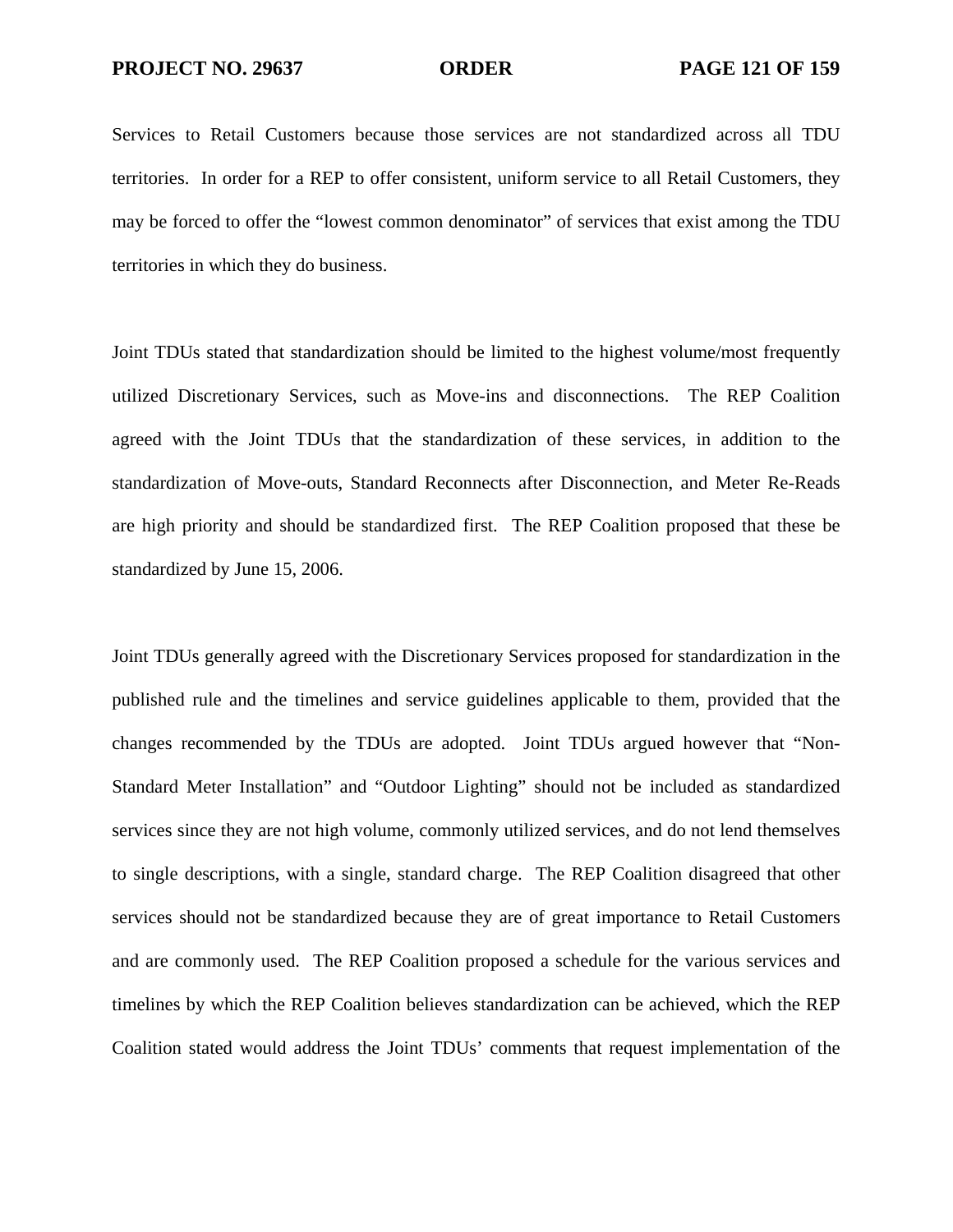most frequently used services first, and opportunity for subsequent proceedings to implement and standardize all other Discretionary Services.

Joint TDUs commented that the proposed standardized Discretionary Services will require significant time to implement and the TDUs must be allowed to recover the costs associated with implementation as well as the costs of providing the services. ERCOT commented that any provisions that would require changes to ERCOT systems, business processes or the TX SET retail market transaction system may require projects to be initiated with funding allocated through the ERCOT project prioritization process. The REP Coalition acknowledged that there may be instances in which market processes, protocols and guides may need revision to accommodate tariff changes, but the REP Coalition assessment of the required changes to transactions concluded that the changes would be minimal and would not themselves compel a new TX SET version release. The REP Coalition stated that even if unforeseen changes are subsequently identified, there is already a placeholder on the ERCOT project prioritization list for changes to implement revisions to the tariff and are designated as mandatory with the highest priority. The REP Coalition recommended that the commission reject the TDU's position that no date certain be included in the tariff for implementation of changes.

The TDUs argued that the rates for the standardized services must reflect the costs incurred by all TDUs and therefore must be utility specific, and that the published proposal correctly reflects that implementation will occur on the basis of individual utility rate cases. The TDUs recommended the inclusion of language to make it clear that the new service requirements will not be effective until the market and internal system and process changes necessary for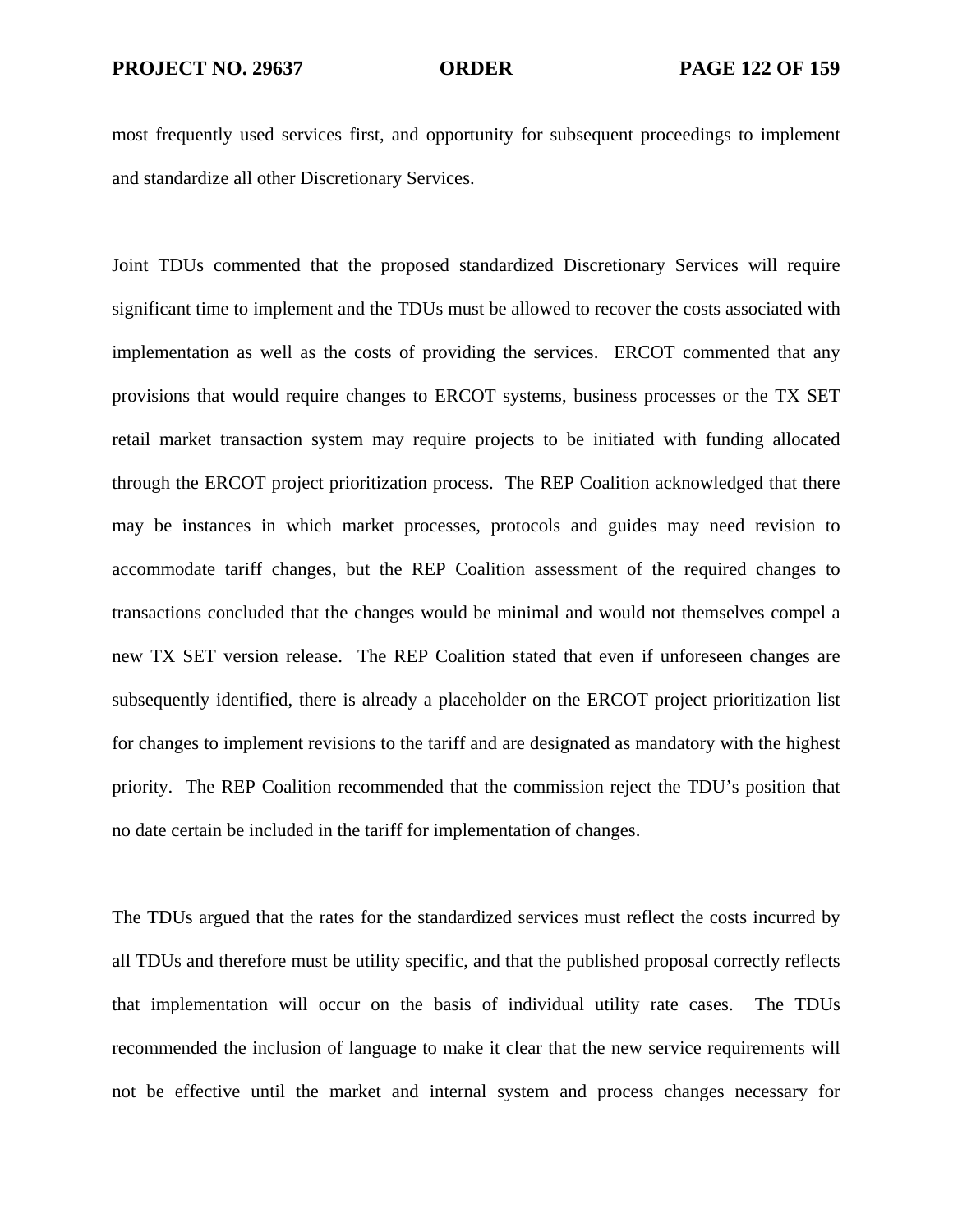implementation also have been accomplished, and noted that it is possible that these will not be completed until after a TDU rate case. The REP Coalition agreed that TDUs should have a reasonable opportunity to recover costs, and stated its belief that its implementation proposal recognized an appropriate timeline. The REP Coalition stated that the four basic services that are already common among all TDUs could be standardized sooner without revision, and the other services can be standardized through expedited Discretionary Services proceedings by September 1, 2006. The REP Coalition also agreed with the TDUs that the changes should not be implemented on a piecemeal basis which the REP Coalition believes will be the result if the commission's current timeline for these changes is adopted.

The TDUs stated that it is important that prior to implementation and the rate cases, the commission make known its expectations with regard to how compliance will be enforced with regard to specific requirements and strict timelines contained in the description. This is necessary in order for the TDUs to project the staffing and equipment, and therefore the cost of providing these services. The TDUs added that they recommend that 100% compliance in every instance not be the standard, and that compliance be assessed over time, on the basis of performance metrics. The REP Coalition responded that TDUs do not need to wait until performance measures are established before they initiate proceedings to standardize Discretionary Services because performance measures account for extenuating circumstances under which a TDU is not able to perform a service within the expected timeframe. The REP Coalition argued that when TDUs initiate these Discretionary Services proceedings, staffing should be designated to meet a performance standard of 100% under ordinary circumstances, but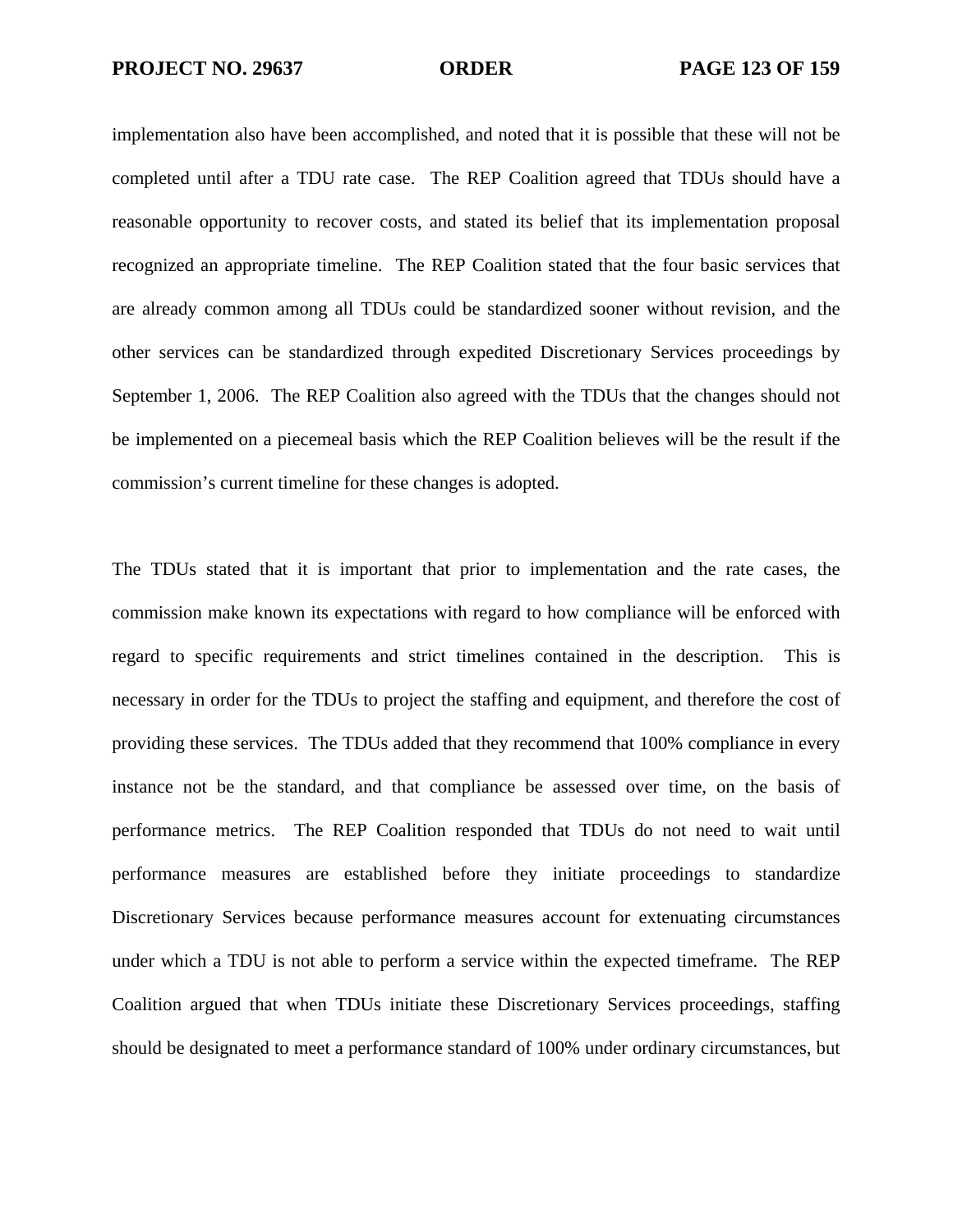that a performance standard of slightly less than 100% must be adopted in order to recognize unusual conditions that may periodically occur.

The TDUs recommended that the numbering and titles of Chapter 6 be expanded to included two subheadings under Sections 6.1.2.1, 6.1.2.1.1 "Standard Discretionary Services" and 6.1.2.1.2 "Company Specific Discretionary Services." The TDUs stated that this will provide a place for those Discretionary Services that will remain company specific and that also will be billed to the REP. Additionally, the TDUs recommended that the language proposed under "i" that requires uniform application of TX SET codes be moved to Section 6.1.2.1.1, the subheading that is applicable to the Standard Discretionary Services. The TDUs commented that the language does not apply to the company specific services, for which uniform TX SET codes may not exist, and that the language addressing implementation is better located in §25.214. The TDUs commented that if it remains here, it should also be included in the rule, and should be relocated because it is currently only applicable to the Standard Discretionary Services.

In reply comments the TDUs supported the approach specified in the proposed amendments for implementation of the standardized Discretionary Services, including putting all requirements in the Chapter 6 Rate Schedules rather than in Chapters 4 and 5, and implementing the new Rate Schedules pursuant to a TDU rate case.

Outside of the immediate implementation of the four basic TDU services, the REP Coalition suggested that standardization of all other Discretionary services as proposed by the commission in Chapter 6 should be initiated by the TDUs by September 1, 2006. The currently proposed rule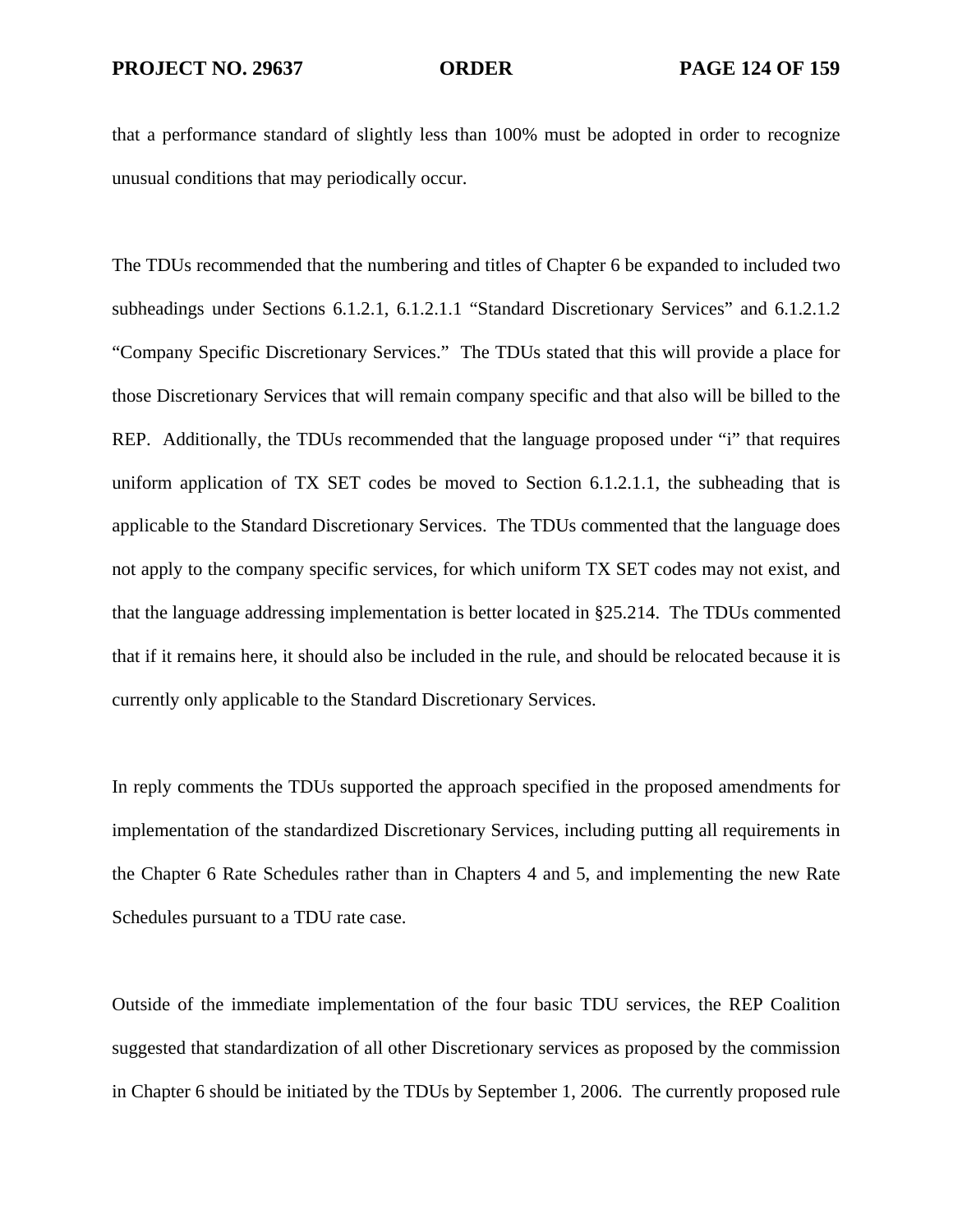requires TDUs to initiate a proceeding to approve Discretionary Services charges by June 30, 2007, if the TDU has not initiated a full rate case prior to that date. The REP Coalition stated that under the proposed timeline it is likely that standardization of the remaining Discretionary Services will not occur throughout the market until 2008, more than two years from now, and more than four years from the time this project was initiated. While the REP Coalition is pleased that the proposed rule contains a date certain when TDUs must initiate a proceeding, it encouraged the commission to shorten the timeline, to enable customers and REPs the opportunity to begin taking advantage of the new standardized service offerings and the efficiencies to be gained through such standardization.

The TDUs stated that while the proposal to standardize the highest volume Discretionary Services represents a significant change for the Texas retail electric market and will have far reaching impact on the TDUs operations and costs, the TDUs do not oppose this move if the commission believes the benefits of standardizing some Discretionary Services outweigh the costs.

The TDUs responded that the claims by REPs that standardization has been unreasonably delayed are misleading. First, there is already an unprecedented amount of standardization with regard to TDU services based on existing tariff and transactional requirements that are in place in the market. Second, considering the myriad of issues raised and the detail involved in developing language changes to the current 69 page tariff as well as the huge impact on the market that changes will cause, this rulemaking has proceeded in a timely manner.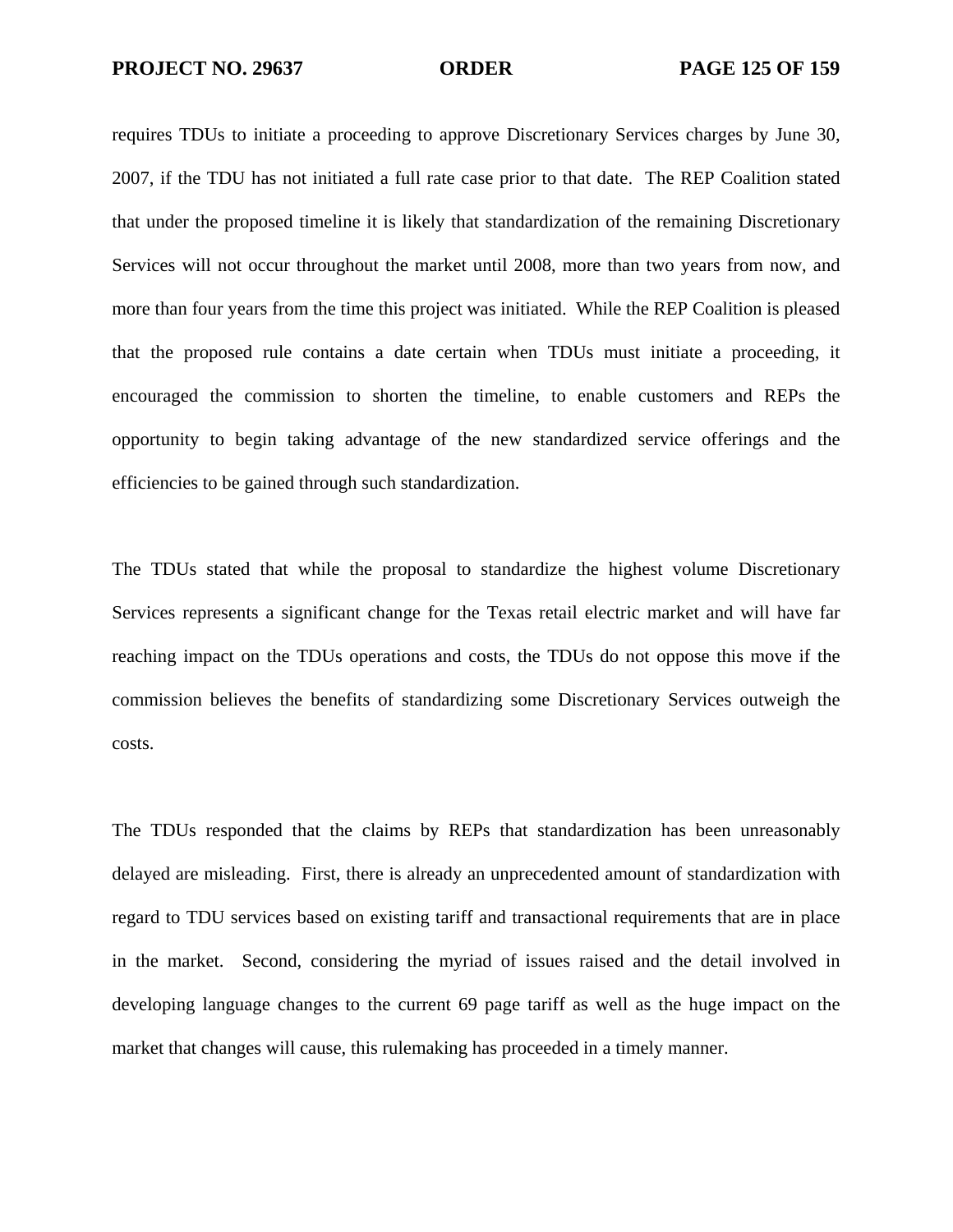The TDUs also disagreed that the service completion requirements for the four basic, everyday services should be imposed as of June 15, 2006. The TDUs are unclear as to which services the REP Coalition proposes be standard as some contain standard, priority or same day service. Secondly the TDUs argued that the REP Coalition's arguments in support of their proposal are inconsistent. If implementation will be easy because few changes are required then standardization is not desperately needed. The TDUs stated that these services are already offered by all TDUs and are provided under standard timelines established by the transactional market, and adoption of timelines in the tariff will not result in any significant change in the level of standardization that exists in the market today. The TDUs continued that despite REP's claim to the contrary the REPs are proposing significant changes to the current standard reconnect requirement stated in the Customer Protection Rules. That would make the timeline for reconnection more stringent than what is currently in effect in the market today.

Additionally, the TDUs furthered, if the REPs are proposing immediate implementation of the timelines for priority move ins and same day after hours reconnects, the TDUs either do not have standard provisions for or in some cased do not offer these services. Changes such as these would require hiring, training additional personnel, changing processes and acquiring additional equipment, all of which would increase costs and the charges to be applied and would have to be considered in a rate case. The published amendments correctly recognize that service expectations and charges are linked and that because rates will have to change if the timelines and other service descriptions change, all of the changes should be made in the context of a rate proceeding. The TDUs stated that implementation of some of the timelines now, and others later, in different portions of the tariff would be confusing and unwieldy. The REP Coalition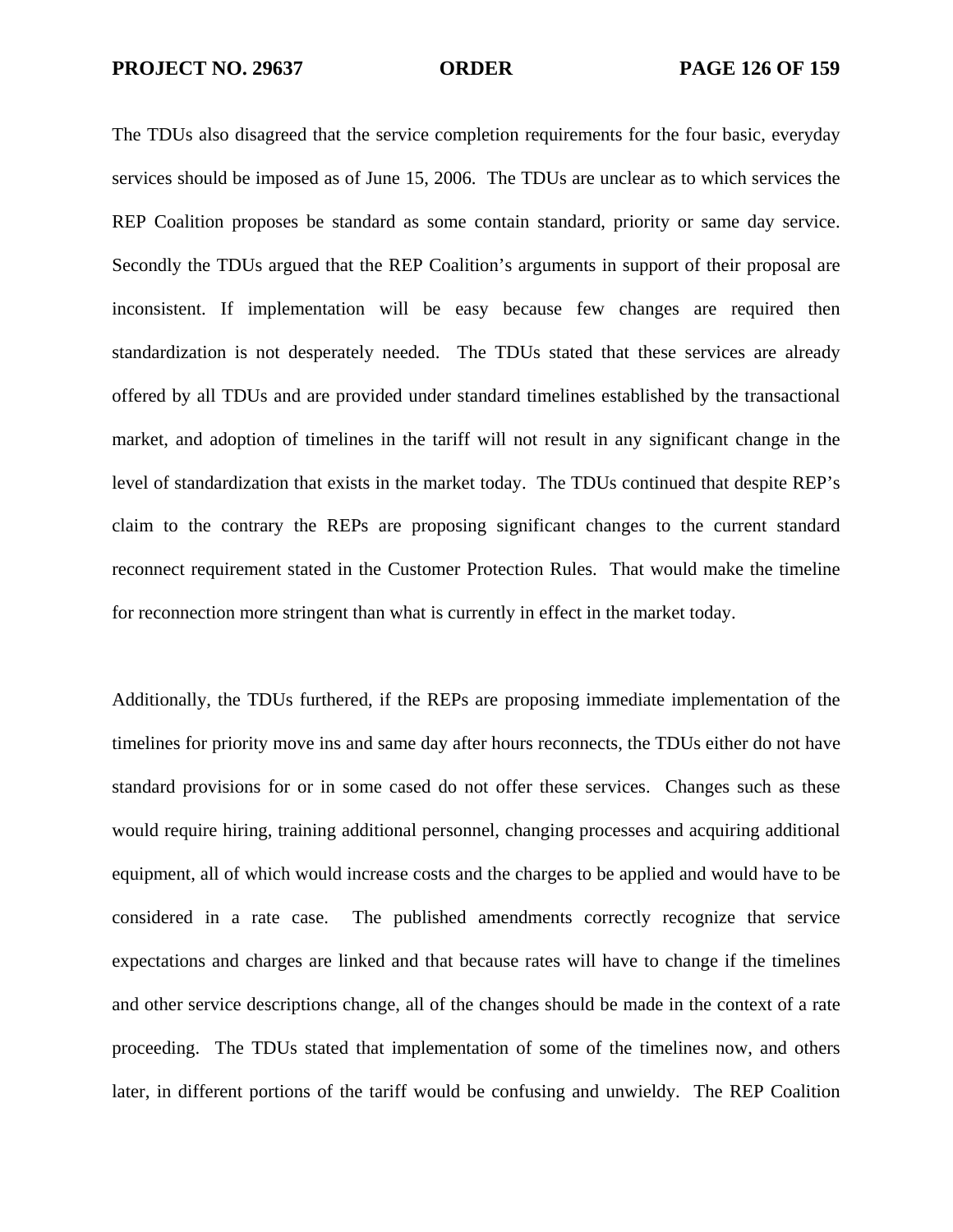restated its intended proposed changes and dates for standardization in reply comments. The REPs proposed that Standard move-ins, move-outs, standard reconnect after disconnect for nonpay and meter rereads should be standard by June 15, 2006. The REPs proposed the following charges be standardized through PUC proceedings initiated by September 1, 2006: priority move-ins, customer requested clearance, disconnect for non-pay, same day reconnect after disconnect for non-payment, meter test charge, out-of-cycle meter reads associated with a switch, service call charge, security lighting repair, security light removal, street light removal, tampering, and broken meter seal.

The TDUs stated that the REPs' claim that immediate implementation is needed for a REP to be able to tell its customer with certainty when basic services will be provided by the TDU is disingenuous. The TDUs argued that that in the market as it exists today, REPs can communicate to their customers the standard expectations for when TDU services will be provided based on the timelines applicable to the transactional system. The TDUs stated that while they don't achieve 100% performance, the REPs recognize that even under the proposed tariff, 100% compliance at all times would also not occur and would not be expected even after timelines are added to the tariff.

The TDUs argued that for the other Discretionary Services that the REPs proposed, new TX SET releases will be necessary, completion of which will take a significant amount of time. Some of the proposals will require ERCOT protocols or market guide revisions. Similarly, changes to TDU and REP processes will be required and the degree of what is required and how quickly it can be achieved will only be known some time after final adoption of the tariff. Requiring a rate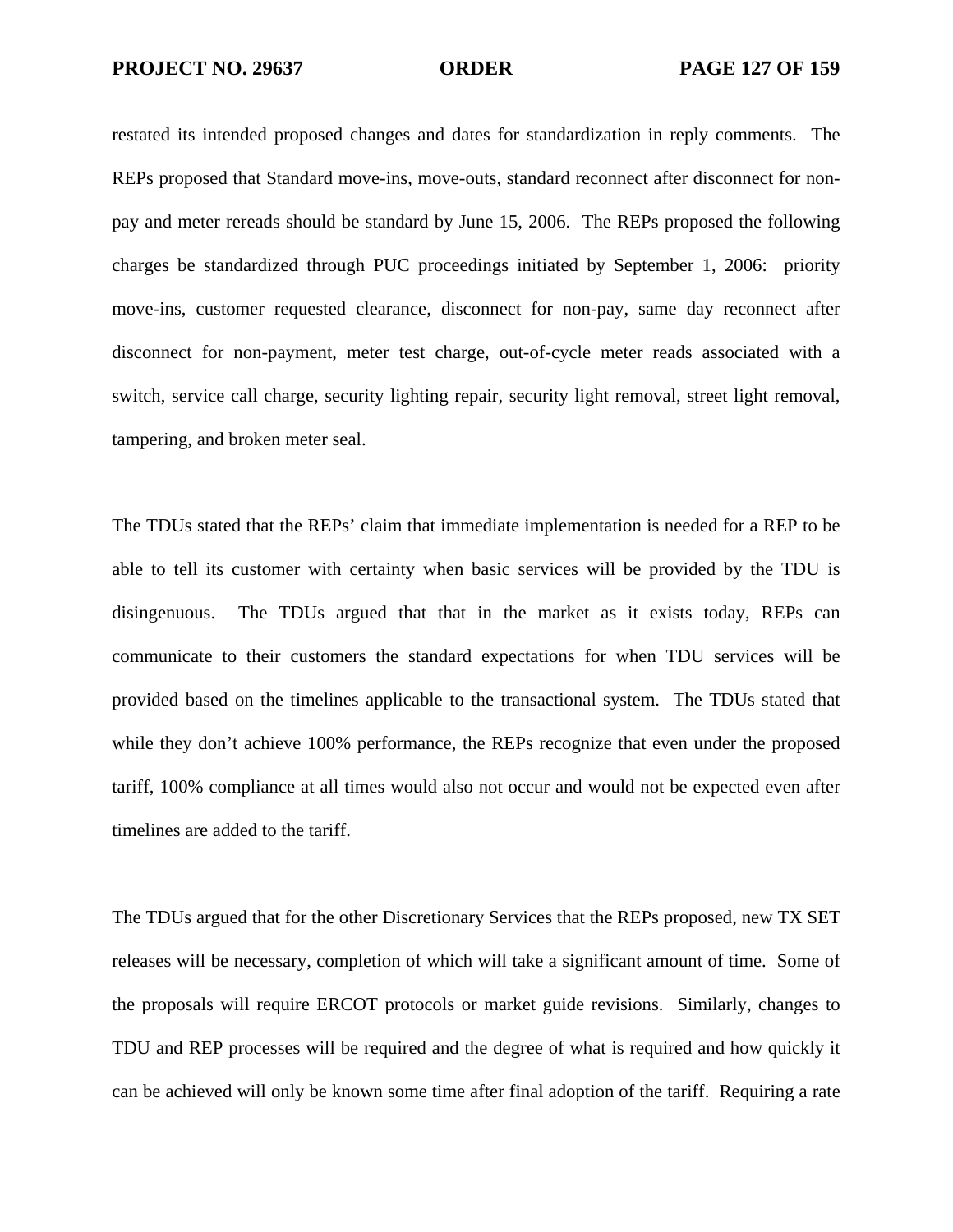filing no later than September 1 and an effective date of four to six months later could result in implementation of the new tariff provisions before the market has made the changes necessary to properly implement those provisions. The commission should make clear that none of the changes mandated in this rulemaking are to be implemented through manual, rather than electronic processes, and that none of the services must be offered or timelines met until such time as all of the requisite details have been accomplished. Secondly, the TDUs argued, the performances measures must first be adopted as there will be cost differences between achieving a 90% performance metric as opposed to achieving a 95% performance metric.

Therefore, the TDUs recommended, that instead of implementing any of the revised tariff provisions immediately, or stating a date certain in the rule for either the effectiveness of certain provisions or the filing of TDU rate proceedings, the commission instead open an implementation docket immediately upon conclusion of this rulemaking, pursuant to which an implementation schedule can be adopted and progress monitored. Additionally, even if a new rate case has been completed, the commission should ensure that the new service requirements will not become effective until market and internal and system and process changes necessary for implementation have been accomplished.

## *Commission response*

**The commission desires to have the changes proposed in this tariff and in Chapter 6 effective as soon as possible but realizes that these changes will require TDU system changes and may require TX SET changes as well. The commission believes that standard move-ins, move-outs, meter re-reads and standard reconnects will not require such**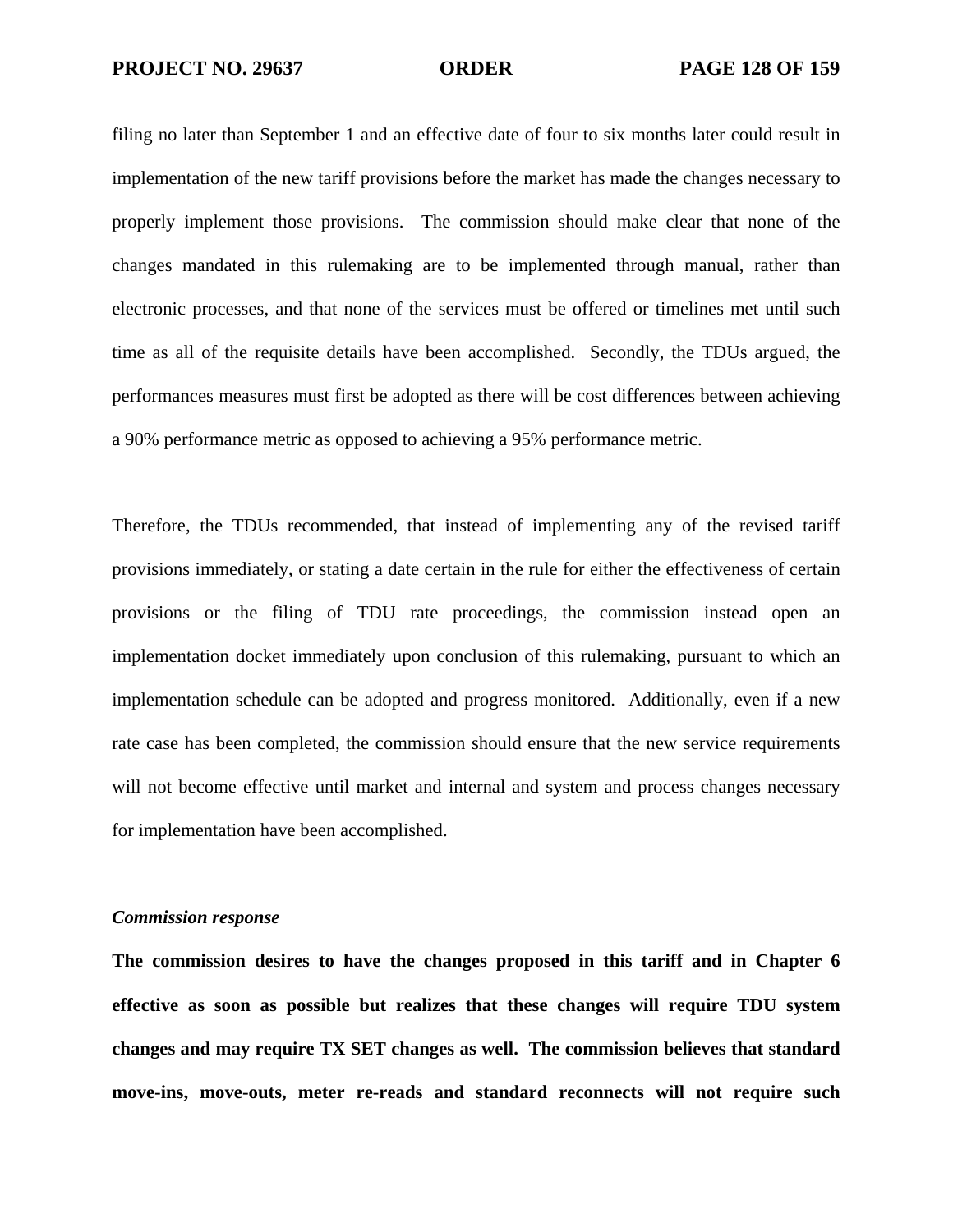**changes, and therefore finds it appropriate to include the requirements for these standard services in Chapters 4 and 5 so that they may be implemented in July of 2006. The commission agrees to leave the items that require systems and process changes in Chapter 6 but moves some of the implementation dates to a date earlier than was proposed. The commission believes that there is enough time to implement the Texas SET changes, TDU and REP systems changes, and TDU discretionary service charges by July 1, 2007, and therefore finds that July 1, 2007 is the appropriate date for the implementation of Chapter 6. The commission agrees with the Joint TDUs that an implementation proceeding should be established to follow the implementation of changes from this rule and set dates for TDUs to file tariff cases for approval of modified discretionary service charges (if the TDU has not filed a rate case with the new effective Chapter 6 Discretionary Services at a time which could be approved and in effect on July 1, 2007).** 

### *Chapter 6*

## Normal Business Hours

The Consumer Commenters stated that electricity is an essential service and it is unacceptable for an electric provider to have working hours that prevent working customers from being able to contact them when they are not working. They proposed that at a minimum, the TDUs should be required to be open for normal business hours from 7:00 a.m. to 7:00 p.m. Monday through Friday.

TDUs stated that the consumers misunderstood the provision in the proposed rate schedules concerning hours that the company shall be open for normal business. The TDUs stated that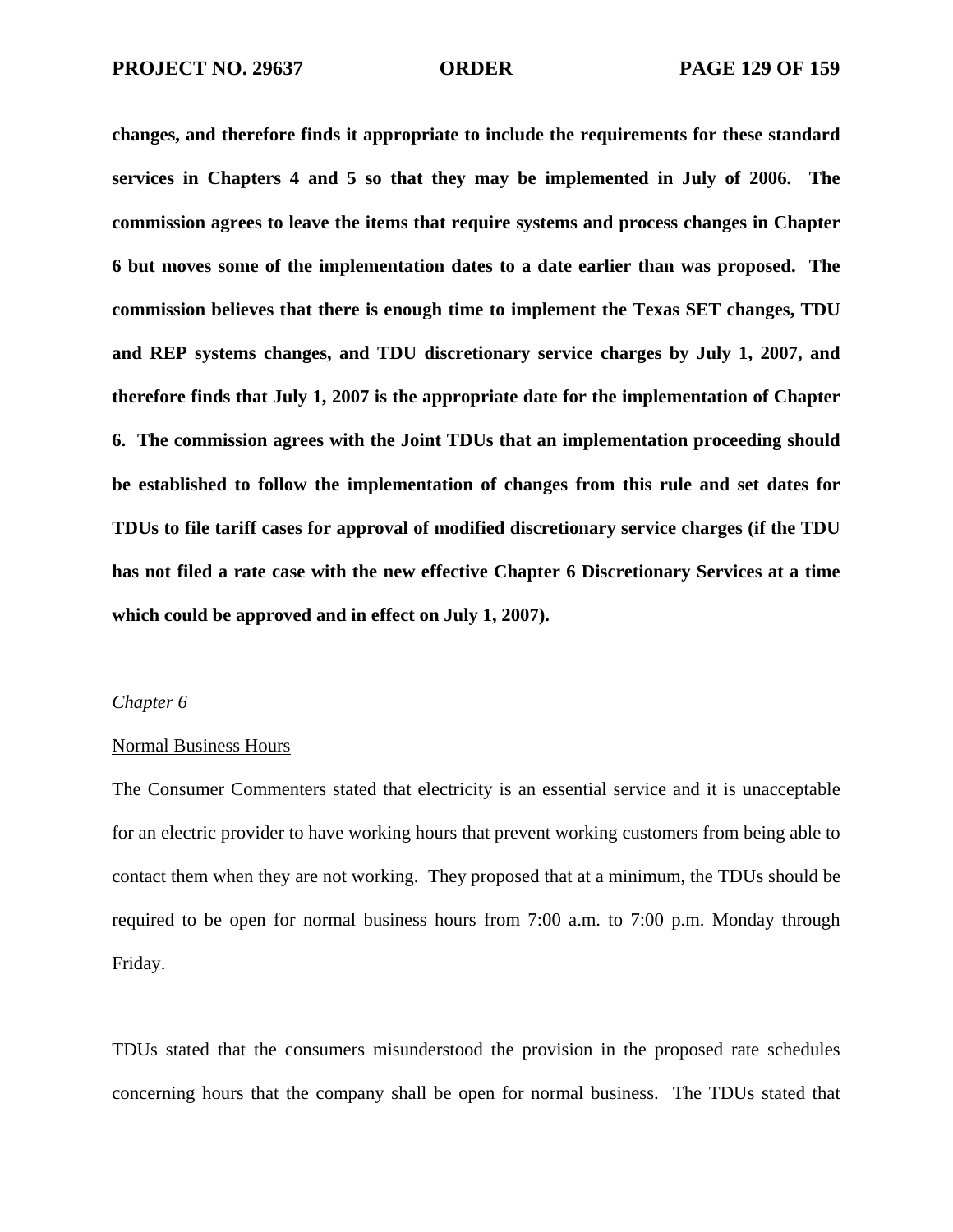TDU personnel currently receive and respond to trouble calls at all times and will continue to do so and this work is not part of the normal business that this language is intended to cover. It is unnecessary and would not be appropriate to expand normal business hours from 7:00 a.m. To 7:00 p.m. as "normal" TDU business hours should correspond to a "normal" eight hour work day.

The TDUs recommended that the statement regarding normal business hours be changed to reference the defined term Business Day rather than Monday-Friday, this will incorporate holidays that fall on weekdays.

### *Commission response*

**The commission agrees with the TDUs that because the company is available for emergencies and trouble calls at any time that it is unnecessary to require the TDU to be open from 7:00 a.m. to 7:00 p.m. The commission also agrees with the TDUs that holidays that fall on Business Days should be excluded from the normal business hours, but holidays should be included in emergency hours. The commission also finds that emergencies aren't restricted to weekends and holidays but to all time periods and changes the language to clarify that.** 

### Move-In

The Consumers commented that under the tariff a priority move-in request only has to be processed the same day if the request is receive by noon, and argued that if a Retail Customer is paying a charge to have new service connected it should be connected the same day. The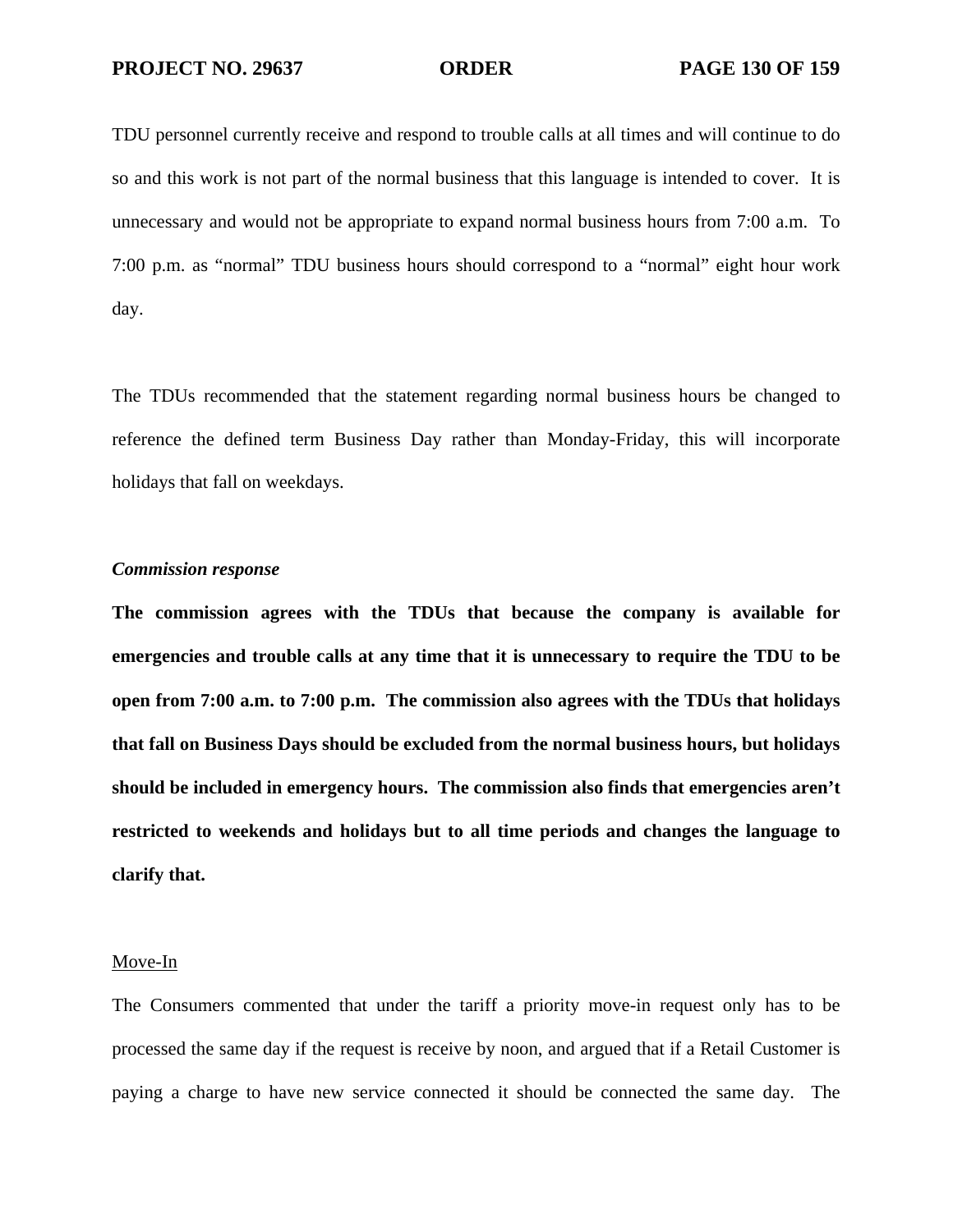Consumers recommended that noon be changed to 7:00 p.m. The TDUs responded that this proposal is not practical because an order received at that time cannot be processed, dispatched and completed that late in the day.

## *Commission response*

**The commission agrees with the Consumer Commenters that the time should be extended but also agreed with the TDUs that 7:00 p.m. could be unreasonable in certain situations such as when the TDU must drive a long way to the premises. Therefore, the commission agrees to change noon to 5:00 p.m. to give the TDU more time to receive the transaction and to make it consistent with same day reconnects.**

The REP Coalition strongly supported the commission's two-tier approach for move-in charges to give Retail Customer the flexibility to schedule services with sufficient lead-time for a standard charge or on a priority basis when time is of the essence. However, as currently defined, Retail Customers can either request two or more Business Days in advance, or on the same day, which leaves a gap for Retail Customers who call for service one day in advance. The REP Coalition recommended that the description of a Priority Move-In be modified to include next day service as well as same day service to eliminate the gap. The REP Coalition added that the word "Days" appears to be stricken from the description of a Standard Move-In and should be reinserted.

The TDUs responded that with several conditions, the TDUs did not object to this proposal. These conditions include that the request be coded as a Priority Move-In because if it is not, it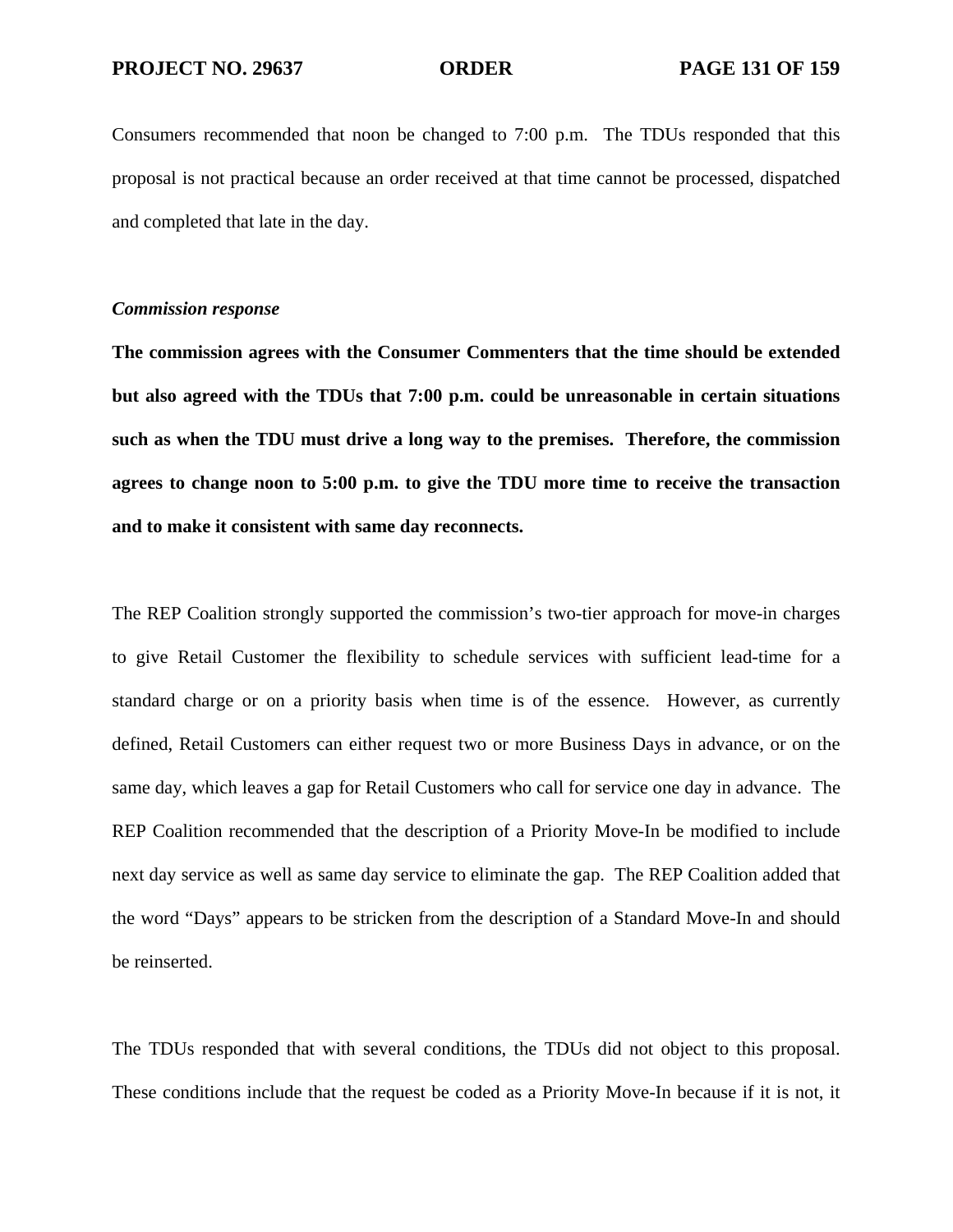will be treated as a Standard Move-In request and the requested date will be moved to the second Business Day; and the service will only be provided on a Business Day. The TDUs responded that the REP Coalition's proposed tariff language removes this requirement and would allow a REP to send a Priority Move-In request on a Saturday, requesting that service be completed either that day or on Sunday, and argued that the TDU should not be required to provide Priority Move-In service on weekends or holidays, when the TDUs are available for emergency reconnections. The TDUs argued that they should be allowed the entire following Business Day to complete the work, both if the service is requested for the following day, and when the request is for service the day of the request, but the request is received after noon. If a noon deadline for working the order applies to requests that come in after noon of the previous day, but not to other orders to be worked the following day, the variety of service options will be bewildering and services will be difficult to schedule. Additionally, the TDUs argued that their processes are set up to schedule work by the day, not by the hour, and scheduling some Move-Ins to be completed by noon will result in inefficiencies and increased costs.

# *Commission response*

**The commission agrees with the TDUs, that move-in service should be for Business Days rather than weekends or holidays and amends accordingly. The commission agrees that to receive priority service, the REP must send a move in that is coded "priority" as priority will now cover same day and next day requests and notes that this is already included.**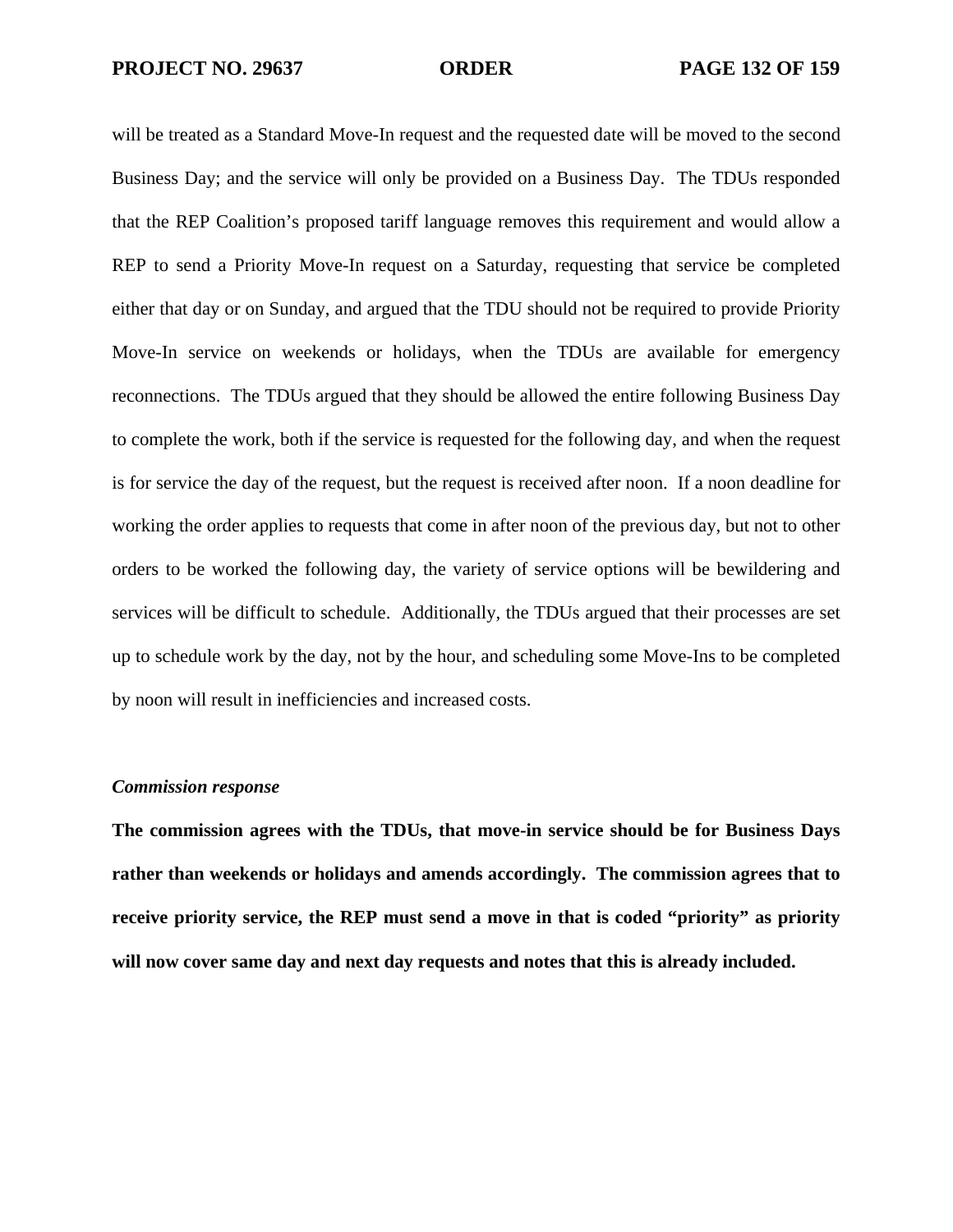### Standard Move-In

The TDUs stated that the first sentence should be deleted to conform to the format used for "Priority Move-In." The REP Coalition disagreed with this suggestion.

## *Commission response*

**The commission agrees with the Joint TDUs that the two services should conform. We have made changes to both priority service and standard service to ensure that these services work together.** 

The TDUs commented that additional detail should be added to describe fully what will occur when orders are received after 5:00 p.m., on a non-Business Day, less than two days prior to the requested date or when the requested date is not a Business Day. In reply comments, the REP Coalition agreed with this suggestion.

# *Commission response*

## **The commission agrees with the Joint TDUs and makes the changes to Chapter 6.**

The TDUs stated that the timeline for Standard Move-In should only apply to situations in which all preparatory work has been completed, including installation of a meter if required and only after required permits have been granted. The TDUs noted that when a meter does not exist at the Premises, different equipment and personnel are required to install it, connections to underground transformers or installation of service drops may be required, and this work cannot be completed under the Move-in timeline. This is anticipated in Section 4.3.2.2, which correctly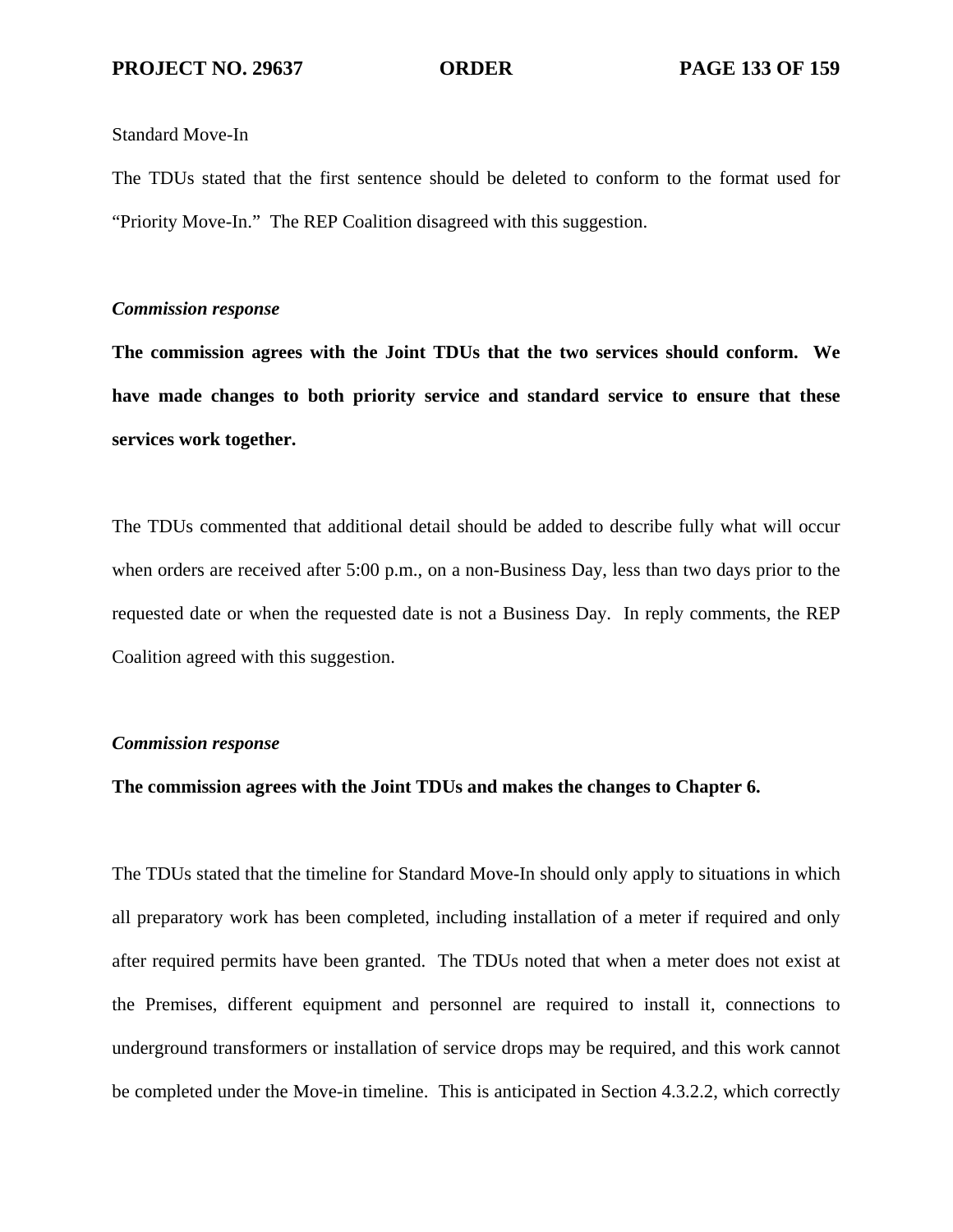refers to the process for Move-in without construction service, only after completion of construction service, and therefore there should only be one charge applicable to a Standard Move-in, rather than one for "pre-existing" and another for "new." The REP Coalition agreed with the language regarding required permits, but disagreed that the Standard Move-in timeline should not apply where the only remaining activity is installation of a meter, because it is no more complex than un-sleeving a meter for a reconnect after a disconnection for non-payment if all other construction services have been performed. The TDUs added that service should not be available when other services are required, or other issues have to be resolved prior to the Move-In. The REP Coalition stated that consistent with their comments under Standard Move-in, the Priority Move-in timeline should apply in situations where the sole remaining activity is the installation of a meter.

### *Commission response*

**The commission understands that it may take more time to perform a move-in if a meter installation is required because of the work that the TDU must do such as setting the meter and checking the voltage. The commission also understands that the TDUs use different terminology for meter installation and that it encompasses different services for different TDUs, and that coming to common terms is part of the standardization process. The commission finds it reasonable to expect a TDU to complete a move-in on a new premises that does not require inspections and permits, or other construction work, to be done within a set timeframe that the customer and REP can count on, and that if all other work has been done, the last work for a meter installation should be done within this timeframe. However, because of the extra work required, the commission agrees that it is not**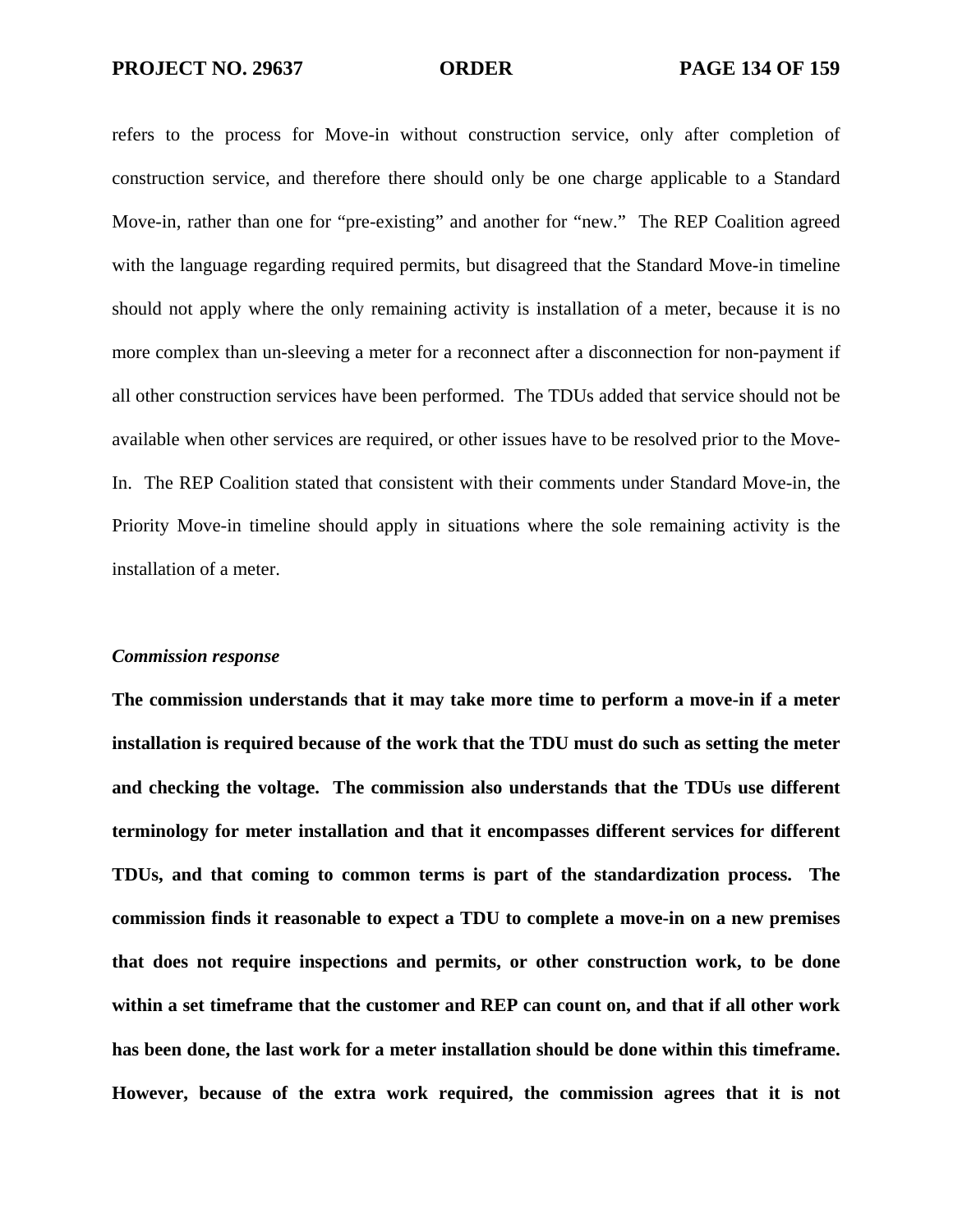**appropriate for Priority Move-In service to apply to situations in which there is not an existing meter, and amends the language accordingly.** 

# Priority Move-In

The TDUs stated that in lieu of the last sentence, additional detail should be added describing what will occur if the request is received after noon but before 5:00 p.m., or after 5:00 p.m. on a non-Business Day. The TDUs proposed language to state more clearly how the service will be provided. In reply comments, the REP Coalition agreed with this suggestion.

### *Commission response*

**The commission believes that if the request is received before 5:00 p.m. then the request should be completed by the end of the following Business Day. The commission clarifies the priority language.** 

### Move-Out

The REP Coalition supported the commission's proposed approach to charges for Move-outs including bundling the cost of a move-out with the cost of a move-in and the service performance standard that requires TDUs to disconnect service on the requested date if two or more Business Days notice is provided. However, the REP Coalition recommended the addition of language in the description of the move-out to allow TDUs to reschedule a move-out when two or more Business Days notice is not provided. The TDUs responded in agreement to this recommendation. The TDUs noted that the REP Coalition is supportive of the proposal to recover the costs associated with a move-out, as part of the charge for the move-in. The TDUs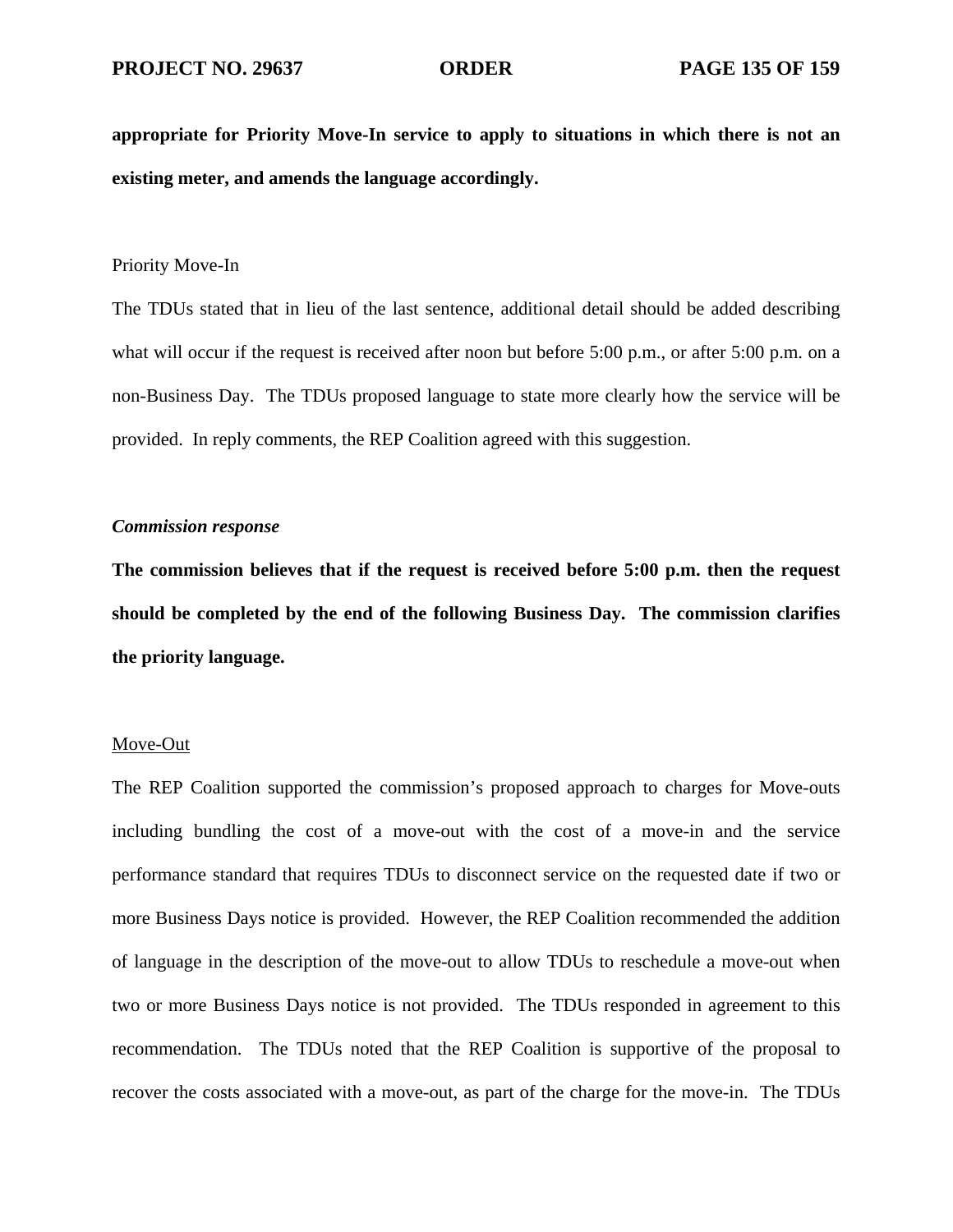stated that they do not object to this approach, but find it curious that the REPs claim the "basic" standardized service can be implemented immediately upon conclusion of this rulemaking, given their support of this change to how the charge is structured, and that none of the TDUs currently have charges designed this way. The TDUs added that changing the charges can only be accomplished in a rate case, in which costs can be appropriately allocated and charges developed to cover them.

### *Commission response*

**The commission agrees with the Joint TDUs and the REP Coalition and makes the changes proposed by the Joint TDUs.** 

### Disconnect for Non-Pay Charges

The REP Coalition recommended that the phrase "or Company" be deleted from the first sentence of the "Disconnect for Non-Pay" description of service because one could infer that the REP will be billed for a disconnection associated with a TDU's decision to disconnect a Retail Customer for non-payment of charges billed to the Retail Customer by the TDU. The REP Coalition stated that clearly, a TDU that decided to disconnect for charges billed by the TDU directly to the Retail Customer pursuant to Section 5.3.7.2 should be responsible for the cost to execute their own disconnect. The TDUs disagreed and stated that this charge should be applicable whether the disconnection results from failure to pay amounts owed to the REP, or failure to pay amounts owed to the TDU. Further the TDUs stated that to make this clear, "requests from Competitive Retailer to" needs to be deleted because when the disconnection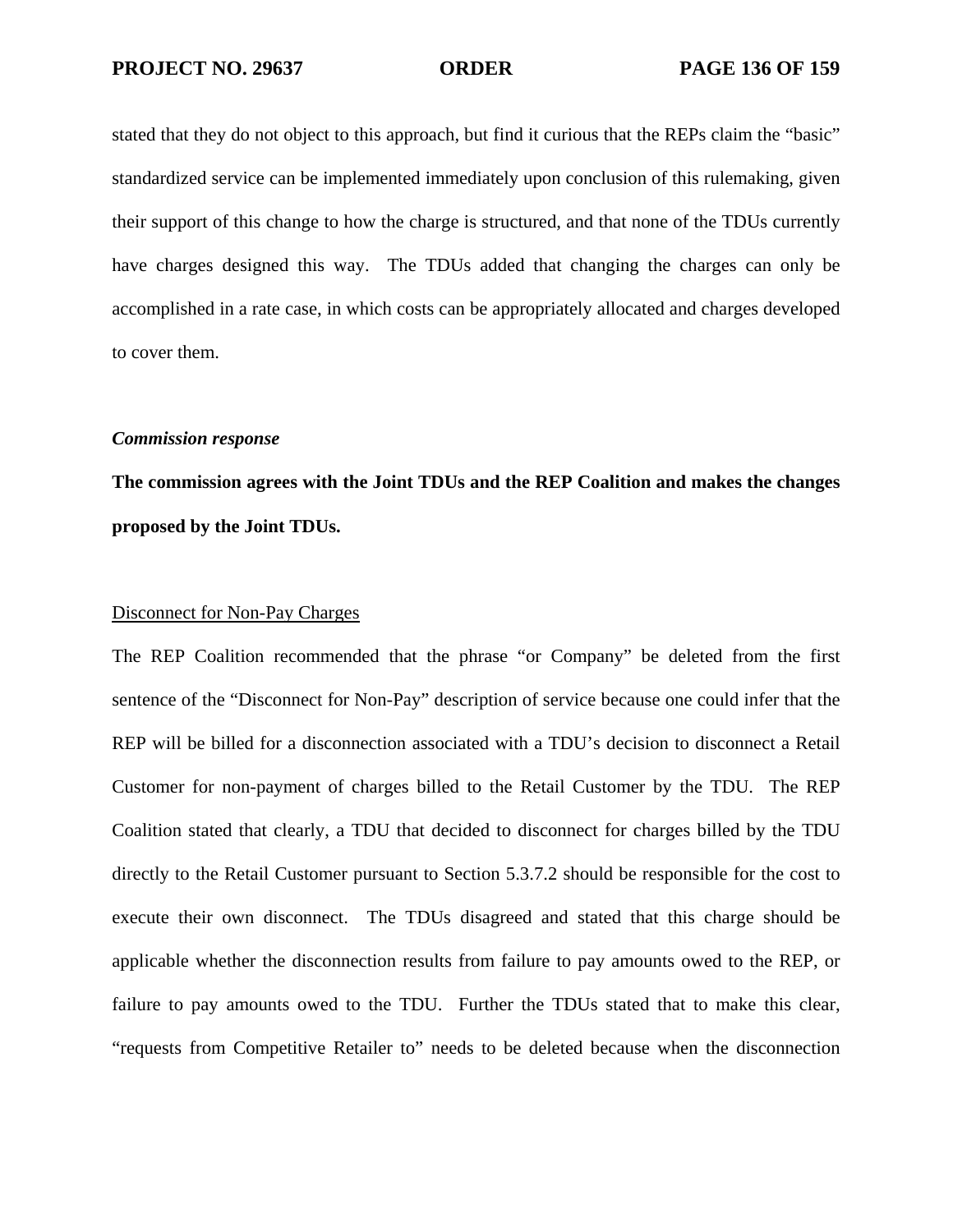occurs as a result of failure to pay amounts owed to the TDU, the disconnection will not have been requested by the REP.

### *Commission response*

**The commission agrees with the REP Coalition that if the TDUs have made an agreement with the customer, and the customer has not fulfilled its obligations and the TDU subsequently decides to disconnect the customer, that the charges for disconnection (and reconnection) should be billed directly to the customer under the TDU contract with the Customer, rather than to the REP. The commission amends the language to prohibit charging the REP under this circumstance.** 

The REP Coalition commented that the requirement to send the disconnect request at least two Business Days prior to the requested date is particularly troublesome because of the potential for negative Retail Customer experience that this could cause. The REP Coalition stated that with a two Business Day lead-time between the time the disconnect order is sent and the first day that the TDU could potentially work the order, there is an increased risk that the Retail Customer pays but the pending disconnect order is not cancelled in time to prevent disconnection of service. The REP Coalition added that most TDUs schedule the day's workload at the beginning of each Business Day, and therefore the additional Business Day contemplated by the proposed rule is not particularly significant from an operations standpoint, and the only thing this requirement does is increase the risk that a Retail Customer is disconnected in error because of the length of time the TDU is holding the pending disconnect order. The REP Coalition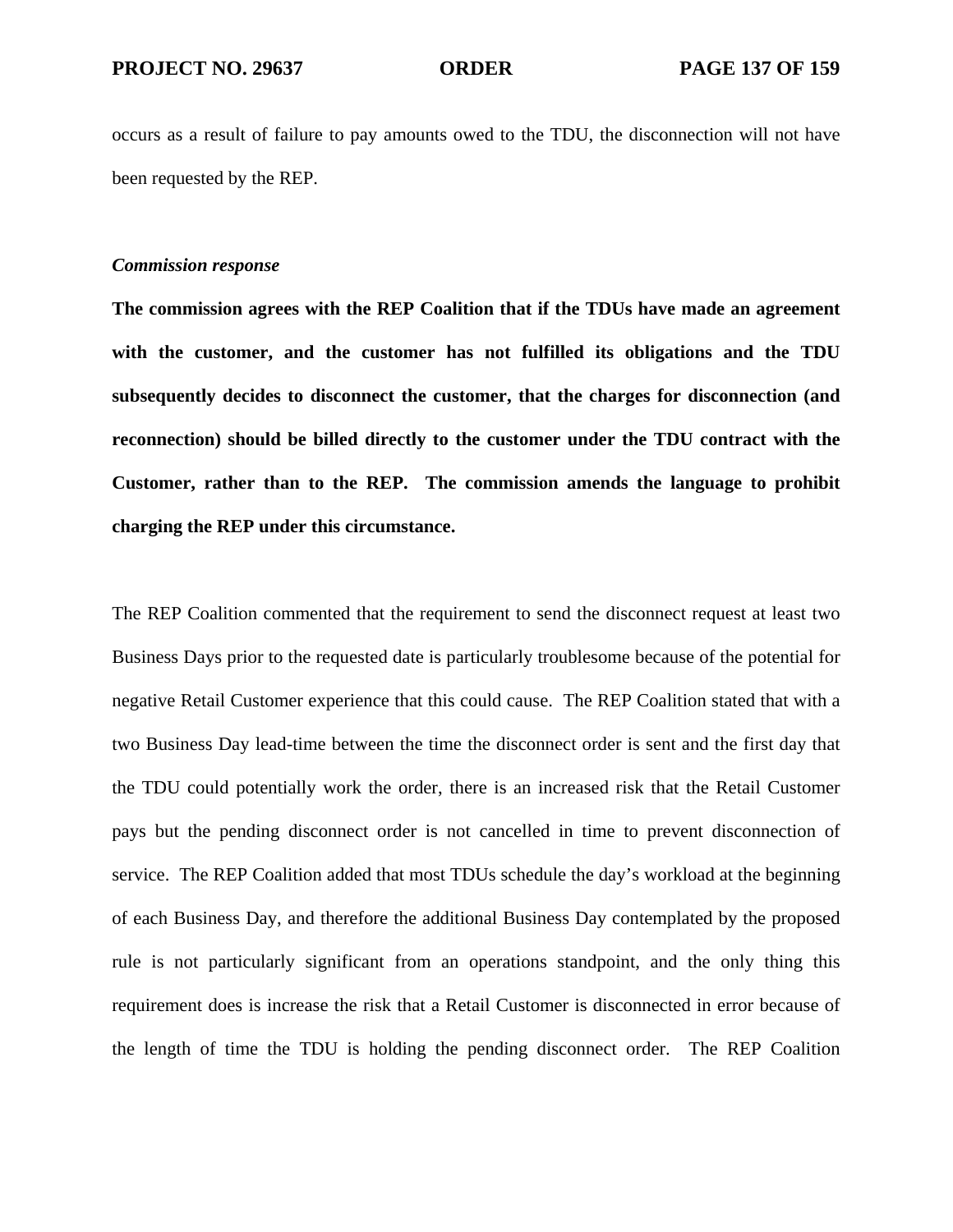therefore recommended that the lead-time required for a disconnect for non-pay order be reduced to one Business Day.

In reply comments, the Joint TDUs disagreed because the shorter the notice time, the greater the likelihood that the Retail Customer will be disconnected, which is always a negative Retail Customer experience. Joint TDUs commented that the fact that some Retail Customers pay during the two day notice period and avoid disconnection is a positive outcome for the Retail Customer and the TDU workload, and the REP Coalition appears to be attempting to reduce their exposure to bad debt. Joint TDUs added that there is minimal risk that the disconnect will be worked even though the Retail Customer has paid the bill no matter how many days of notice are given, as long as the REP timely sends the appropriate transaction when payment is received because any pending disconnect will be cancelled. Joint TDUs also disagreed with the REP Coalition's assertion that allowing just one day's notice for disconnects for non-pay would not be particularly significant from an operations standpoint for the TDUs because the timeframe for working the disconnects would be decreased, and therefore the number of disconnects and associated reconnects would increase because Retail Customers would have less time to pay their bills. Additionally, with two days notice, the TDU will have the flexibility to forecast workload more accurately and efficiently deal with the peak. Joint TDUs commented that the published amendments appropriately balance the need for certainty about when the disconnect order will be worked and the need of the TDU to efficiently plan and execute field work.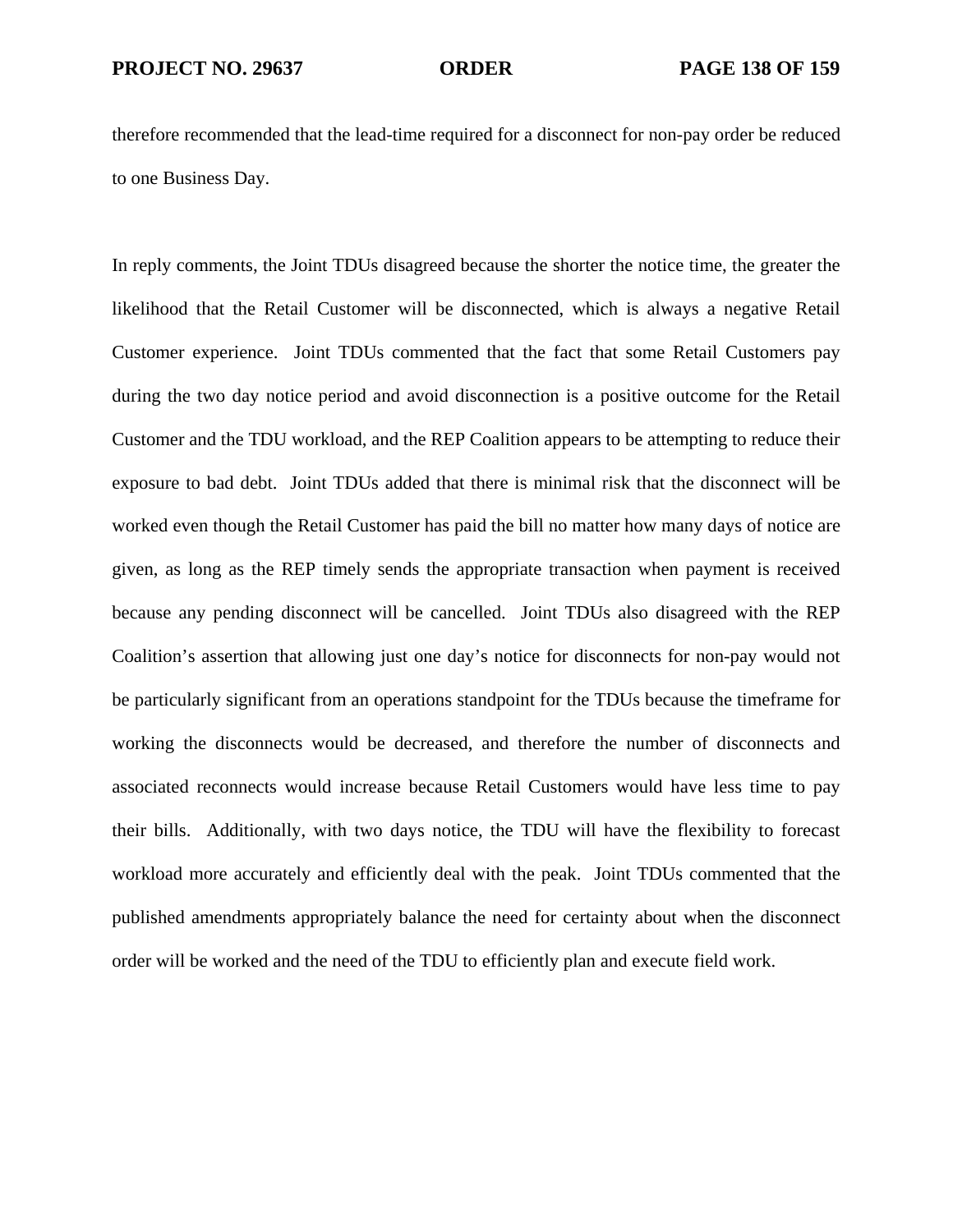# *Commission response*

**The commission agrees with the Joint TDUs and understands that if the disconnection is sent and a subsequent reconnect is sent, the pending disconnection is automatically cancelled. The commission believes that with the two days notice, the TDU will have the flexibility to more accurately schedule its workload. The commission also notes that to allow maximum time for reconnect orders to be received the TDUs should not disconnect early. The commission declines to change the rule to accommodate the request of the REP Coalition.** 

The TDUs commented that the "Note" that was proposed for the Section on "Reconnect After DNP" reflecting the requirement that disconnection of a residential customer will not occur on a Business Day preceding a holiday is more appropriately located in this Section, and that the word "TDU" in the "Note" should be changed to "Company" to conform with terminology used elsewhere in the tariff. The TDUs added that there should be two separate charges, one applicable to a disconnect at the Meter, and the other applicable to a disconnect at a premium location, such as the weatherhead, pole, secondary box, etc. The TDUs commented that this is a distinction that is recognized in the section on Reconnect for Non-Pay, and the same difference in costs will arise for the disconnection.

# *Commission response*

**The commission will change the TDU to Company in the Note and adds the two separate charges proposed by the Joint TDUs.**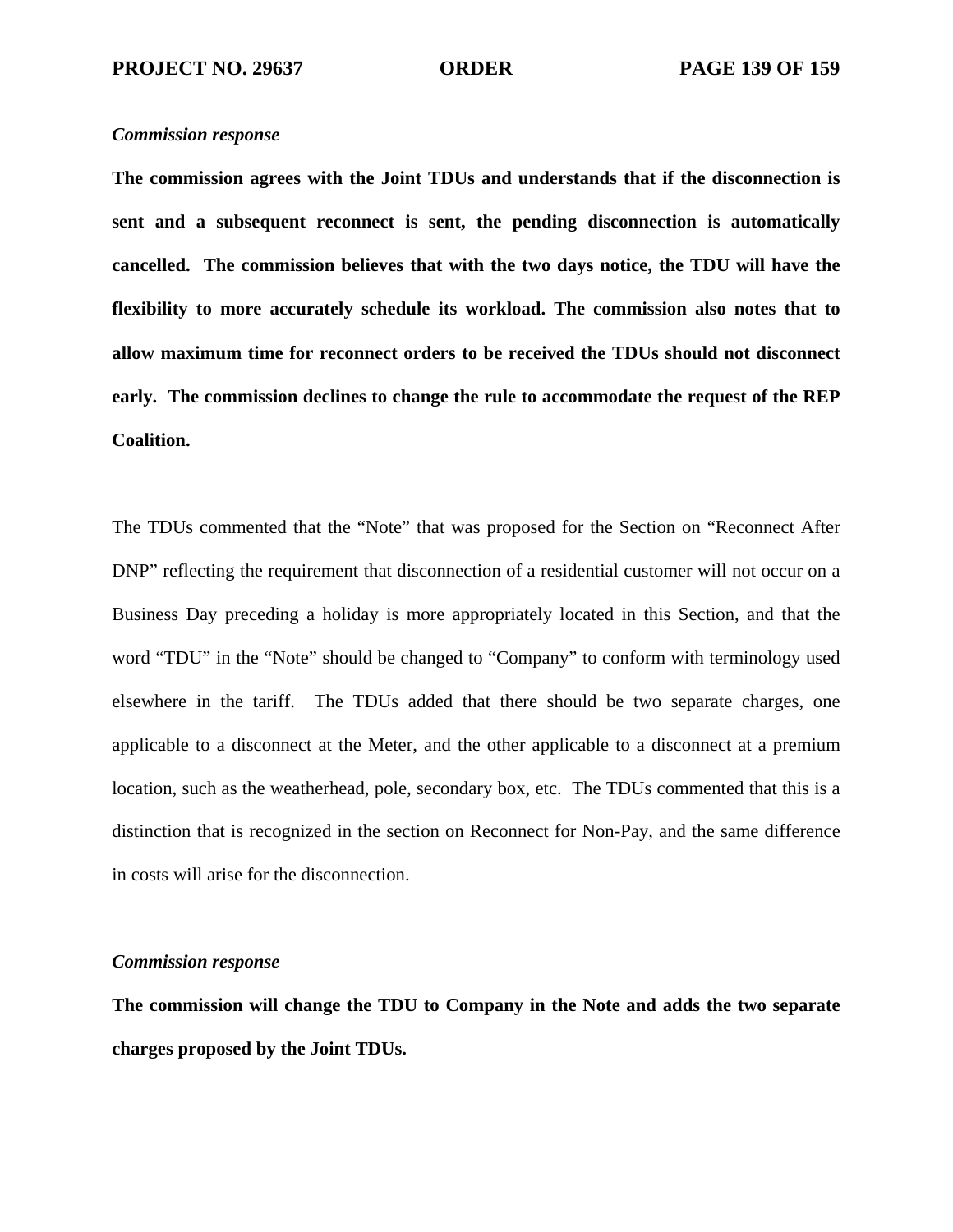### Reconnect for Non-Pay Charges

The Consumers stated that they have previously opposed charges for priority reconnects, and that it appears that "Same Day Reconnect" is the new name for priority reconnects, which they believe is a discriminatory practice. The Consumers stated that if there are two Retail Customers disconnected for non-payment and they both pay their bills at the same time they should be reconnected within the same standards of timing. The Consumers argued that people who cannot afford to pay a priority fee should not have their reconnection further delayed for someone who can afford to pay an extra reconnect fee for priority scheduling, and this practice discriminates against the poor and should be prohibited. The Consumers added that the very existence of same day reconnect fees will lead some consumers to believe that they will have to wait longer if they do not pay the priority fee, even if it may not be necessary to accomplish the same day reconnect since some TDUs are on average able to perform reconnects much more quickly. The Consumers stated that having a same day reconnect is a misrepresentation to consumers that will result in consumers being charged more than they should be for reconnection services. The Consumers commented that they have no issue with offering after-hours reconnection for Retail Customers who are unable to arrange payment within the timeframe needed to be reconnected during the regular work day. The REP Coalition stated that their understanding is that it becomes more difficult for TDUs to reconnect service on the same day when orders are received later in the day, but stated that their belief that these Retail Customers should have the opportunity to request a same day/after hours reconnect if they are willing to pay the additional charge for TDUs to complete these reconnects on overtime.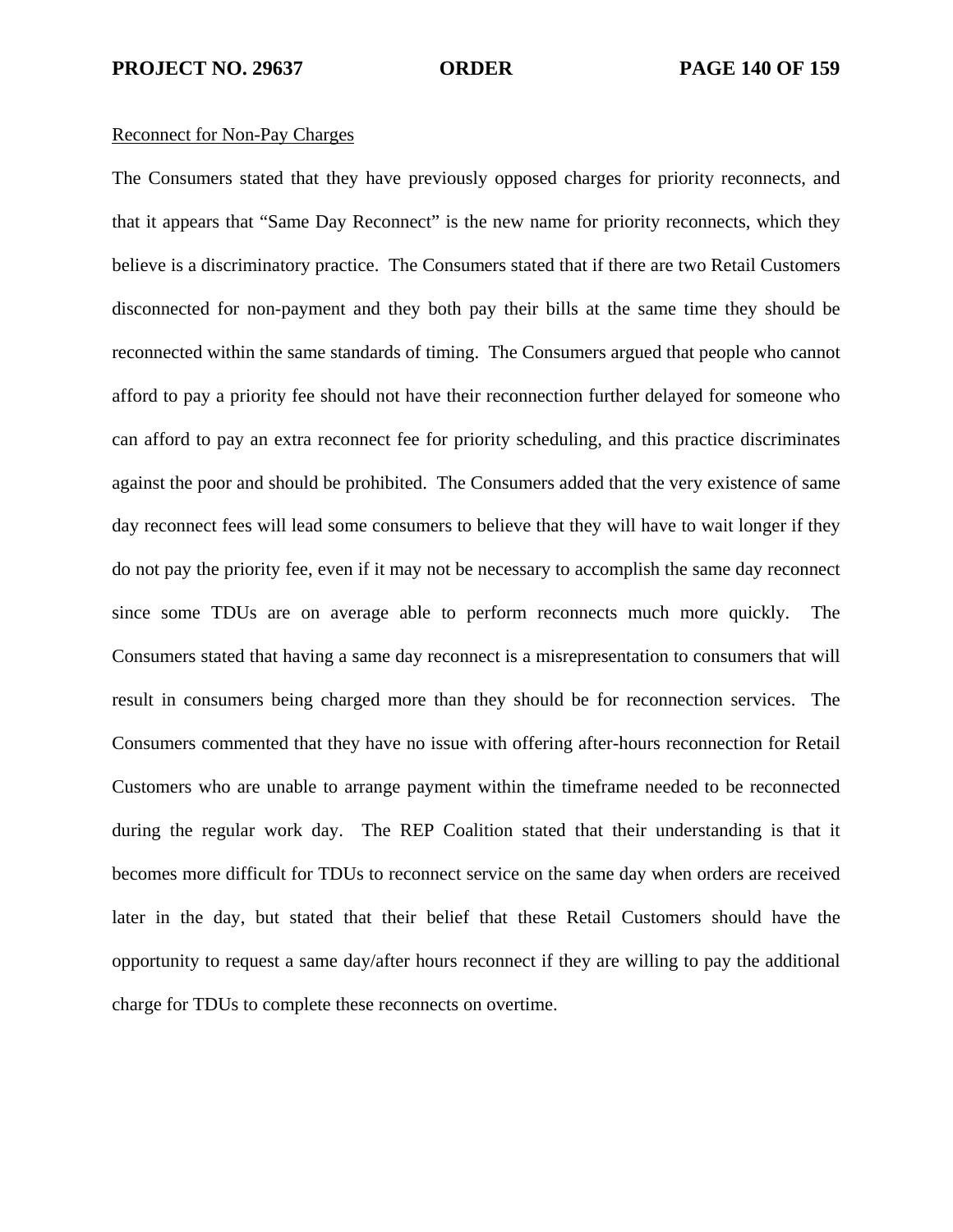The Consumers commented that once a Retail Customer pays its bill, reconnection should occur the same day and certainly within 24 hours, and that the commission should eliminate the 48 hour standard. The Consumers stated that the purpose of the standard is to make sure that all Retail Customers are protected, even the ones who pay late Friday afternoon because that is when they got paid. The Consumers argued that a standard that represents the lowest standard for the industry protects no one, and recommended standard reconnect requests received by the Company prior to 5:00 p.m. should be reconnected no later than the close of that field operational day; standard reconnect requests received between 5:00 p.m. and 7:00 p.m. should be reconnected by noon the next field operational day; and standard reconnect requests received by Company after 7:00 p.m. should be considered received the next business day. The Consumers also recommended that "same day" be changed to "after hours" consistent with their comments. The TDUs responded stating that they do not oppose doing away with priority reconnection if the commission so chooses, but it is important that the standard service not be converted into what is in essence priority service by adopting the timeline proposed by the REP Coalition for all reconnects. The REP Coalition stated that they were in general agreement with the comments of the Consumers in regards to the commission's approach to reconnections after disconnect for non-payment, particularly the 48-hour outside limit to reconnect service. The REP Coalition stated their belief that the 48-hour provision was put in place as a backstop for Retail Customers when unpredictable conditions prevent the TDU from reconnecting service earlier.

The REP Coalition supported the commission's attempt to provide more certainty of Retail Customer reconnect times as well as a standard service offering for Same Day Reconnect, but stated that the commission's proposal does not go far enough because too much latitude is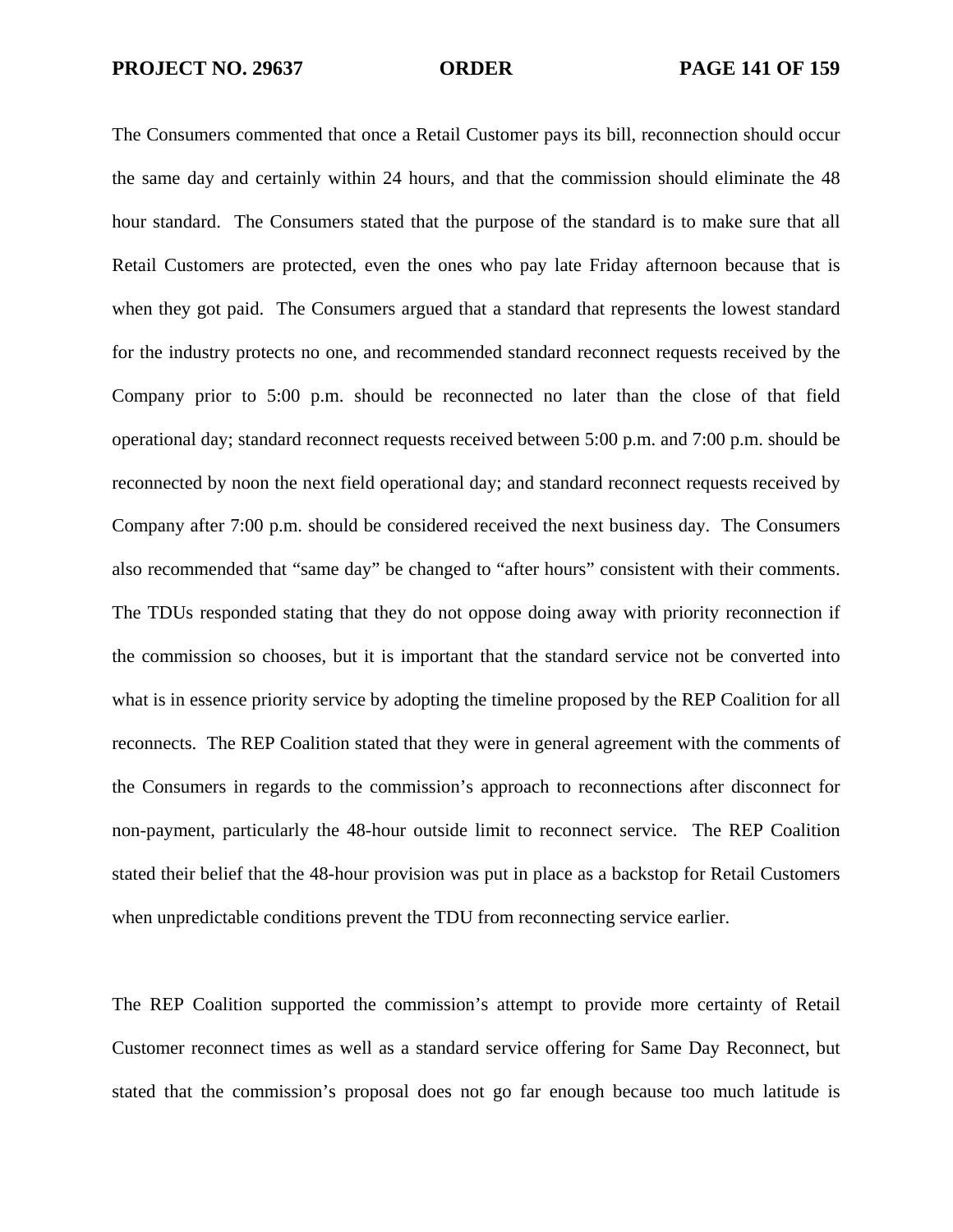provided, particularly in instances where the TDU has received a reconnect order early enough in the day. The REP Coalition noted that the reconnect provisions contained in the Customer Protection Rules make a distinction between orders received before 2:00 p.m. and those received after that time, and require the TDU to reconnect service that day if possible, but no later than the end of the next utility field operation day. The REP Coalition stated that this provision was included to provide the TDU with flexibility to move orders to the following day only in situations such as storm conditions or unusually heavy workload that should only occur a few times per month. The REP Coalition stated that aside from those situations, the TDU should be expected to complete all reconnect orders received by 2:00 p.m. on the same day. The REP Coalition stated that they would support performance measures that would not contemplate 100% compliance 100% of the time to account for such situation. The TDUs responded that the REP Coalition was incorrect in its claims that its proposed timeline for reconnection of service after disconnect for non-pay is consistent with the Customer Protection Rules, and that it is much stricter than the current market timeline, and the timeline required in the rules. The TDUs commented that the Customer Protection Rules provide that the reconnect must be completed by the end of the next field operational day, but in no instance longer than 48 hours after the request is received, which is also the requirement in the proposed amendments. The TDUs continued, stating the REP Coalition's proposal would require the reconnect to be completed by the end of the same day if the request were received by 2:00 p.m., which would make it the priority reconnect a standard reconnect, and would greatly impact TDU operations and costs. The TDUs added that the commission fully considered the issues surrounding this timeline during the proceeding for the Customer Protection Rules, and there is no need to revisit the same questions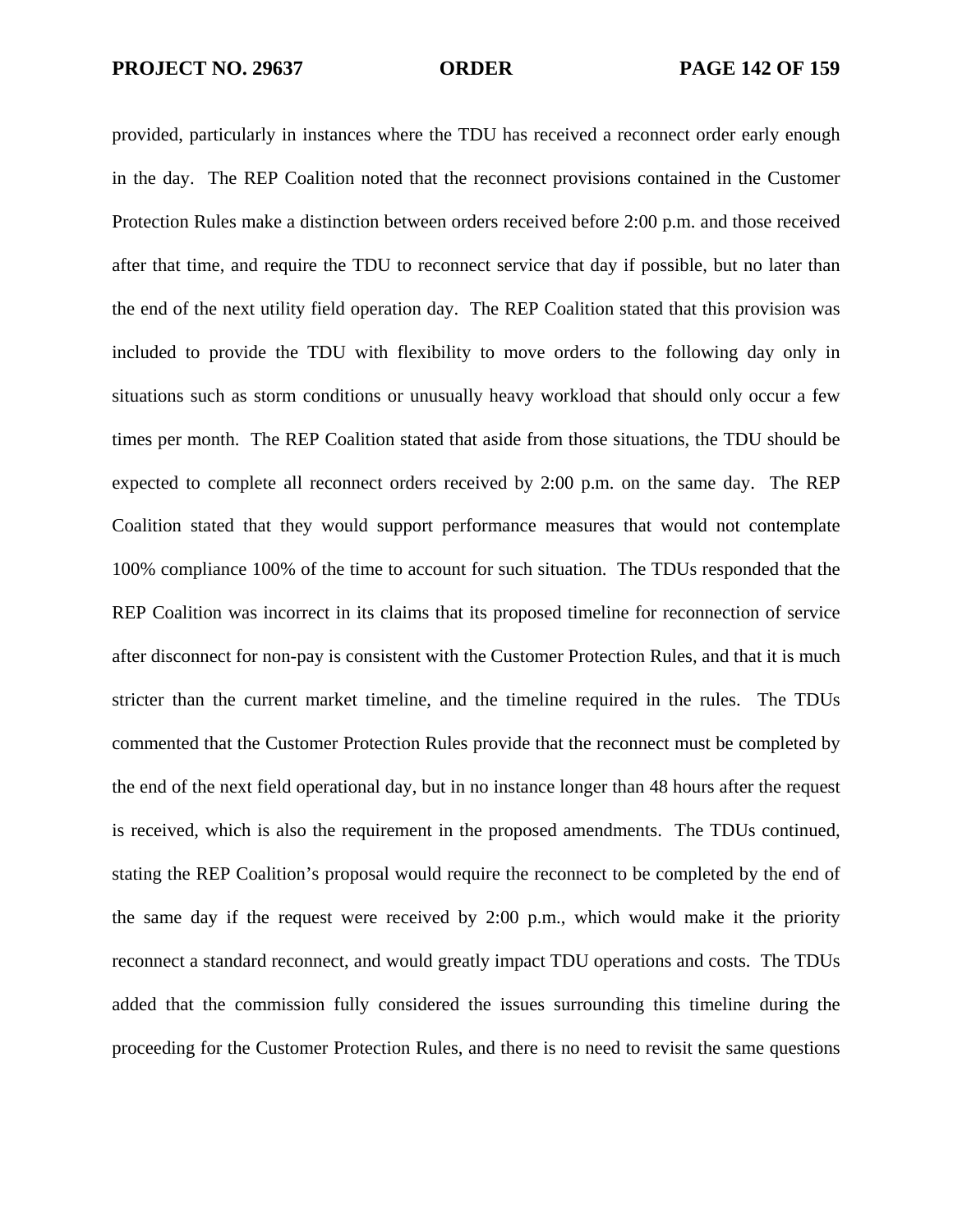again. In reply comments, the REP Coalition stated its belief that its proposal is a good compromise between the commission's published rule and the proposal of the Consumers.

### *Commission response*

**The commission does find it appropriate to have a distinction between a standard reconnect and a same day reconnect. There are differences in the level of service and those who are willing to pay for the faster service, should have the opportunity to pay for it. The commission agrees with the TDUs that the REP Coalition's proposal is stricter than the current Customer Protection Rules. However, the commission finds that a requirement that a reconnect order received by 2:00 PM CPT on a Business Day be completed that day will benefit customers, and does not conflict with the Customer Protection Rules. Therefore the commission agrees to make this change. The commission notes that the REPs should send reconnects as promptly as possible following the customer's payment, and re-establishment of credit, if applicable, to ensure that a customer's disconnect order is either not executed, or the customer is reconnected as promptly as possible.** 

The REP Coalition proposed that any order received by the TDU prior to 7:00 p.m. CPT (5:00 p.m. CPT on non-Business Days) should be worked that day because a Retail Customer who is in an emergency and is willing to pay for the assurance of having service reconnected that day should be able to do so. The REP Coalition stated that these timeframes mesh well with the timeframes in which a REP has to transmit reconnect requests, but also allow the REP the ability to set expectations with its Retail Customers as to expect service reconnection, and provides an option for Retail Customers who call later in the day the ability to have service reconnected the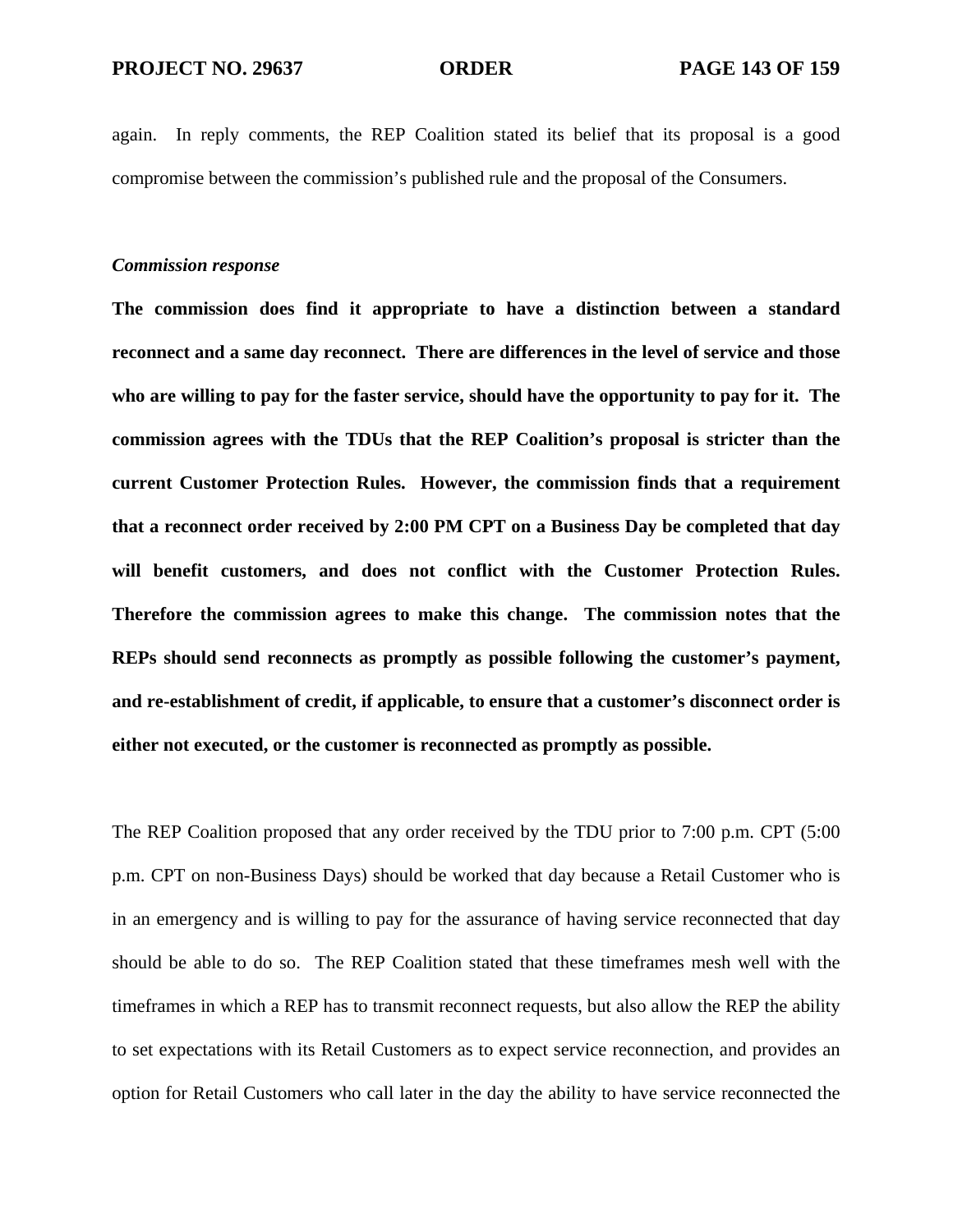same day at a different rate. The TDUs responded that this proposal is unreasonable, and that indeed the 5:00 p.m. deadline contained in the published amendments is also not feasible because the TDU needs orders to be received no later than 2:00 p.m. if they are to be worked that same day. The TDUs argued that it is not possible to receive, process, dispatch, travel and execute orders upon shorter notice, particularly in rural areas where travel time can be significant; nor should it be required that that such orders be worked through midnight. The TDUs also disagreed with the language proposed by the REPs that priority reconnects could be ordered for any day, including holidays and weekends, because the TDUs do not think that priority service should be available on non-Business Days. The TDUs stated that the only time standard or priority reconnects should be worked on non-Business Days is when the 48 hour requirement in the Customer Protection Rules requires it, which is consistent with the published amendment. The TDUs added that the description of this service should expressly state that the request must include the appropriate priority code, and has suggested language be added to the Rate Schedule to accomplish this.

The REP Coalition added that to address the TDU's concerns that the customer protection rule requiring reconnection not later than 48 hours after receipt would result in TDUs performing work on non-Business Days, the REP Coalition recommended language to more narrowly define the circumstances in which this charge will apply. The REP Coalition stated that this specification will allow REPs to accurately quote a reconnect price to the Retail Customer at the time the reconnect is requested.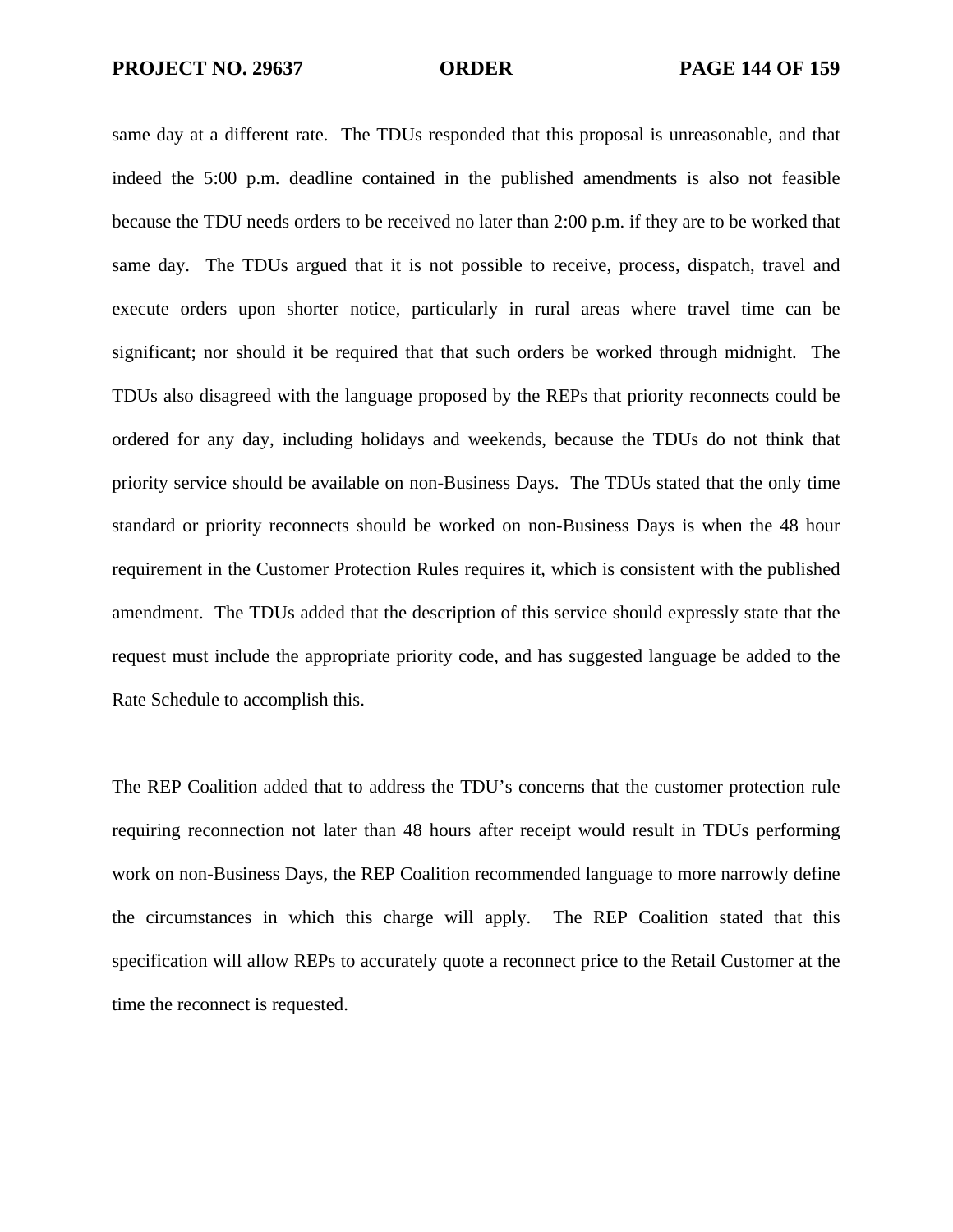The TDUs stated that the second sentence should be changed to reference more clearly the charge that will be applied to a reconnection performed on a day that is not a Business Day, and that the title of that charge should be "Non-Business Day Reconnect," both in this sentence and in the itemization of charges.

## *Commission response*

**The commission agrees with the TDUs that a 7:00 PM timeframe would not be practical, and therefore declines to make the change requested by the REPs. The commission does not agree to specify the method of transmission of the priority code in this tariff but notes that the tariff requires a differentiation of standard and same day reconnects. The commission does agree to add weekend day in addition to holiday to reflect that the TDU will reconnect service on non-Business Days as well as holidays if necessary and to allow for appropriate charges for weekends and holidays.** 

### Meter Re-Reads

The REP Coalition noted that this discretionary service does not have a corresponding performance standard to define the timeframe in which the TDU should complete the re-read and stated that it is necessary for REPs to set customer's expectations appropriately. The REP Coalition reasoned that five Business Days was a reasonable time. The TDUs stated that if this is adopted, the term "date of the request" should be changed to "receipt of request."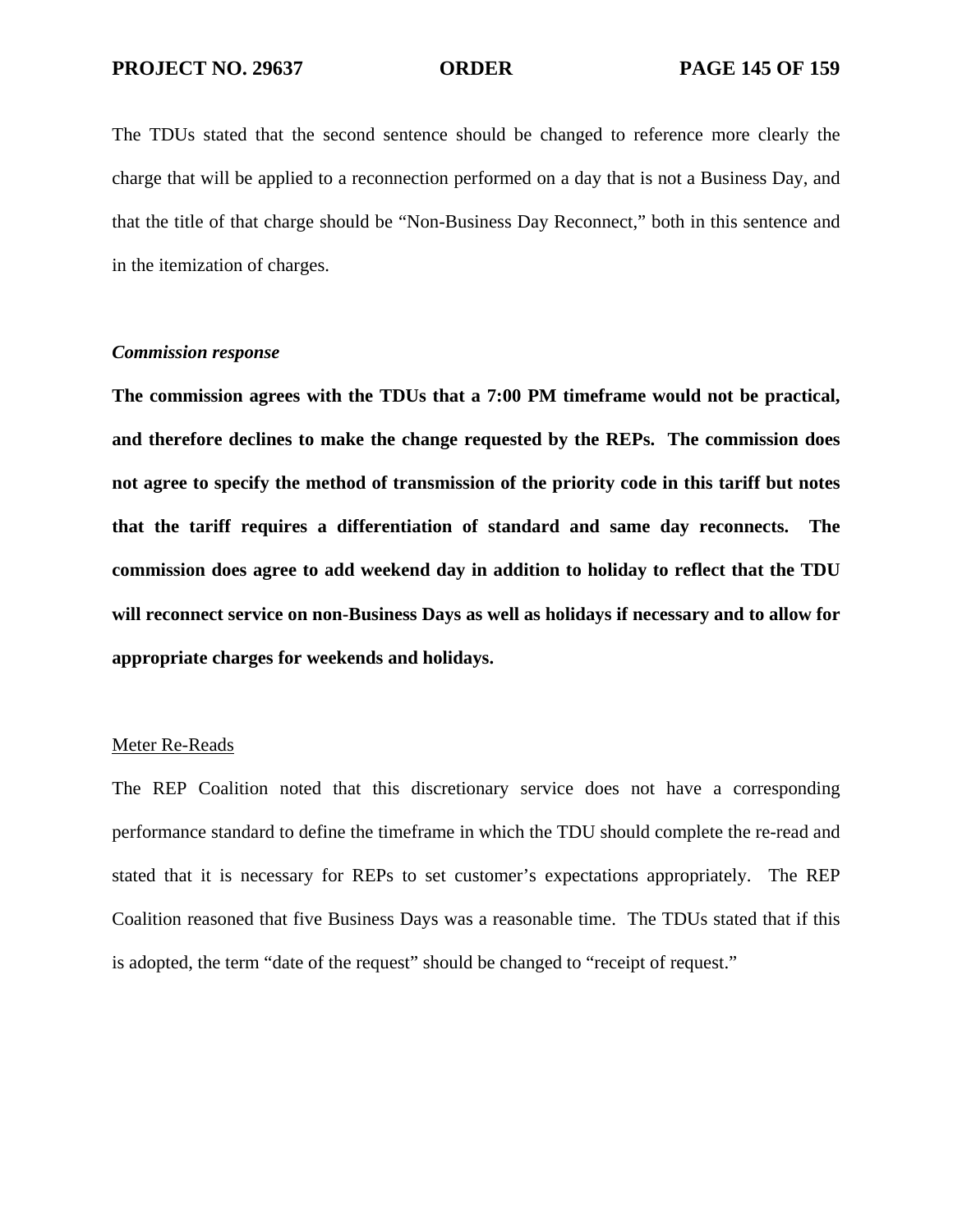### *Commission response*

**The commission agrees that a re-read should be done within five days and agrees this should be effective sooner rather than in 2007. The commission agrees with the REP Coalition that this should be placed in the body of the tariff as current re-read charges should continue to apply. The commission agrees with the TDUs that the timeline should begin upon the TDU's receipt of the request.** 

#### Non-Standard Meter Installation Charges

The TDUs recommended that these services remain in the Company specific portion of Chapter 6 rather than being simplified into standardized services because they are not high volume frequently utilized services and by their very definition are "non-standard." There is a wide variety of non-standard meter equipment and new equipment is being developed, and not all equipment is available in each TDU service territory, which means that the work associated with installing these meters varies and may change and the charges should not be simplified as stated in the proposed amendments. The TDUs therefore, recommended that this entire section be deleted, or if it remains, the changes recommended by the TDUs should be adopted. The TDUs recommended language putting "standard advanced metering equipment" into lower case and removing the specification "via telephone" for information transmittal.

The REP Coalition noted that the proposed rule does not contain timelines associated with requests to install Off-Site Meter Reading, Automated Meter Reading, or IDR Equipment, and that these timelines are necessary to set Retail Customers' expectations for the completion of requested services. The REP Coalition therefore proposed the inclusion of a 30 calendar day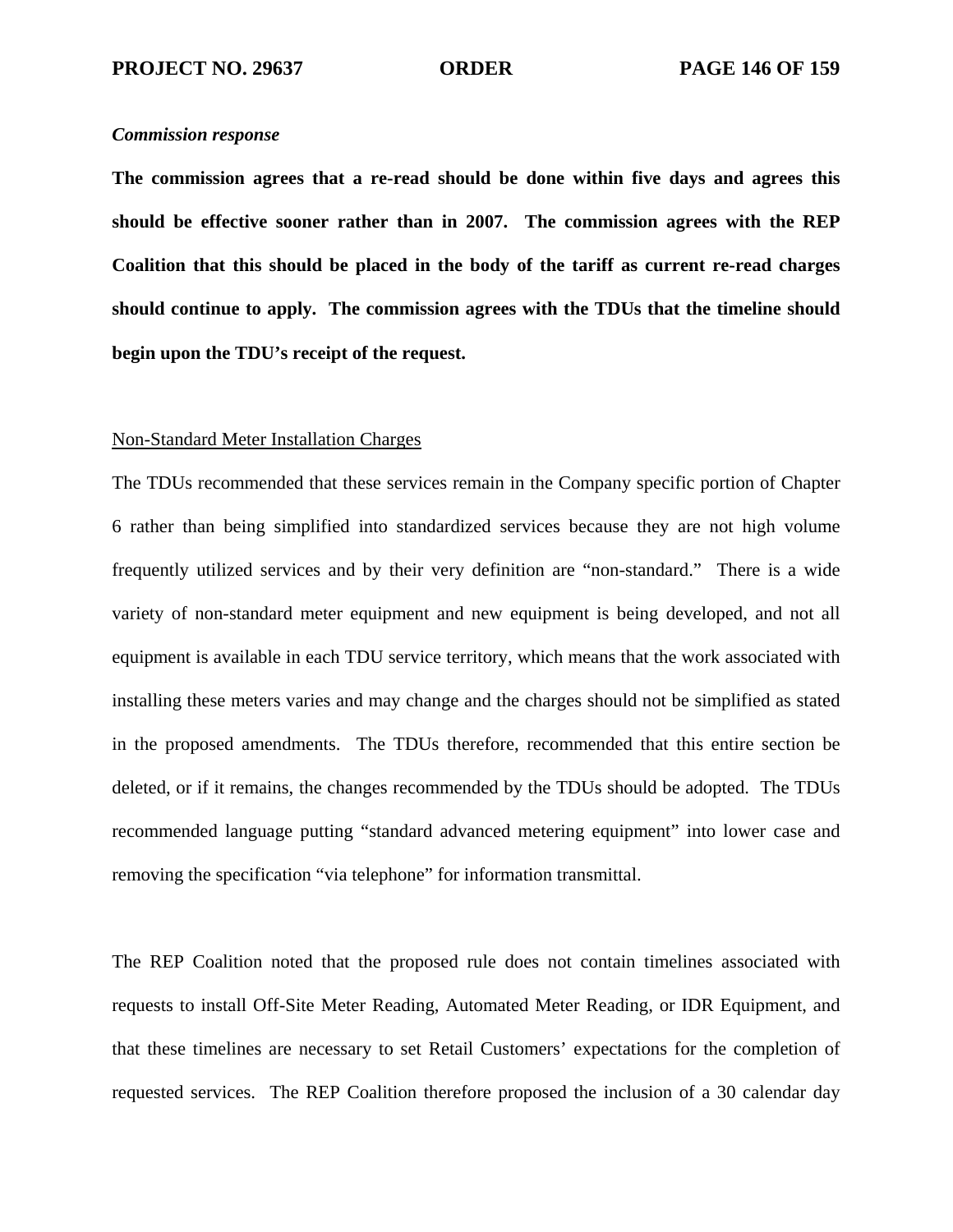performance standard to define the timeframe in which TDUs should complete advanced meter installation requests.

In reply comments, the TDUs reiterated their request that this not be in the standardized services, and added that there is a high degree of variation and specificity related to these services as is made clear by the provisions recently approved by the commission in the AEP TCC tariff, Docket No. 28840. The TDUs added that as technology develops in this area, any specific standards adopted as part of the rule may quickly become obsolete, hindering the Retail Customer's ability to customize its approach, which may negatively impact the Retail Customer experience. The TDUs stated that providing standard timelines for installation of this equipment makes no sense, and the work requires close coordination with the Retail Customer; construction by the Retail Customer is often required; software may need to be installed; and the work may need to be done more than 30 days in the future. The TDUs stated that the equipment would rarely be installed just on the basis of receipt of an electronic transaction from the REP without coordination with the Retail Customer, and that the timetable for completing the work will be developed based on coordination between the TDU and the Retail Customer. Therefore, the rationale that timelines are necessary so that the REP can "appropriately set customers' expectations" is faulty. The TDUs added that if a timeline is included it should be tied to the "receipt of the request or as otherwise agreed to by Company and Retail Customer" rather than the "date requested" as proposed by the REP Coalition.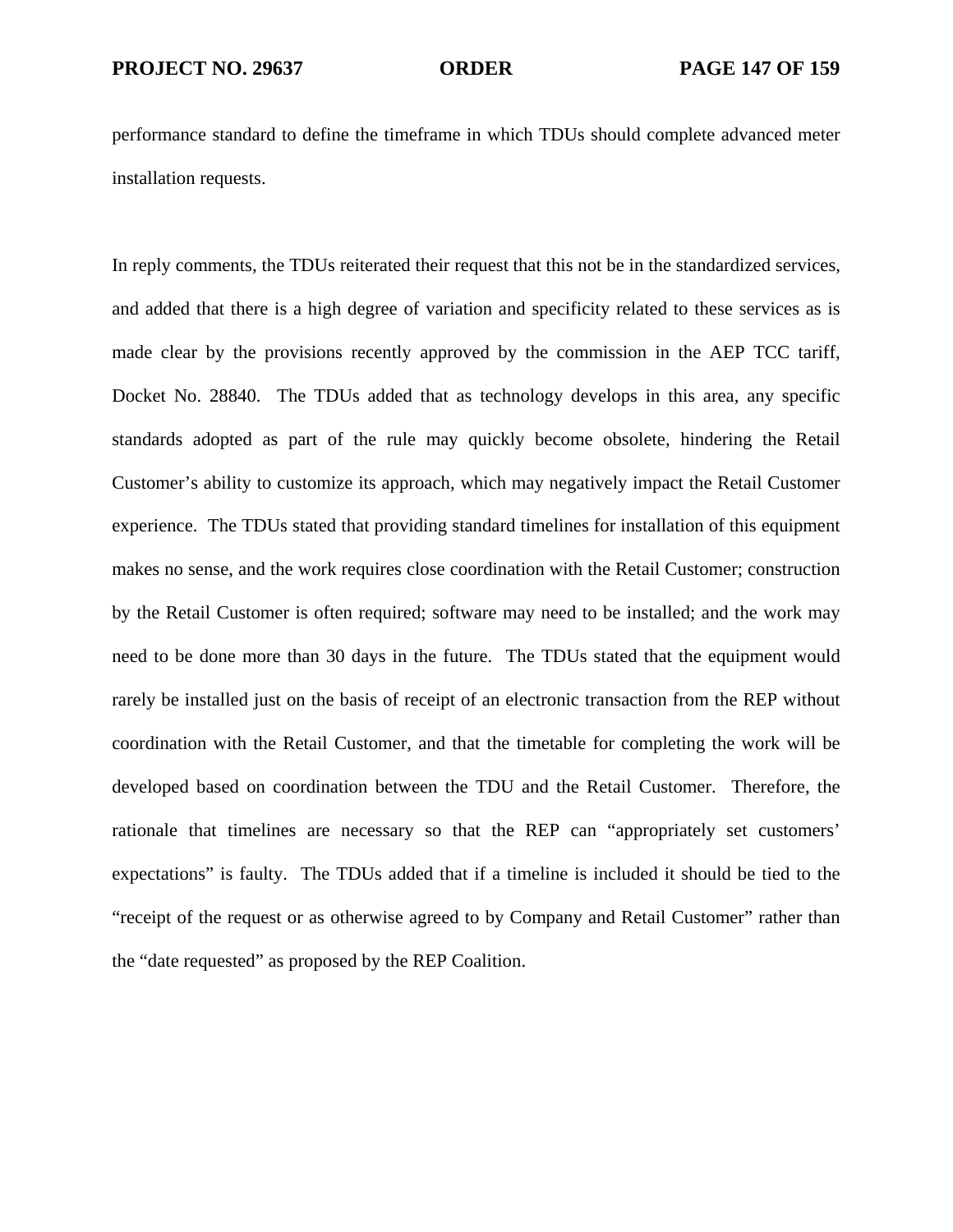### *Commission response*

**The commission believes that customers should be able to receive certain non-standard meter installations within a 30 day timeframe as proposed by the REPs, as the Customers and the REPs should have an expectation of when the service should be completed. The commission agrees with the TDUs that there will be many other types of metering services that may be available in the future and the customer should be able to receive those services as well. Therefore, the commission concludes that these basic non-standard services should remain in this tariff with a 30 day installation timeline and that each TDU should have additional Discretionary Services for other metering services that are not included in this description and as indicated in the rule adoption, timelines should be proposed for additional services when the services and rates are proposed.** 

## Interval Data Recorder (IDR) Equipment Installation

TDUs suggested striking "access interval load data via telephone to a central location" to "transmit interval load data to a central location."

# *Commission response*

**The commission agrees with the TDUs that the transmission does not always have to be via telephone but that the communication method should be at the option of the customer having the meter installed and that the customer should not have to pay additional charges to the TDU for receiving communications in a different manner.**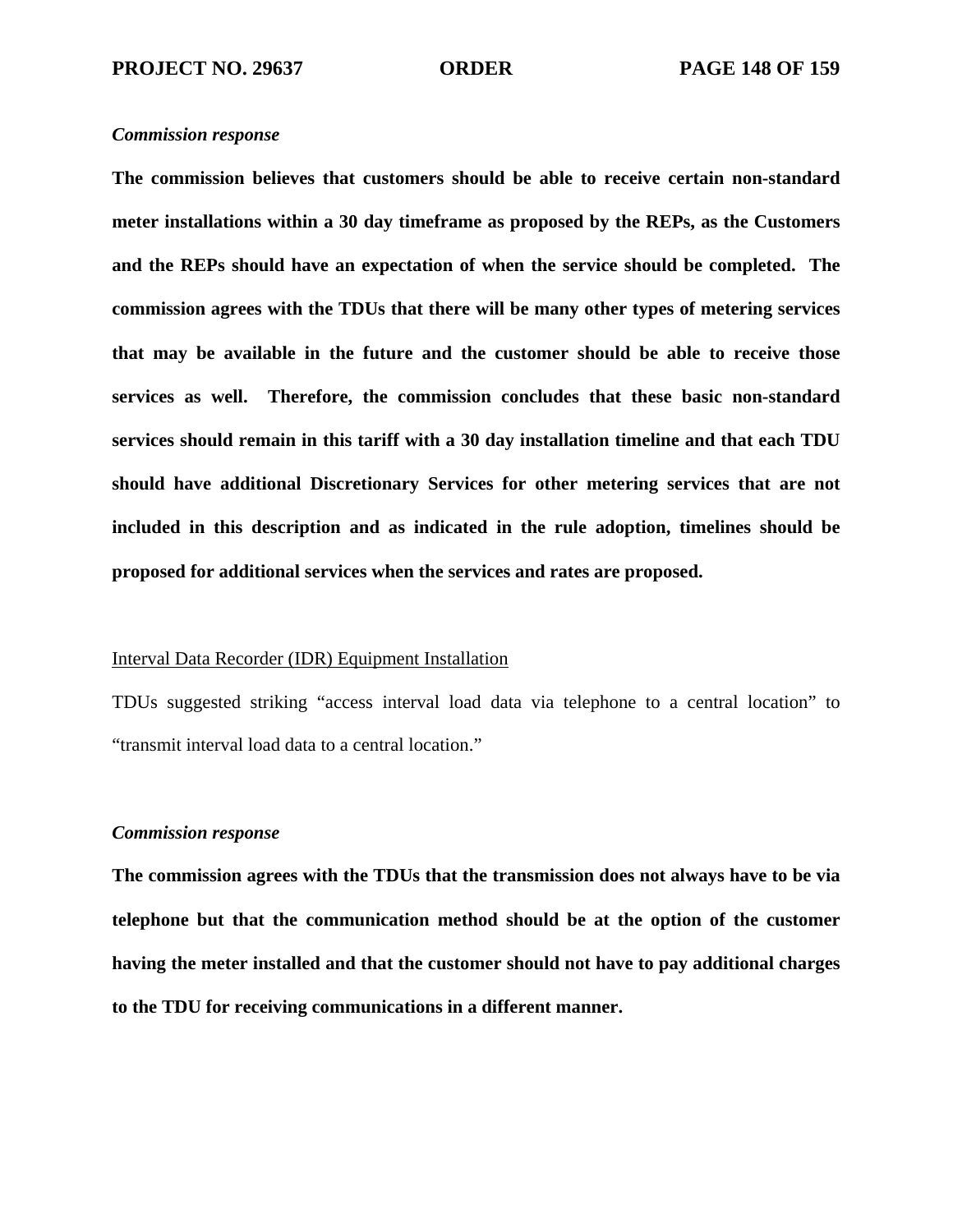#### Service Call Charge

The REP Coalition did not understand the rationale for the distinction between outage investigations that occur during normal business hours and those that occur outside of normal business hours because TDUs are required to have staff available to respond to outages during all times of the day. The REP Coalition stated that the cost for a TDU to respond to an outage during normal business hours should not necessarily be different than the cost to respond at any other time. The TDUs argue that the cost for maintaining crews after hours is much higher and the cost of using such a crew to respond to an inside trouble call is also greater.

#### *Commission response*

**The commission disagrees with the REP Coalition that there is no difference in responding to an outage call during the day or in the middle of the night as crews are generally more expensive when dispatched at night, on weekends or holidays and this associated cost should be borne by the customer who requested the service. The commission declines to make a change in the rule associated with this suggestion.** 

The REP Coalition furthered that if the commission is attempting to address erroneous outage calls that require the TDU to respond to calls on the customer's side, a more appropriate charging mechanism would be based on the number of erroneous calls made by the customer in a finite period of time. The TDUs do not agree with the REP Coalition proposal and stated that the cost is incurred the first time the trip occurs, just as with subsequent trips and were the costs included in base rates, all customers would bear costs that are incurred at the behest of only one customer. Further, keeping track of calls to bill on the second occurrence would be impractical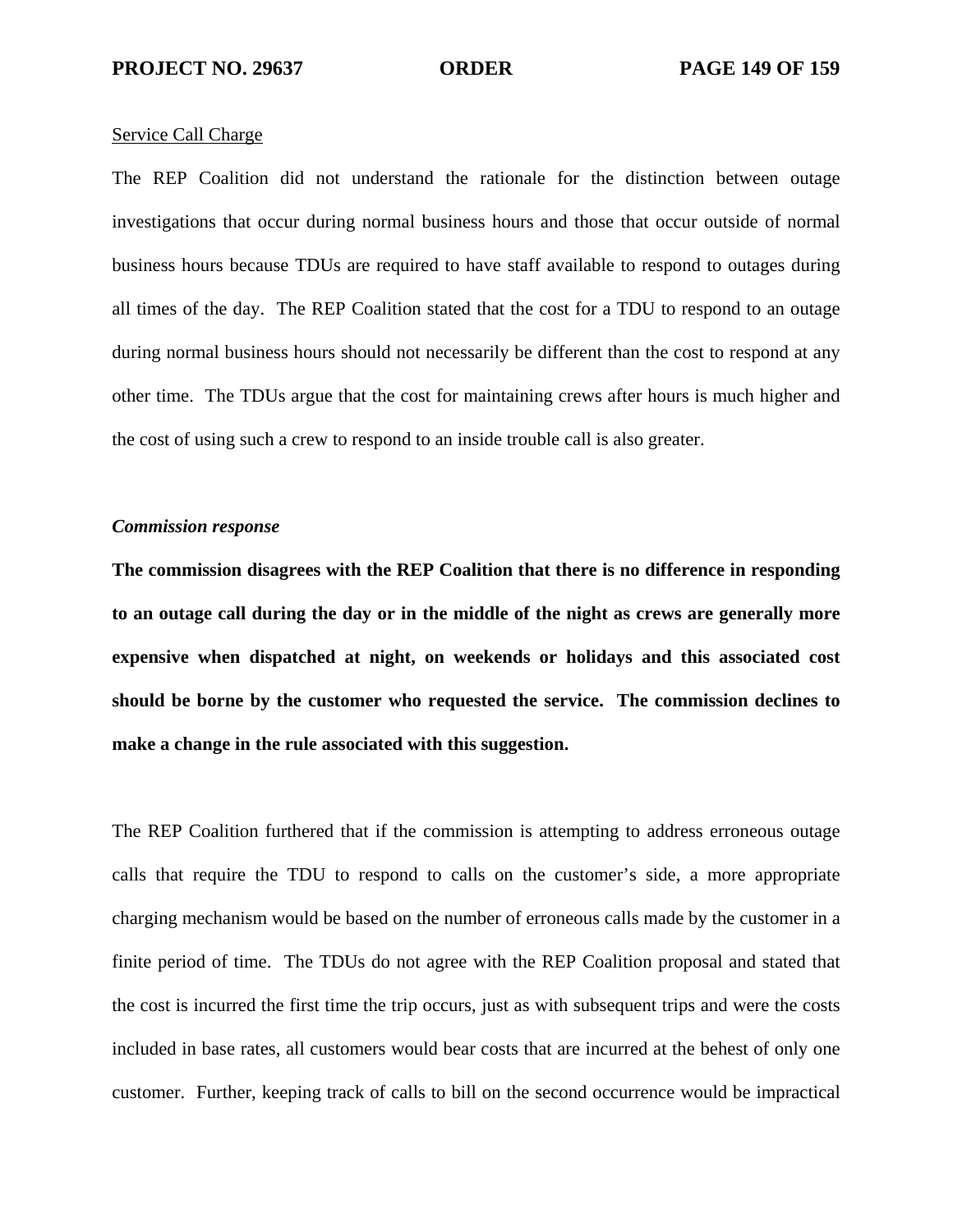and a system would have to be built to tract the calls and the results of the call and the information retained for 12 months. Additionally, the TDUs provided that the ability to tract the calls by customer as opposed to ESI ID does not exist and a manual system would have to be developed to perform this tracking at a cost that would far outweigh the value of being able to track this information.

#### *Commission response*

**The commission agrees with the TDU that the costs should be billed to the customer who requested the TDU services rather than borne by all customers. There is a cost associated with the TDU visit to the premise and it should be borne by the customer. If the response is made during non-business hours, then the customer should be required to pay the additional charges associated with a non-business hour visit.** 

### Outdoor Lighting Charges

The TDUs recommended that these charges not be included as standardized Discretionary Services, but instead remain in the Company Specific portion of the tariffs. The TDUs noted that they are not high volume/frequently utilized services, and the descriptions found in the existing TDU tariffs are far more detailed and complex that those proposed and more correctly reflect the variety of situations that are involved. The TDUs recommended that this entire section be deleted, or the title of the section should be changed to "Company-Owned Lighting Charges" because the TDU is only responsible for repairs to its own facilities, not all outdoor lighting. The REP Coalition requested that the commission reject the request to delete the section because these are some of the most important service requests from a Retail Customer's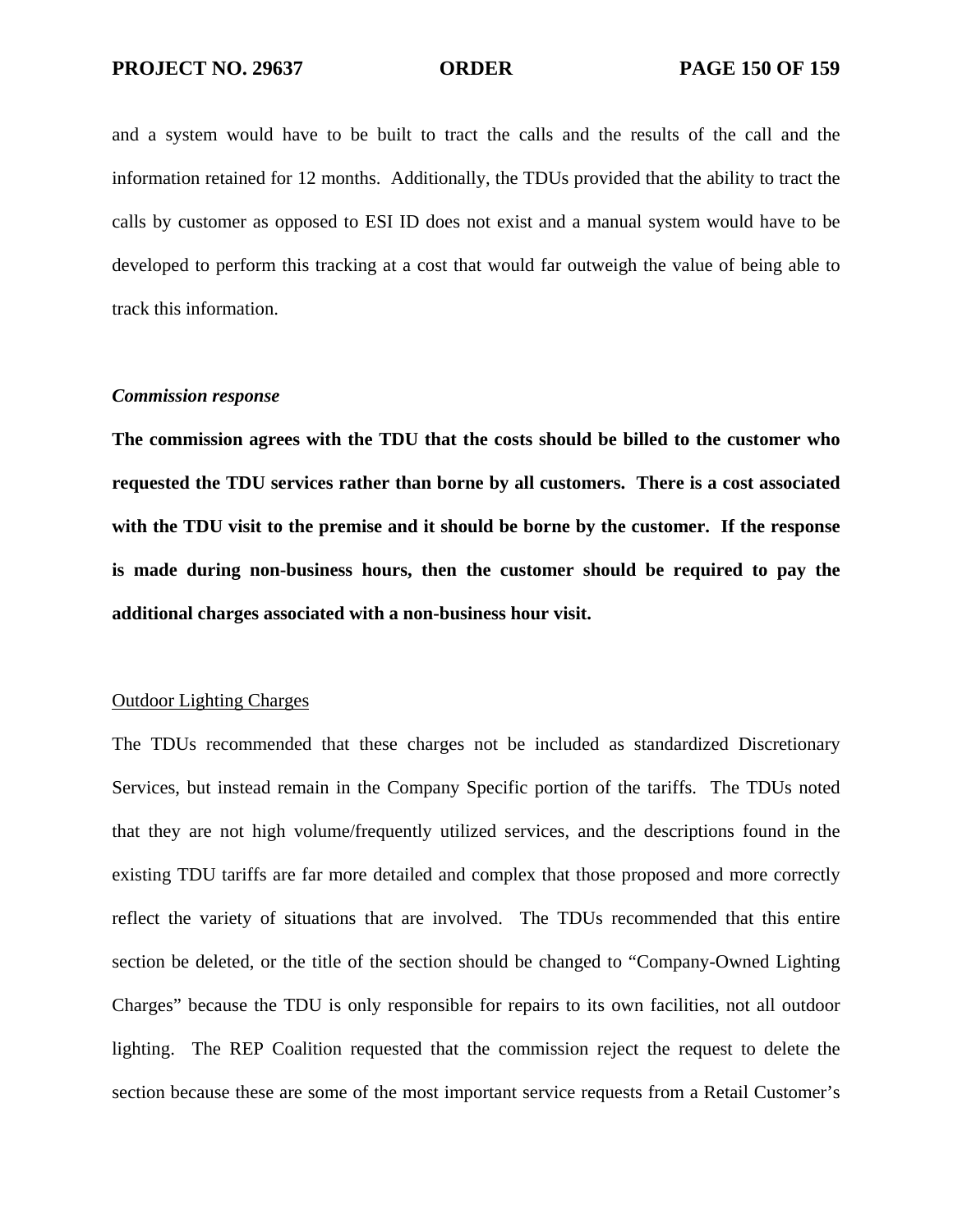perspective because of the security concerns associated with outdoor lighting, including both guard lights and street lights.

## *Commission response*

**The commission agrees with the REPs that these services are important to the Retail Customer and that service should be performed as expected. Additionally, while the commission is not opposed to coordination, there needs to be a timeline to ensure appropriate TDU performance. Therefore, the commission declines to amend this section.** 

#### Security Lighting

The TDUs stated that this should not be included in the Standardized Discretionary Services portion of the tariff, but if retained, the title should be "Bulb and Photocell Replacement" because repairs other than bulbs and photocell replacement should be covered in the Company specific portions of Chapter 6. However, if included as a standardized service, the charge for these repairs should be "as calculated" and there should be no time-limit stated.

In reply comments, the TDUs referred to the discussion above. The commission assumes that the following is the discussion to which they were referring. The TDUs stated that if this section is not deleted, timelines should not be included because the work requires close coordination with the Retail Customer to coincide with or avoid other construction work; or it may need to be done more than 30 days in the future. The TDUs stated that work would rarely be performed just on the basis of receipt of an electronic transaction from the REP without coordination with the Retail Customer, and that the timetable for completing the work will be developed based on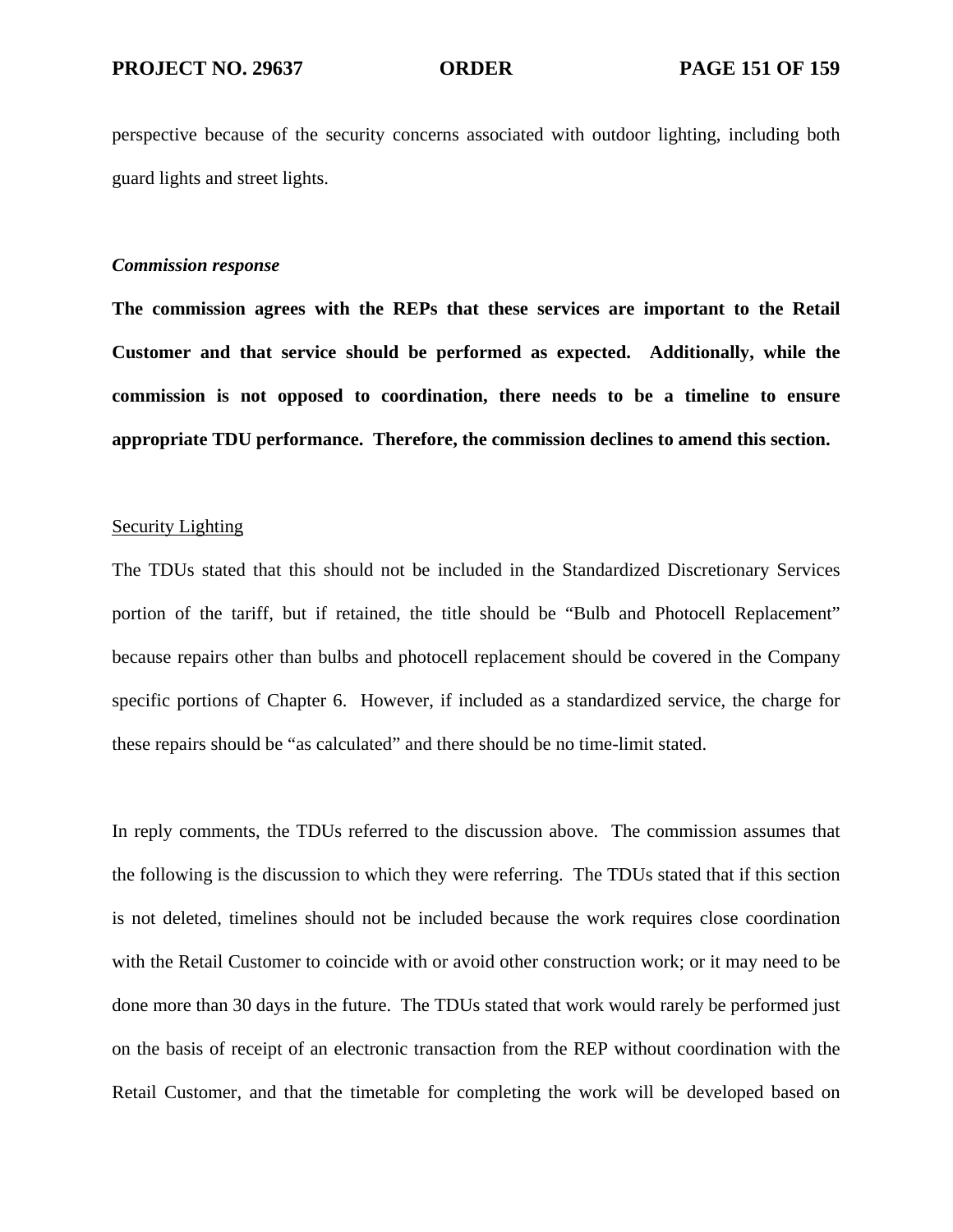coordination between the TDU and the Retail Customer. Therefore, the rationale that timelines are necessary so that the REP can "appropriately set customers' expectations" is faulty. The TDUs added that they do not agree with standardizing this service, or including a timeframe in the description of the service, but if one is included it should be tied to the "receipt of the request or as otherwise agreed to by Company and Retail Customer rather than the "date requested" as proposed by the REP Coalition.

## *Commission response*

**The commission agrees with the REP Coalition that a timeline should be included for these services and make the suggested changes to the tariff.** 

#### Street Light Removal

The TDUs commented that Street Light Removal should not be included in the Standardized Discretionary Service portion of the tariff; however, if it is retained, the reference to Section 5.6.8 should be changed to a reference to Section 5.7.8. The TDUs added that the charge for this service should be "as calculated" because of the wide variation in the type of service that may be required. The TDUs gave the example that lights served by overhead conductors are less expensive to remove than lights served by underground wiring, which is more difficult to remove or cap.

In reply comments, the TDUs referred to the discussion above. The commission assumes that the following is the discussion to which they were referring. The TDUs stated that if this section is not deleted, timelines should not be included because the work requires close coordination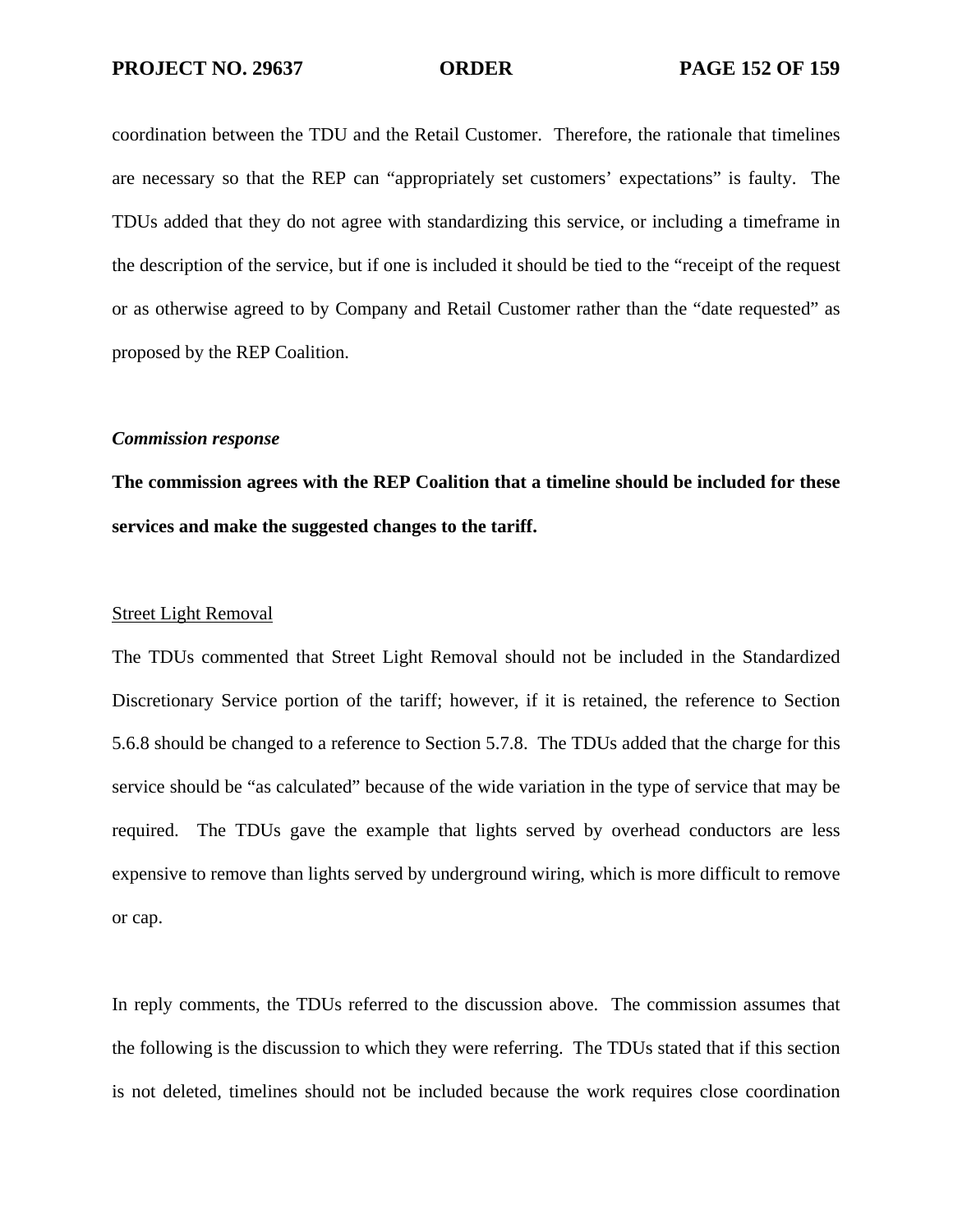with the Retail Customer to coincide with or avoid other construction work; or it may need to be done more than 30 days in the future. The TDUs stated that work would rarely be performed just on the basis of receipt of an electronic transaction from the REP without coordination with the Retail Customer, and that the timetable for completing the work will be developed based on coordination between the TDU and the Retail Customer. Therefore, the rationale that timelines are necessary so that the REP can "appropriately set customers' expectations" is faulty. The TDUs added that they do not agree with standardizing this service, or including a timeframe in the description of the service, but if one is included it should be tied to the "receipt of the request or as otherwise agreed to by Company and Retail Customer rather than the "date requested" as proposed by the REP Coalition.

#### *Commission response*

**The commission agrees with the REP Coalition that a timeline should be included for these services and makes the suggested changes to the tariff.** 

### **Tampering**

The TDUs recommend that language be added to the description of this charge, indicating that the charge will be billed to the REP who was the REP of Record at the time the tampering occurred. If the tampering occurred when there was no REP of Record, it will be billed to the Retail Customer.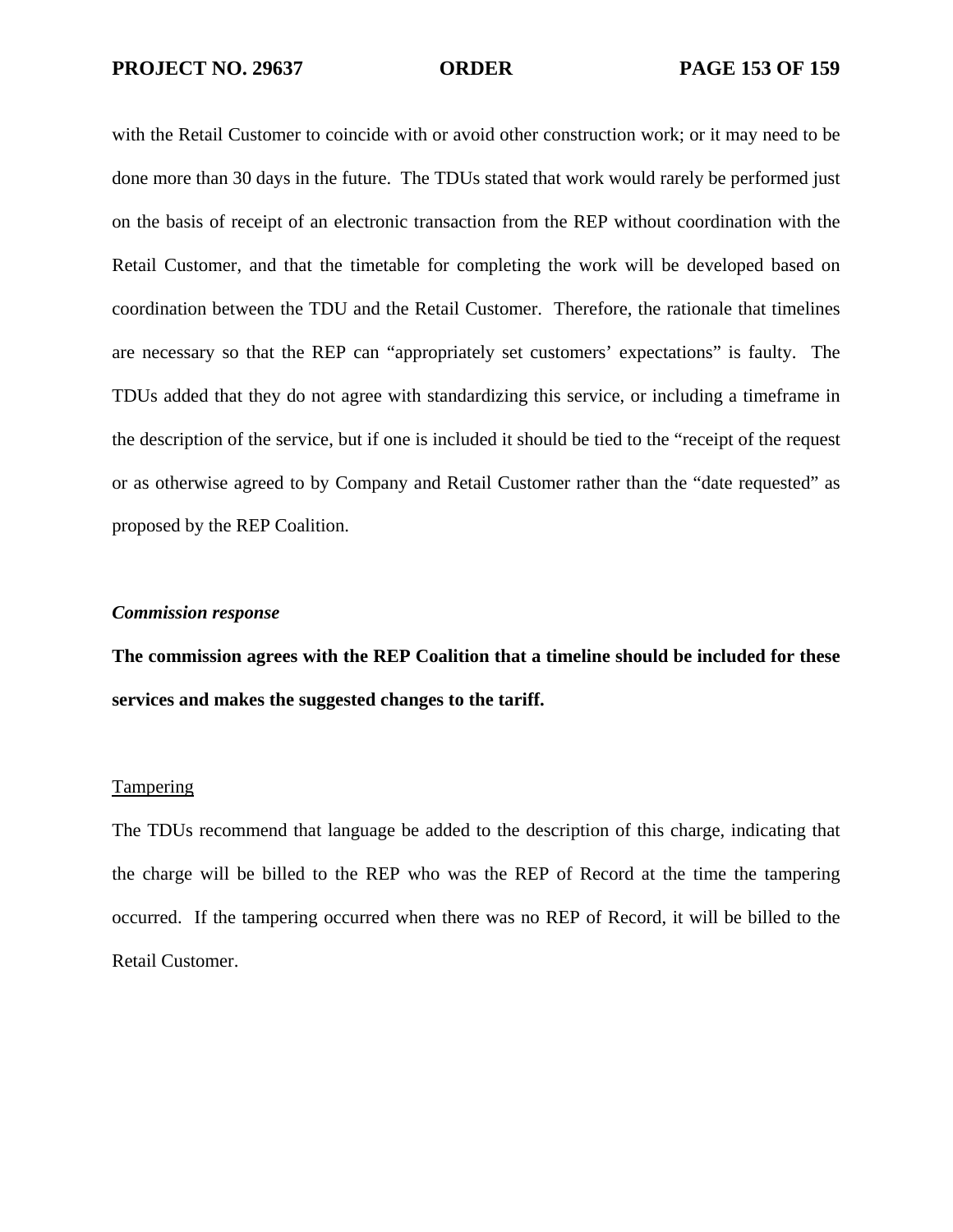### *Commission response*

**The commission agrees with the TDUs that tampering discovered while the REP is the REP of Record means that the charge has been incurred during the time the customer is being served by the REP and therefore the REP is the appropriate party to invoice.** 

The REP Coalition recommended that the broken meter seal charge only be applied in situations where consecutive breakages have occurred, as this is more indicative of potential tampering. The REPs offered that there have been countless times when customers have been charged for a broken meter seal when the customer maintained that there never was a seal in place. The REP Coalition maintained that if the investigation of the broken meter seal uncovers tampering, then the cost of the investigation will be included in the tampering charge. If tampering is not found, they recommended, then the customer should not be charged for the investigation, rather it should be considered a cost of doing business for a TDU. Therefore, the REP Coalition recommended a tampering charge be applied only if the meter seal is broken in two or more consecutive months.

The TDUs stated that they support the section as proposed. They stated that the REP Coalition incorrectly argued that the charge for a broken meter seal is related to tampering and the investigation. The TDUs reported that it could be the result of a repair performed by an electrician for example. The TDUs argued that the rationale for the charge is to cover the cost of replacement, regardless of why it is needed, not to cover a tampering investigation. Also, the cost is incurred when the work is performed for the first meter seal break, as well as subsequent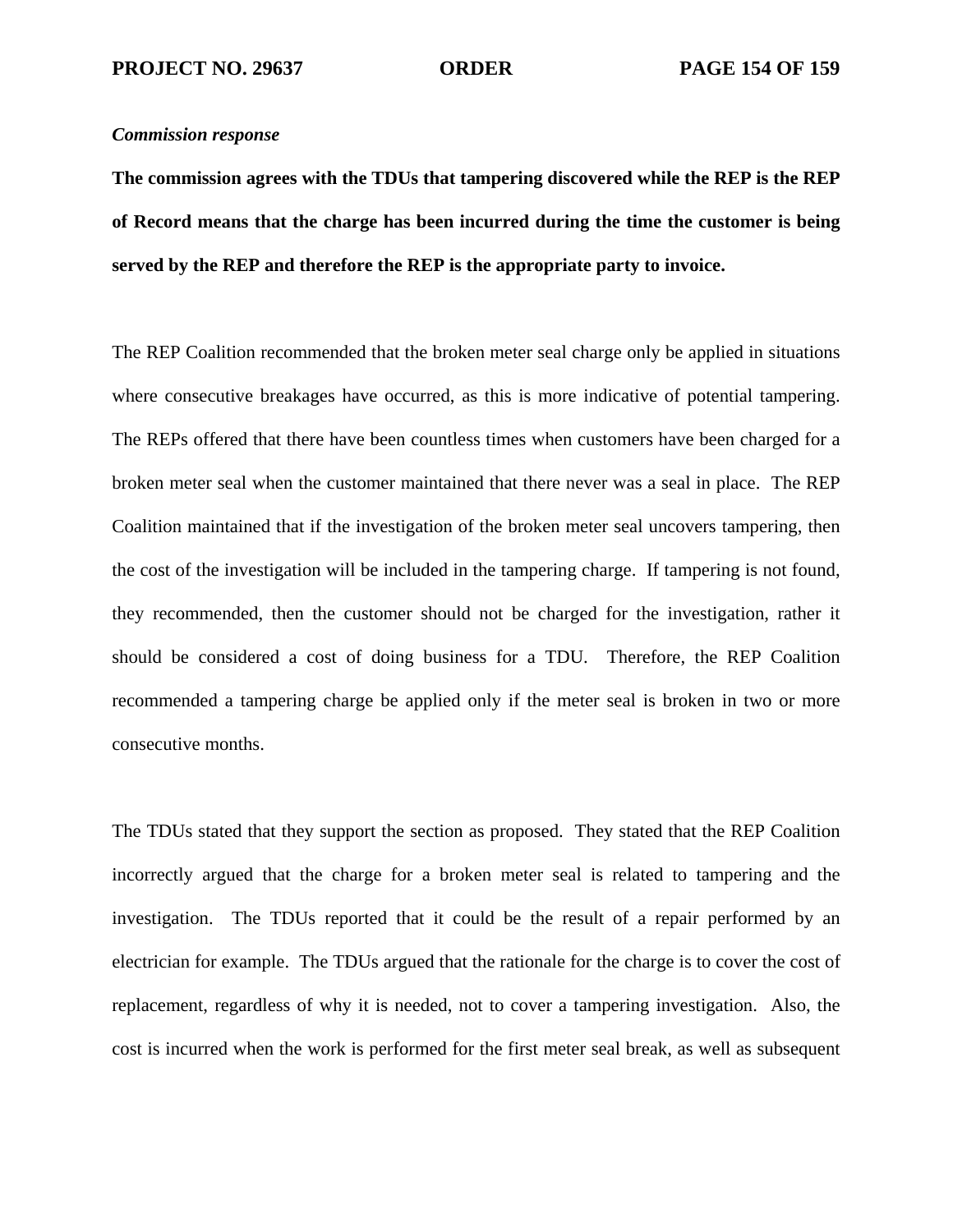breaks and as discussed with service calls above keeping track of meter seal breaks to bill on consecutive occurrences would be costly and impractical.

#### *Commission response*

**The commission agrees with the TDUs that a broken meter seal is not the same thing as a tampering investigation. The commission also agrees that keeping track of consecutive offenses for such a small charge is not a prudent use of resources and declines to amend the tariff as proposed by the REP Coalition.** 

#### Inaccessible Meter Charge and Disconnect Charge

Joint TDUs proposed a new charge to be imposed when the TDU is unable to gain access to the Meter located on the Retail Customer's property as a result of denial of access. The REP Coalition strongly urged the commission to reject the TDUs suggested changes. The TDUs also recommended that the disconnect charge related to failure to provide access to the meter be "as calculated" rather than a set fee, because such disconnections may be complicated and the charge should vary depending on the work required to be performed.

#### *Commission response*

**The commission agrees that the customer has the responsibility to provide access to the meter. The commission believes the TDUs should have the incentive to read the meter if at all possible. Instituting the inaccessible meter charge could weaken the incentive for the TDU to try to get the meter reading as they stand to benefit financially if they cannot. The commission declines to institute this charge in the rule as proposed but does agree to**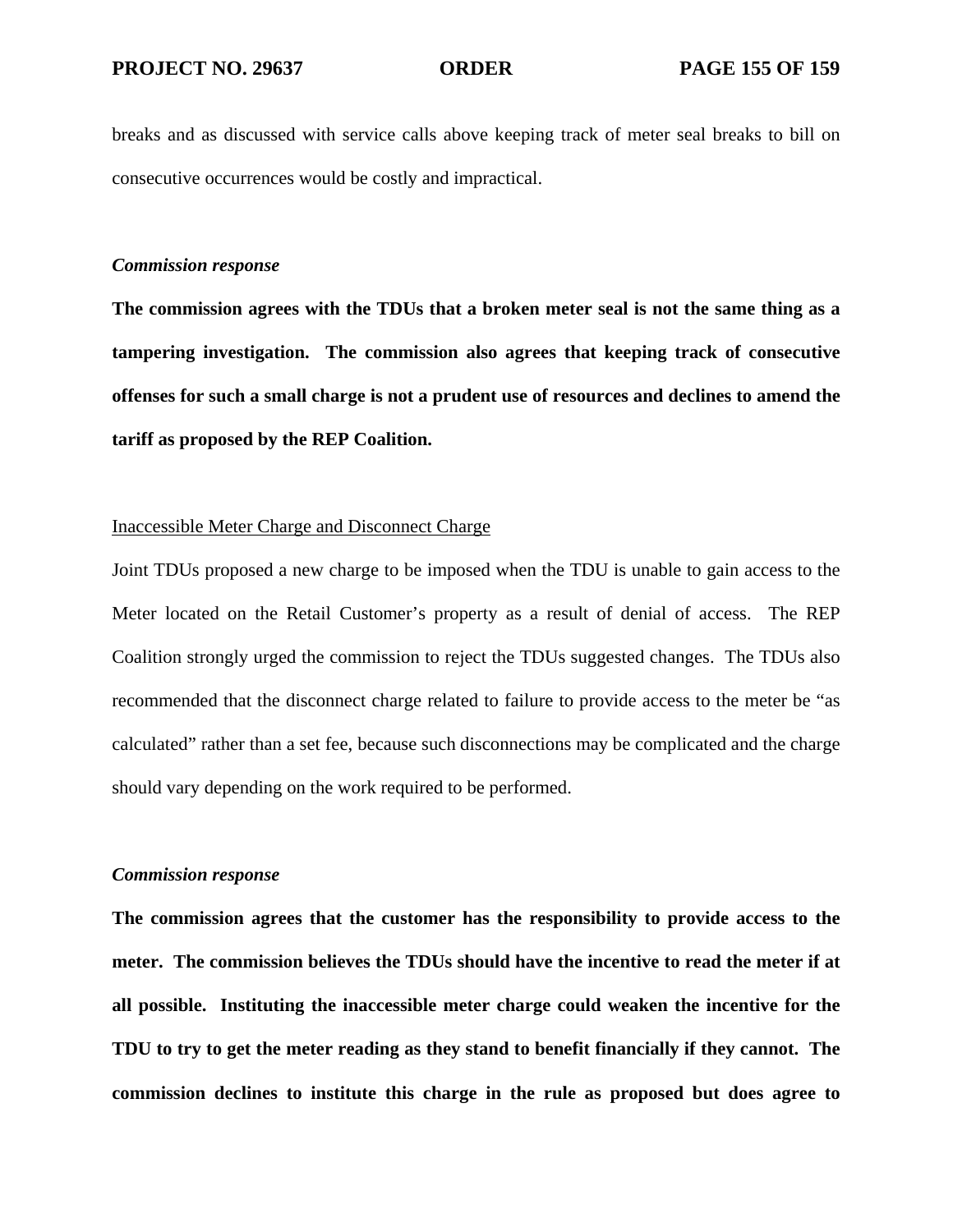**institute a charge for critical load customers who fail to provide access as for those customers the commission finds a charge to be an appropriate incentive. The commission agrees that a disconnection performed because of an inaccessible meter may have complications and the charge should be "as calculated."** 

All comments, including any not specifically referenced herein, were fully considered by the commission. In adopting this section, the commission makes other minor modifications for the purpose of clarifying its intent.

This amendment is adopted under the Public Utility Regulatory Act, Texas Utilities Code Annotated §14.002 (Vernon 1998, Supplement 2005) (PURA) which provides the commission with the authority to make and enforce rules reasonably required in the exercise of its powers and jurisdiction; and PURA §39.203 which grants the commission authority to establish reasonable and comparable terms and conditions for open access on distribution facilities for all retail electric utilities offering customer choice

Cross Reference to Statutes: Public Utility Regulatory Act §14.002, §14.052 and §39.203.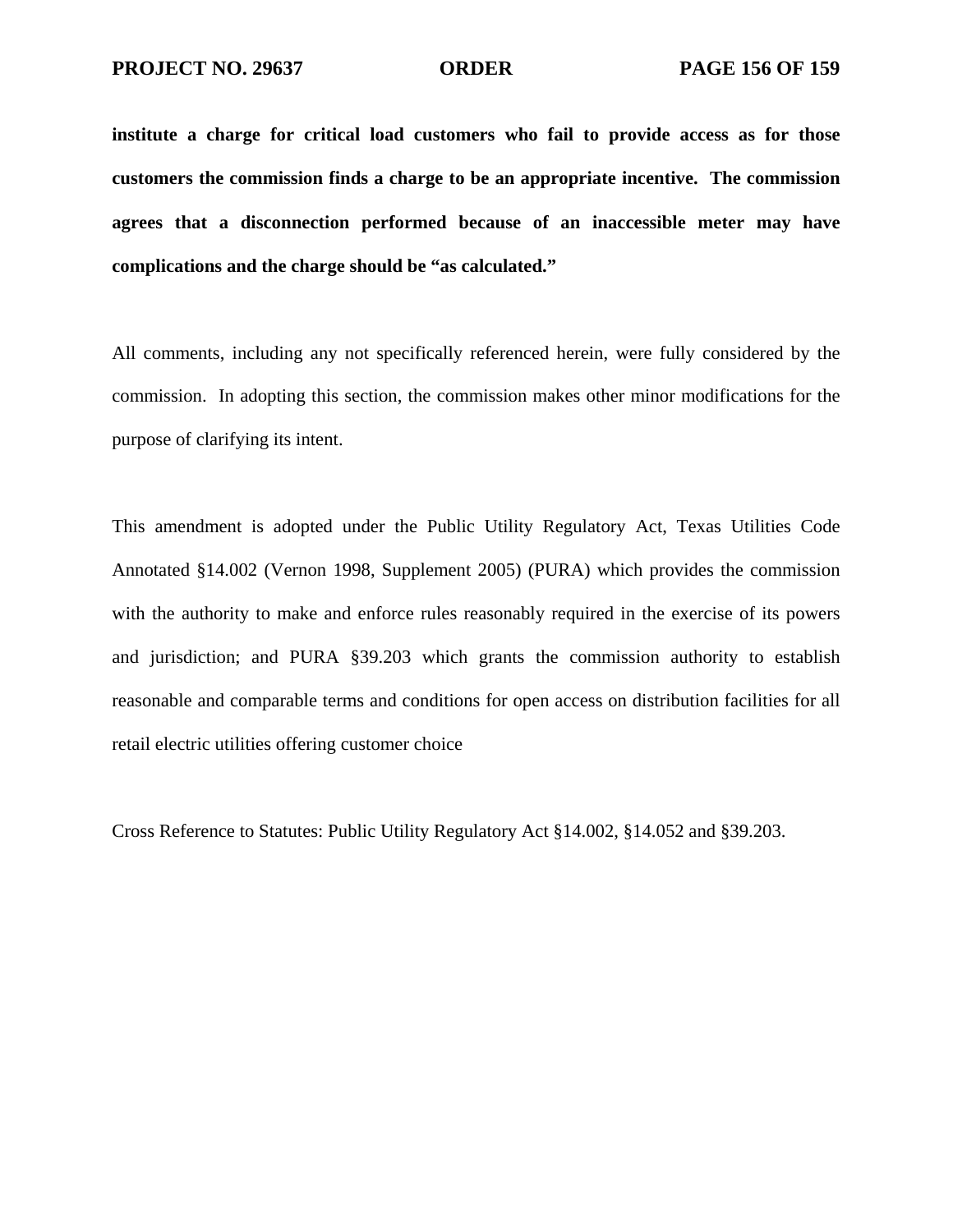# **§25.214. Terms and Conditions of Retail Delivery Service Provided by Investor Owned Transmission and Distribution Utilities.**

- (a) Purpose. The purpose of this section is to implement Public Utility Regulatory Act (PURA) §39.203 as it relates to the establishment of non-discriminatory terms and conditions of retail delivery service, including delivery service to a Retail Customer at transmission voltage, provided by a transmission and distribution utility (TDU), and to standardize the terms of service among TDUs. A TDU shall provide retail delivery service in accordance with the terms and conditions set forth in this section to those Retail Customers participating in the pilot project pursuant to PURA §39.104 on and after June 1, 2001, and to all Retail Customers on and after January 1, 2002. By clearly stating these terms and conditions, this section seeks to facilitate competition in the sale of electricity to Retail Customers and to ensure reliability of the delivery systems, customer safeguards, and services.
- (b) Application. This section, which includes the pro-forma tariff set forth in subsection (d) of this section, governs the terms and conditions of retail delivery service by all TDUs in Texas. The terms and conditions contained herein do not apply to the provision of transmission service by non-ERCOT utilities to retail customers.
- (c) Tariff. Each TDU in Texas shall file with the commission a tariff to govern its retail delivery service using the pro-forma tariff in subsection (d) of this section. The provisions of this tariff are requirements that shall be complied with and offered to all REPs and Retail Customers unless otherwise specified. TDUs may add to or modify only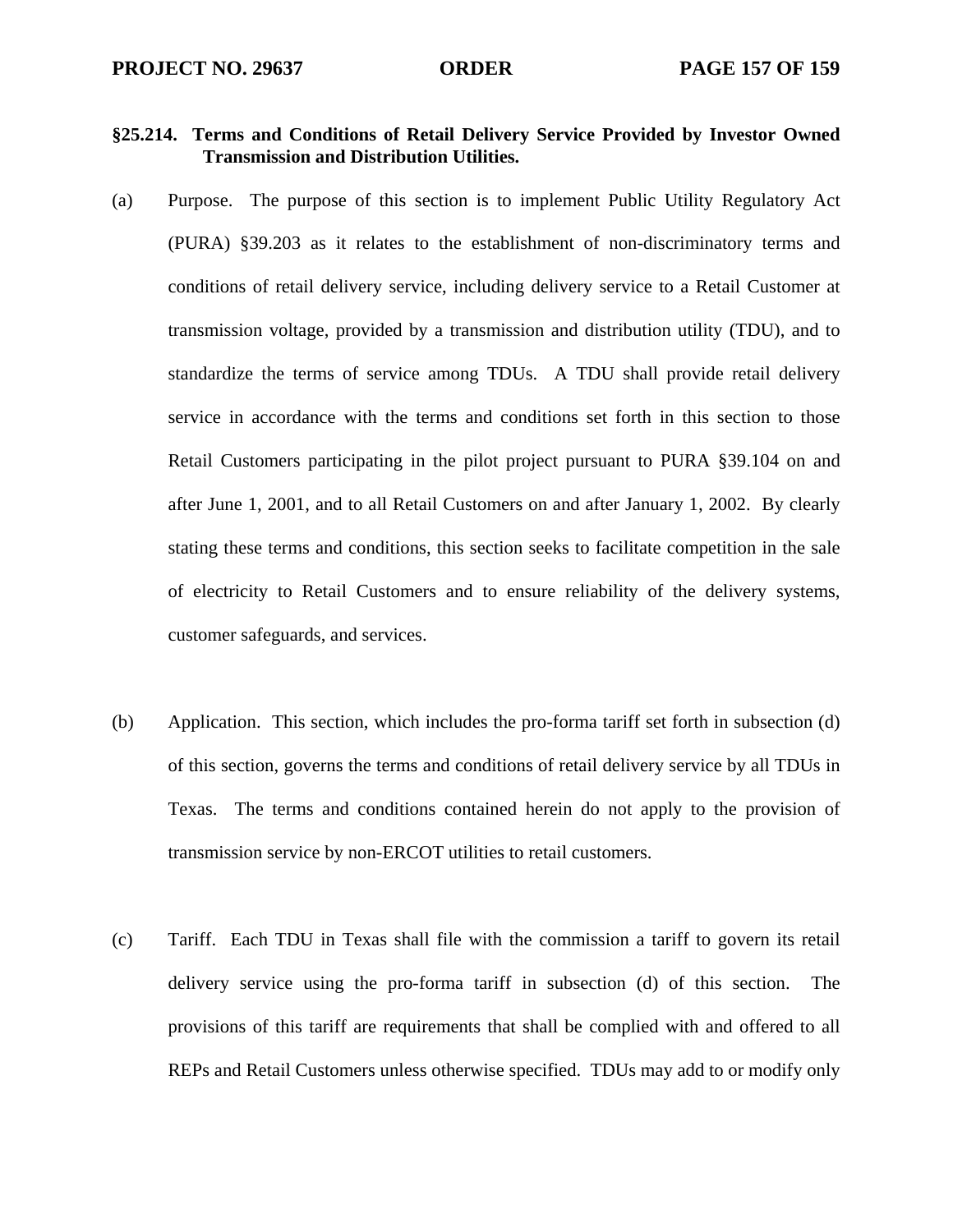Chapters 2 and 6 of the tariff, reflecting individual utility characteristics and rates, in accordance with commission rules and procedures to change a tariff; however the only modifications the TDU may make to 6.1.2.1 are to insert the commission-approved rates. Additionally, in Company specific discretionary service filings, Company shall propose timelines for discretionary services to the extent applicable and practical. Chapters 1, 3, 4, and 5 of the pro-forma tariff shall be used exactly as written. These chapters can be changed only through the rulemaking process. If any provision in Chapter 2 or 6 conflicts with another provision of Chapters 1, 3, 4, and 5, the provision found in Chapters 1, 3, 4, and 5 shall apply, unless otherwise specified in Chapters 1, 3, 4, and 5.

- (d) Pro-forma Retail Delivery Tariff.
	- (1) Tariff for Retail Delivery Service. Figure: 16 TAC §25.214(d)(1)
	- (2) Compliance tariff. Compliance tariffs pursuant to this section must be filed by June 15, 2006.